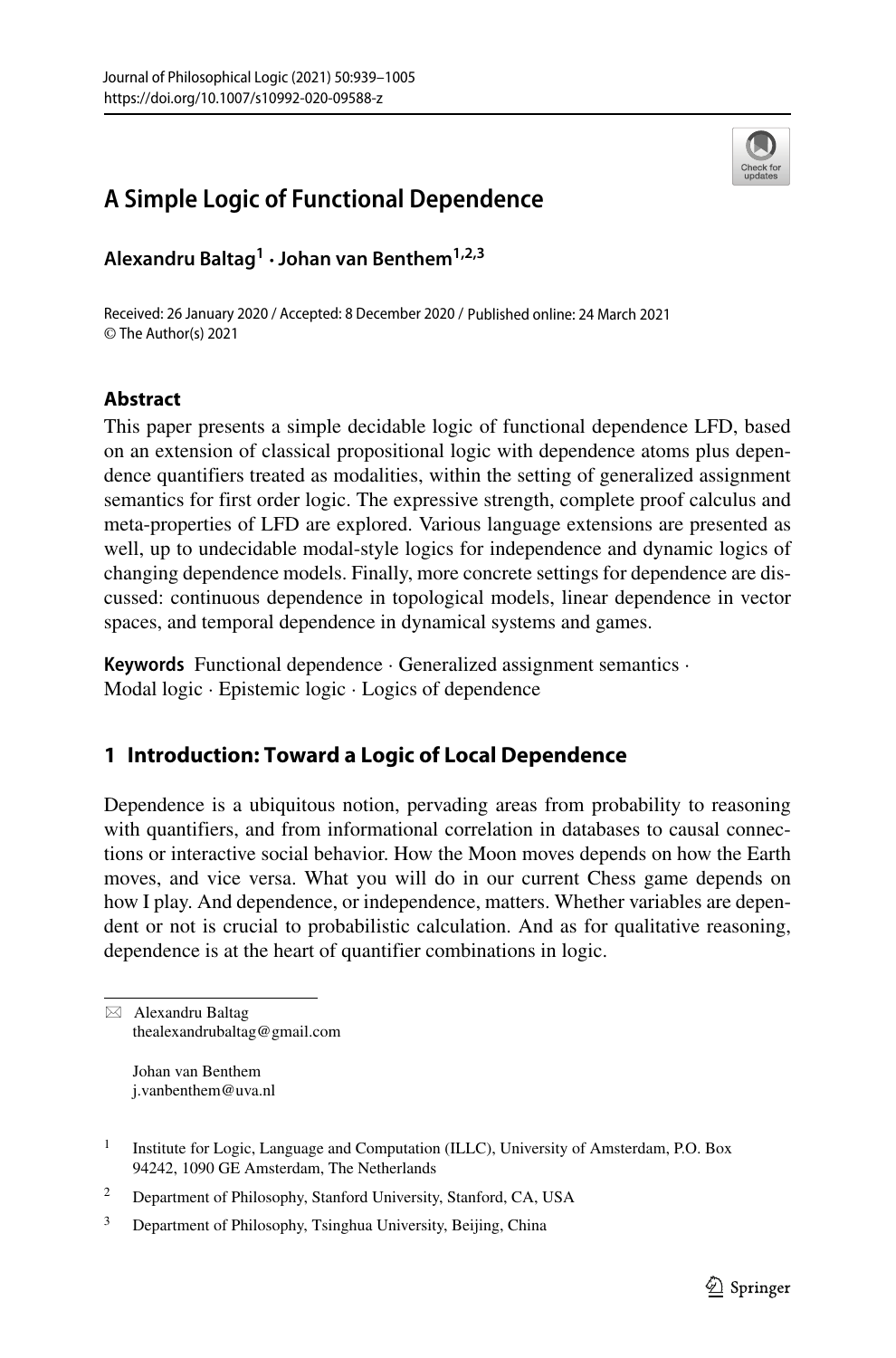Now ubiquity does not mean unity: there need not be one coherent notion behind all talk of dependence in science or daily life.<sup>1</sup> Still, over the last century, various proposals have been made for a basic logic of reasoning about dependence and independence, witness publications such as  $[3, 5, 47, 55, 62, 71]$  $[3, 5, 47, 55, 62, 71]$  $[3, 5, 47, 55, 62, 71]$  $[3, 5, 47, 55, 62, 71]$  $[3, 5, 47, 55, 62, 71]$  $[3, 5, 47, 55, 62, 71]$  $[3, 5, 47, 55, 62, 71]$  $[3, 5, 47, 55, 62, 71]$  $[3, 5, 47, 55, 62, 71]$  $[3, 5, 47, 55, 62, 71]$  $[3, 5, 47, 55, 62, 71]$ . While some of these logics are weak calculi of pure dependence statements, others are very strong and second-order. And most of them are non-classical: the propositional connectives break classical laws such as Tertium Non Datur, while the semantics differs radically from that of First Order Logic (FOL); being either a game semantics, or some higher-order version of first-order semantics, evaluating formulas on sets of assignments.

In this paper we explore one more perspective, minimalistic in its simplicity: a Logic of Functional Dependence between variables (LFD), based on classical logic. LFD is obtained by adding local dependence atoms to a known generalization of the usual semantics of First Order Logic, namely, the logic CRS of generalized assignment models, [\[3\]](#page-63-0). CRS treats quantifiers as modalities over accessibility relations between assignments, and LFD adopts this view also for further modalities for reasoning about dependence.

This new calculus, which offers a simple base level for analyzing reasoning about functional dependence, is decidable and yet reasonably expressive. Unlike the other approaches mentioned, it focuses on a 'local' sense of dependence, which may be more fundamental than the usual global version. This locality brings LFD close to modal logic, but still allows it to cover many senses of dependence, both 'ontic' in terms of linked behavior in the world, and 'epistemic' in terms of information: learning something about one thing implies learning about another. Taking this minimal modal perspective, one can then take a fresh look at the surplus of many richer notions of dependence and correlation, and design further logics for reasoning about these.

## **1.1 Global and Local Dependence in a Complete Database**

As an example, consider relational databases with tuples of values assigned to attributes, cf. [\[1\]](#page-63-1).

*Example 1.1* Here is a simple information structure. The table below is meant as a *complete database*, i.e., a full description of the restaurant situation in a small town, sorted by four variables (so-called 'attributes'): Restaurant name, Food type, Price range, and Location.

| Restaurant     | Food       | Price     | Location |
|----------------|------------|-----------|----------|
| Roma           | Italian    | Moderate  | Center   |
| Hasta La Pasta | Italian    | Cheap     | Center   |
| Mama Makan     | Indonesian | Moderate  | South    |
| Bunga Mawar    | Indonesian | Cheap     | West     |
| Wilde Zwider   | Dutch      | Expensive | East     |
| Greetje        | Dutch      | Expensive | West     |

<span id="page-1-0"></span><sup>&</sup>lt;sup>1</sup>There may not even be one uniform conception of dependence in logic running from, say, dependent choices in quantifier combinations as mentioned above to independence of sets of axioms. In particular, the latter widespread sense, studied for instance in [\[50,](#page-65-3) [52\]](#page-65-4), is not what is at issue in this paper.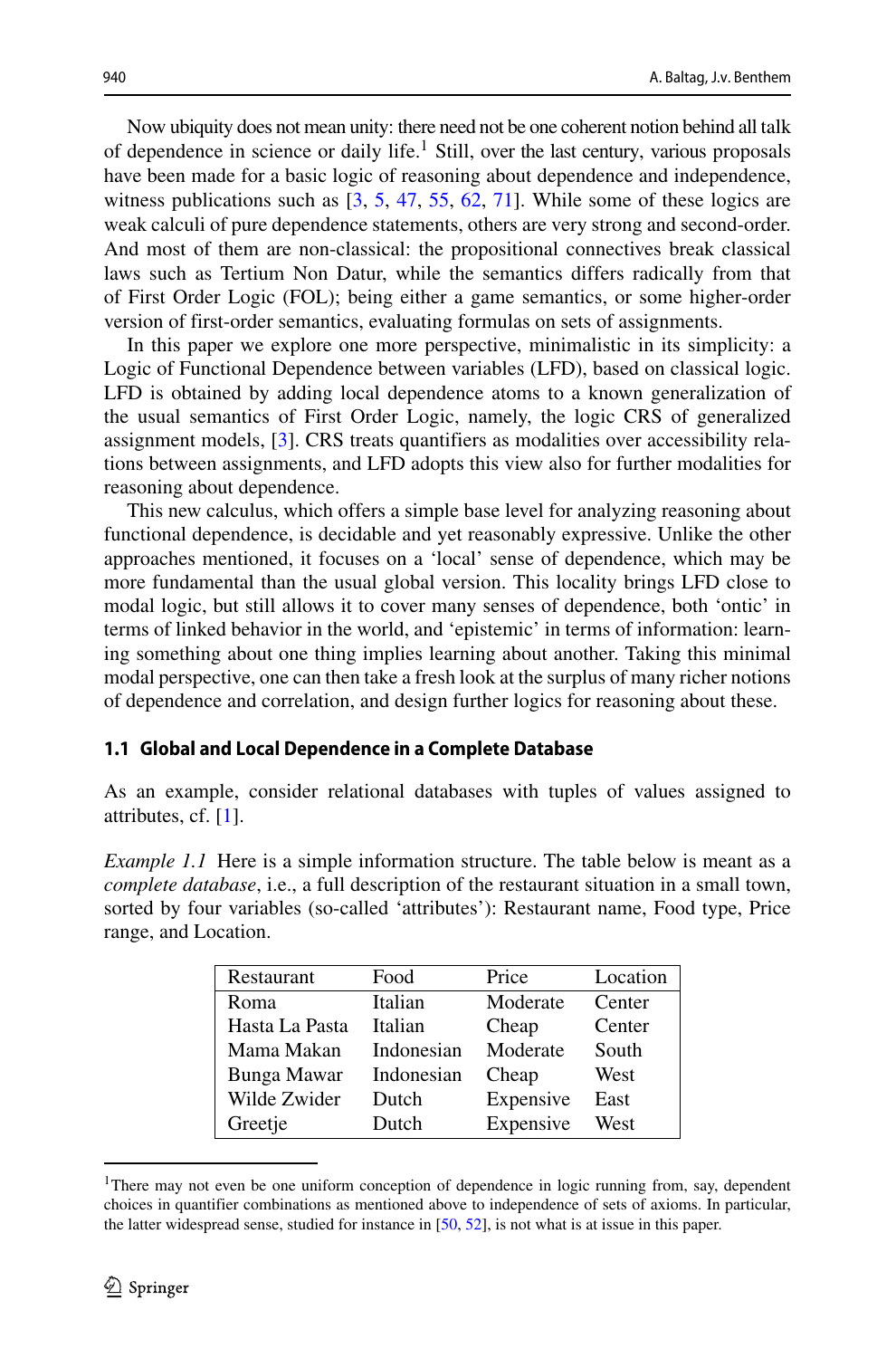A variable *v depends* on a variable *u* (or on a *set U* of variables) if, whenever the value of  $u$  is the same in two rows (or the values of all variables in  $U$  are the same in the two rows), so is the value of  $v$ . This is in line with the intuitive sense of functional dependence: the value of *u determines* the value of *v*. From the table, we see that each of the attributes *Food*, *Price* and *Location* depends on *Restaurant* (each restaurant offers a unique type of food, has a unique price range and a unique location). But neither *Restaurant* nor *Price* nor *Location* depend on *Food* (e.g., there are two Indonesian restaurants, with different price ranges and locations), and *Food* does not depend on *Price* either (there are cheap Italian and Indonesian places). These facts imply others. E.g., *Restaurant* does not depend on *Price*: if it did, then by transitivity and the fact that *Food* depends on *Restaurant*, *Food* would depend on *Price*, quod non. In fact, *Restaurant* does not even depend on *Price* and *Food* taken together (i.e. on the set {*P rice, F ood*}): both Wilde Zwider and Greetje are expensive Dutch restaurants. But *Restaurant* does depend on *Price* and *Location* taken together: for every possible price range and location, there is at most one restaurant offering that food type in that location.

What was listed so far are *global* dependencies. However, underlying these are many *local* dependencies in the table: given a current row, a variable *v* locally depends on  $u$  if, every row matching the current value of  $u$ , also matches the current value of *v*. For example, in the fifth row of the table, *Price* depends on *Food* (since all Dutch restaurants are expensive), *Food* locally depends on *Price* (all expensive restaurants are Dutch), and *Restaurant* locally depends on *Location* (the only restaurant located in the East is Wilde Zwider). Again, some of these things follow from others. E.g., still at the fifth row, the fact that *Food* locally depends on *Location* follows by transitivity from the local dependence of *Restaurant* on *Location* plus the global (and hence also local) dependence of *Food* on *Restaurant*. [2](#page-2-0)

A set of variable assignments as above, with a designated current assignment, connects in an obvious way with the semantics of first-order logic. At the same time, the distinction local vs. global is crucial to the essentially *modal* approach taken in this paper.

#### **1.2 Dependence in First-Order Semantics: CRS Logic**

What does dependence have to do with first-order logic? In classical FOL, distinct variables have no intrinsic meaning and are fully inter-changeable. No correlations between their values are allowed, beyond the fact that they all range over the given domain. Accordingly, first-order models are 'full': all possible variable assignments are available, and the FOL quantifiers can arbitrary reset the values of any variables, while keeping the values of all the other variables fixed. This effectively amounts to a strong *independence* assumption, reflected for instance in the commutation law  $\exists x \exists y \varphi \leftrightarrow \exists y \exists x \varphi$ . Often seen as a triviality, this validity is in fact a very strong symmetry principle, which is entailed by the above strong independence assumption.

<span id="page-2-0"></span><sup>2</sup>Databases may also satisfy *non-functional* dependencies. E.g., the above table satisfies the rule 'if not Dutch, then not Expensive'. Such constraints, too, can be expressed in the dependence logic of this paper.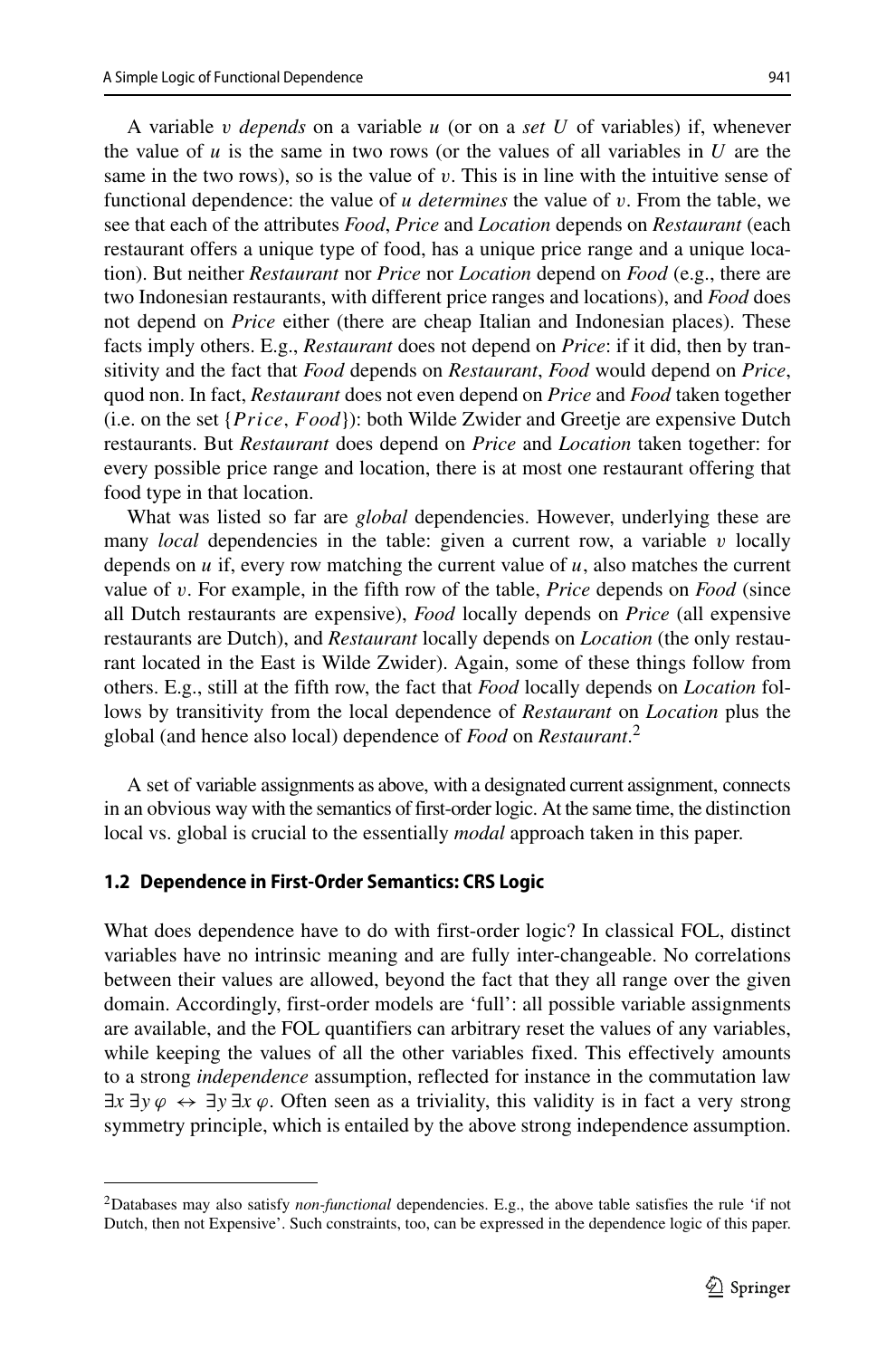To allow for dependencies between variables, a simple solution is to just drop the 'fullness' assumption, while keeping the good features of FOL such as its perspicuous syntax and compositional truth definition. This approach, known as *generalized assignment semantics*, was developed in the 1990s. A 'generalized assignment model' *(M, A)* consists of a first order model *M* and a family *A* of 'admissible' variable assignments  $s : V \rightarrow O$  (with *V* the variables and *O* the objects in  $M$ ), circumscribing the global states that can occur when evaluating the first-order quantifiers. These models widen the scope of applicability of FOL to settings with significant correlations, or even functional dependencies, between variables. As stated in [\[3\]](#page-63-0), p. 46, generalized assignment semantics *"models the natural phenomenon of dependencies between variables: which occurs when changes in value for one variable x may induce, or be correlated with, changes in value for another variable y. (...) Dependence cannot be modeled in standard Tarskian semantics, which modifies values for variables completely arbitrarily."* In this perspective, classical FOL describes the special case of 'full models' in which all possible assignments are available, i.e.  $A = O<sup>V</sup>$ .

What is the meaning of quantifiers in these generalized models? The original generalized assignment semantics, known as the logic  $CRS<sub>1</sub><sup>3</sup>$  $CRS<sub>1</sub><sup>3</sup>$  $CRS<sub>1</sub><sup>3</sup>$  simply restricts the usual Tarskian definition to the family *A* of admissible assignments. Unlike in FOL, polyadic quantifiers such as  $\forall xy \varphi$  can no longer be reduced to iterated monadic ones ∀*x*∀*y ϕ*. Hence, CRS takes polyadic quantifiers ∀*X ϕ* as a primitive notion, for every finite *set* of variables  $X \subseteq V$  (while defining monadic quantifiers  $\forall x \varphi$  as just an abbreviation for  $\forall \{x\}\varphi$ : for any assignment  $s \in A$ , we put

 $s \models \forall X \varphi$  iff  $t \models \varphi$  for every  $t \in A$  satisfying  $s(y) = t(y)$  for all  $y \in V - X$ .

As we have seen, dependencies between variables are present in non-full models. In fact, the language can spot these dependencies in an *implicit* way: via the *failure* of some classical FOL validities in the weaker logic CRS. For instance, if a dependence model invalidates the above law  $\exists x \exists y \phi \rightarrow \exists y \exists x \phi$ , then there exist some non-trivial correlations between variables.

A key goal of generalized assignment semantics was analyzing the causes of the undecidability of validity for FOL. The intent was to decouple the desideratum of a compositional semantics for the first-order language from additional mathematical assumptions (about existence of all possible functional assignments) that increase complexity. Indeed, while CRS semantics is clearly compositional, the set of validities is decidable, forming roughly a core calculus of monotonicity and persistence reasoning inside full predicate logic.<sup>[4](#page-3-1)</sup> Thus, CRS makes a distinction between general simple inferences inside FOL and more complex reasoning relying on special mathematical existence assumptions.<sup>5</sup>

<span id="page-3-0"></span><sup>&</sup>lt;sup>3</sup>The technical name CRS stands for 'cylindric relativized set algebra', referring to algebraic origins in [\[63\]](#page-65-5).

<span id="page-3-1"></span><sup>&</sup>lt;sup>4</sup>Further axioms such as the above commutation law  $\exists x \exists y \varphi \leftrightarrow \exists y \exists x \varphi$  then impose a confluent Church-Rosser structure on the set of assignments, leading to undecidability arguments via encoding tiling problems, [\[59\]](#page-65-6).

<span id="page-3-2"></span> ${}^{5}$ For much more information on CRS and related modal logics, cf. [\[13,](#page-64-1) [61,](#page-65-7) [74\]](#page-66-1).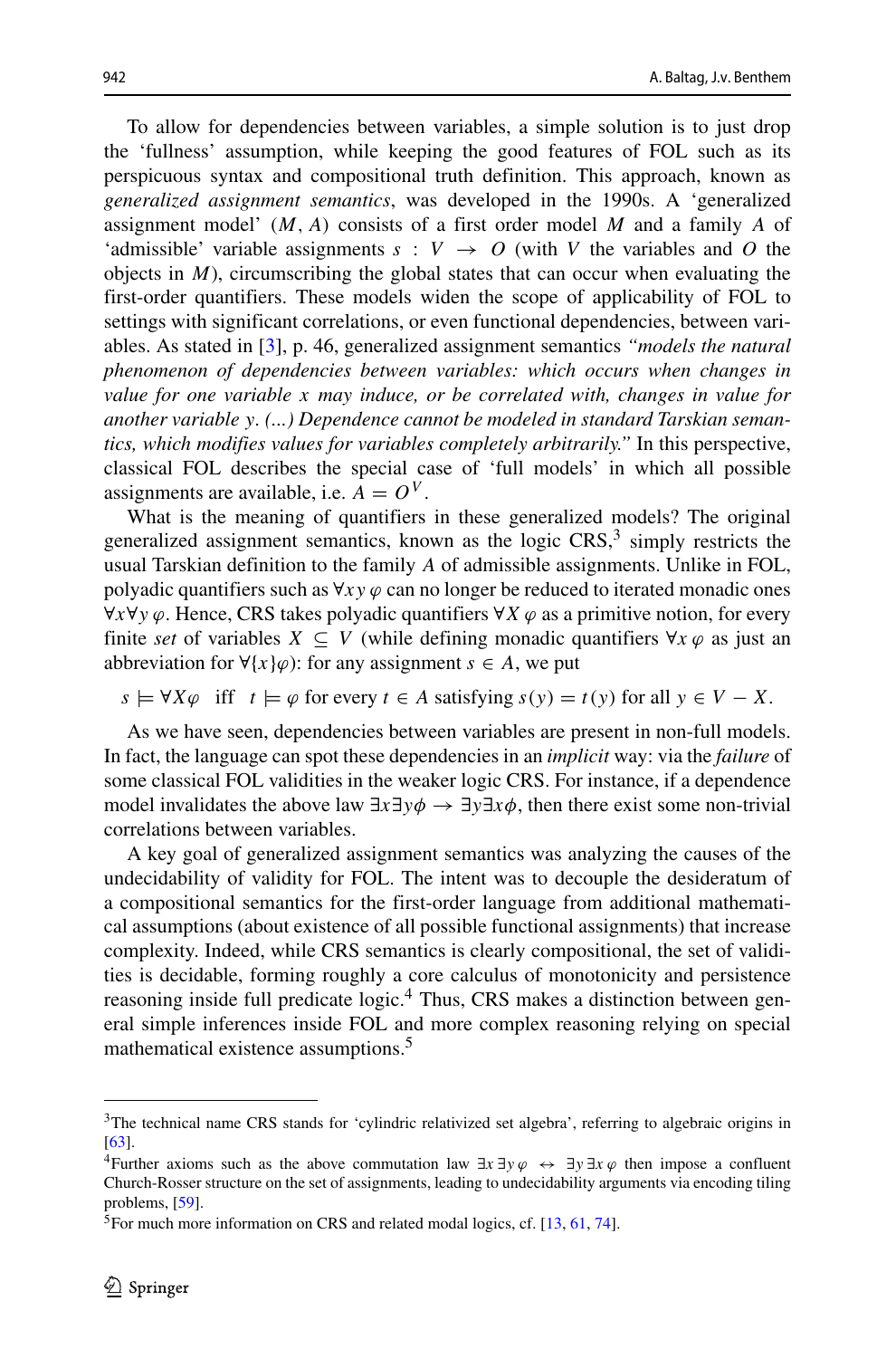This lower complexity may be understood as a result of 'modalization', [\[13\]](#page-64-1). The above analysis also works on abstract state models for the first-order language without underlying objects, where first-order logic becomes a modal logic. This modal perspective will be significant in what follows, as it explains how a logic of dependence can be decidable.

Still, from a dependence perspective, the CRS quantifiers have some peculiar features. Notably, the *Locality* property of FOL fails: the truth value of a CRS-formula *ϕ* need not depend only on the values of its free variables, it may well depend on values of variables that do not even occur in *ϕ*. This 'dependence on irrelevant variables' is an artifact of the specific way in which CRS generalizes FOL semantics by letting only the values of *X* vary, *keeping the values of all other variables fixed*, including the ones not occurring at all in the given formula.

This problem was noticed early on in the CRS literature, leading to an alterna-tive proposal for generalizing FOL quantifiers.<sup>[6](#page-4-0)</sup> Since these alternative operators do satisfy Locality, we will call them *local quantifiers*, denoted here by ∀*Xϕ*:

$$
s \models \forall_X \varphi \text{ iff } t \models \varphi \text{ for every } t \in A \text{ with } s(y) = t(y) \text{ for all } y \in Free(\forall_X \varphi) = Free(\varphi) - X,
$$

where  $Free(\varphi)$  is the set of free variables in  $\varphi$ . This fixes only the values of the *actually occurring* free variables that do *not* belong to *X*, allowing all the others to vary.

Note that in full models (with  $A = D^V$ ), both  $\forall_X \varphi$  and  $\forall X \varphi$  collapse to classical FOL quantifiers; so they are both entitled to play the role of generalized FOL quantifiers. Even so, both versions of CRS still have a major drawback: there is no explicit way to say that a variable *x* functionally depends on other variables. Moreover, no new validities are added that capture interesting laws of dependence. For this, further steps are needed, to be previewed now.

*Remark 1.2* The language of CRS also supports modalities for *substitutions*. A formula  $[y/x]\varphi$  ( $\varphi$  with all free occurrences of x replaced by y, where no substituted *y* becomes bound) is true at an assignment *s* if there is an available assignment *t* in the model equal to *s* except that  $t(x) = s(y)$  with  $\varphi$  true at *t*. There is also a natural extension for simultaneous substitutions  $[y/x]\varphi$ , which do not reduce to iterated single ones. The usual recursive definition of syntactic substitution in FOL now expresses various substantial properties of the (in general, partial) semantic substitution function on assignments and its interactions with CRS quantifiers, cf. [\[13\]](#page-64-1). For the proof theory of this modal view of substitution, cf. [\[61\]](#page-65-7).

#### **1.3 Explicit Logic of Local Dependence**

As we saw, CRS is an 'implicit' logic of dependence. In this paper, we add the explicit syntactic *atomic dependence formulas*  $D_X$ *y* of [\[71\]](#page-66-0), now read locally as: *X locally determines (the value of) y*, or *y locally depends on X*. These atomic formulas are interpreted at assignments  $s \in A$  using the local dependence relation  $D_X^s y$ , saying

<span id="page-4-0"></span> $6$ See e.g. Marx [\[59\]](#page-65-6), who attributes the proposal to Venema.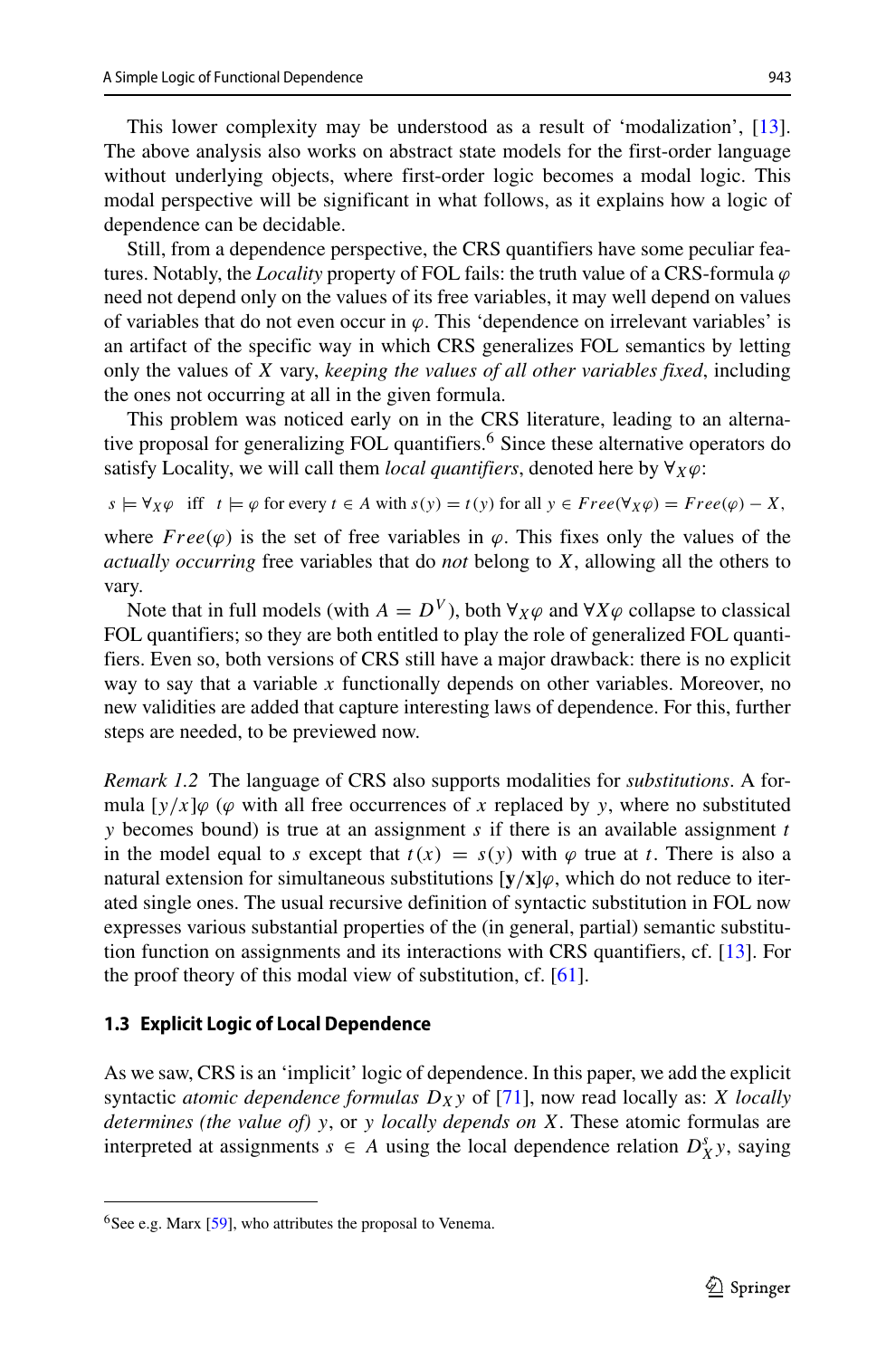that all admissible assignments that keep the values of *X* fixed to the *current* ones also fix the value of *y*:

 $s \models D_X y$  iff  $s(y) = t(y)$  holds for every  $t \in A$  satisfying  $s(x) = t(x)$  for all  $x \in X$ .

Next, we reconsider the quantifiers. From a dependence perspective, it is natural to introduce *dependence modalities* or *dual quantifiers* D*Xϕ*, which 'fix' the values of *X* to the current ones. More precisely, like the dependence atoms, these talk about all the assignments that keep  $X$  equal to its current value(s), saying that they also fix the truth value of  $\varphi$  to 'true':<sup>7</sup>

 $s \models \mathbb{D}_X \varphi$  iff  $t \models \varphi$  holds for every  $t \in A$  satisfying  $s(x) = t(x)$  for all  $x \in X$ .

We read  $\mathbb{D}_X\varphi$  as *X locally determines the truth of*  $\varphi$ . Recall that in standard FOL, 'free' variables are the ones whose current values are kept fixed (while the values of 'bound' variables are ignored as irrelevant). This fixing the values of *X* explains why we sometimes call dependence modalities  $\mathbb{D}_X\varphi$  'dual quantifiers': they 'free' the variables in *X* (rather than binding them), while *binding all the other variables*  $(in V - X, regardless of whether they occur in the formula).$ 

Like the local universal quantifiers  $\forall x \varphi$ , dependence modalities do satisfy Locality. But they appear to be more fundamental: indeed,  $\forall x \varphi$  is simply definable via the equivalence  $\forall_X \varphi \leftrightarrow \mathbb{D}_{Free(\varphi)-X}\varphi$ , whereas the converse is not as straightforward.[8](#page-5-1) Note also here that, like both FOL and CRS quantifiers <sup>∀</sup>*<sup>X</sup>* (but in contrast to local quantifiers  $\forall$ *X*), dependence modalities validate the standard Distribution axiom  $\mathbb{D}_X(\varphi \to \psi) \to (\mathbb{D}_X \varphi \to \mathbb{D}_X \psi)$ .<sup>[9](#page-5-2)</sup> Dependence modalities can also quantify over *all* assignments in *A*: taking *X* to be the empty set yields the *universal modality*  $A\varphi := D\varphi\varphi$ , saying that *all* admissible assignments satisfy  $\varphi$ . As a consequence, *global dependence* of *y* on *X* can be expressed as  $AD_Xy$ .

The resulting logic of functional dependence LFD is more expressive than may meet the eye, as will become clear in what follows. Also, while capturing the main properties of functional dependence, it retains all classical Boolean operators with their standard laws; thus demonstrating that dependence is not an intrinsically non-classical phenomenon. Neither is basic reasoning about dependence necessarily complex, LFD is simple and well-behaved, with transparent axiomatizations and good meta-properties: decidability, forms of the finite model property, compactness,

<span id="page-5-0"></span><sup>&</sup>lt;sup>7</sup>The analogy between  $D_Xy$  and  $D_X\varphi$  is made more precise in [\[6\]](#page-64-2): introducing natural Boolean variables ? $\varphi$ , with value 1 at any assignment  $s \in A$  satisfying  $\varphi$  (and 0 at all others), validates the equivalence  $\mathbb{D}_X\varphi \leftrightarrow (\varphi \wedge D_X\varphi)$ . This can be turned into a definition, thus unifying the two types of LFD dependence statement.

<span id="page-5-1"></span><sup>&</sup>lt;sup>8</sup>One can indeed go the other way around, but via a more complicated formula. Let  $\top_X$  be an abbreviation for any tautology whose free variables are exactly the ones in *X*. Then  $\mathbb{D}_X\varphi$  is equivalent to  $\forall_{Free(\omega)-X}(\varphi\wedge \varphi)$  $T_X$ ). As for non-local CRS quantifiers, they are equally expressive to the dependence modalities when *V* is *finite*, via the equivalences  $\forall X \varphi \leftrightarrow \mathbb{D}_{V-X} \varphi$  and  $\mathbb{D}_X \varphi \leftrightarrow \forall (V-X) \varphi$ . When *V* is infinite, the two notions seem to be independent of each other (at least with our syntax, allowing for quantifiers only over *finite* sets of variables).

<span id="page-5-2"></span><sup>&</sup>lt;sup>9</sup>See the footnote to Example 3.8 for a counterexample to Distribution for  $\forall$ *X*. The deeper reason for this difference is that, as we will see, the FOL and CRS quantifiers, as well as the dependence modalities, are in fact normal *relational modalities*, quantifying over assignments that are accessible via some accessibility relation ( $=V-X$  or  $=X$ ), while the local quantifiers are not modalities of this kind.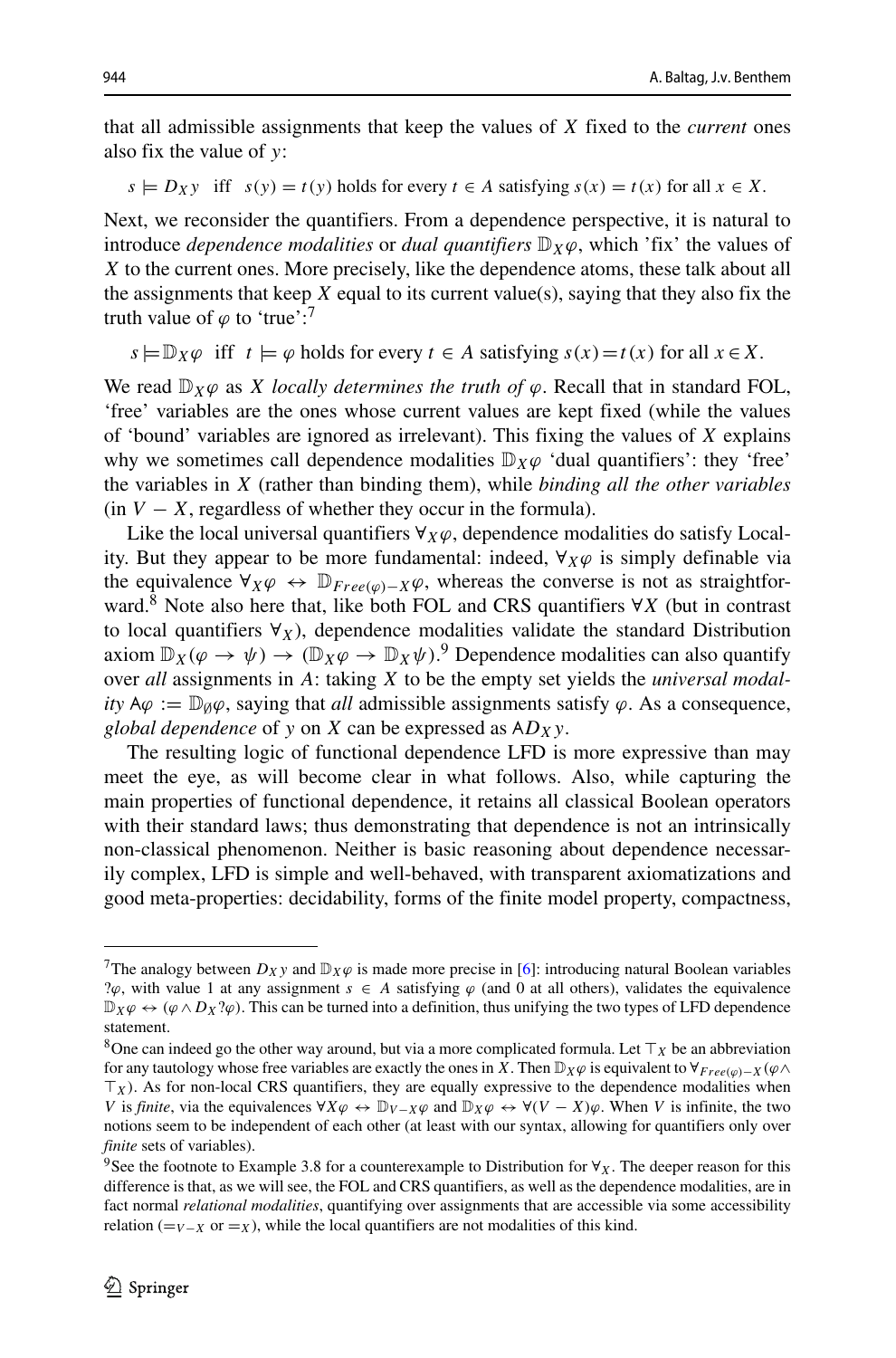strong interpolation, and a form of cut elimination. Of course, this does not come for free. As always in logic, system design involves a balance between expressive power and other nice system properties. The more expressive the language, the more complex the validities – or stated conversely, the more well-behaved the logic, the less expressive the language. On the minimal basic language of LFD, however, one can analyze just which additional features in modeling dependence (and independence) force greater complexity for a logical system. Moreover, the *modal* flavor of LFD brings interesting connections with epistemic logics [\[6,](#page-64-2) [32,](#page-64-3) [33\]](#page-64-4), interrogative and inquisitive logics [\[20,](#page-64-5) [25,](#page-64-6) [26\]](#page-64-7), and situation-theoretic logics of informational correlations, [\[19\]](#page-64-8). Finally, as we shall show, LFD offers a platform for studying concrete notions of dependence in many fields in a way that imports only a minimum of logical complexity.

## **1.4 Structure of this Article**

Section [2](#page-6-0) defines our models, giving a structural characterization of dependence. Section [3](#page-13-0) introduces the logic LFD, together with a translation into FOL, a discussion of the differences between LFD quantifiers and the classical ones, and an equivalent modal relational semantics. The tandem of first-order and modal views will recur throughout the paper. Section [4](#page-24-0) proves the decidability of LFD using object-free 'type models', while Appendix [A](#page-58-0) has proofs of decidability and completeness using standard modal techniques. Section [5](#page-30-0) presents a Hilbert-style axiomatization and a sequent calculus admitting a form of cut elimination, as well as interpolation and Beth definability results (with proofs in Appendix [B\)](#page-62-0). Section [6](#page-37-0) explores extensions of LFD, including function terms, identity, independence, informational correlation, and dynamic modalities over changing dependence models. Section [7](#page-47-0) looks at richer settings for dependence: including vector spaces, topological models, and dynamical systems. Section [8](#page-53-0) draws comparisons with other approaches, including some discussion of their expressive surplus over LFD and questions raised by this. Conclusions and further prospects are found in Section [9.](#page-58-1)

# <span id="page-6-0"></span>**2 State Spaces, Dependence Graphs, Functions**

The starting point of this paper are the basic properties of semantic dependence relations, which will be determined here. Also a natural duality will emerge with explicit functional definitions for dependence, as well as appealing connections with consequence relations.

#### **2.1 Dependence Models**

Throughout this paper, we assume given a set of *variables V* and a relational vocabulary *(Pred, ar)*, where *Pred* is a set of *predicate symbols* and  $ar : Pred \rightarrow N$  is an *arity* map, associating to each predicate  $P \in Pred$  a natural number  $ar(P)$ .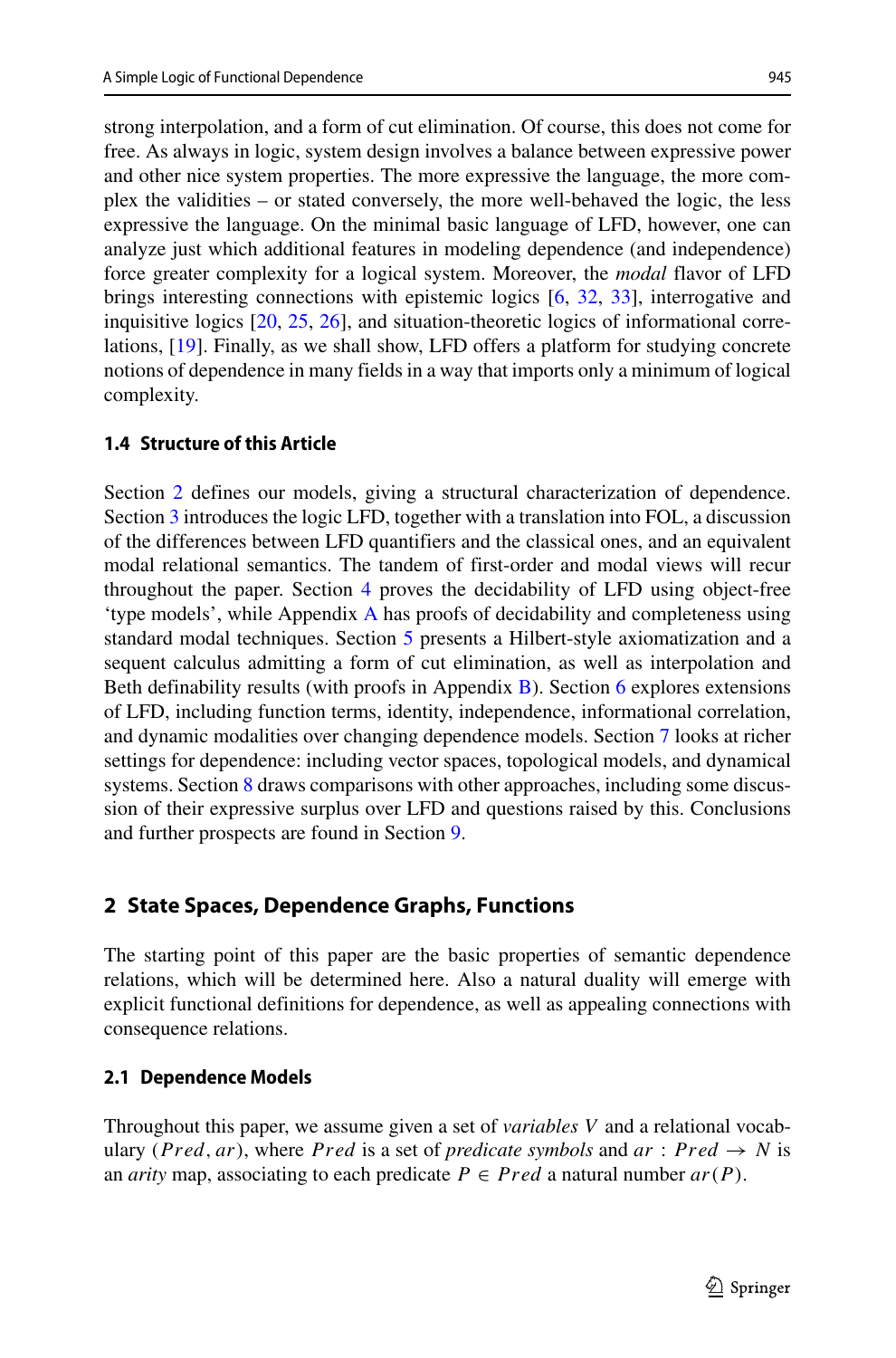**Definition 2.1** (Dependence models, agreement, local dependences) A *dependence model* **M** is a pair  $M = (M, A)$  of a (relational) FOL model  $M = (O, I)$  with a domain *O* of *objects* and interpretation map *I* (sending each predicate symbol *P* ∈ *Pred* of arity *n* into a set *I*(*P*) ⊆ *O*<sup>*n*</sup> of *n*-tuples of objects), together with a set  $A \subseteq O^V$  of *admissible assignments* of objects to variables.

A dependence model is *full* if all possible assignments are admissible, i.e., if *A* =  $O^V$ . For assignments  $s \in A$  and sets  $X \subseteq V$ , we put  $s \restriction X$  for the *restriction* of *s* to domain *X*.

**Definition 2.2** (Agreement, local dependence, atoms) In dependence models, we define three basic relations: (a) for each set  $X \subseteq V$  of variables, an *agreement relation*  $s = X$  *t* on assignments  $s, t \in A$ , (b) for each  $s \in A$ , a *local dependence* relation  $D_X^s$  *y* between sets  $X \subseteq V$  and variables  $y \in V$ , and (c) for each *n*-ary predicate *P* and each assignment  $s \in A$ , an *n*-ary relation  $P^s \subseteq V^n$  on variables (where we use the notation  $=_{v}$  for  $=_{v}$ ):

$$
s = x \ t \quad \text{iff} \ s \upharpoonright X = t \upharpoonright X,
$$
  
\n
$$
D_X^s y \quad \text{iff} \ s = x \ t \text{ implies } s = y \ t \text{ for all } t \in A,
$$
  
\n
$$
P^s x_1 \ldots x_n \quad \text{iff} \ I(P)(s(x_1), \ldots, s(x_n)) \text{ holds},
$$

If  $s =_X t$ , *s* and *t* are said to *agree on X*, and if  $D_X^s y$  we say that *y locally depends on X at s*. For any *Y* ⊆ *V*, we write  $D_X^s Y$  if  $D_X^s Y$  holds for *all*  $y \text{ ∈ } Y$ . Finally, we skip the set brackets for singletons, writing  $D_x^s Y$  for  $D_{\{x\}}^s Y$ , and  $D_x^s y$  for  $D_{\{x\}}^s \{y\}$ .

**Definition 2.3** (Global dependence) The *global dependence* relation  $D^M \subseteq \mathcal{P}(V) \times$ *V* quantifies over all assignments in *A*: *y depends on X in* **M**, written  $D_X^{\mathbf{M}}y$ , if  $D_X^s y$ holds locally at all assignments  $s \in A$ . As for local dependence, this notation is extended to sets  $Y \subseteq V$ , by writing  $D_X^{\mathbf{M}} Y$  if  $D_X^{\mathbf{M}} y$  holds for *all*  $y \in Y$ ; and again, set brackets are skipped for singletons. When the context is clear, superscripts **M** for current models will be dropped.

Note that our global dependence statement  $D_X^{\mathbf{M}}$  *y* matches the semantic clause for the so-called *dependence atom* =  $(X; y)$  introduced in Väänänen's Dependence Logic  $[71]$ , when interpreted on the 'team' *A* of all admissible assignments.<sup>[10](#page-7-0)</sup>

#### **2.2 Dependence Graphs**

The basic structural properties of dependence relations are as follows.

**Definition 1** Let  $R \subseteq \mathcal{P}(V) \times V$  be a relation between sets of variables and variables. Using the same conventions as for the dependence relation *D* above (writing  $R_Xy$ 

<span id="page-7-0"></span><sup>&</sup>lt;sup>10</sup>More generally, structures resembling our dependence models occur in areas such as epistemic logic,  $[6]$ , temporal logic,  $[65]$ , and situation theory,  $[11, 15]$  $[11, 15]$  $[11, 15]$ .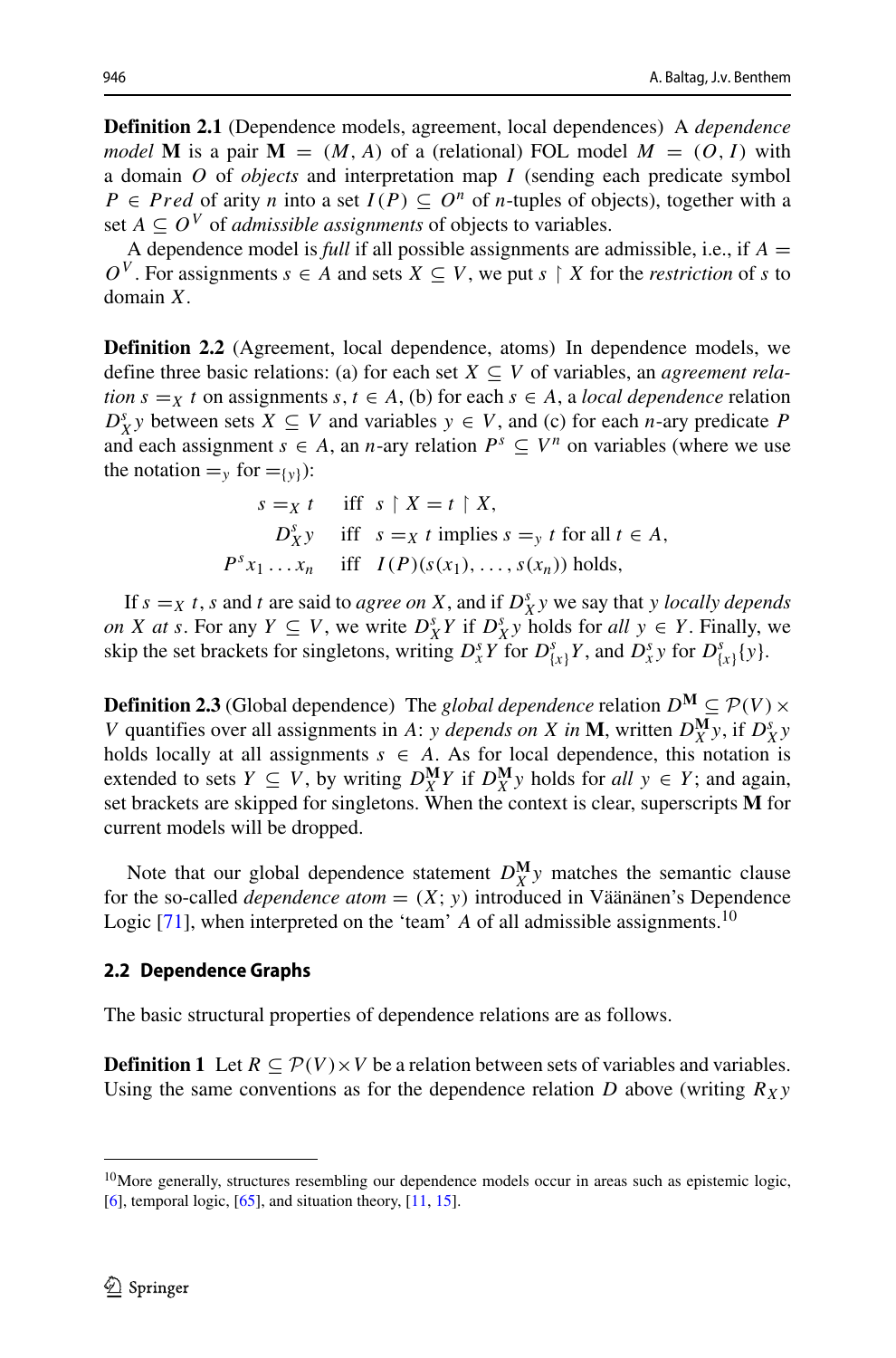instead of  $(X, y) \in R$ ,  $R_X Y$  as an abbreviation for  $\bigwedge_{y \in Y} R_X y$ , and skipping set brackets for singletons), we say that:

- *R* satisfies *Reflexivity* if  $R_{x}x$  holds for all  $x \in V$
- *R* satisfies *Transitivity* if  $R_XY$  and  $R_YZ$  imply  $R_XZ$
- *R* satisfies *Monotonicity* if  $R_X y$  and  $X \subseteq Z$  imply  $R_Z y$
- *R* satisfies the *Projection* property if  $R_Xx$  holds for all  $x \in X$
- *R* satisfies the *Inclusion* property if  $R_XY$  holds for all  $Y \subseteq X$
- A variable  $y \in V$  is an *R*-constant iff  $R_{\emptyset}y$  holds.

The following is easy to see:

**Fact 2.4** *If*  $R \subseteq \mathcal{P}(V) \times V$  *satisfies Transitivity, then the following are equivalent:* 

- 1. *R satisfies Reflexivity and Monotonicity;*
- 2. *R satisfies the Projection property;*
- 3. *R satisfies the Inclusion property.*

It is well-known that the combination of Reflexivity, Transitivity and Monotonicity provides a characterization of classical logical consequence, cf. [\[69\]](#page-65-9). The following two results show that the same three properties characterize the relation of (local and global) dependence: $^{11}$  $^{11}$  $^{11}$ 

**Fact 2.5** *For every dependence model*  $M = (M, A)$  *and assignment*  $s \in A$ *, both global dependence D***<sup>M</sup>** *<sup>X</sup> <sup>y</sup> and local dependence <sup>D</sup><sup>s</sup> <sup>X</sup>y satisfy Reflexivity, Transitivity and Monotonicity. For both relations*  $R \in \{D^M, D^s\}$ , the *R-constants are exactly the variables*  $y \in V$  *whose value is the same for every assignment in A.* 

Fact 2.5 follows immediately from Definitions 2.3 and 2.2. The converse takes more work:

- **Proposition 2.6** 1. *For every relation*  $R \subseteq \mathcal{P}(V) \times V$  *satisfying Reflexivity, Transitivity and Monotonicity, there is a dependence model* **M** *whose global dependence relation D***<sup>M</sup>** *coincides with R. Moreover, if V is finite, then* **M** *can be taken to be finite as well, of size bounded by* 2|*<sup>V</sup>* <sup>|</sup> *.*
- 2. *For every relation*  $R \subseteq \mathcal{P}(V) \times V$  *satisfying Reflexivity, Transitivity and Monotonicity, there is a dependence model* **M***<sup>R</sup> where R coincides with all the local dependence relations*  $D^s$  *(at all assignments*  $s \in A$ *), and hence it also coincides with the global dependence D***M***. Moreover, if V is finite, then* **M***<sup>R</sup> can be taken to be finite as well, of size bounded by* 22|*<sup>V</sup>* <sup>|</sup> *.*
- 3. Let  $\mathcal{R} \subseteq \mathcal{P}(V) \times V$  *be a family of relations satisfying Reflexivity, Transitivity and Monotonicity, s.t. all relations "agree on constants" (i.e.,*  $R_{\beta}y$  *iff*  $R'_{\beta}y$ *, for*  $\eta'$ *,*  $\eta'$ *,*  $\eta'$ *,*  $\eta'$ *,*  $\eta'$ *,*  $\eta'$ *,*  $\eta'$ *,*  $\eta'$ *,*  $\eta'$ *,*  $\eta'$ *,*  $\eta'$ *,*  $\eta'$ *,*  $\eta'$ *,*  $\eta'$ *,*  $\eta'$ *,*  $\eta'$ *,*  $\eta'$ *,*  $\eta'$ *, all*  $y \in V$  *and*  $R, R' \in \mathcal{R}$ *). Then*  $\mathcal{R}$  *coincides with the family*  $\{D^s : s \in A\}$  *of all local dependence relations of some dependence model*  $M_{\mathcal{R}}$ *. Moreover, if V is finite then*  $M_R$  *can be taken to be finite.*

<span id="page-8-0"></span> $11$ However, in our formal axiomatizations in Section [5,](#page-30-0) we will use the equivalent combination of Projection and Transitivity, cf. Fact 2.4.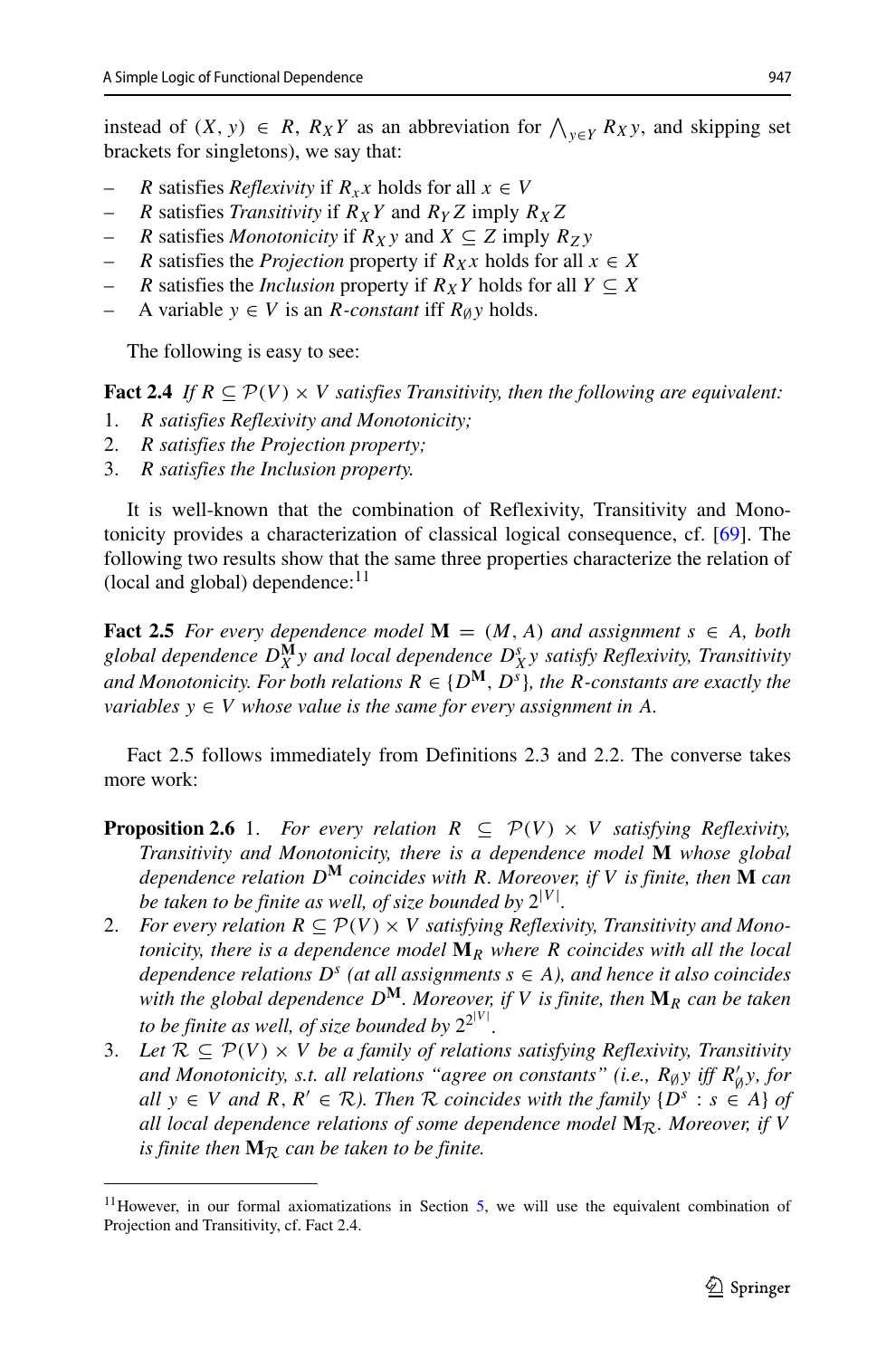*Proof* For a start, we need some preliminary notations and results. Let  $R \subseteq \mathcal{P}(V) \times V$ be a relation satisfying Reflexivity, Transitivity and Monotonicity. A subset  $X \subseteq V$ is *R*-closed if we have  $y \in X$  for all  $y \in V$  satisfying  $R_X y$ . Let  $\Gamma$  be the family of all *R*-closed subsets of *V*. Note that *Γ* is closed under arbitrary intersections<sup>12</sup>. [Note: for greater readability in what follows, we have put the simple proof of this and some later auxiliary statements in footnotes.] Also, it is immediate that the family *Γ* contains the set *V* of all variables. We put  $\hat{X} := \{y \in V : R_Xy\}$  for *the R-closure of X*, which is the least *R*-closed set s.t.  $X \subseteq \tilde{X}$ .<sup>13</sup> *of X*, which is the least *R*-closed set s.t.  $X \subseteq \tilde{X}$ .<sup>[13](#page-9-1)</sup>

*Proof of Part 1* Let  $R \subseteq \mathcal{P}(V) \times V$  satisfy Reflexivity, Transitivity and Monotonicity. Consider the model  $M = (O, I, A)$  with (a)  $O = V \cup \mathcal{P}(V)$ , (b) the interpretation map *I* makes all predicates *false*, and (c) the family  $A = \{s_X : X \in \Gamma\}$  consists of assignments  $s_X$ , one for each *R*-closed set *X*, with

$$
s_X(x) = x \text{ if } x \in X, \text{ and } s_X(x) = X \text{ if } x \notin X.
$$

Note that  $|A| = |\Gamma| \leq |\mathcal{P}(V)| = 2^{|V|}$ . The model **M** validates the following two claims, for all *Y*,  $Z \in \Gamma$  and  $U \subseteq V$ :

- (a)  $s_Y = U$   $s_Z$  iff either  $Y = Z$  or  $U \subseteq Y \cap Z$ .
- (b)  $D_X^{\mathbf{M}}$ *y* holds iff  $R_X$ *y* holds.
- *Claim (a)*: This follows from the definition of the assignments  $s<sub>X</sub>$  via the following sequence of equivalences:  $s_Y = U$   $s_Z$  iff  $s_Y(x) = s_Z(x)$  for all  $x \in U$  iff either *Y* = *Z* or *sy*(*x*) = *sz*(*x*) = *x* for all *x* ∈ *U* iff either *Y* = *Z* or *x* ∈ *Y* ∩ *Z* for all  $x \in U$ .
- *Claim (b)*: From left to right, let  $D_X^{\mathbf{M}}$ *y*, and consider the assignments  $s_{\tilde{X}}$  and  $s_V$ , with *V* the set of all variables. Note that  $s_V(y) = y$  for all variables *y*. By (a), we have  $s_V =_X s_{\tilde{X}}$  (since  $X \subseteq \tilde{X} = V \cap \tilde{X}$ ). Therefore, since  $D_X^{\mathbf{M}} y$ ,  $s_V =_y s_{\tilde{X}}$ , and this means by the definition of the two assignments that  $s_V(y) = s_{\tilde{X}}(y) = y$ . In particular, then,  $y \in \overline{X}$ , i.e.,  $R_X y$ .

From right to left, assume that *R<sub>X</sub>y*. To show that  $D_X^M y$  holds, let  $s_Z, s_U \in A$ (with *Z*,  $U \in \Gamma$ ) be any two assignments with  $s_Z = x s_U$ . By (a),  $s_Z = x s_U$  implies that either  $Z = U$  or  $X \subseteq Z \cap U$ . In the first case,  $Z = U$  immediately gives

<span id="page-9-0"></span><sup>&</sup>lt;sup>12</sup>Let  $\{X^i : i \in I\} \subseteq \Gamma$  be a family of *R*-closed sets, with  $X := \bigcap_{i \in I} X^i$ . To show that *X* is *R*-closed, let *Rxy* for some *y* ∈ *V*. By Monotonicity, *R<sub>X</sub>i</sub> y* for all *i* ∈ *I*, and so by *R*-closure, *y* ∈ *X<sup>i</sup>* for all *i* ∈ *I*, i.e. *y* ∈ *X*.

<span id="page-9-1"></span> $y^{13}$ *X* ⊆  $\tilde{X}$  follows from the fact that *R<sub>X</sub>x* holds for all *x* ∈ *X*, by Reflexivity and Monotonicity. To see that *X* is *R*-closed, let  $z \in V$  be s.t.  $R_{\tilde{X}}z$ . This, together with the fact that  $R_X\tilde{X}$  (by the definition of  $\tilde{X}$ ) yields *Rxz* (by Transitivity), i.e.,  $z \in \tilde{X}$ . Finally, if *Y* is any *R*-closed set with  $X \subseteq Y$ , we show that  $\tilde{X} \subseteq Y$ . Let *y* ∈ *X*, i.e., *R<sub>X</sub>y*. Then *R<sub>Y</sub> y* (by Monotonicity and *X* ⊆ *Y*), and therefore *y* ∈ *Y* (by the *R*-closure of *Y*).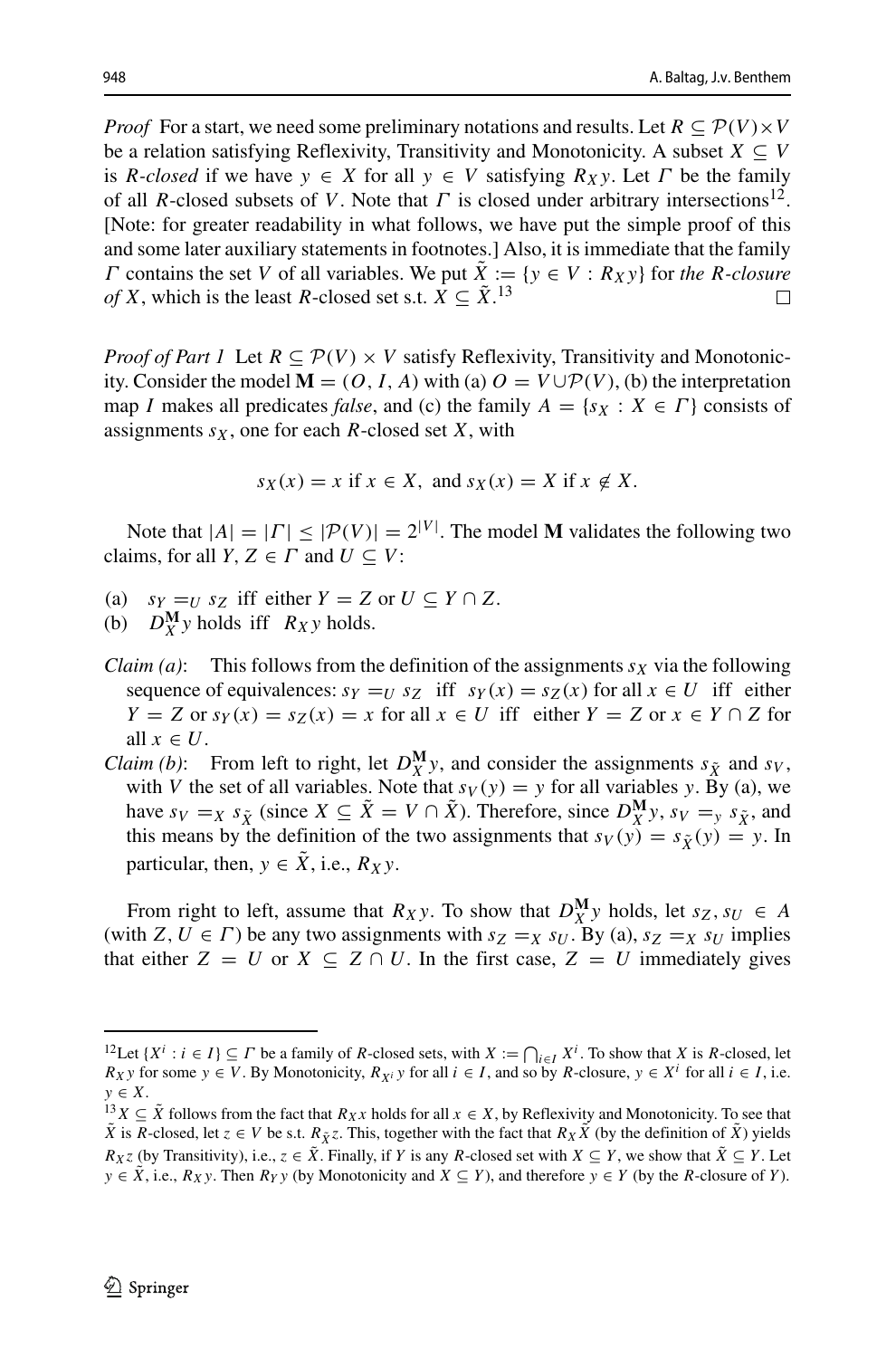$s_Z = v \ s_U$ , as desired. In the second case,  $R_X y$  and  $X \subseteq Z \cap U$  imply  $R_Z y$ ,  $R_U y$ by Monotonicity, which means by the *R*-closure of *Z*, *U* that *y* ∈ *Z*, *y* ∈ *U*, By definition then  $sz(v) = sU(v) = v^{14}$ definition then  $s_Z(y) = s_U(y) = y$ .<sup>[14](#page-10-0)</sup>

*Proof of Part 2* Let  $R \subseteq \mathcal{P}(V) \times V$  satisfy Reflexivity, Transitivity and Monotonicity. For each  $x \in V$ , we define a binary relation  $\sim_x$  on *families* of *R*-closed sets  $A, B \in \mathcal{P}(\Gamma)$ , by putting:

$$
\mathcal{A} \sim_{\mathfrak{X}} \mathcal{B} \text{ iff } x \in \bigcap (\mathcal{A} \triangle \mathcal{B}),
$$

where  $A \Delta B := (A - B) \cup (B - A)$  is the symmetric difference of the two families.

It is easy to check that each  $\sim$ <sub>x</sub> is an equivalence relation.<sup>15</sup> For any family  $A \subseteq \Gamma$ and variable  $x \in V$ , we denote by  $[\mathcal{A}]_x$  the equivalence class of A modulo  $\sim_x$ .

We construct now a model  $M_R = (O_R, I_R, A_R)$  with:  $O_R = \{ [A]_x : A \subseteq \Gamma, x \in$ *V* }, i.e., all the equivalence classes modulo all the relations  $\sim$ <sub>*x*</sub>, the interpretation *IR* makes all predicates *false*; and  $A_R = \{s^A : A \subseteq \Gamma\}$  consists of assignments  $s^A$  with  $s^{\mathcal{A}}(x) := [\mathcal{A}]_x$  for all  $x \in V$ . Note that, if *V* is finite, then  $M_R$  is finite as well, and  $\inf_{\mathbb{R}^n} |A_R| \leq |\mathcal{P}(F)| \leq |\mathcal{P}(\mathcal{P}(V))| = 2^{2^{|V|}}.$ 

This model validates the following claims, for all  $s^A$ ,  $s^B \in A_R$  and  $U \subset V$ :

- (a)  $s^{\mathcal{A}} = U s^{\mathcal{B}}$  iff  $U \subseteq \bigcap (\mathcal{A} \triangle \mathcal{B})$ .
- (b)  $D_X^{sA}$  *y* holds in **M***R* iff *R<sub>X</sub>y*.
- *Claim (a)*: This follows directly from the definition of the assignments  $s^A$ , via the following sequence of equivalences:  $s^A = U s^B$  iff  $[A]_x = [B]_x$  for all  $x \in U$ iff  $\mathcal{A} \sim_{\mathcal{X}} \mathcal{B}$  for all  $x \in U$  iff  $x \in \bigcap (\mathcal{A} \triangle \mathcal{B})$  for all  $x \in U$ .
- *Claim (b)*: From left to right, suppose that  $D_X^{sA}$  *y* holds in  $M_R$ . Take the family  $\mathcal{B} := \mathcal{A} \cup \{\tilde{X}\}\.$  Case (i):  $\tilde{X} \notin \mathcal{A}$ . Then we have  $\mathcal{A} \triangle \mathcal{B} = \{\tilde{X}\}\.$  hence  $\bigcap (\mathcal{A} \triangle \mathcal{B}) = \tilde{X}$ . Thus, by (a) we have  $s^A = x s^B$  (since  $X \subseteq \tilde{X}$ ). It follows by the truth of  $D_X^s y$ at  $s^A$  that  $s^A = y s^B$ . But this means by the already proved equivalence (a) that *y* ∈  $\tilde{X}$ , i.e.,  $R_X$ *y*. Case (ii):  $\tilde{X}$  ∈ A. Repeat the preceding argument, but now w.r.t. the families  $\mathcal{A}$  and  $\mathcal{A} - {\tilde{X}}$ .

From right to left, assume that  $R_X$ y, and consider any assignment  $s^A \in A_R$ . Let  $s^B \in A_R$  be any admissible assignment s.t.  $s^A = x s^B$ . By claim (a),  $X \subseteq \bigcap_{i=1}^{\infty} (A \triangle_i)$ B). Putting this together with  $R_X$ y, we obtain by Monotonicity that  $R_{\bigcap (\mathcal{A} \triangle \mathcal{B})}$ y. But  $\bigcap (A \triangle B)$  is *R*-closed (being the intersection of a family of *R*-closed sets), and

<span id="page-10-0"></span><sup>&</sup>lt;sup>14</sup>Closer inspection of this argument shows that the local dependence relation at the special assignment *sV* , with *V* the set of all variables, actually equals the given relation *R*.

<span id="page-10-1"></span><sup>&</sup>lt;sup>15</sup>Reflexivity follows since  $\bigcap (A \triangle A) = \bigcap \emptyset = V$ . Symmetry follows from the commutativity of symmetric difference. Transitivity follows from the fact that  $A \Delta C \subseteq (A \Delta B) \cup (B \Delta C)$ , which implies that  $\bigcap (A \triangle C) \supseteq \bigcap (A \triangle B) \cap \bigcap (B \triangle C)$ . If  $A \sim_x B \sim_x C$ , then  $x \in \bigcap (A \triangle B) \cap \bigcap (B \triangle C)$ , hence *x* ∈  $\bigcap (A \triangle C)$ , i.e.  $A \sim_{\mathfrak{X}} C$ .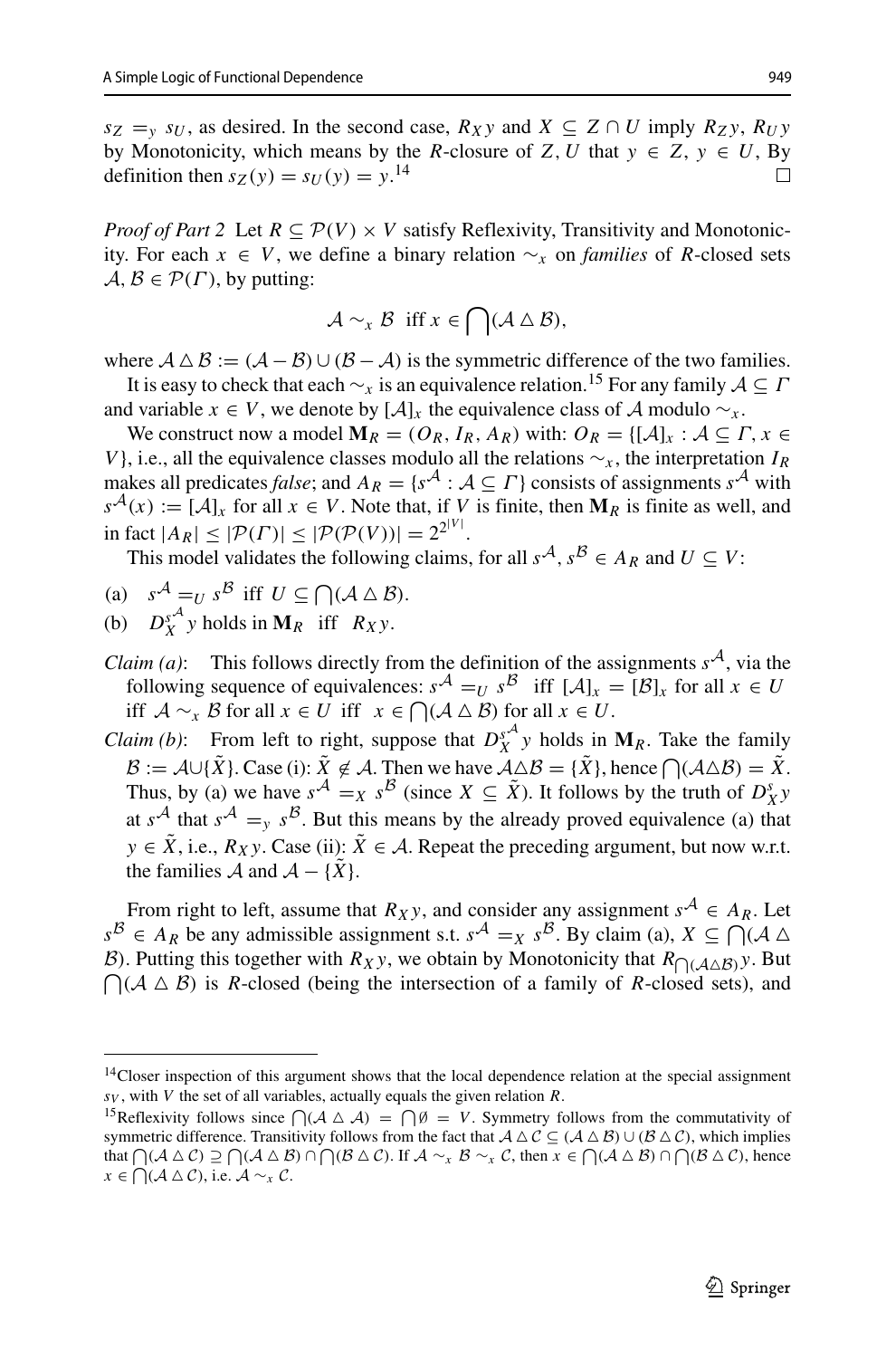$\Box$ 

therefore,  $y \in \bigcap (A \triangle B)$ . Applying claim (a) again, we conclude that  $s^A = y s^B$ . Thus  $s^{\mathcal{A}}$  satisfies  $D_X^s y$ , as desired.

The desired conclusion follows immediately from the second claim.<sup>[16](#page-11-0)</sup>

*Proof of Part 3* Let R be a family of binary relations on *V* satisfying Reflexivity, Transitivity and Monotonicity, and agreeing on constants. For each  $R \in \mathcal{R}$ , put  $C =$  $\{y \in R : R_{\emptyset}y\} \subseteq V$  for the common set of *R*-constants. Construct all the models  $M_R$  as in Part 2, for every  $R \in \mathcal{R}$ . Then each R is both the local and the global dependence in the corresponding **M***R*.

The only remaining step for our main proof involves the following general disjoint union construction on dependence models. Define a new model  $M_{\mathcal{R}}$  =  $(O_R, I_R, A_R)$ , where (a)  $O_R := C + \sum_{R \in \mathcal{R}} O_R = C \cup \bigcup_{R \in \mathcal{R}} \{R\} \times O_R$  is the *disjoint union* of the common set of constants and all sets of objects of the models **M***R*, (b) the interpretation  $I_{\mathcal{R}}$  makes all predicates *false*, and (c)  $A_{\mathcal{R}} := \{s_R : R \in \mathcal{R}, s \in \mathcal{R}\}$ *AR*} consists of new assignments  $s_R$ , each associated to an old assignment  $s \in A_R$ with  $R \in \mathcal{R}$ , with

$$
s_R(x) := (R, s(x)) \in \{R\} \times O_R \text{ for } x \in V - C, \text{ and } s_R(x) := x \text{ for } x \in C.
$$

Note that in this model,  $s_R = X s'_{R'}$  for all  $X \subseteq C$  and all  $s_R, s'_{R'} \in A_{\mathcal{R}}$ . Also, for  $X \nsubseteq C$ ,  $s_R =_X s'_{R'}$  holds in  $\mathbf{M}_{\mathcal{R}}$  iff  $R = R'$  and  $s =_X s'$  holds in  $\mathbf{M}_R$ . Using these facts, it is easy to see that the local dependence statement  $D_X^w y$  holds in  $M_R$  at a state  $w = s_R \in A_R$  iff it holds at *s* in the corresponding component  $M_R$ , and so the global dependence statement  $D_X^{\mathbf{M}}y$  holds in  $\mathbf{M}_{\mathcal{R}}$  iff it holds in all components. It follows that R coincides with the family of all local dependence relations within  $M_{\text{D}}$  and that  $\bigcap R$  is the global dependence relation on  $M_{\text{D}}$   $^{17}$ **M**R, and that  $\bigcap \mathcal{R}$  is the global dependence relation on  $M_{\mathcal{R}}$ .<sup>[17](#page-11-1)</sup>

The preceding representation method uses a large number of objects in general. What happens when one restricts the available objects that can be assigned to variables?

*Example 2.7* Consider a dependence model given by the table below:

| х |    | 7 |
|---|----|---|
| 0 |    | 0 |
|   |    | 0 |
| 2 | I) | 0 |

This table uses three values to represent a *strict* linear dependence order of three variables *x*, *y*, *z*: we have global dependencies  $D_x y$  and  $D_y z$ , but not the other way

<span id="page-11-0"></span><sup>&</sup>lt;sup>16</sup>There may be a way of proving Part 2 using some general product construction on the simpler models produced by in the proof for Part 1, but we have not yet been able to find one.

<span id="page-11-1"></span><sup>&</sup>lt;sup>17</sup>This representation argument can be turned into a proof of completeness and finite model property for a simple logic of dependence atoms plus the universal modality over available assignments, a precursor to the completeness proof for the richer language of LFD in Section [5.](#page-30-0)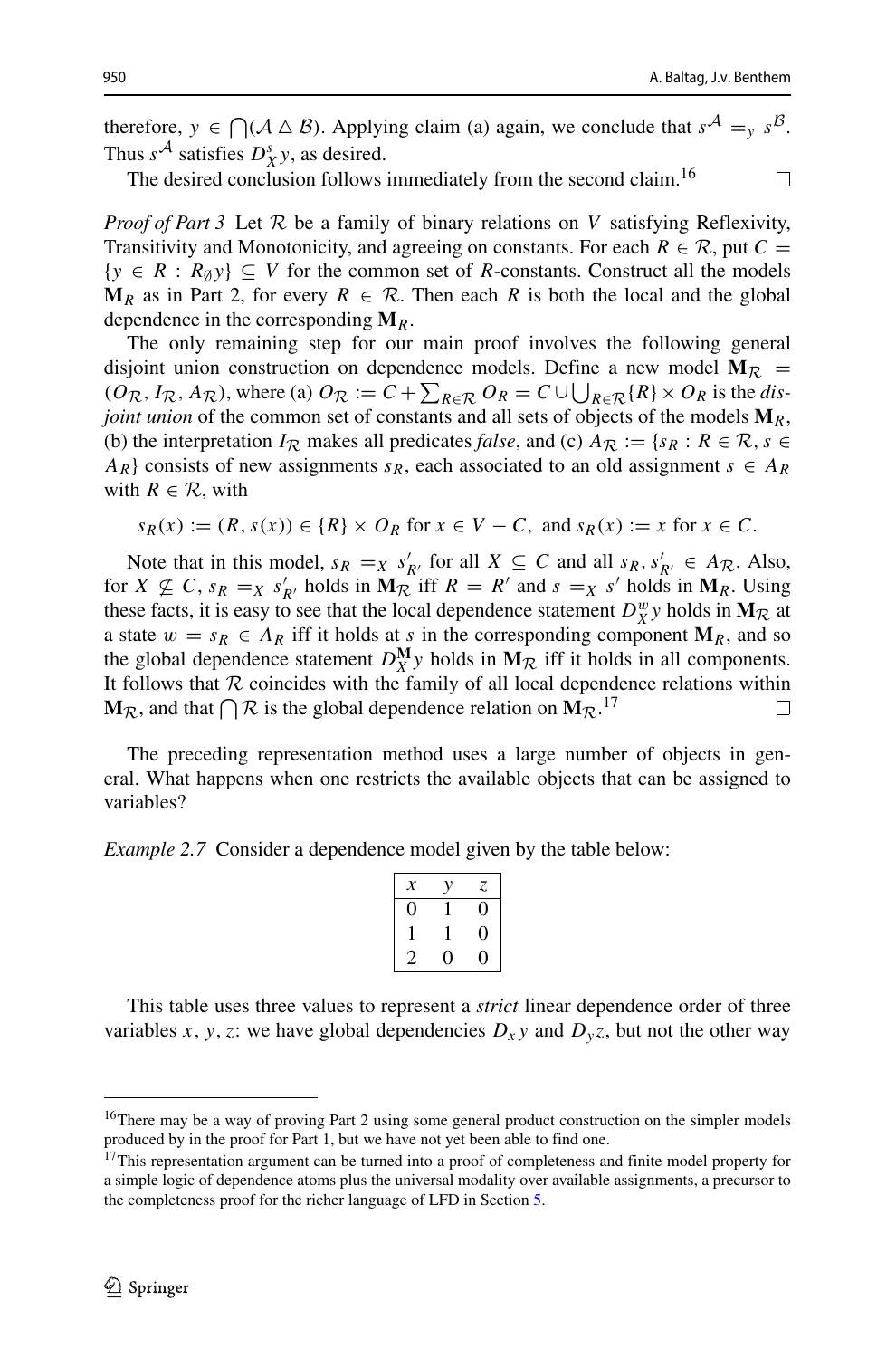around. But as is easy to see, this cannot be done with only two objects.<sup>18</sup> To state the underlying observation positively, the following is *valid on two-valued models*:

*if*  $D_x y$  *and*  $D_y z$ , *then*  $D_y x$  *or*  $D_z y$ .

More generally, the following can be shown:

*Arbitrarily high finite numbers of values are needed to represent arbitrary finite linear orders.*

What are minimal sets of objects for representing given dependence graphs? How can one axiomatize the structural dependence properties for each fixed finite set of objects?

*Remark 2.8* (Dependence and consequence) As already mentioned, the three stated structural properties (Reflexivity, Transitivity and Monotonicity) are known to be characteristic for the relation of classical *logical consequence*, [\[69\]](#page-65-9). But the preceding observations show one essential difference. To represent a three-element linear sequence of variables ordered by dependence, three objects were needed in Example 2.7. But to represent an analogous sequence of strict consequences, only two truth values are needed, e.g.:

| D | q |  |
|---|---|--|
|   |   |  |
| ш |   |  |

In fact, any finite acyclic graph can be represented in terms of classical logical consequence.

All this suggests a move to non-classical consequence relations without a simple truth value semantics. In fact, the format  $D_Xy$ , with multiple 'premises' in *X* and a single 'conclusion' *y*, resembles Gentzen-style sequents for intuitionistic logic, and dependence has been related to intuitionistic implication, [\[2\]](#page-63-2). Also, given the analogies between dependence and implication between questions to be discussed in Section [3.5,](#page-23-0) dependence has been related to notions of implication in interrogative and inquisitive logics, [\[6,](#page-64-2) [25\]](#page-64-6).

The analogy between dependence and consequence can also be extended in other ways. For instance, adopting a classical sequent format, one can study dependencies  $D_XY$  read disjunctively in the set *Y*. Or, softening the strict universal quantification over assignments in our semantic notion, one obtains new non-monotonic varieties of dependence where the dependence only holds 'under normal circumstances', by analogy with non-monotonic logics, [\[23\]](#page-64-11).

# <span id="page-12-1"></span>**2.3 Explicit Function Definitions**

Our semantic definition makes dependence  $D_Xy$  a form of implicit definability, as fixing the values of the dependent variable *y* by fixing the values of the variables in

<span id="page-12-0"></span><sup>&</sup>lt;sup>18</sup>One can fill in the table for *y* and *z* to get the right failures of dependence, but then, by functionality, a third value must be assigned somewhere to *x*.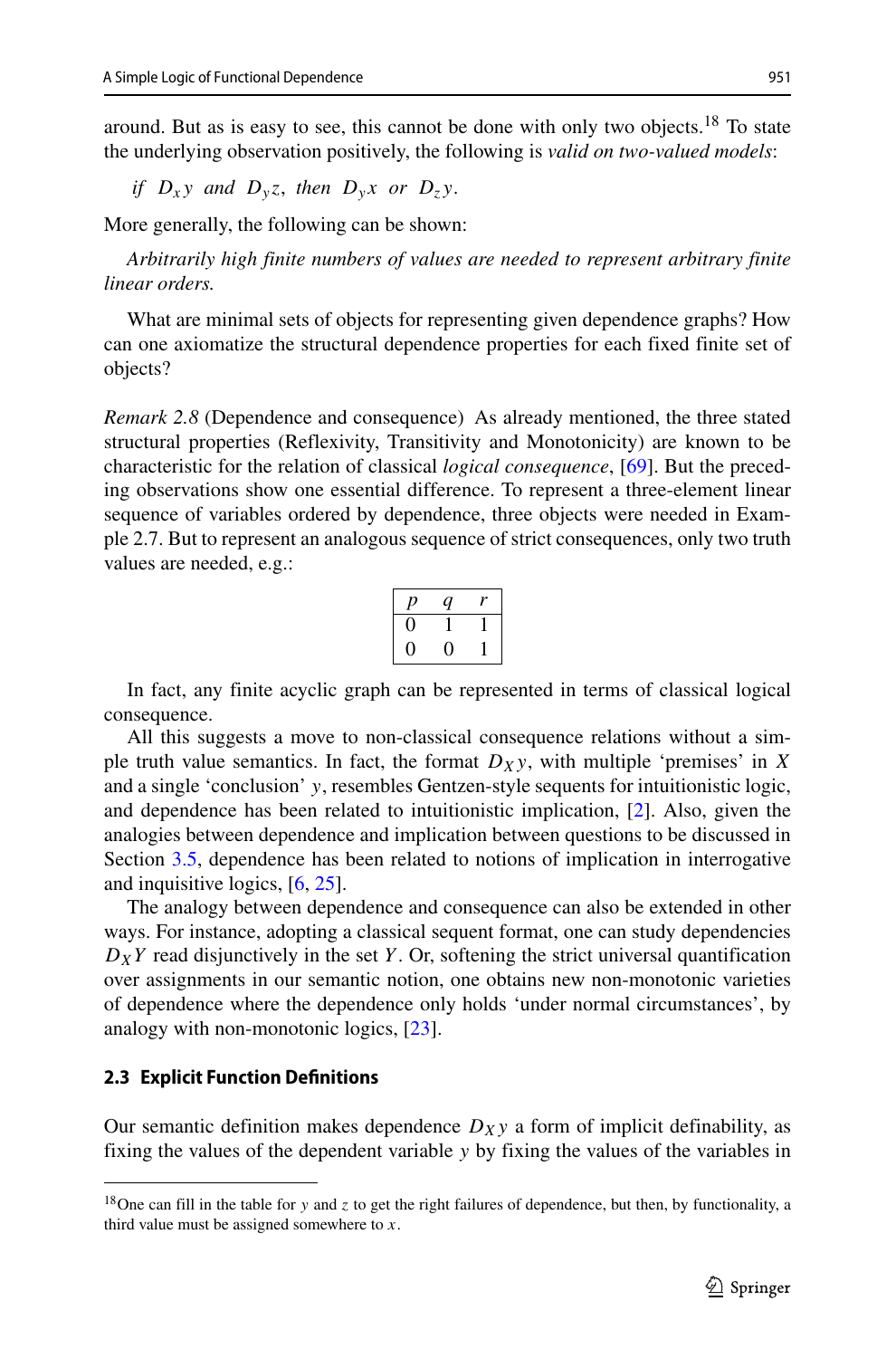*X*. But there is also a broad alternative intuition of dependence, viz. as *y* being *definable* in terms of *X* using some repertoire of available operations.<sup>19</sup> The two views are connected. In mathematics, implicit semantic definability justifies the explicit introduction of a corresponding function.

This discussion suggests the following general line.

**Definition 2.9** Given a dependence model **M**, a set  $X \subseteq V$  of variables and a variable *y*  $\in$  *V*, let  $F_X^y$  be the partial function from *X*-indexed tuples in  $O^X$  to objects in *O*, satisfying for all tuples  $\mathbf{u} \in O^X$ :  $F_X^y(\mathbf{u}) = o$  iff *o* is the unique object in *O* s.t.  $s(y) = o$  holds for some  $s \in A$  with  $s \restriction X = \mathbf{u}$ ; if no such object exists,  $F_X^y(\mathbf{u})$ is undefined. In other words:  $F_X^y(\mathbf{u}) = o$  holds iff we have both (1)  $\mathbf{u} = s \restriction \hat{X}$  for some assignment *s*  $\in$  *A*, and (2) for all assignments *t*, *t'*  $\in$  *A*, *t* | *X* = *t'* | *X* implies  $t(y) = t'(y) = o$ . We denote by  $dom(F_X^y)$  the domain of this function. The expansion of **M** with all these partial functions  $F_X^{\mathcal{Y}}$  is called the *induced function model*  $F(\mathbf{M})$ .

The partial functions introduced in this Skolemization-like manner make explicit the functions that underlie local and global dependencies:

**Fact 2.10** *Induced function models satisfy the following two equivalences:*

$$
D_X^s y \text{ iff } s \upharpoonright X \in dom(F_X^y) \text{ iff } s(y) = F_X^y(s \upharpoonright X)
$$
  

$$
D_X^{\mathbf{M}} y \text{ iff } dom(F_X^y) = \{s \upharpoonright X : s \in A\} \text{ iff } s(y) = F_X^y(s \upharpoonright X) \text{ for all } s \in A.
$$

Explicit definability is a natural companion to our semantic view as implicit determination.<sup>20</sup> Developing an abstract purely operational approach matching our semantic view of dependence may be worthwhile, and some concrete instances of how such an approach might work can be found in Section [7.2](#page-48-0) on the notion of linear dependence in vector spaces.

# <span id="page-13-0"></span>**3 The Logic of Functional Dependence**

We now introduce the language of our logic LFD of functional dependence.

#### <span id="page-13-3"></span>**3.1 Syntax and Semantics of LFD**

**Definition 3.1** Given a vocabulary *(V, Pred, ar)*, the *language LFD* is recursively given by:

$$
\varphi ::= P\mathbf{x} \mid \neg \varphi \mid \varphi \land \varphi \mid \mathbb{D}_X \varphi \mid D_X y
$$

<span id="page-13-1"></span><sup>19</sup>Explicit functional dependence relies crucially on the available operations. For instance, in the set {1*,* <sup>2</sup>}, 2 depends on 1 if addition is present, but not if the only operation is multiplication. Another typical example are dependent vectors that are special *linear combinations* of other vectors.

<span id="page-13-2"></span><sup>&</sup>lt;sup>20</sup>An operational view may also underlie dependence notions in logic. Dependence in quantifier combinations ∀*x*∃*y* means that a value for *y* can be produced given one for *x*, something that can be made concrete by a Skolem function. And dependence in a set of formulas like  $\{p, p \vee q\}$  may mean that some proof 'produces' *p* ∨ *q* from *p*.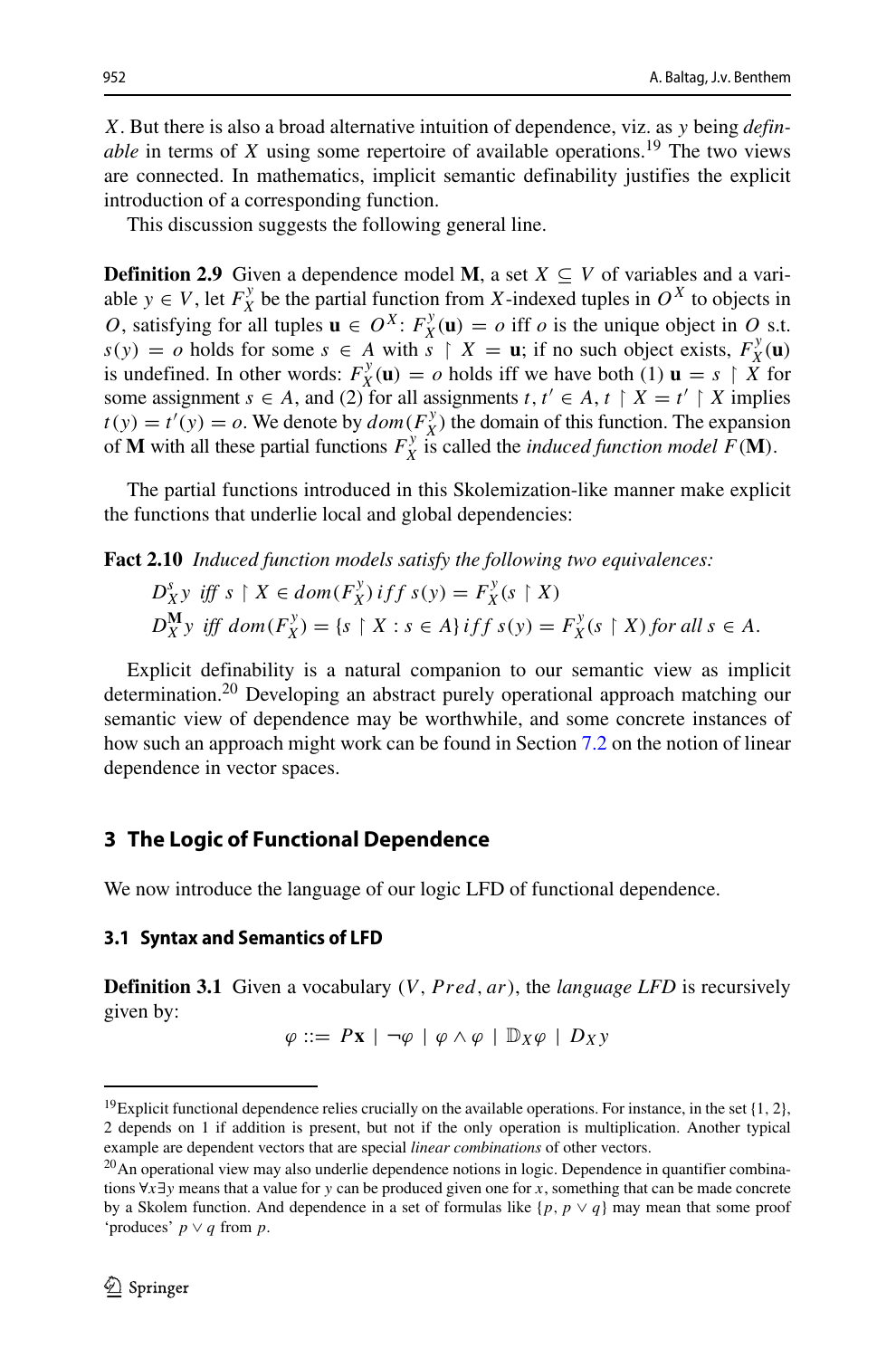where  $y \in V$  is any variable, P is any predicate symbol,  $\mathbf{x} = (x_1 \dots x_n)$  is a finite string of variables of length  $n = ar(P)$  and  $X \subseteq V$  is a finite set of variables.

**Definition 3.2** *(Semantics) Truth of a formula*  $\varphi$  in a dependence model **M** =  $(M, A)$ at an assignment  $s \in A$  (written **M**,  $s \models \varphi$ , with the index **M** dropped when the model is understood) is defined by the following clauses:

> $s \models Px$  iff  $I^M(P)$  holds for the tuple s(**x**)<br>  $s \models \neg \varphi$  iff  $s \not\models \varphi$  $\text{iff} \quad s \not\models \varphi$  $s \models \varphi \land \psi$  iff  $s \models \varphi$  and  $s \models \psi$  $s \models \mathbb{D}_X \varphi$  iff  $t \models \varphi$  holds for all  $t \in A$  with  $s = x$  *t*  $s \models D_X y$  iff  $D_X^s y$  holds in **M**.

As announced in the Introduction, the *dependence modality*  $\mathbb{D}_X\varphi$  is read as "*X* locally determines *ϕ*": *the current values of X determine the truth of ϕ*. Similarly, *DXy* is read as "*X* locally determines *y*": it says that *the current values of X determine the value of y*. [21](#page-14-0)

One important notion in LFD is that of *free variables*. Here we have to be careful. As in FOL, we want the free variables to be those whose current values *determine the truth value of a formula*; indeed, binding a variable is a way of "forgetting" its value as irrelevant, while the specific value currently assigned to a free variable *is relevant* for the meaning of the formula. But the definition is subtly different from FOL, since the dual quantifiers  $\mathbb{D}_X\varphi$  explicitly list the variables that are left *free* (rather than listing the bound ones, as do the usual quantifiers).

**Definition 3.3** *Free(* $\varphi$ *)* is defined by the following recursion:

 $(a) \, Free(Px_1 \ldots x_n) = \{x_1, \ldots, x_n\},\,$ 

 $(b) \text{Free}(\neg \varphi) = \text{Free}(\varphi)$ , (c)  $\text{Free}(\varphi \land \psi) = \text{Free}(\varphi) \cup \text{Free}(\psi)$ ,

 $(d)$  *Free*( $\mathbb{D}_X \varphi$ ) = *X*, (e) *Free*( $D_X y$ ) = *X*.

Now we can check that indeed the values of the free variables occurring in a formula uniquely determine its truth value. In other words, like FOL (and unlike CRS), LFD is 'local':

**Fact 3.4** *(Locality.) If Free* $(\varphi) \subseteq X$ *, and*  $s =_X t$ *, then*  $s \models \varphi$  *iff*  $t \models \varphi$ *.* 

*Proof* The proof is by induction on  $\varphi$ . The atomic and Boolean cases are entirely straightforward. *Dependence modalities*: Assume that  $s = x$  *t* and  $s \models \mathbb{D}_X \varphi$ . To show that  $t \models \mathbb{D}_X \varphi$ , consider any  $w \in A$  with  $t =_X w$ . Here  $s =_X t$  and  $t =_X w$  imply *s* = *x w*. This together with  $\mathbb{D}_X \varphi$  then yields  $w \models \varphi$  as desired, by the semantics of  $\mathbb{D}_X$ . *Dependence atoms*: Assume that  $s = X$  *t* and  $s \models D_X y$ . Then  $s = y$  *t* by the semantics of  $D_X$ . To show that  $t \models D_X y$ , consider any  $w \in A$  with  $t =_X w$ . Here

<span id="page-14-0"></span><sup>&</sup>lt;sup>21</sup>As already mentioned in the Introduction, the obvious analogy between  $\mathbb{D}_X\varphi$  and  $D_Xy$  can be made precise by introducing Boolean variables  $\alpha$  as in [\[6\]](#page-64-2), that record the truth-values of formulas  $\varphi$ , and then *defining* the dependence quantifiers as  $D_X\varphi := \varphi \wedge D_X\varphi$ . Here, we choose to take these quantifiers as primitive, as they have an independent logical motivation and in our view they play an equally important role as the dependence atoms in the study of (partial) dependencies and correlations between variables.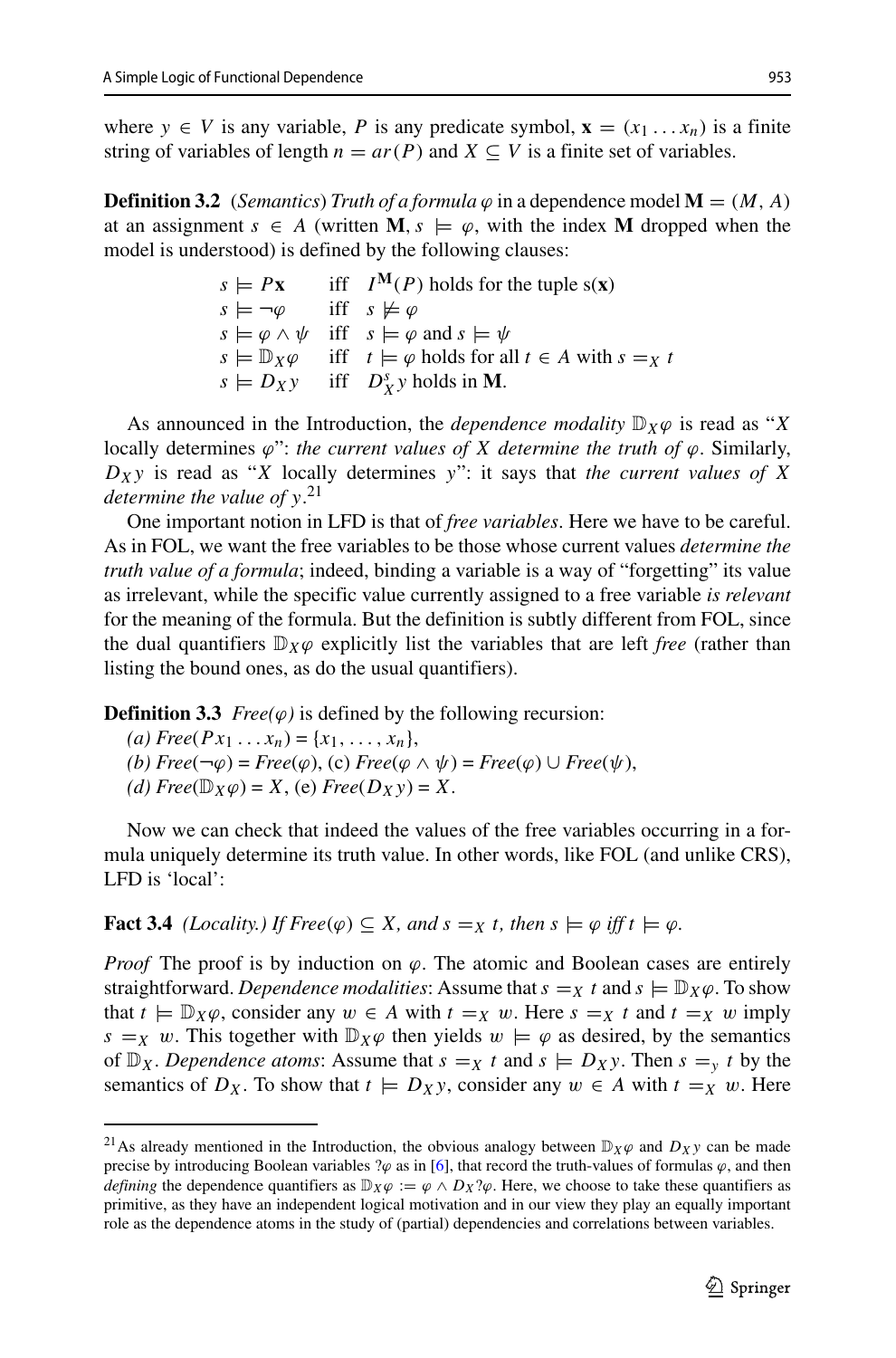$s = x$  *t* and  $t = x$  *w* imply  $s = x$  *w*, which together with  $s \models Dxy$  gives that  $s = y$  *w*.<br>From this and  $s = x$  *t* it follows that  $t = y$  *w* as desired From this and  $s = v t$ , it follows that  $t = v w$  as desired.

Here is a useful immediate consequence in the presence of additional local dependencies.

**Corollary 3.5** *If two assignments s,t agree on all formulas with free variables in X, then they also agree on all formulas with free variables in the extended set*  $\{y \mid s \models$ *DXy*}*.* [22](#page-15-0)

**Abbreviations** Boolean connectives  $\top$ ,  $\bot$ ,  $\varphi \lor \psi$ ,  $\varphi \rightarrow \psi$ ,  $\varphi \leftrightarrow \psi$  are defined as usual. We use  $D_x y$  for  $D_x y$  when  $X = \{x\}$  is a singleton, and same for  $D_x \varphi$ . Other abbreviations are:

- *(a)*  $A\varphi := \mathbb{D}_{\emptyset}\varphi$  (universal modality) *(b)*  $\mathbb{E}_X\varphi := \neg \mathbb{D}_X \neg \varphi$  *(c)*  $\mathbb{E}\varphi := \neg A \neg \varphi$
- *(d)*  $Cy := D_{\emptyset}y$  (constant value) *(e)* =  $(X; y) := AD_Xy$  (global dependence)
- $(f)$   $D_X Y := \bigwedge_{y \in Y} D_X y$  (multi-variable dependence)
- *(h)* <sup>∀</sup>*Xϕ* := <sup>D</sup>*F ree(ϕ)*−*Xϕ* (universal quantifier)
- *(i)*  $\exists x \varphi := \neg \forall x \neg \varphi$  (existential quantifier)

These defined connectives behave as expected. E.g., syntactically, we have that:  $Free(\forall_X \varphi) = Free(\exists_X \varphi) = Free(\varphi) - X$ . Semantically, e.g., A $\varphi$  means that *all* assignments satisfy *ϕ*, etc.:

| $s \models A\varphi$                     | iff $t \models \varphi$ for all $t \in A$                                  |
|------------------------------------------|----------------------------------------------------------------------------|
| $s \models \mathbb{E}_X \varphi$         | iff $t \models \varphi$ for some $t \in A$ with $s = x$ t                  |
| $s \models Cv$                           | iff $t =_\text{y} s$ for all $t \in A$                                     |
| $s \models = (X; y)$ iff $D_Y^M y$ holds |                                                                            |
| $s \models \forall x \varphi$            | iff $t \models \varphi$ for all $t \in A$ with $s =_{Free(\varphi)-X} t$ . |
|                                          |                                                                            |

Note that our defined formula ∀*Xϕ* matches the semantics of the 'local' version of the universal quantifier (in the sense of satisfying the Locality principle from Fact 3.4), as given in the Introduction. Recall that these amount to the standard FOL quantifiers on full models, and are their closest analogue on arbitrary dependence models. Thus, LFD *contains the first-order quantifiers*, generalized from their standard models to the larger realm of dependence models. For further discussion of the meaning of LFD quantifiers, cf. Section [3.2.](#page-17-0)

*Remark 3.6* (Informational interpretation) The set *A* of admissible assignments in a dependence model is a 'complete database', as in Example 1.1, and can be interpreted as an *information structure*, encoding the 'knowledge base' of an (anonymous) agent: a full list of all the tuples that are consistent with the agent's background information. The underlying assumption is that only one tuple (the 'current assignment') represents the actual state of the world, but that tuple is typically unknown:

<span id="page-15-0"></span><sup>&</sup>lt;sup>22</sup>The set  $\{y \mid s \models D_X y\}$  includes *X*, as a consequence of Reflexivity and Monotonicity.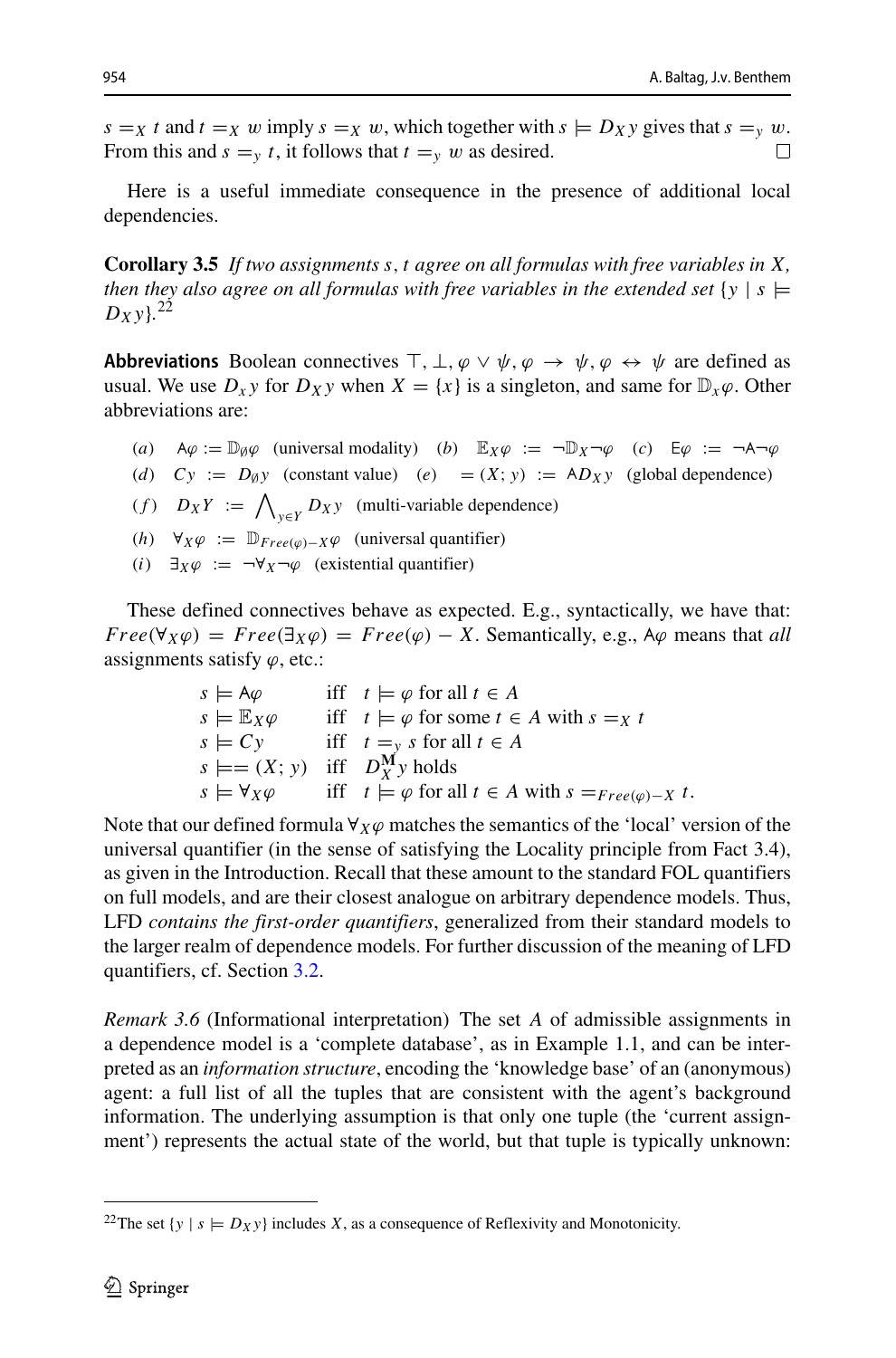the agent can only narrow down the possibilities to the set *A*. The universal modality  $A\varphi := \mathbb{D}_{\emptyset}\varphi$  then captures the agent's *information*:  $A\varphi$  means that  $\varphi$  *is 'known'*. The constant-value formula  $Cx := D_{\emptyset}x$  says that the value of x is 'known'. Dependence quantifiers capture a form of *conditional knowledge*:  $\mathbb{D}_X\varphi$  means that the agent can know that  $\varphi$  if she is given the current values of *X*. Analogously, dependence atoms *DXy* express a form of *conditional knowledge of a value*: the agent can know the value of *y* if given the values of *X*. Finally, global dependence AD<sub>X</sub>y captures *known correlations*: the agent knows how to determine the value of *y* from the values of *X*.

*Remark 3.7* (Further notions of dependence) We can also formalize a common alternative intuition of dependence,  $[13]$ , as 'changing *x* involves changing *y*': this is just  $D_y x$ . Moreover, weaker notions of dependence can be defined, such as 'restricting the value of *x* to property *P* restricts the value of *y* to have property  $Q'$  (cf. Remark 1.2). This is expressed by  $A(Px \to Qy)$ . Yet another definable notion of dependence is that the current values of *X* restrict the value of *y* to have property *Q*, captured by the formula  $\mathbb{D}_XQ_y$ .

*Example 3.8 Here are some illustrations of valid and invalid consequences:*

- 1. (a)  $\varphi \to \mathbb{D}_X \varphi$  is valid if  $Free(\varphi) \subseteq X$ . (b)  $Px \to \mathbb{D}_y Px$  is *not* valid.<br>2. (a)  $\mathbb{D}_{Y \cap Y} \varphi \to \mathbb{D}_Y \mathbb{D}_Y \varphi$  is valid. (b)  $\mathbb{D}_Y \mathbb{D}_Y \varphi \to \mathbb{D}_{Y \cap Y} \varphi$  is *not* valid.
- 2. (a)  $\mathbb{D}_{X \cap Y} \varphi \to \mathbb{D}_X \mathbb{D}_Y \varphi$  is valid. (b)  $\mathbb{D}_X \mathbb{D}_Y \varphi \to \mathbb{D}_{X \cap Y} \varphi$  is *not* valid.<br>3. Let  $X \cap Y = \emptyset$ . (a)  $(\mathbb{E}_X \varphi \wedge \mathbb{E}_Y \psi) \to \mathbb{E}_{X \cap Y} (\varphi \wedge \psi)$  is *not* valid.
- Let  $X \cap Y = \emptyset$ . (a)  $(\mathbb{E}_X \varphi \wedge \mathbb{E}_Y \psi) \rightarrow \mathbb{E}_{X \cup Y}(\varphi \wedge \psi)$  is *not* valid. However, (b) if  $Free(\varphi) \subseteq X$  and  $Free(\psi) \subseteq Y$ , the preceding implication is valid, and in fact we have the stronger validity  $(\mathbb{E}_X \varphi \wedge \mathbb{E}_Y \psi) \rightarrow (\varphi \wedge \psi)^{23}$  $(\mathbb{E}_X \varphi \wedge \mathbb{E}_Y \psi) \rightarrow (\varphi \wedge \psi)^{23}$  $(\mathbb{E}_X \varphi \wedge \mathbb{E}_Y \psi) \rightarrow (\varphi \wedge \psi)^{23}$
- 4. The Distribution axiom is sound for dual quantifiers:  $\mathbb{D}_X(\varphi \to \psi) \to$  $(\mathbb{D}_X \varphi \rightarrow \mathbb{D}_X \psi)$  is valid. However, (b) Distribution is not sound for local quantifiers:  $\forall_X(\varphi \to \psi) \to (\forall_X \varphi \to \forall_X \psi)$  is *not* valid.<sup>[24](#page-16-1)</sup>
- 5. (a)  $\mathbb{D}_X \varphi \to \varphi$  and  $\forall_X \varphi \to \varphi$  are valid. However, (b) the classical elimination rule for the universal quantifier is *not* sound:  $\forall_x \varphi \rightarrow [y/x] \varphi$  is *not* valid.<sup>[25](#page-16-2)</sup>

The last non-validity is explained by the fact that in LFD variables are no longer arbitrary placeholders, but have an individual meaning, denoting specific quantities (as commonly done in the empirical sciences, where e.g. *t* stands for time, etc). This means that, unlike in FOL, bound alphabetic variants may have *different* truth values: ∀*xP x* can be true in a model while ∀*yP y* is false. On the other hand, LFD still allows for a formulation of the intuition behind bound variants that the choice of variables is arbitrary: though no longer holding inside one given model, the invariance under renaming still holds *across models*.

<span id="page-16-0"></span><sup>&</sup>lt;sup>23</sup>To check this: assume that  $s \models \mathbb{E}_X \varphi \land \mathbb{E}_Y \psi$ . Then there are  $s' =_X s$  and  $s'' =_Y s$  with  $s' \models \varphi$  and *s*<sup>"</sup>  $\models \psi$ . Using these facts and the assumptions that *Free(* $\varphi$ *)* ⊆ *X* and *Free(* $\psi$ *)* ⊆ *Y*, we obtain *s*  $\models \varphi$  and *s*  $\models \psi$  by Locality, Fact 3.4. It follows that *s*  $\models \varphi \land \psi$ .

<span id="page-16-1"></span><sup>&</sup>lt;sup>24</sup>A counterexample, for  $V = \{x, y, z\}$ , is given by taking  $O = \{0, 1\}$ ,  $I(P) = \{(1, 1)\}$  and  $A =$  ${(1, 1, 1), (1, 1, 0), (0, 0, 1)}$ , where a triplet of values denotes the corresponding assignment on  $(x, y, z)$ . The assignment (1, 1, 1) satisfies  $\forall_x (Px \rightarrow Pxz)$  and  $\forall_x Px \rightarrow y$ , but fails to satisfy  $\forall_x Px \rightarrow 2^5$  Here,  $[y/x]\varphi$  is the result of substituting y for x in the formula  $\varphi$ .

<span id="page-16-2"></span>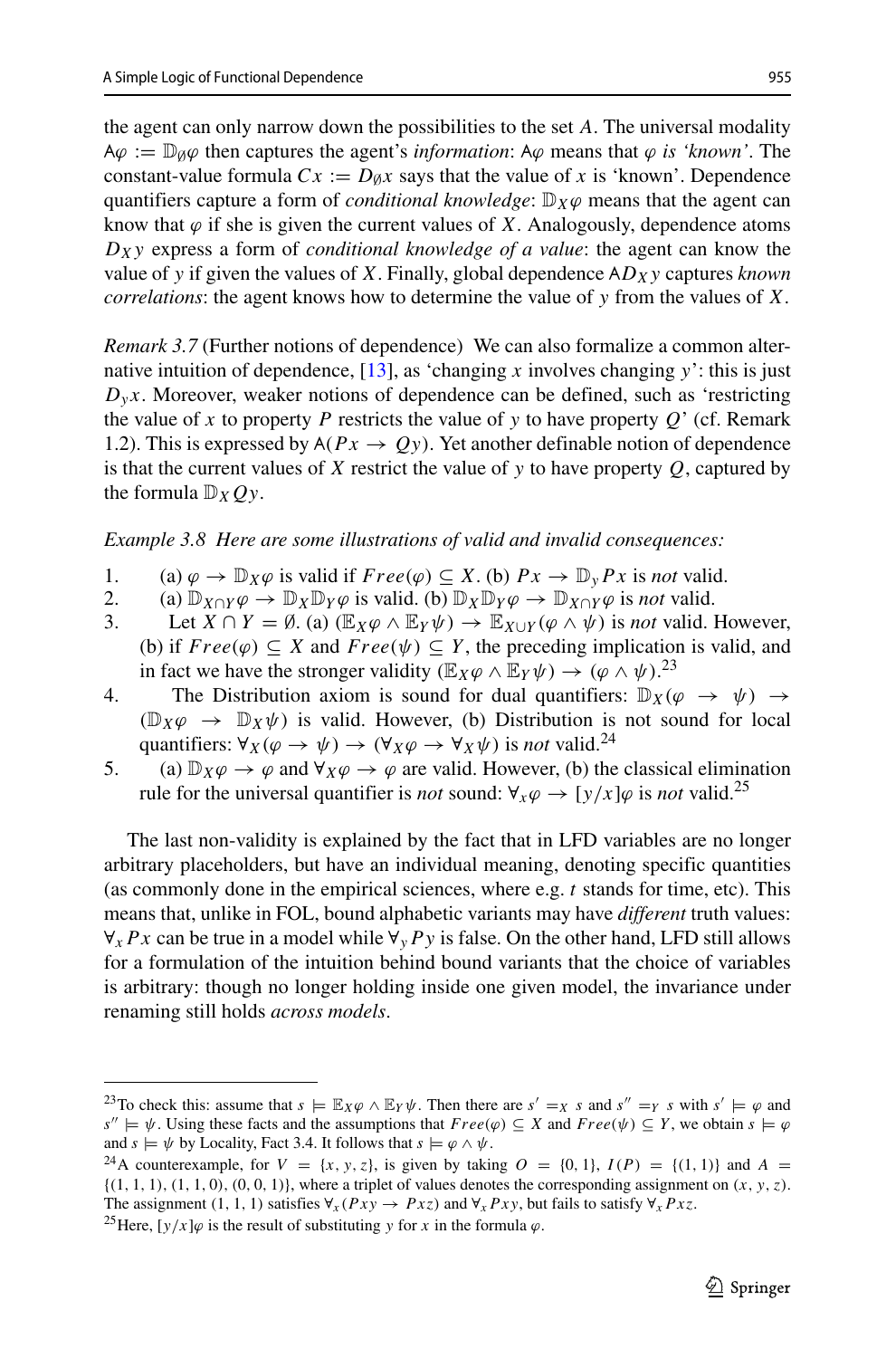**Fact 3.9** (Renaming Lemma) *Consider any dependence model* **M** = *(M, A) and LFD-formula*  $φ$ *. Let*  $σ$  *be a permutation of all variables, and let*  $σ(φ)$  *be the result of replacing in*  $\varphi$  *every occurrence of any variable*  $x \in V$  *by*  $\sigma(x)$ *. Moreover, for every*  $s \in A$ , let  $s^{\sigma}$  *be the assignment given by putting*  $s^{\sigma}(x) := s(\sigma^{-1}(x))$  *for all variables x*, and let  $M^{\sigma} = (M, A^{\sigma})$  *be the dependence model obtained by taking*  $A^{\sigma} = \{s^{\sigma} : s \in A\}$ *). Then the following equivalence holds:* 

$$
\mathbf{M}, s \models \varphi \text{ iff } \mathbf{M}^{\sigma}, s^{\sigma} \models \sigma(\varphi).
$$

*As a consequence, validity is invariant under variable renaming:*  $\varphi$  *is valid iff*  $\sigma(\varphi)$ *is valid.*

*Proof* The proof of the first claim is by induction on *ϕ*.

**Atomic formulas** Note that, for all  $s \in A$ ,  $\mathbf{x} \in V$  we have  $s(\mathbf{x}) = s(\sigma^{-1}(\sigma(\mathbf{x})) = \sigma^{-1}(\sigma(\mathbf{x})))$  $s^{\sigma}(\sigma(\mathbf{x}))$ , and also  $\sigma(P\mathbf{x}) = P\sigma(\mathbf{x})$ . Using these and the truth definition, we obtain the equivalences:  $M, s \models Px$  iff  $s(x) \in I(P)$  iff  $s^{\sigma}(\sigma(x)) \in I(P)$  iff  $M, s^{\sigma} \models$  $P\sigma(\mathbf{x})$  iff **M***,*  $s^{\sigma} \models \sigma(P\mathbf{x})$ .

**Boolean combinations** This inductive step follows immediately by the truth clauses for Boolean operations, the induction hypothesis and the fact that permutations satisfy  $\sigma(\neg \varphi) = \neg \sigma(\varphi)$  and  $\sigma(\varphi \land \psi) = \sigma(\varphi) \land \sigma(\psi)$ .

**Dependence modalities** First note the following equivalence:  $s = X$  *t* iff  $s^{\sigma} = \sigma(X)$ *t<sup>σ</sup>* . Using this, the truth clause for the universal dependence modality and the induction hypothesis, we obtain the following sequence of equivalences:  $\mathbf{M}, s \models \mathbb{D}_X \varphi$  iff  $\forall t \in A \ (s = X \ t \Rightarrow \mathbf{M}, t \models \varphi) \text{ iff } \forall t \in A \ (s^{\sigma} = \sigma(X) \ t^{\sigma} \Rightarrow \mathbf{M}^{\sigma}, t^{\sigma} \models \sigma(\varphi))$ iff  $\forall w \in A^{\sigma}$  (s<sup>*σ*</sup> =<sub>*σ*(X)</sub> *w*  $\Rightarrow$  **M**<sup>*σ*</sup>, *w*  $\models$  *σ*( $\varphi$ )) iff **M**<sup>*σ*</sup>, s<sup>*σ*</sup>  $\models$   $\mathbb{D}_{\sigma(X)}$ *σ*( $\varphi$ ) iff  $\mathbf{M}^{\sigma}$ ,  $s^{\sigma} \models \sigma(\mathbb{D}_X \varphi)$ .

**Dependence atoms** Using the same observation as in the previous case, together with the fact that  $\sigma(D_X y) = D_{\sigma(X)} \sigma(y)$ , as well as truth clause for dependence atoms and the induction hypothesis, we obtain the sequence of equivalences:  $M$ ,  $s \models D_X y$  iff  $\forall t \in A \ (s =_X t \Rightarrow s =_Y t) \text{ iff } \forall t^{\sigma} \in A^{\sigma} \ (s^{\sigma} =_{\sigma(X)} t^{\sigma} \Rightarrow s^{\sigma} =_{\sigma(Y)} t^{\sigma}) \text{ iff } \forall w \in A^{\sigma}(s) \Rightarrow s^{\sigma} =_{\sigma(Y)} t^{\sigma} \text{ iff } \forall w \in A^{\sigma}(s) \Rightarrow s^{\sigma} =_{\sigma(Y)} t^{\sigma} \text{ iff } \forall w \in A^{\sigma}(s) \Rightarrow s^{\sigma} =_{\sigma(Y)} t^{\sigma} \text{ iff } \forall w \in A^{\sigma}(s) \Rightarrow s^{\sigma} =_{\sigma(Y)} t^{\sigma} \text{ iff$  $A^{\sigma}$   $(s^{\sigma} = \sigma(X)$   $w \Rightarrow s^{\sigma} = \sigma(y)$  *w*) iff  $\mathbf{M}^{\sigma}$ ,  $s^{\sigma} \models D_{\sigma(X)}\sigma(y)$  iff  $\mathbf{M}^{\sigma}$ ,  $s^{\sigma} \models \sigma(D_X y)$ .

Finally, the second claim follows immediately from the first, by quantifying over both admissible assignments and dependence models.  $\perp$ 

## <span id="page-17-0"></span>**3.2 Discussion: Quantification Over Objects in LFD**

Having entered the world of LFD with its special behavior of variables, one might ask whether the above quantifier companions  $\forall x \varphi$  of the dependence modalities are 'true' quantifiers. This question calls for some distinctions. First, as we saw earlier, both the CRS-style quantifiers ∀*Xϕ* and their local versions ∀*Xϕ* are simply generalizations of the FOL quantifiers to a broader class of models, and the dependence modalitities of LFD are their close duals. However, one might require a true quantifier to be a semantic operator, acting on *objects*, so that the precise variable used in its syntax does not matter.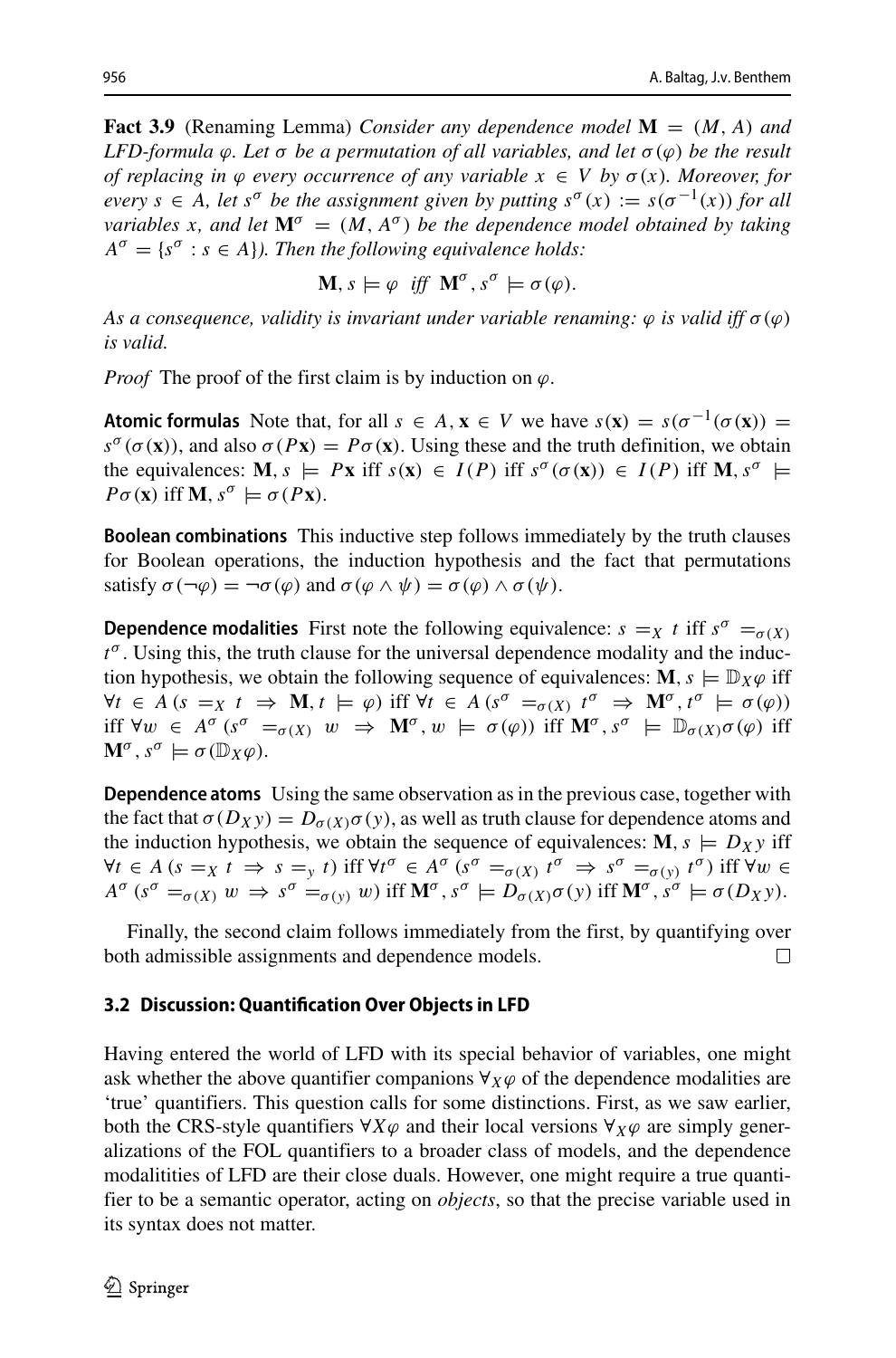Now in one sense, this is true in LFD: variable names do not matter when we look *across models*. What can be said in one model using *x* can be said in another model using another variable *y*, by the Renaming Principle 3.9, which underpins, for instance, the use of alphabetic variants for proofs in our axiomatic systems of Sections [5.1,](#page-30-1) [6.2.](#page-40-0) But *locally* within one model, the existence of non-trivial dependencies gives rise to *asymmetries* of behavior between variables: as already observed, variables in a fixed dependence model acquire 'individuality'. As a result, in a given model, quantifiers in LFD quantify over admissible assignments, *not over tuples of objects* like the first-order quantifiers. Thus, existential quantifiers in LFD do not seem at first sight to be obviously related to the usual Skolem functions in the semantics of FOL.

But more can be said. In fact, a string of LFD quantifiers *does induce a semantic operator over tuples of objects*, albeit one that, in contrast to its classical counterpart: (a) quantifies over a restricted range of tuples (the ones that are in the range of admissible joint values for the given variables), and (b) imposes further constraints on the corresponding Skolem function, requiring it to behave well with respect to the admissible assignments. These additional features are both natural and informative in generalized assignment semantics. Indeed, quantifier combinations in LFD play a twofold role, giving information both about *objects* and about *variable ranges and dependencies*.

More precisely, let us compare the meaning of some quantifiers and quantifier combinations in LFD with their classical meanings in FOL. To do this, we need some notation. Given a tuple of variables  $\mathbf{x} = (x_1, \ldots, x_n) \in V^*$ , let  $X := \{x_1, \ldots, x_n\}$ be the set of its variables. Also, for any given dependence model  $\mathbf{M} = (O, I, A)$ , we denote by

$$
O^{\mathbf{x}} := \{ s(\mathbf{x}) : s \in A \} = \{ (s(x_1), \dots, s(x_n)) : s \in A \}
$$

the *range of admissible*  $\bf{x}$ *-values*, as a subset of  $O^n$ . As a special case, we have

$$
O^{(x)} = \{s(x) : s \in A\} \subseteq O.
$$

For a start, with the given notational convention, consider the LFD formula

$$
\forall_X P \mathbf{X}
$$

This holds in a full model (with  $A = O<sup>V</sup>$ ) iff we have

$$
O^n \subseteq I(P)
$$

So on *full models*, ∀*<sup>X</sup>* captures universal quantification, exactly as ∀*X* does in FOL. But over an *arbitrary* dependence model  $M = (O, I, A)$ , the same formula holds iff we have

$$
O^{\mathbf{x}}\subseteq I(P)
$$

This is clearly universal quantification, but only over the restricted range  $O^x$  of admissible simultaneous **x**-values. Though weaker than the FOL formula ∀**x***P***x**, this is precisely the natural meaning in a dependence model, where each variable *x* or tuple of variables **x** has its own range of (tuples of) values. The universal LFD quantifier simply quantifies over that range.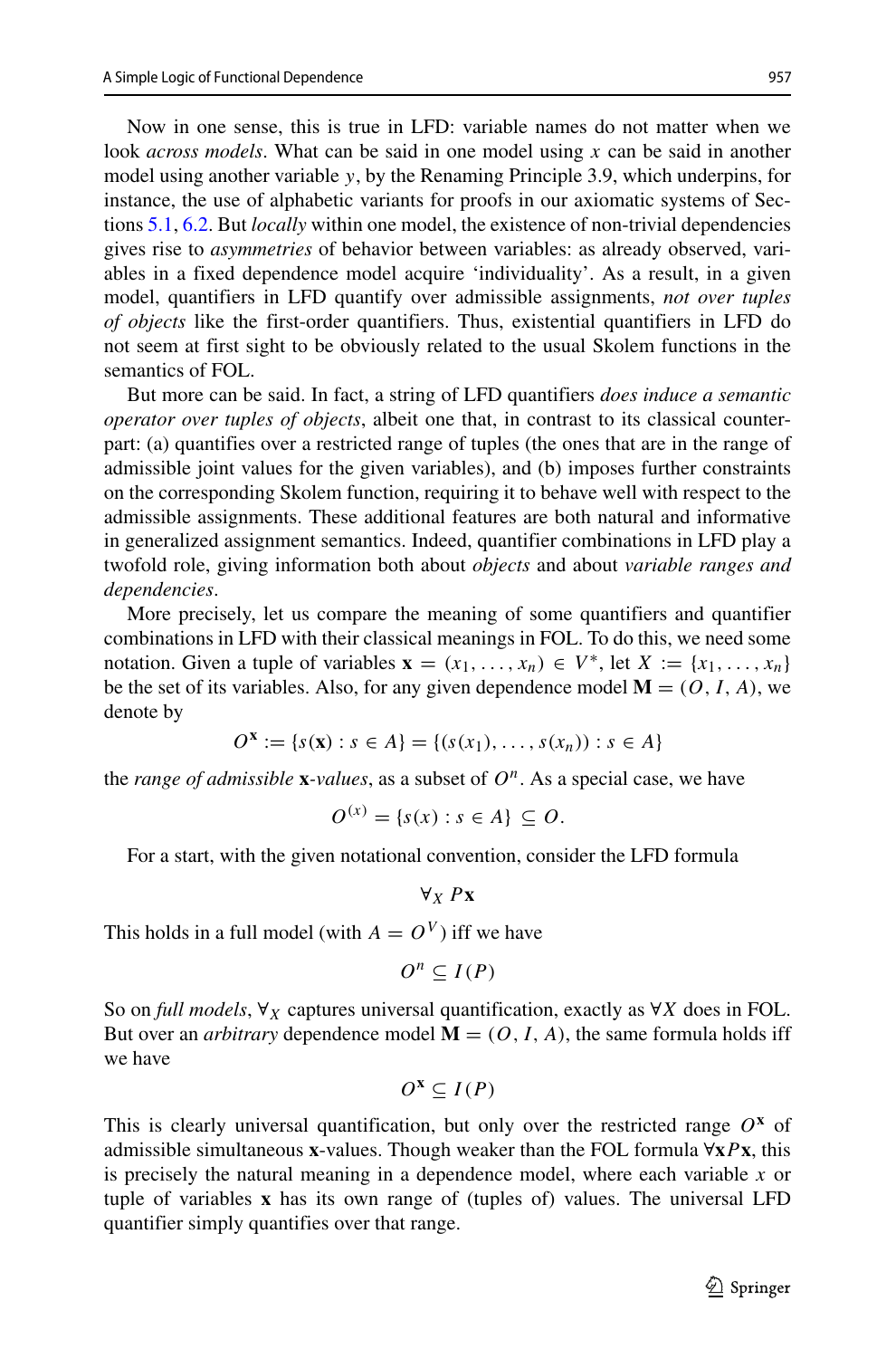Our second, perhaps more telling, example is a quantifier combination expressing a functional dependence.<sup>26</sup> It is easy to see that the LFD formula

$$
\forall_x \exists_y \; Pxy
$$

holds in a full model iff there is a function witnessing this fact:

$$
\exists F: O \to O \,\forall o \in O : (o, F(o)) \in I(P)
$$

This matches the usual Skolem-type meaning of the FOL formula ∀*x*∃*yP xy*. But spelling out the LFD semantics for the defined dependence quantifiers, over an arbitrary dependence model  $\mathbf{M} = (O, I, A)$ , the same formula  $\forall_x \exists_y Pxy$  holds iff we have <sup>[27](#page-19-1)</sup>

$$
\exists F: O^{(x)} \to O \,\forall o \in O^{(x)}\,(o, F(o)) \in I(P) \cap O^{(x,y)}
$$

This statement is *neither weaker, nor stronger* than the one expressed by the FOL formula. On the one hand, the domain of  $F$  is restricted to the admissible  $x$ -values, which is a weakening. But on this restricted range, we have a stronger statement: not only do all resulting pairs  $(o, F(o))$  satisfy P, but they are all realized by admissible simultaneous assignments of values to  $(x, y)$ . Once again, this is a natural statement: in the earlier terms, the combination ∀*x*∃*<sup>y</sup>* gives information about objects *and* on how these objects can be accessed by variables.

This twofold nature is shared by all quantifier combinations in LFD, making them meaningful in a broader realm than the classical quantifier combinations to which they reduce on full models. Alternatively, they can also be viewed as just being restricted versions of the classical quantifier combinations, but with the added value that they are now forced to also give information beyond their traditional comfort zone (about constraints and correlations on variable ranges).

Summing up the presentation so far, LFD has both dependence modalities and quantifiers in one setting. But one can also view the system at a higher level. Modalities can be seen as quantifiers, as is well-known in modal logic, [\[22\]](#page-64-12), and conversely, a system like CRS shows how first-order quantifiers can be seen as modalities. Thus, two perspectives are possible on LFD: it is both a first-order logic and a modal logic. This interplay will continue throughout this paper, as it allows for borrowing notions and techniques from both sides. In the remainder of this section, the two intertwined perspectives are taken a bit further, starting with a connection of LFD to standard FOL in terms of translation between languages and semantics.

#### <span id="page-19-2"></span>**3.3 First-Order Translation**

As is the case for modal logic, the preceding language can be translated faithfully into a first-order language. But before doing so, it is important to be clear in which

<sup>&</sup>lt;sup>26</sup>The analysis here is also reminiscent of the discussion in Section [2.3,](#page-12-1) but we forego details.

<span id="page-19-1"></span><span id="page-19-0"></span><sup>27</sup>In more detail, starting from any assignment, the first quantifier <sup>∀</sup>*<sup>x</sup>* ranges over all admissible assignments *s* and any value for *x* there, the second ∃*y* then ranges over all admissible assignments *t* with  $s = x$  *t*.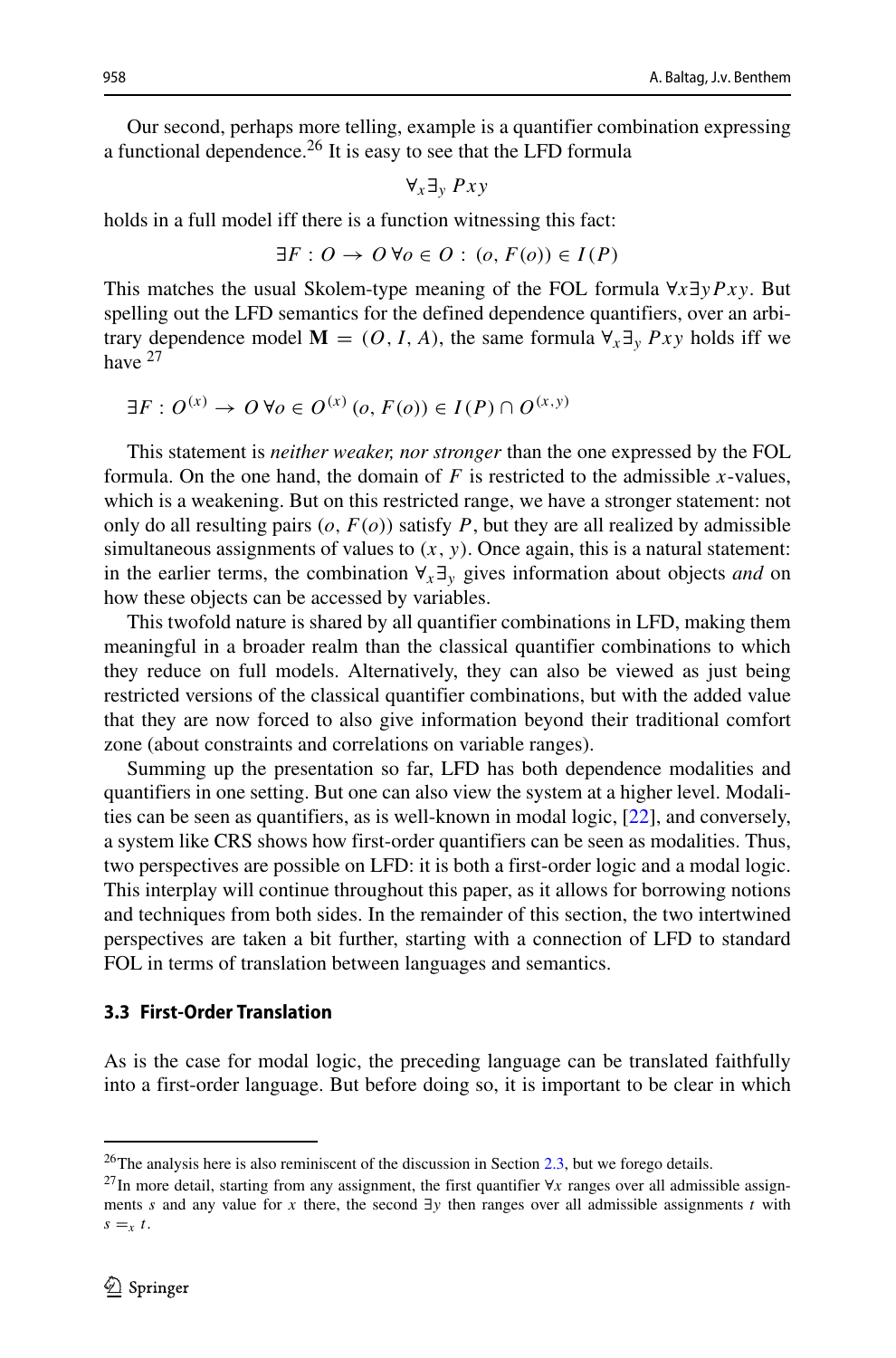sense this is meant. LFD can be seen as a weak, decidable first-order logic over generalized models. But sometimes, a language interpreted over generalized models can be translated into a fragment of that same language interpreted over the original standard models.<sup>[28](#page-20-0)</sup>

By the Locality of LFD, it is enough to consider a finite set  $V = \{v_1, \ldots, v_n\}$ of *n* variables, with a given enumeration. First take fresh copies of these variables  $V' = \{v'_1, \ldots, v'_n\}$ . Also introduce a new *n*-ary predicate *A* where intuitively,  $A(v_1, ..., v_n)$  encodes the fact that the tuple of values assigned to  $v_1, ..., v_n$  belongs to the admissible assignments *A* of the current dependence model. Now consider FOL with variables in  $V \cup V'$  and predicates in  $Pred \cup \{A\}$ .

For each dependence model **M**, there is an *associated FOL model T (***M***)* for this extended language, having the same domain and the same interpretation of the old predicate symbols, and with the new predicate *A* interpreted as above. Conversely, *every FOL model for the extended language is the translation T (***M***) of some dependence model*.

**Definition 3.10** The *first-order translation*  $tr(\varphi)$  from *LFD*-formulas  $\varphi$  to first-order formulas in the above finite vocabulary is defined as follows.

(a)  $tr(P\mathbf{x}) = P\mathbf{x}$ , (b)  $tr(\neg \varphi) = \neg tr(\varphi)$ , (c)  $tr(\varphi \wedge \psi) = tr(\varphi) \wedge tr(\psi)$ ,

(d)  $tr(\mathbb{D}_X\varphi) = \forall z(Av \rightarrow tr(\varphi))$ , where **v** is the enumeration of all the variables in *V* and **z** is the enumeration of all the variables in  $V - X$ ,

 $(\mathbf{e}) \text{ tr}(D_X y) = \forall \mathbf{z} \forall \mathbf{z}' \cdot ((A\mathbf{v} \wedge A\mathbf{v}[\mathbf{z}'/\mathbf{z}]) \rightarrow y = y')$ , where **v** and **z** are as in part (d),  $\mathbf{z}'$  and  $\mathbf{y}'$  are the corresponding fresh  $V'$ -copies of  $\mathbf{z}$  and respectively  $\mathbf{y}$ , and  $A$ **v**[**z** $'/$ **z**] is the result of replacing the variables **z** by **z** $'$  in the formula  $A$ **v**.

*Free* and *bound occurrences* of a variable in a FOL formula are defined as usual. Variables are allowed to occur both free and bound in different parts of the same formula, so that freely occurring variables can be reused in quantification. The *free variables of a FOL formula* are also defined as usual: as those variables that occur free at least once in the formula.

It is easy to see from the above translation that, for every formula  $\varphi$  of LFD over *V*, the set of free variables of its FOL translation  $tr(\varphi)$  is exactly  $Free(\varphi)$ .

**Fact 3.11** *For all LFD models* **M** *and LFD formulas ϕ, we have:*

$$
\mathbf{M}, s \models \varphi \text{ iff } T(\mathbf{M}), s \models tr(\varphi),
$$

*where*  $tr(\varphi)$  *is the above FOL translation of*  $\varphi$ *, and*  $T(M)$  *is the FOL model associated to* **M***.*

The proof is a simple induction following the idea of the stated translation.

<span id="page-20-0"></span> $^{28}$ Cf. the analysis of two-way connections between CRS and the Guarded Fragment of FOL in [\[13,](#page-64-1) [14\]](#page-64-13).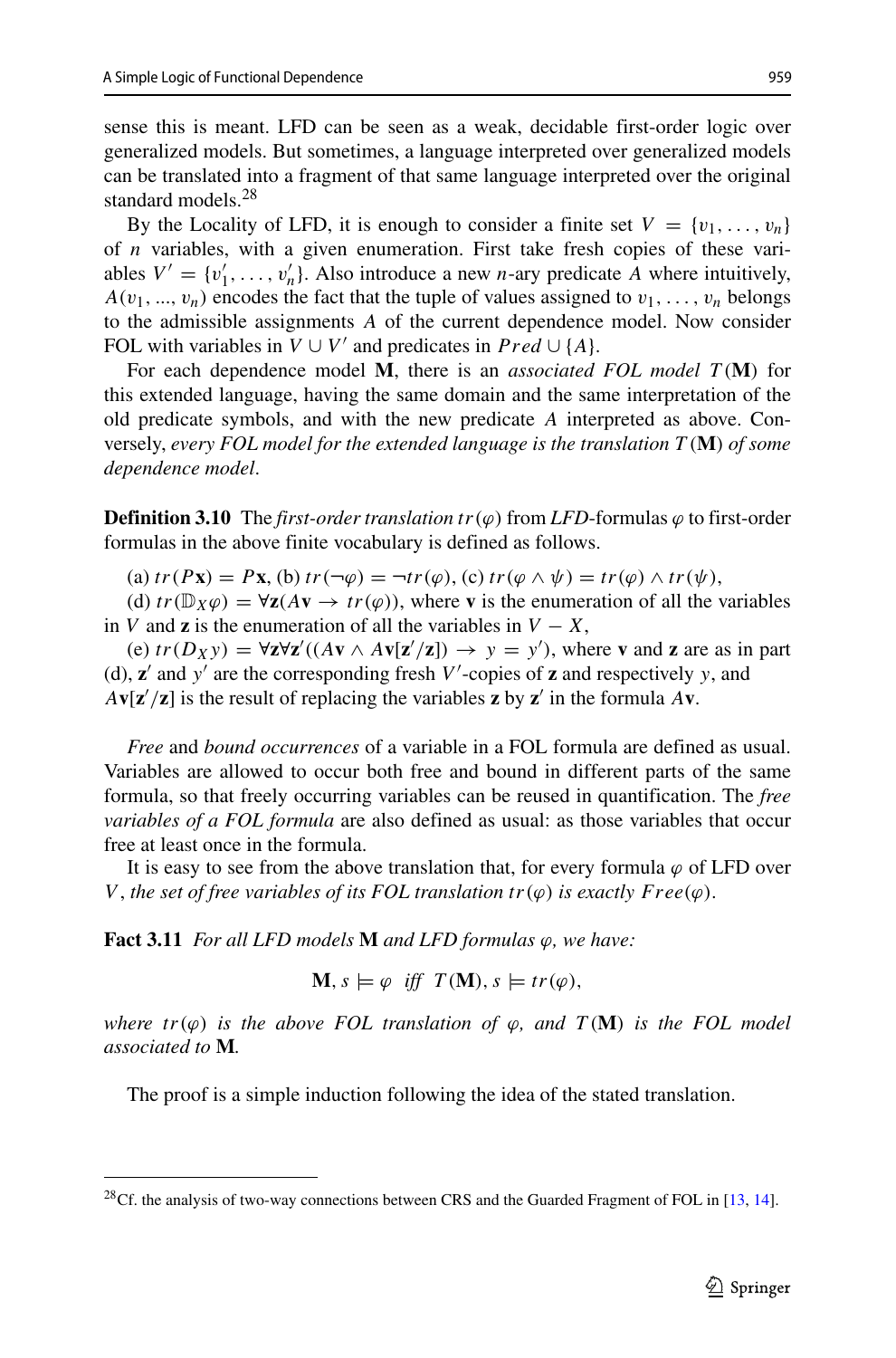# **Corollary 3.12** *The validities of LFD are recursively enumerable.*[29](#page-21-0)

Further benefits of the above translation include immediate transfer of the fundamental Compactness and Löwenheim-Skolem properties of FOL to LFD.

### <span id="page-21-1"></span>**3.4 Modalization of LFD: Standard Relational Semantics**

Next, we elaborate the *modal* perspective on LFD. An equivalent semantics is obtained by abstracting away the assignments from their concrete set-theoretical interpretation as functions and treating them as abstract possible worlds. This eliminates all references to values assigned to variables, and replaces identity of values *s* =*x t* by abstract equivalence relations  $∼<sub>x</sub>$ .

**Definition 3.13** A *standard relational model* is a triple  $\mathcal{M} = (W, \sim, ||\bullet||)$ , consisting of: (a) a set *W* of worlds or 'states'; (b) a map ∼: *V* → P*(W* × *W )* associating to each variable  $x \in V$  an equivalence relation  $\sim_x$  on W; and (c) a *valuation*  $\parallel$   $\bullet$   $\parallel$ associating to each formula of the form  $P$ **x** a set of worlds  $||Px|| \subseteq W$ . It is useful to introduce *auxiliary relations* ∼*<sup>X</sup>* on *W*, for *sets* of variables *X* ⊆ *V* , defined by taking intersections  $\sim$ *x*:  $\bigcap_{x \in X} \sim_x$ . With this notation, the valuation is required to satisfy the following *additional condition*:

if 
$$
w \sim_X v
$$
 and  $w \in ||Px_1 \dots x_n||$  for some  $x_1, \dots, x_n \in X$ , then  $v \in ||Px_1 \dots x_n||$ .

We interpret dual quantifiers  $\mathbb{D}_X \varphi$  as universal modalities for the relation  $\sim_X$ , while dependence atoms  $D_X y$  capture a local inclusion (every  $\sim_X$ -successor is also a *y*-successor):

**Definition 3.14** In a standard relational model  $\mathcal{M} = (W, \sim, || \bullet ||)$ , the notion of truth  $M, s \models \varphi$  (with the index M dropped when the model is fixed) is given by the valuation for atomic formulas  $P$ **x**, by the usual recursive clauses for the Boolean operators, and by:

*w*  $\models \mathbb{D}_X \varphi$  iff  $\forall v \in W$  *(*  $w \sim_X v$  implies  $v \models \varphi$ )  $w \models D_X v$  iff  $\forall v \in W$  *(*  $w \sim_X v$  implies  $w \sim_Y v$ )  $w \models D_X y$  iff  $\forall v \in W$  ( $w \sim_X v$  implies  $w \sim_y v$ )

The two kinds of models introduced so far are closely related: we can show that *the standard relational semantics is equivalent to the dependence-model semantics*. One direction is given by the following observation:

**Fact 3.15** *Every dependence model*  $M = (O, I, A)$  *induces a standard relational model*  $rel(\mathbf{M}) = (W, ∼, ∥bullet||)$ *, whose possible worlds are the admissible assignments* 

<span id="page-21-0"></span> $^{29}$ By Fact 3.11 (and the above observation that every FOL model for the extended language is the translation of a dependence model), a LFD formula is satisfiable iff its first-order translation is. The statement then follows from the completeness theorem for FOL and the effectiveness of the above translation. Since the above translation is easily extended to all other dependence logics considered in this article, the corollary holds for all of these.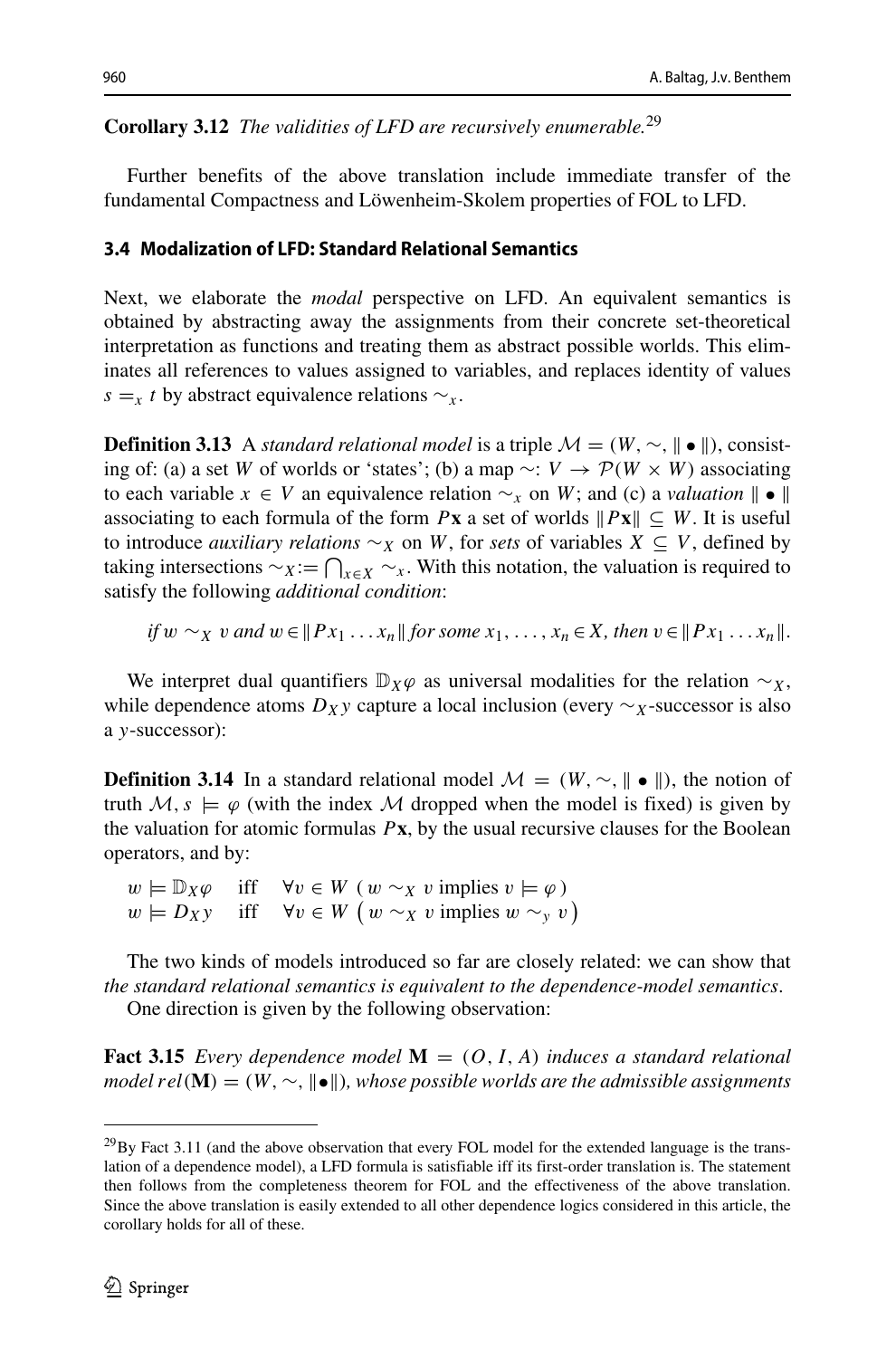*A* (so *W* := *A*), the accessibility relations  $s \sim x$  *t* are given by pointwise equality *of x*-values  $s = x$  *t* (as already defined in dependence models, for both individual *variables x and sets of variables X), and the valuation is given by*  $||Px|| = \{s \in W$ :  $s(\mathbf{x}) \in I(P)$ *}. Moreover, the dependence-model semantics agrees with the relational semantics on the induced model: for all*  $s \in A = W$  *and formulas*  $\varphi$  *of LFD*,

$$
\mathbf{M}, s \models \varphi \text{ iff } rel(\mathbf{M}), s \models \varphi.
$$

This construction defined here is so tight, that its adequacy should be clear without further proof.

A slightly less routine construction yields the opposite direction:

**Definition 3.16** Every standard relational model  $\mathcal{M} = (W, \sim, ||\bullet||)$  induces a dependence model  $dep(\mathcal{M}) = (O^{\sim}, I^{\sim}, A^{\sim})$ , obtained by taking:

- (a)  $O^{\sim}$  = { $(x,[w]_x)$  : *w* ∈ *W*, *x* ∈ *V*}, where objects are pairs  $(x,[w]_x)$  of a variable and an equivalence class  $[w]_x = \{v \in W : w \sim_x v\}$
- (b)  $A^∼ = \{w^∼ : w ∈ W\}$ , with the admissible assignments  $w^∼(x) = (x, [w]_x)$  for all  $x \in V$
- (c) the interpretation *I*  $\sim$  maps each *n*-ary predicate *P* to the set

$$
I^{\sim}(P) := \{(x_1, [w]_{x_1}), \ldots, (x_n, [w]_{x_n})\} : w \in W, x_1, \ldots, x_n \in V \text{ with } \mathcal{M}, w \models Px_1 \ldots x_n\}.
$$

Note that  $w^{\sim}(x) = v^{\sim}(y)$  implies that  $x = y$  and  $w \sim_x v$ . Using this, one easily checks that *I* ∼*(P )* is well-defined on objects, i.e., independent of the choice of representatives for the equivalence classes. Moreover, the construction preserves truth of LFD formulas:

**Fact 3.17** *Given a standard relational model*  $\mathcal{M} = (W, \sim, ||\bullet||)$ *, the relational semantics on* M *agrees with the dependence-model semantics on dep(*M*): that is, for all worlds*  $w \in W$  *and all formulas*  $\varphi$  *of LFD, we have* 

$$
\mathcal{M}, w \models \varphi \text{ iff } dep(\mathcal{M}), w^{\sim} \models \varphi.
$$

*Proof* The proof is by induction on  $\varphi$ . The atomic case holds by the definition of *I* ∼ in  $dep(\mathcal{M})$ . Boolean cases are routine. The inductive cases for  $\mathbb{D}_X\varphi$  and  $D_X\varphi$  follow easily from the semantic definitions, together with the following simple fact: *w* ∼*x v* in *M* iff *w* ⊂ = *v*  $\degree$  in *dep*(*M*). in *M* iff  $w^{\sim} = x v^{\sim}$  in *dep*(*M*).

The two constructions can also be intertwined, with outcomes such as the following.

**Fact 3.18** *For every standard relational model*  $\mathcal{M} = (W, \sim, \| \bullet \|)$ , the function  $w \mapsto w^{\sim}$  *is a surjective homomorphism from M to*  $rel(dep(M))$ *.* 

*Remark 3.19* An obvious next desideratum is a natural notion of modal bisimulation for LFD, capturing its precise range within the first-order language over standard models. One lead here might be the connection with generalized assignment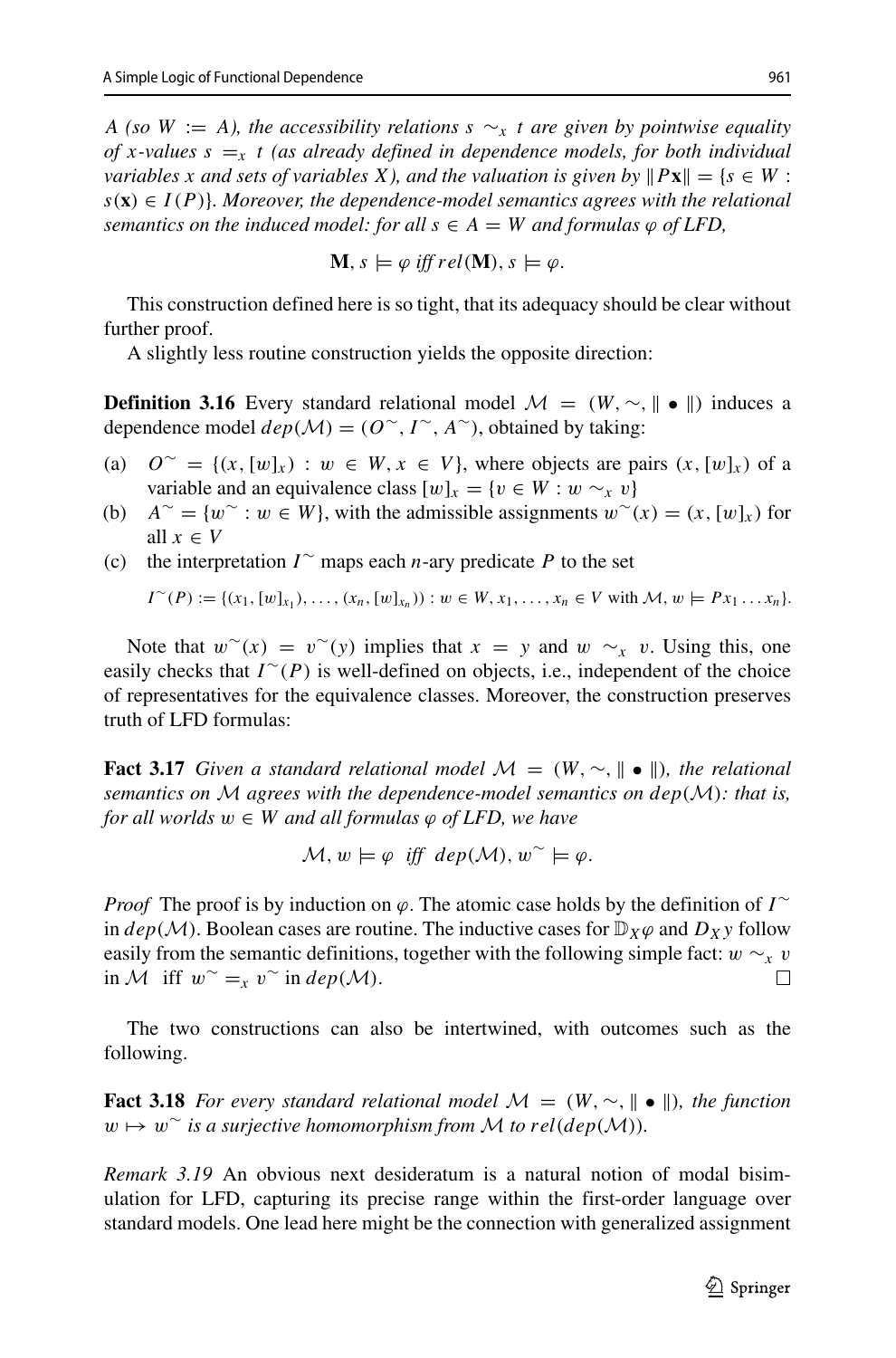semantics for FOL. A natural analogue to modal bisimulation for FOL is *potential isomorphism*, using partial assignments from finite sets of variables to objects. The crucial back-and-forth clauses of a potential isomorphism *F* are easily adapted to generalized assignment semantics.

**Open problem** Find a bisimulation invariance theorem characterizing LFD.<sup>[30](#page-23-1)</sup>

#### <span id="page-23-0"></span>**3.5 Other Interpretations: Information, Knowledge, Questions**

The relational semantics, and its equivalence with the dependence-models semantics, shows that the actual values of variables do not play an essential role in LFD: what is important are the *relations* of 'agreement on values' of *X*, and 'dependence of *y* on *X*'. This suggests other, non-variable-based interpretations of our logic. Three such interpretations will be outlined here (epistemic, interrogative, and mixed), all *information-based*, like the informational interpretation in Remark 3.6. The informational perspective is ubiquitous: one often talks informally about even ontic dependence in the real world as knowing the value for one variable implying knowing that of the other, or as answers to some questions implying answers to other questions.

A straightforward *epistemic* reading of LFD re-interprets the variables  $x \in V$  as *agents*, while the equivalence relations ∼*<sup>x</sup>* represent the agents' *uncertainty relations*. Then the modal statement  $\mathbb{D}_x \varphi$  captures agent *x*'s *individual knowledge*, while  $\mathbb{D}_x \varphi$ expresses *distributed knowledge* among the group of agents *X*, [\[33\]](#page-64-4). Dependence atoms *Dx y* express *knowledge subsumption*: 'agent *x* knows at least as much as agent *y*', [\[29\]](#page-64-14), while atoms  $D_XY$  stand for the analogue notion of group subsumption.<sup>[31](#page-23-2)</sup>

Next, since an equivalence relation is also a partition as used in the traditional semantics of *questions*, [\[42\]](#page-65-10), dependence models also have an *interrogative interpretation*. Variables *x* represent *basic questions*, and sets of variables *X* are *joint questions* asking for the answers to all the given questions). The dependence modality  $\mathbb{D}_x\varphi$  is the 'interrogative modality'  $Q\varphi$  of [\[20\]](#page-64-5), while  $\mathbb{D}_X\varphi$  extends this to joint questions. Dependence atoms  $D_X y$  are local versions of 'inquisitive implication' between questions, see [\[25,](#page-64-6) [26\]](#page-64-7) for modern versions.

Finally, in *mixed readings*, some variables stand for agents, others denote objects, while yet others represent questions. Such mixtures greatly enhance the range of LFD. For instance, the logic for mixed readings in [\[6\]](#page-64-2) captures a group's distributed knowledge of the value of a variable, as well as individual or group knowledge of a dependence between variables.

<span id="page-23-1"></span><sup>30</sup>In response to a preprint version of this paper, Koudijs [\[54\]](#page-65-11) defined notions of *dependence bisimulation* for our dependence models as well as their modal relational versions, and proved a Characterization Theorem for LFD as a fragment of FOL that is invariant under dependence bisimulations. A similar characterization of LFD was found independently in Pútzstück  $[68]$ .

<span id="page-23-2"></span><sup>&</sup>lt;sup>31</sup>Even so, some natural epistemic notions lack an obvious match in LFD. What is a dependence counterpart to *common knowledge*  $C_G\varphi$ , or other epistemic fixed-point notions?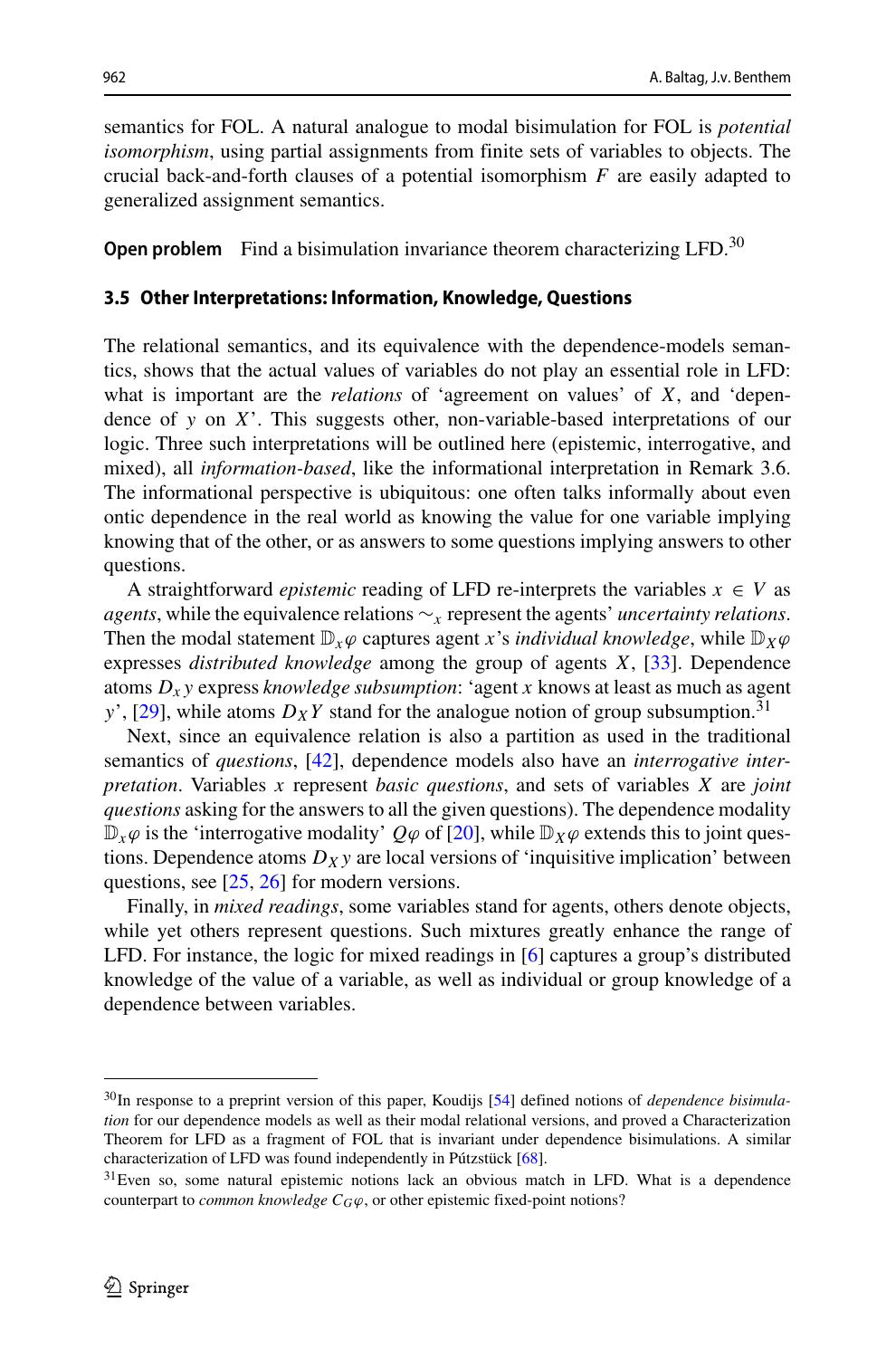# <span id="page-24-0"></span>**4 Decidability via Type Models**

In this section, we show that LFD is decidable, using *type models*. These 'models' are just syntactic constructs, with no explicit objects, resembling the 'quasi-models' used in [\[3,](#page-63-0) [13\]](#page-64-1) to investigate the Guarded Fragment. Sparse models like this have an independent interest, and they yield a bare-bones proof of decidability. However, the price of this directness is a certain amount of ad-hoc syntactic construction. In Appendix [A,](#page-58-0) we use general semantic methods from modal logic to give a more elegant (though less direct) proof of decidability for LFD.

## <span id="page-24-1"></span>**4.1 Syntactic Type Models**

Consider any finite set F of LFD formulas, and let  $V_F$  be the finite set of all variables occurring in *F*. Add to *F* all formulas  $D_XY$  for all sets of variables *X*,  $Y \subseteq V_F$ . Close the resulting set under subformulas, as well as one round of negations, where explicit negations themselves are left as they are. Call the resulting finite set  $\Phi = \Phi_F$ . This set will be fixed henceforth, and models and arguments about them will only involve these formulas.

**Definition 4.1** A subset  $\Sigma \subseteq \Phi$  is a *Hintikka set for*  $\Phi$  (also occasionally called a syntactic 'type') if it satisfies the following conditions, where all formulas mentioned run over *Φ* only:

(a)  $\neg \psi \in \Sigma$  iff  $\psi \notin \Sigma$ , (b)  $(\varphi \wedge \psi) \in \Sigma$  iff  $\varphi \in \Sigma$  and  $\psi \in \Sigma$ (c) if  $\mathbb{D}_X \psi \in \Sigma$ , then  $\psi \in \Sigma$ , (d)  $D_X x \in \Sigma$  for all  $x \in X$ (e) if  $D_XY$ ,  $D_YZ \in \Sigma$ , then  $D_XZ \in \Sigma$ .

Note that there are only finitely many Hintikka sets for a given finite set *Φ*. Moreover, the property of being a Hintikka set for a set  $F$  of bounded size  $\leq N$  is clearly *decidable*.

**Definition 4.2** For every Hintikka set  $\Sigma \subseteq \Phi$  and every set of variables  $X \subseteq V_F$ , the *dependence closure of X wrt*  $\Sigma$  is the set of variables  $D_X^{\Sigma} := \{y \in V_F : D_X y \in \Sigma\}.$ 

The terminology 'closure' is justified by the following observations. First, clause (d) on Hintikka sets implies that the dependence closure  $D_X^{\Sigma}$  contains *X*; second, clauses (b), (e) together imply that  $D_X^{\Sigma}$  is closed under adding variables *z* with  $D_Y z \in$ *Σ* for any *Y*  $\subseteq$  *D*<sup> $\Sigma$ </sup><sub>*X*</sub> ; third, *D*<sup> $\Sigma$ </sup><sub>*X*</sub> is the smallest set (in the sense of set inclusion) of variables satisfying the first two properties. If *Z* is any other set satisfying the two properties, then  $D_X^{\Sigma} \subseteq Z$ . For, let  $z \in D_X^{\Sigma}$ , so  $D_X z \in \Sigma$ . We have  $X \subseteq Z$  by the first property, and so  $z \in Z$  by the second property.

**Definition 4.3** For Hintikka sets  $\Sigma$ ,  $\Delta \subseteq \Phi$  and  $X \subseteq V_F$ ,

*Σ* ∼*X Δ* iff *Σ* and *Δ* have the same formulas  $\psi \in \Phi$  with  $Free(\psi) \subseteq D_X^{\Sigma}$ .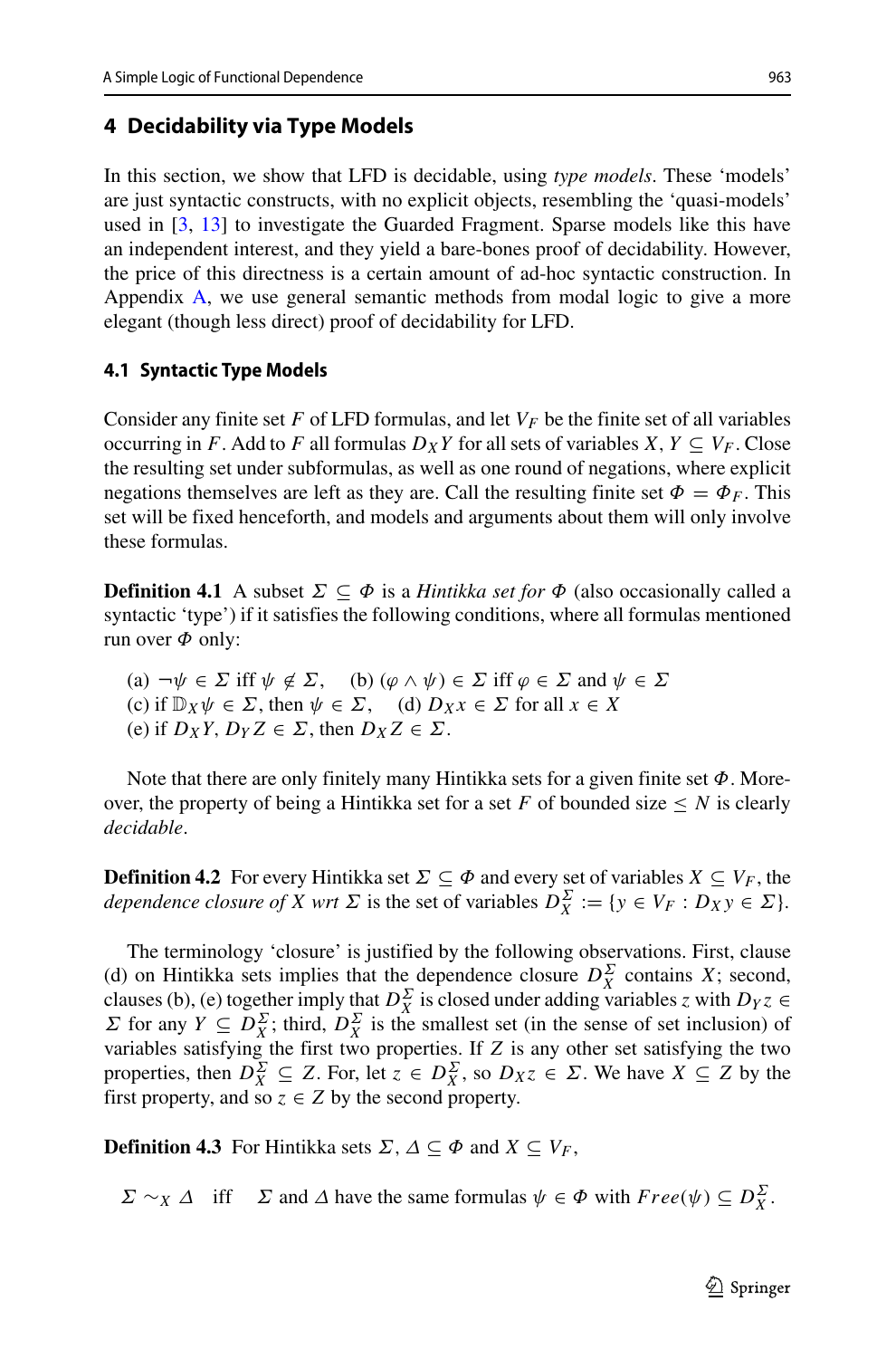**Fact 4.4** *The following statements hold for all Hintikka sets Σ,Δ, and sets of variables*  $X, Y \subseteq V$ *:* 

- 1.  $\Sigma \sim_X \Delta$  *implies*  $D_X^{\Sigma} = D_X^{\Delta}$ ,
- 2.  $\sim_X$  *is an equivalence relation,*<br>3.  $\Sigma \sim_X A$  *and*  $D_Y Y \in \Sigma$  *imply*
- $\Sigma \sim_X \Delta$  and  $D_XY \in \Sigma$  *imply*  $\Sigma \sim_Y \Delta$ .

*Proof* For the first item: if  $\Sigma \sim_X \Delta$ , then the sets  $\Sigma$ ,  $\Delta$  contain the same dependence atoms  $D_Xy$  – since the latter have only free variables *X*, and  $X \subseteq D_X^{\Sigma}$ . It follows that  $D_X^{\Sigma} = D_X^{\Delta}$ .

For the second item:  $\sim_X$  is evidently reflexive, by its definition. Symmetry and transitivity also follow immediately from the definition of ∼*<sup>X</sup>* together with the first item (the invariance of  $D_XY$  under  $∼_X$ ).

The third item follows from the fact that  $D_XY \in \Sigma$  implies that  $D_Y^{\Sigma} \subseteq D_X^{\Sigma}$ . Indeed, if  $z \in D_Y^{\Sigma}$  and  $D_X Y \in \Sigma$ , then we have  $D_Y z$ ,  $D_X Y \in \Sigma$ , thus  $D_X z \in \Sigma$  by property (e) of Hintikka sets, and hence  $z \in D_X^{\Sigma}$ .

Next we define a syntactic notion capturing key aspects of the families of Hintikka sets that can occur together in one dependence model. Here Clause (f) reflects the witnessing for existential dependence modalities in the model, and Clause  $(g)$  the fact that constants (i.e., variables *x* for which  $D_{\emptyset}x$  holds) behave uniformly in the model.

**Definition 4.5** A *type model for*  $\Phi$  is a family  $\mathfrak{M}$  of Hintikka sets for  $\Phi$  obeying the following two conditions. The first is an additional 'witness condition' for existential modalities:

(f) if  $\mathbb{E}_X \psi \in \Sigma \in \mathfrak{M}$ , then there exists a set  $\Delta \in \mathfrak{M}$ , such that (i)  $\psi \in \Delta$ , (ii) *Σ* ∼*<sup>X</sup> Δ*.

The second condition expresses uniformity for constants:

(g)  $\Sigma \sim_{\emptyset} \Delta$  (as given in Definition 4.3) holds for all  $\Sigma$ ,  $\Delta \in \mathfrak{M}^{32}$  $\Delta \in \mathfrak{M}^{32}$  $\Delta \in \mathfrak{M}^{32}$ 

Once again, for a given finite set *F*, there are only finitely many type models for *ΦF* , and moreover, the property of being a type model for a set *F* of bounded size *N* is decidable.

#### **4.2 Representation of Type Models as Dependence Models**

First, it is easy to see that every dependence model induces a type model.

**Definition 4.6** Given a dependence model  $M = (M, A)$  and a set  $\Phi$  as in the previous section, the  $\Phi$ *-type* of an assignment  $s \in A$  is defined as

$$
type(s) = \{ \psi \in \Phi \mid \mathbf{M}, s \models \psi \}.
$$

<span id="page-25-0"></span><sup>&</sup>lt;sup>32</sup>I.e.,  $\sim$ <sub>Ø</sub> is the universal relation on M. This means that all Hintikka sets in M contain the same atomic statements  $D_{\emptyset}x$  (if any) and the same formulas whose free variables are all in the set of these constant *x*.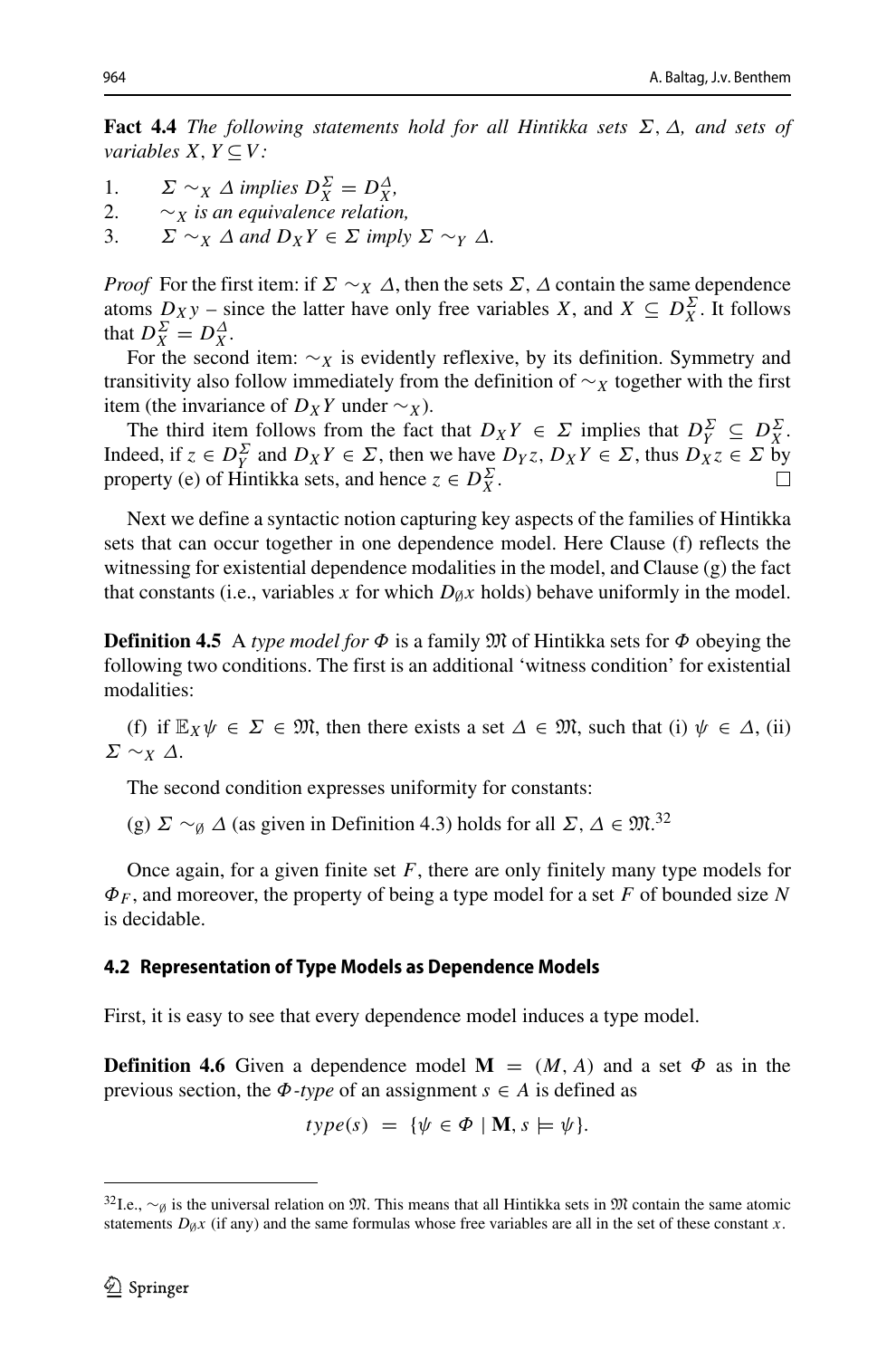**Fact 4.7** For every assignment  $s \in A$  in a dependence model  $\mathbf{M} = (M, A)$ , its  $\Phi$ *type type*(*s*) *is a Hintikka set. Moreover, the set*  $type(A) := \{type(s) : s \in A\}$  *of all Φ-types occurring in* **M** *is a type model.*

*Proof* Checking conditions (a)–(e) on Hintikka sets is straightforward. For the witness condition (f) in the type model, let  $\Sigma = type(s)$  for  $s \in A$ , and let  $\mathbb{E}_X \psi \in \Sigma$ , i.e.  $s \models \mathbb{E}_X \psi$ . By the semantics of LFD, there exists  $t \in A$  with  $s = x$  *t* and  $t \models \psi$ , i.e.  $\psi \in type(t)$ . By the Locality Lemma 3.4, *s*, *t* make the same formulas true whose free variables are among the *X*, which includes all dependence atoms  $D_X y$ . Therefore, *s*, *t* agree on all variables in the set  $D_X^{\Sigma}$ , and so, once more by Locality, we have that *type(s)* ∼*X type(t)* in the sense of Definition 4.3. Finally, condition (g) reflecting the uniform behavior of constants again follows from Locality in dependence models.  $\Box$ uniform behavior of constants again follows from Locality in dependence models.

The more challenging direction is now the converse: that every type model can be represented as the set of types of some dependence model.

**Theorem 4.8** *Given a type model*  $\mathfrak{M}$ *, there exists a dependence model*  $\mathbf{M} = (M, A)$ *with*

$$
\mathfrak{M} = \{ type(s) : s \in A \}.
$$

*Proof* First fix any Hintikka set  $\Sigma_0 \in \mathfrak{M}$ . Define a *good path* to be a finite sequence  $\pi = \langle \Sigma_0, X^1, \Sigma_1, \ldots, X^n, \Sigma_n \rangle$  of any length  $n + 1 \geq 1$  such that (i)  $\Sigma_k \in \mathfrak{M}$ for each *k* (hence each  $\Sigma_k$  is a Hintikka set in  $\mathfrak{M}$ ), and (ii) each  $X^k \subseteq V_F$  satisfies *Σk*<sub>−1</sub> ∼*χk Σk*. Write *last*( $π$ ) = *Σ<sub>n</sub>* for the *last element* of path  $π$ <sup>[33](#page-26-0)</sup>

In what follows, it is convenient to view good paths as consisting of successive *good transitions* of the form  $(\Sigma, X, \Delta)$ . Here we think of the variables in X, and those depending on them according to  $\Sigma$ , as keeping their value in the transition. More precisely, we say that

```
the variables kept fixed in a transition(\Sigma, X, \Delta)
```
are all those in the extended set of variables  $D_X^{\Sigma}$  introduced in Definition 4.2.<sup>[34](#page-26-1)</sup> Sets of variables kept fixed in good transitions underlie many of the definitions and proofs that follow.

The good paths are finite sequences that form a rooted branching tree in a standard manner, with the 1-length path  $\langle \Sigma_0 \rangle$  as its root. It may help the reader to keep a tree picture in mind in what follows, cf. Figure 1 below for a visual aid.

Next, *objects* will be special pairs of good paths and variables. Instead of defining these objects separately, we introduce them simultaneously with the following inductive definition of *path assignments*  $v_\pi$  for good paths  $\pi$ , that send variables to objects:

 $v_\pi(x) = (\pi, x)$  if  $\pi$  has length 1, i.e.  $\pi = \langle \Sigma_0 \rangle$  is the root of our tree.  $v_{\pi}(x) = v_{\pi}(x)$  if  $\pi = (\pi', X, \Sigma)$  with  $x \in D_X^{last(\pi')}$ .  $v_{\pi}(x) = (\pi, x)$  if  $\pi = (\pi', X, \Sigma)$  with  $x \notin D_X^{last(\pi')}$ *X*

<span id="page-26-1"></span> $^{34}D_X^{\Sigma}$  equals  $D_X^{\Delta}$  by Fact 4.4, so the reverse transition is also good.

<span id="page-26-0"></span> $33$ This definition creates infinitely many good paths, and as we shall see in a moment, infinitely many objects. Whether this can be restricted to a finite set of paths and values is at present an open problem.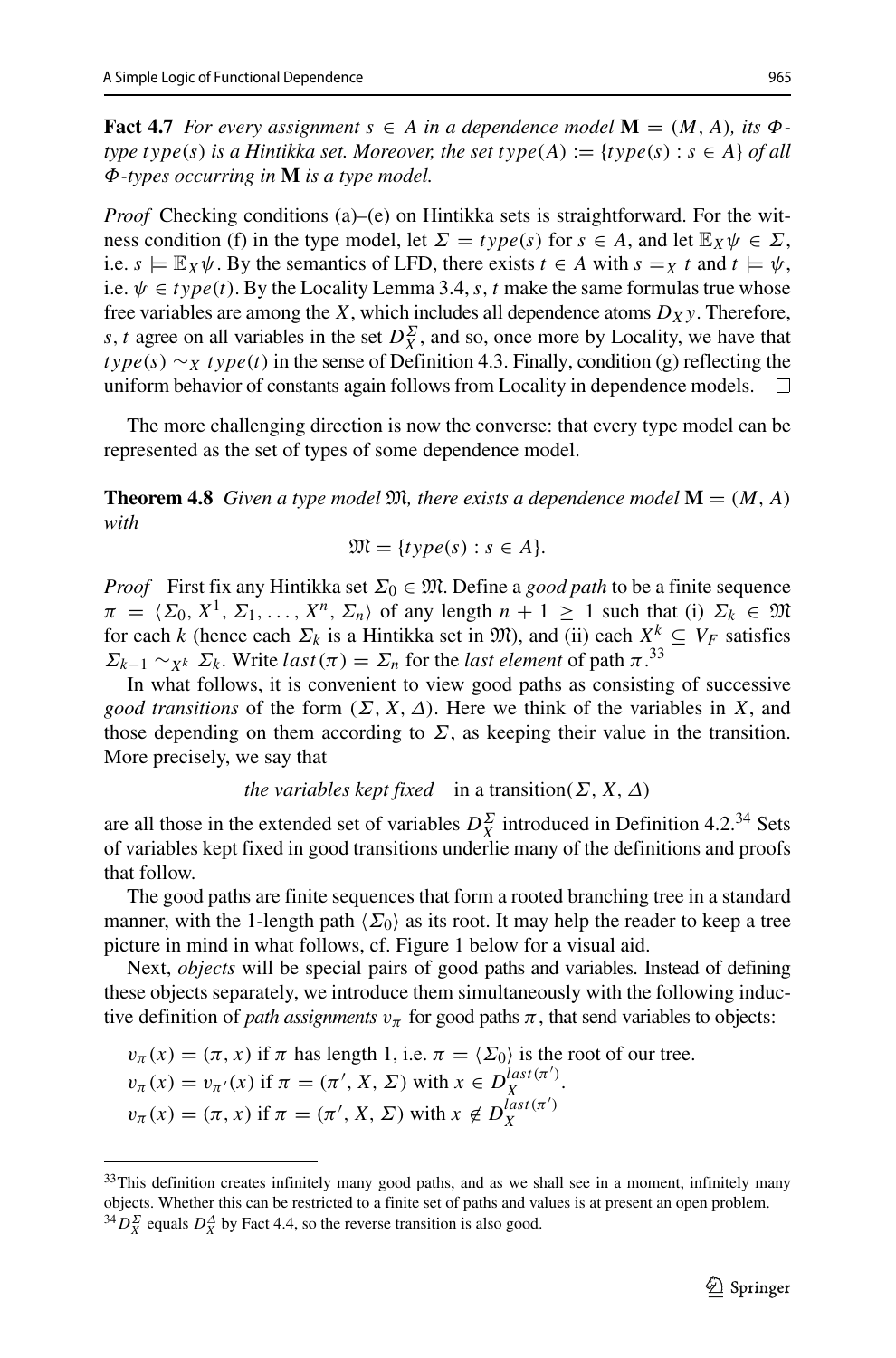The second clause leaves the same values for variables if the last transition keeps them 'fixed'. The third clause creates fresh objects as soon as this fixing is not prescribed. In particular, note that *constants*  $x$ , i.e. special variables with  $D_{\emptyset}x$  present in *all* Hintikka sets in  $\mathfrak{M}$ , will get the *same value*  $(\langle \Sigma_0 \rangle, x)$  under all path assignments. By condition (g) on type models, that value never changes for longer paths.

Now, we define a first-order model  $M = (O, I)$  by letting

 $O = \{v_\tau(x) : \pi \text{ good path and } x \in V_F\}$ 

be the set of all objects  $(\pi, x)$  assigned by the assignments  $v_{\pi}$  in the above manner. Next, an interpretation  $I(P)$  is given to each predicate by means of the following 'coherence condition':

*I(P)* holds for a finite sequence of objects  $(\pi, x)$  in *O* if all paths  $\pi$  occurring in the sequence are linearly ordered by the relation of initial segment, and the formula *P***x** occurs in *last* ( $\pi$ <sup>\*</sup>) on the longest path  $\pi$ <sup>\*</sup> among these.

Finally, a dependence model  $M = (M, A)$  is obtained over the first-order model *M* by setting

$$
A = \{v_{\pi} : \pi \text{ is a good path}\}\
$$

The crucial semantic notion of equality of values among assignments  $v_\pi$ ,  $v_{\pi'}$  in the dependence model **M** wrt a given set *X* of variables may be described concretely as follows. In general, the paths  $\pi$ ,  $\pi'$  fork beyond a shared initial segment  $\pi''$ , that includes at least  $\langle \Sigma_0 \rangle$ . The semantic equality  $v_\pi = \chi v_{\pi'}$  means that the values assigned by  $v_{\pi}$  and  $v_{\pi'}$  to all variables in *X* have been set already by the final stage of  $\pi''$  (cf. Fig. [1\)](#page-27-0):  $\Box$ 

**Fact 4.9** *For any two*  $v_{\pi}$ ,  $v_{\pi'}$  *in* **M** *and any set of variables X, the following are equivalent:*

- 
- (a)  $v_{\pi} =_{X} v_{\pi'}$ <br>(b)  $\pi$  and  $\pi'$  h (b)  $\pi$  *and*  $\pi'$  *have the form*  $\pi = \pi''$ ,  $X_1, \ldots, X_n$ , *last* ( $\pi$ ),  $\pi' = \pi''$ ,  $X'_1, \ldots, X'_m$ , *last (π ), with a shared path π, where all variables in X are kept fixed in the transitions involving the displayed sets*  $X_1, \ldots, X_n$  *and*  $X'_1, \ldots, X'_m$ .

<span id="page-27-0"></span>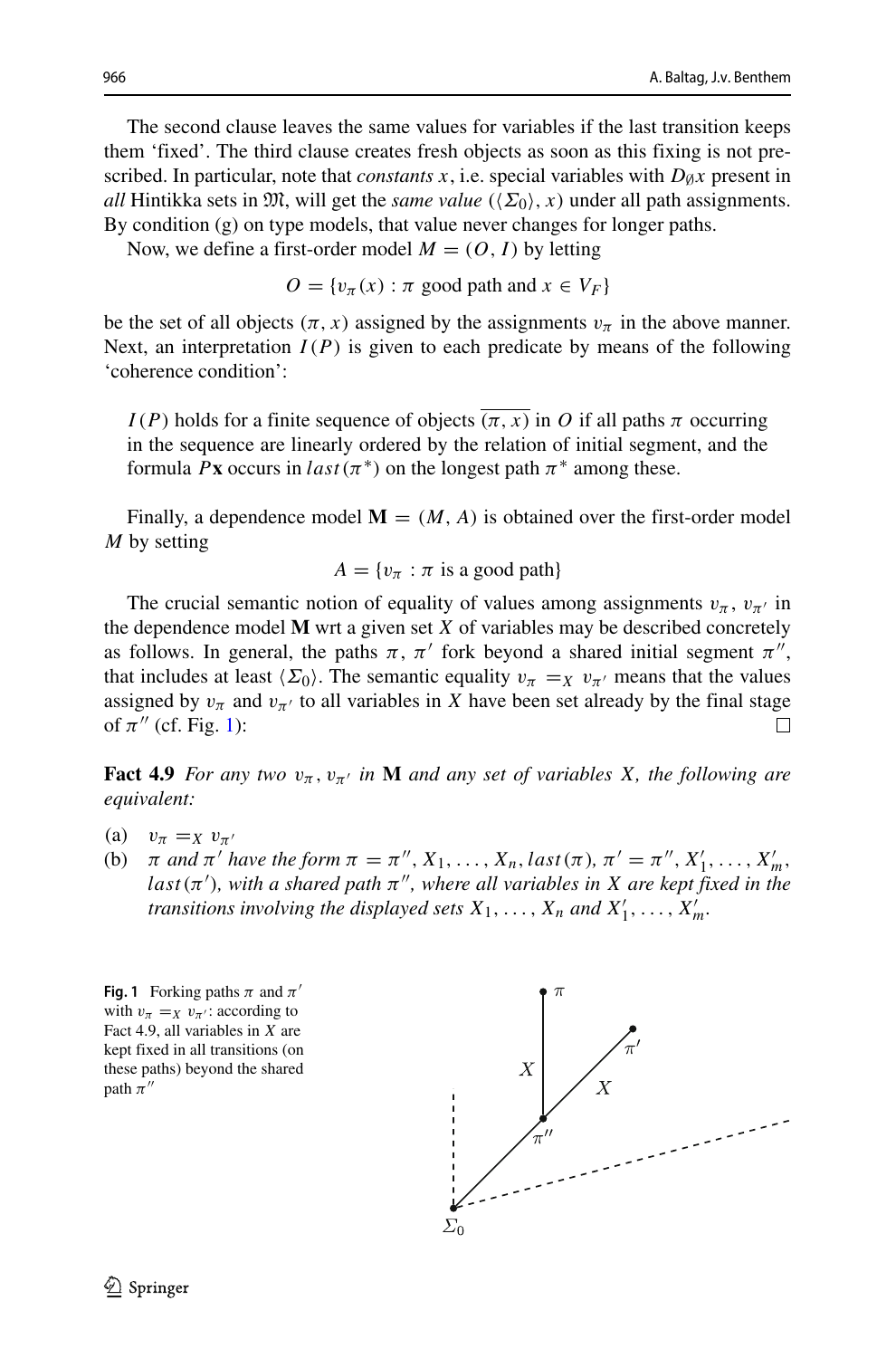*Proof* This follows by inspection of the above definitions for values of assignments, noting that the identical objects assigned by  $v_\pi$  and  $v_{\pi}$  to any variables  $x \in X$  must be of the form  $(\pi^{\bullet}, x)$  for some initial segment  $\pi^{\bullet}$  of the shared path  $\pi''$ , while no further changes have taken place. $35$ 

To complete the proof of the main theorem, we must show that our initially given type model coincides with the set of *Φ*-types of all assignments in **M**, i.e. that we have:  $\mathfrak{M} = \{ type(v_\pi) : v_\pi \in A \}$ . And in order to establish this identity, it suffices to prove that

$$
type(v_{\pi}) = last(\pi) \text{ for all good paths } \pi.
$$

Once we proved this claim, the desired identity  $\mathfrak{M} = \{type(v_\pi) : v_\pi \in A\}$  is immediate.<sup>[36](#page-28-1)</sup> Unfolding now the claim  $type(v_\pi) = last(\pi)$ , we can see that our remaining task is to prove the following result.

**Fact 4.10** (Truth Lemma) *For all formulas*  $\varphi \in \Phi$  *and good paths*  $\pi$ *, the following holds:*

 $\mathbf{M}, v_{\pi} \models \varphi \text{ iff } \varphi \in last(\pi).$ 

*Proof* The proof is by induction on the formula *ϕ*.

- Case 1: *Atomic formulas*. By the truth definition for LFD,  $\mathbf{M}, v_{\pi} \models Px$  iff  $I(P)(v_\pi(\mathbf{x}))$ . By the above definition of the atomic predicates in the first-order model *M*, the objects  $v_\pi(\mathbf{x})$  are pairs  $(\pi', x)$  whose paths  $\pi'$  are all initial subpaths of the longest path  $\pi^*$  among them. Moreover, the formula P**x** belongs to  $last(\pi^*)$ . Now, given the above inductive definition of assignments, all objects assigned by  $v_\pi$  to variables have a path component which is an initial segment of *π*. In particular,  $π$ <sup>\*</sup> is an initial segment of  $π$ , and also, again by the inductive definition of the assignments, no values of variables  $x \in \mathbf{x}$  have changed along the remaining path from  $\pi$ <sup>\*</sup> to  $\pi$ . This means, by Definition 4.3 for the relations  $~\sim$ *χ* that the formula *P***x** itself occurs in every Hintikka set in *π* after  $π$ <sup>\*</sup>, and in particular, that  $P$ **x** occurs in the set  $last(\pi)$ .
- Case 2: *Boolean combinations*. The proof is a straightforward appeal to the truth definition, the inductive hypothesis, and the definition of Hintikka sets.
- Case 3: *Dependence modalities*. For ease of presentation, we consider the existential LFD dependence modality instead of the universal one.

*From right to left.* Let  $\mathbb{E}_X \varphi \in last(\pi)$ . By the witness condition (f) on type models, there exists a set  $\Delta \in \mathfrak{M}$  with  $\varphi \in \Delta$  and  $last(\pi) \sim_X \Delta$ . Let  $\pi^+ =$ *(π, X, Δ)* be the good path consisting of  $π$  with a ∼*x*-transition to *Δ* added. By the inductive hypothesis, **M***,*  $v_{\pi^+} \models \varphi$ *,* and hence also **M***,*  $v_{\pi^+} \models \mathbb{E}_X \varphi$ . Now

<sup>&</sup>lt;sup>35</sup>Note that this description also covers the case when X is empty: the 'fork' can then be right after  $\langle \Sigma_0 \rangle$ .<br><sup>36</sup>To see this, in one direction, each set *last* ( $\pi$ ) for a path  $\pi$  is by definition a Hintikka set

<span id="page-28-1"></span><span id="page-28-0"></span>opposite direction, each set *Γ* ∈  $\mathfrak{M}$  immediately gives a good path  $\pi = (\Sigma_0, \emptyset, \Gamma)$  of length 2, since ∼*⊗* was the universal relation on  $\mathfrak{M}$ , and hence there is a matching assignment  $v_\pi$  with  $type(v_\pi) = last(\pi)$ *Γ* .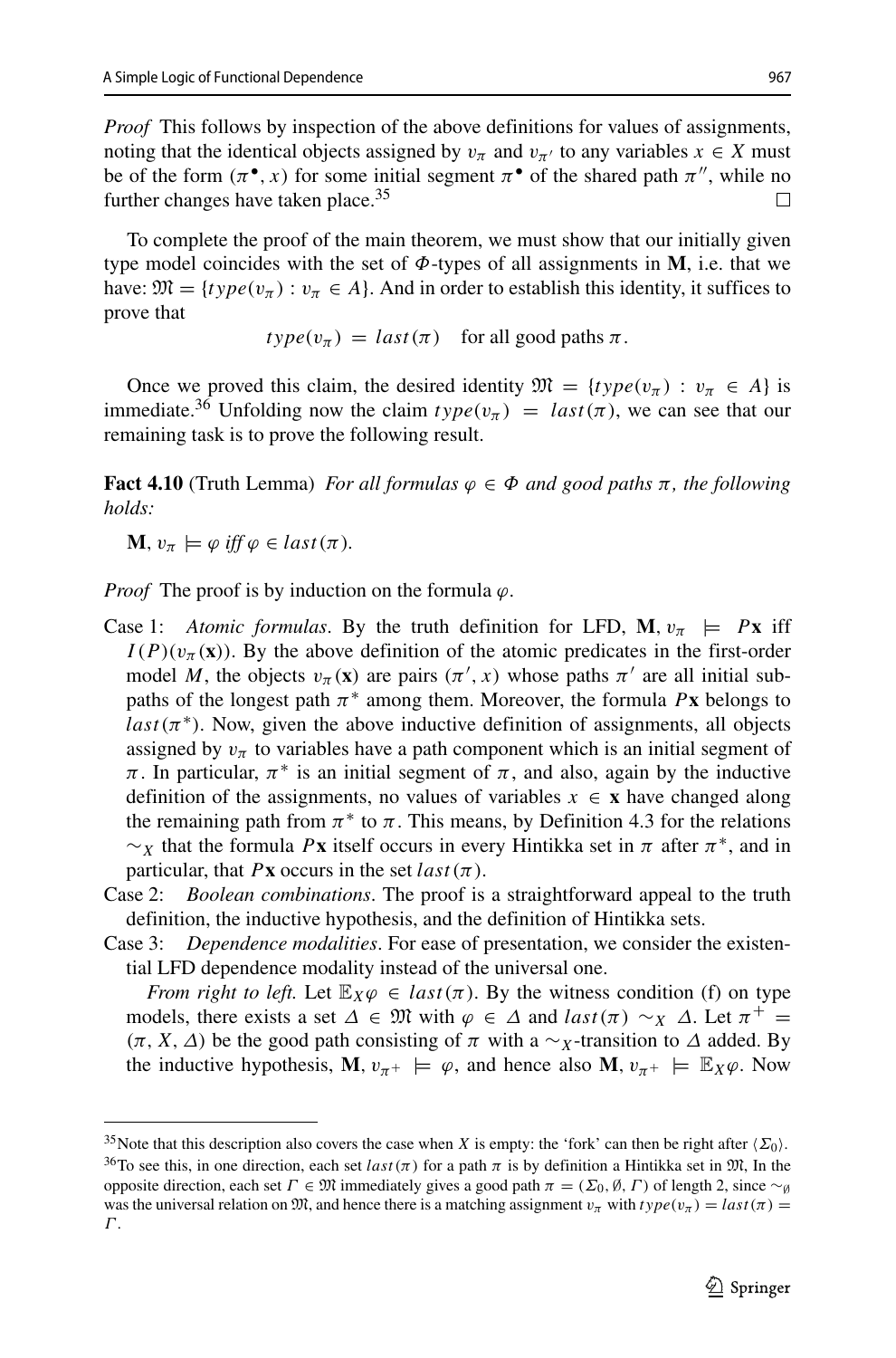consider the objects that  $v_{\pi}$ + assigns to the variables in *X*. By the above definition for  $v_{\pi+}$ , none of the variables  $x \in X$  changed their value in the last step  $\sim_X$  – and so, these objects are the same as those assigned by  $v_\pi$ . Thus, the assignments  $v_{\pi}$ +,  $v_{\pi}$  agree on the values of the free variables for  $\mathbb{E}_X\varphi$ , and so, by the Locality Lemma 3.4, the latter formula is also true at **M***,*  $v_\pi$ .

*From left to right.* Let **M***,*  $v_\pi \models \mathbb{E}_X \varphi$ . By the truth definition, there is an assignment  $v_{\pi'} = x$   $v_{\pi}$  with **M***,*  $v_{\pi'} \models \varphi$ *,* so, by the inductive hypothesis  $\varphi \in last(\pi')$ . By condition (c) on Hintikka sets (dualized to the existential dependence modality), we then have  $\mathbb{E}_X \varphi \in last(\pi')$ . Now compare the two good paths  $\pi, \pi'$ , keeping Fact 4.9 in mind concerning their shape wrt some shared initial path  $\pi''$ , and the fact that *X* is contained in the set of variables kept fixed in each transition made on the paths extending beyond  $\pi''$  toward *last* ( $\pi$ ) and toward *last* ( $\pi'$ ). Given that  $\mathbb{E}_X \varphi \in last(\pi')$ , with free variables *X*, it follows by Definition 4.3 that this formula is present in each Hintikka set on the path toward  $last(\pi'')$  and then in each Hintikka set on the path from there toward  $last(\pi)$ .<sup>[37](#page-29-0)</sup> So, finally,  $\mathbb{E}_X \varphi \in last(\pi)$ .

Case 4: *Dependence atoms.* The case of dependence atoms is proved in a similar manner, but interestingly, it makes no appeal to a witness clause for non-dependence in type models.

*From right to left.* Let  $D_Xy \in last(\pi)$ . Local semantic dependence of y on *X* at the assignment  $v_\pi$  is shown as follows. Consider any assignment  $v_{\pi'} \in A$ assigning the same objects to the variables in *X*, i.e.,  $v_\pi(X) = v_{\pi'}(X)$ . Just as in the preceding Case 3, *X*-values have not changed after the largest common initial segment  $\pi''$  of  $\pi$  and  $\pi'$ . But then, since  $Free(D_Xy) = X$ , the formula  $D_Xy$ is shared by the Hintikka sets in each of these later transitions. Now the above recursive definition of values  $v_\pi(u)$  for variables *u* under assignments  $v_\pi$  worked with extended sets of variables  $D_X^{last(\pi')}$  for immediately preceding subpaths  $\pi'$ , and these sets all include *y* in the present case. It follows that  $v_\pi(y) = v_{\pi}(y)$ , as desired.

*From left to right.* Let **M***,*  $v_\pi$   $\models$   $D_Xy$ . Consider the good path  $\pi^+$  =  $(π, X, last(π))$  extending  $π$  with one good ∼*x* transition to the Hintikka set  $last(\pi)$ . By the earlier definitions for the values given by our assignments,  $v_{\pi}$ ,  $v_{\pi+}$  assign the same objects to all the variables  $x \in X$ , kept fixed in the final transition. Therefore, by the given local semantic dependence at  $v_\pi$ , we also have that  $v_{\pi+}(y) = v_{\pi}(y)$ . But this can only happen if the variable *y*, too, was kept fixed in the last transition of  $\pi^{+}$ , which means by definition that  $y \in Y = D_X^{last(\pi)}$ : i.e.,  $D_Xy \in last(\pi)$ .

This concludes the proof of Theorem 4.8.

## **4.3 Decidability**

The decidability of LFD can now be established.

 $\Box$ 

<span id="page-29-0"></span><sup>&</sup>lt;sup>37</sup>What we use here is the earlier observation that good transitions are good in both directions.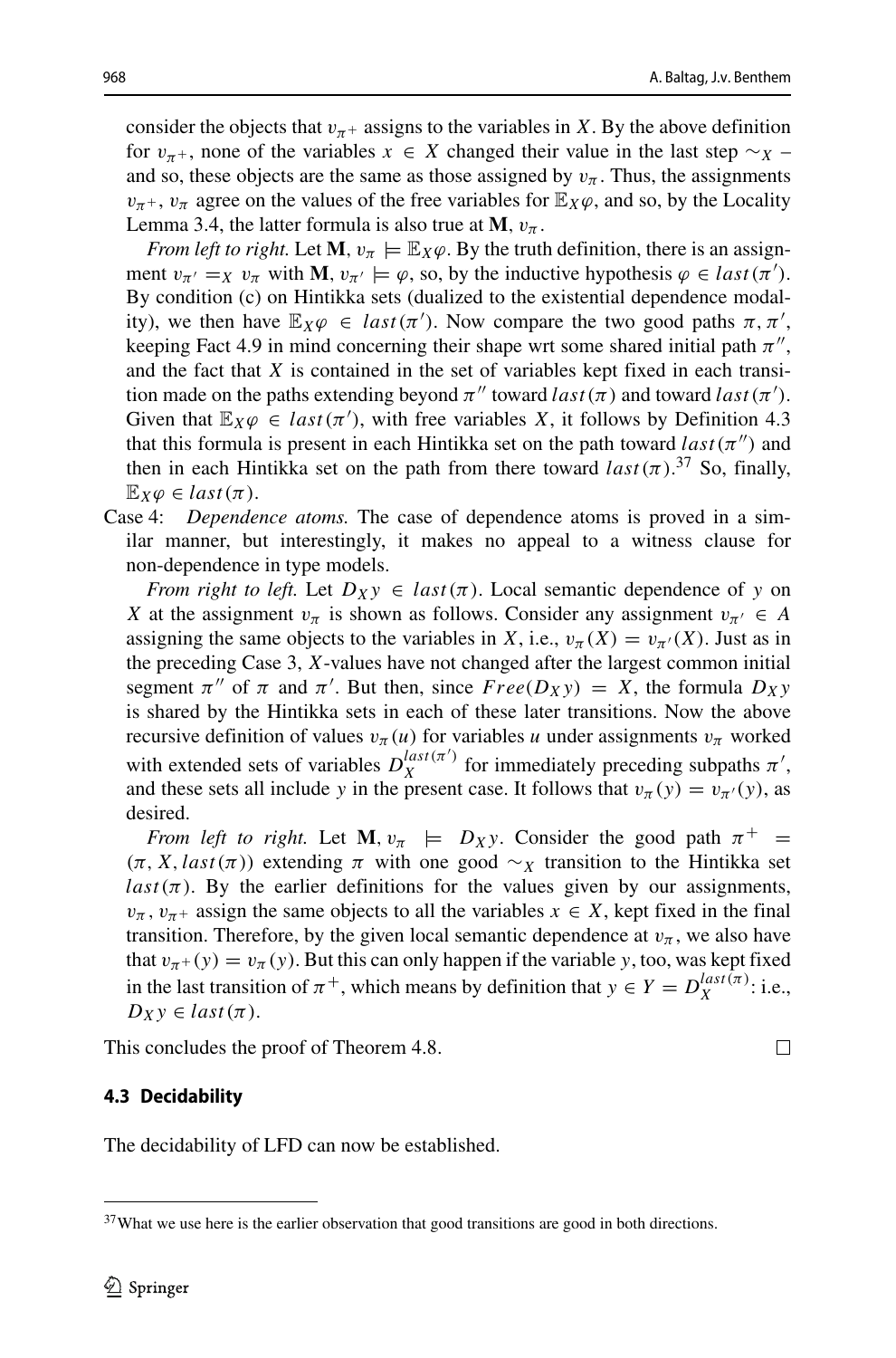#### **Theorem 4.11** *Validity for formulas of LFD on dependence models is decidable.*

*Proof* By Theorem 4.8 and Fact 4.7, satisfiability for a formula  $\varphi$  in dependence models is equivalent to *ϕ*'s occurring in some Hintikka set of some type model for the set  $\Phi$  generated by  $F = {\varphi}$  and all its subformulas and dependence formulas in the manner described earlier. As there are only finitely many type models of this sort, the latter test is decidable.  $\Box$ 

**Open problems** *Does LFD have the Finite Model Property? What is the computational complexity of satisfiability for LFD?*

*Remark 4.12* As noted earlier, the proof of decidability for LFD presented here is an extension of that for the Guarded Fragment of first-order logic, [\[3\]](#page-63-0). An open problem is whether we can reduce the decidability problem for LFD to that for the Guarded Fragment with identity, [\[39\]](#page-65-13), though this seems unlikely given the syntax of dependence atoms. Another issue in this connection is whether known decidable extensions of the Guarded Fragment such as the 'loosely guarded fragment', [\[13,](#page-64-1) [14\]](#page-64-13), have counterparts in natural extensions of LFD.

Finally, it may be worth noting that the preceding style of decidability argument can also be applied to first-order logic itself. Hintikka sets and type models can be defined just like above, and the representation result for type models as dependence models also goes through. Moreover, it is decidable whether a given first-order formula has a type model. Given the undecidability of FOL, it must then be an undecidable problem whether a given type model can be represented as a standard first-order model, i.e., a *full* assignment model.

# <span id="page-30-0"></span>**5 Axiomatizations**

It was shown in Section [3.2](#page-17-0) that the set of LFD validities is recursive. In this section the structure of this set will be explored in more depth, in the form of two complete deductive systems.

## <span id="page-30-1"></span>**5.1 A Hilbert-Style Axiomatization**

A Hilbert-style *proof system* **LFD** is given in Table [1,](#page-31-0) consisting of: (I) the classical axioms and rules of propositional logic; (II) axioms and rules for dependence modalities, that can be seen as restricted duals of the classical Hilbert axioms for quantifiers; (III) axioms governing the behavior of dependence atoms (namely, Projection and Transitivity, already known to be equivalent to the conjunction of Reflexivity, Monotonicity and Transitivity); (IV) the key Transfer axiom, describing the interaction between dependence modalities and dependence atoms. The notions of formal derivation and provability are defined as usual.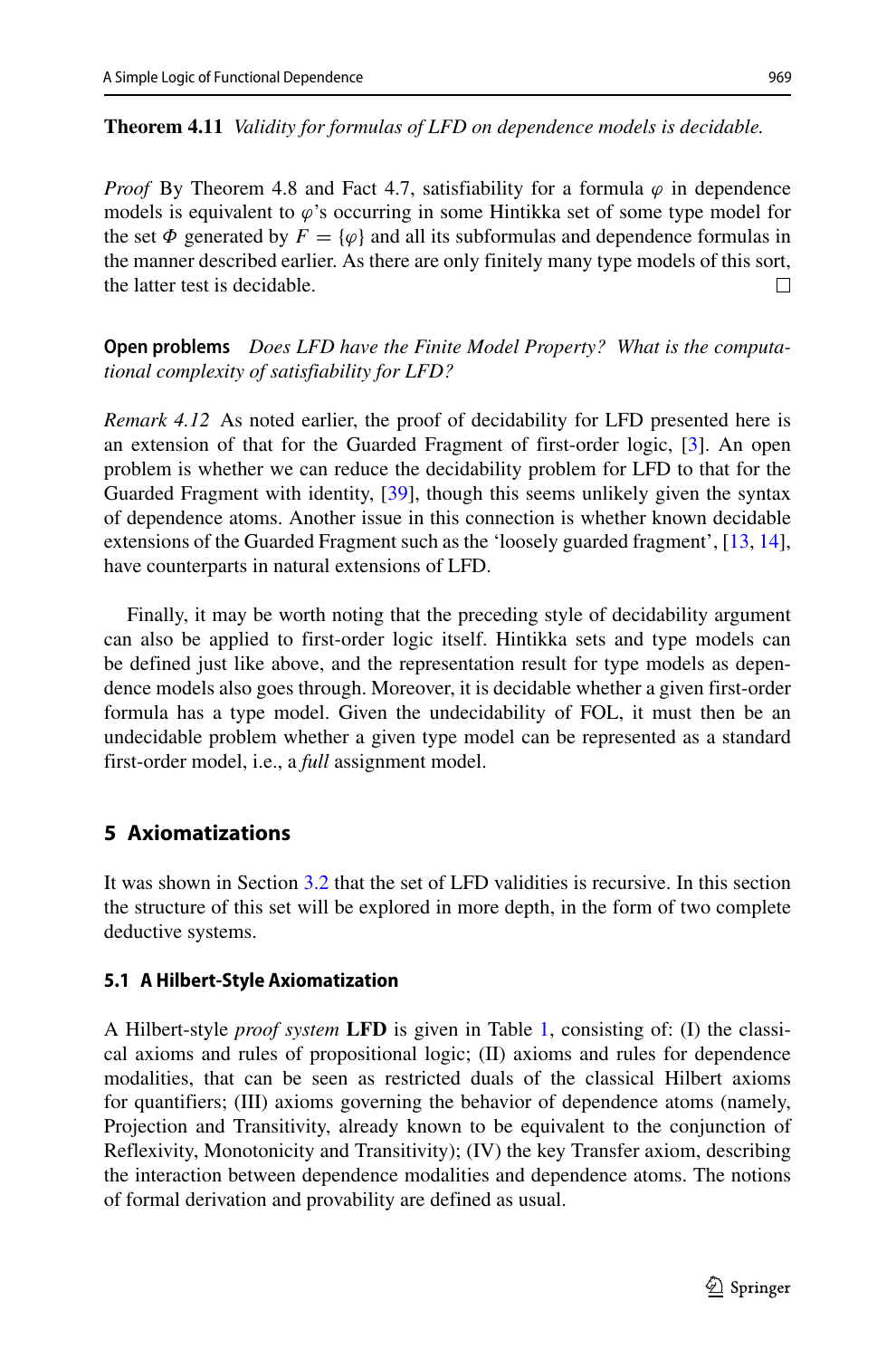#### <span id="page-31-0"></span>**Table 1** The proof system **LFD**

| (I)               | Axioms and rules of classical propositional logic                                 |
|-------------------|-----------------------------------------------------------------------------------|
| (II)              | Axioms and rules for dependence modalities D                                      |
| (D-Necessitation) | From $\varphi$ , infer $\mathbb{D}_X \varphi$                                     |
| (D-Distribution)  | $\mathbb{D}_X(\varphi \to \psi) \to (\mathbb{D}_X \varphi \to \mathbb{D}_X \psi)$ |
| (D-Introduction)  | $\varphi \to \mathbb{D}_X \varphi$ , provided that $Free(\varphi) \subseteq X$    |
| (D-Elimination)   | $\mathbb{D}_Y \varphi \to \varphi$                                                |
| (III)             | Axioms for dependence atoms D                                                     |
| (Projection)      | $D_Xx$ , provided that $x \in X$                                                  |
| (Transitivity)    | $(D_Y Y \wedge D_Y Z) \rightarrow D_Y Z$                                          |
| (IV)              | Axiom for $D$ -D interaction                                                      |
| (Transfer)        | $(D_X Y \wedge \mathbb{D}_Y \varphi) \rightarrow \mathbb{D}_X \varphi$            |

**Fact 5.1** *In the context of the other axioms and rules presented in Table [1,](#page-31-0) the axiom schema (*D*-Introduction) can be replaced by its instances listed in Table [2.](#page-31-1)*

Note that, unlike with CRS, the provable principles for **LFD** are closed under substitution for predicate letters. Note also the analogy between D-Necessitation, D-Distribution,  $\mathbb{D}$ -Elimination,  $\mathbb{D}$ -Intro<sub>2</sub> and  $\mathbb{D}$ -Intro<sub>3</sub> with the usual axioms and rules of the modal system *S*5. This is unsurprising and it is more than an analogy: as seen in Section [3.4,](#page-21-1) our dependence modalities  $\mathbb{D}_X$  are in fact relational modalities for equivalence relations ∼*X*, and so they automatically validate all the *S*5 laws (by known results in classical modal correspondence theory, [\[22\]](#page-64-12)).

*Example 5.2* The following formulas are derivable as theorems in **LFD**:

| (a) $D_XY$ , for $Y \subseteq X$                                                                                            | (Inclusion)                  |
|-----------------------------------------------------------------------------------------------------------------------------|------------------------------|
| (b) $(D_X Y \wedge D_Z U) \rightarrow D_{X \cup Z} (Y \cup U)$                                                              | (Additivity of Dependence)   |
| (c) $D_X Y \to D_Z Y$ , for $X \subseteq Z$                                                                                 | (Monotonicity of Dependence) |
| (d) $\mathbb{D}_X \varphi \to \mathbb{D}_Y \varphi$ , for $X \subseteq Y$                                                   | (Monotonicity of Dependence  |
|                                                                                                                             | Quantifiers)                 |
| (e) $\forall_X \varphi \rightarrow \varphi$ ; $\varphi \rightarrow \forall_X \varphi$ if $Free(\varphi) \cap X = \emptyset$ | (Universal Quantifier Laws). |

Note that the more general quantifier elimination rule via substitution  $\forall_x \varphi \rightarrow$ [*y/x*]*ϕ* (as in classical FOL) is *not* a theorem or axiom of **LFD**: indeed, as we saw in Example 3.8, this rule is not sound in our semantics.

| $(D-Intro_1)$                 | $Px_1 \ldots x_n \to \mathbb{D}_{\{x_1,\ldots,x_n\}} Px_1 \ldots x_n$  |
|-------------------------------|------------------------------------------------------------------------|
| $(\mathbb{D}\text{-Intro}_2)$ | $\mathbb{D}_X \varphi \to \mathbb{D}_X \mathbb{D}_X \varphi$           |
| $(D-Intro_3)$                 | $\neg \mathbb{D}_X \varphi \to \mathbb{D}_X \neg \mathbb{D}_X \varphi$ |
| $(D-Intro_4)$                 | $D_X y \to D_X D_X y$                                                  |
|                               |                                                                        |

<span id="page-31-1"></span>**Table 2** The relevant instances of dependence modality introduction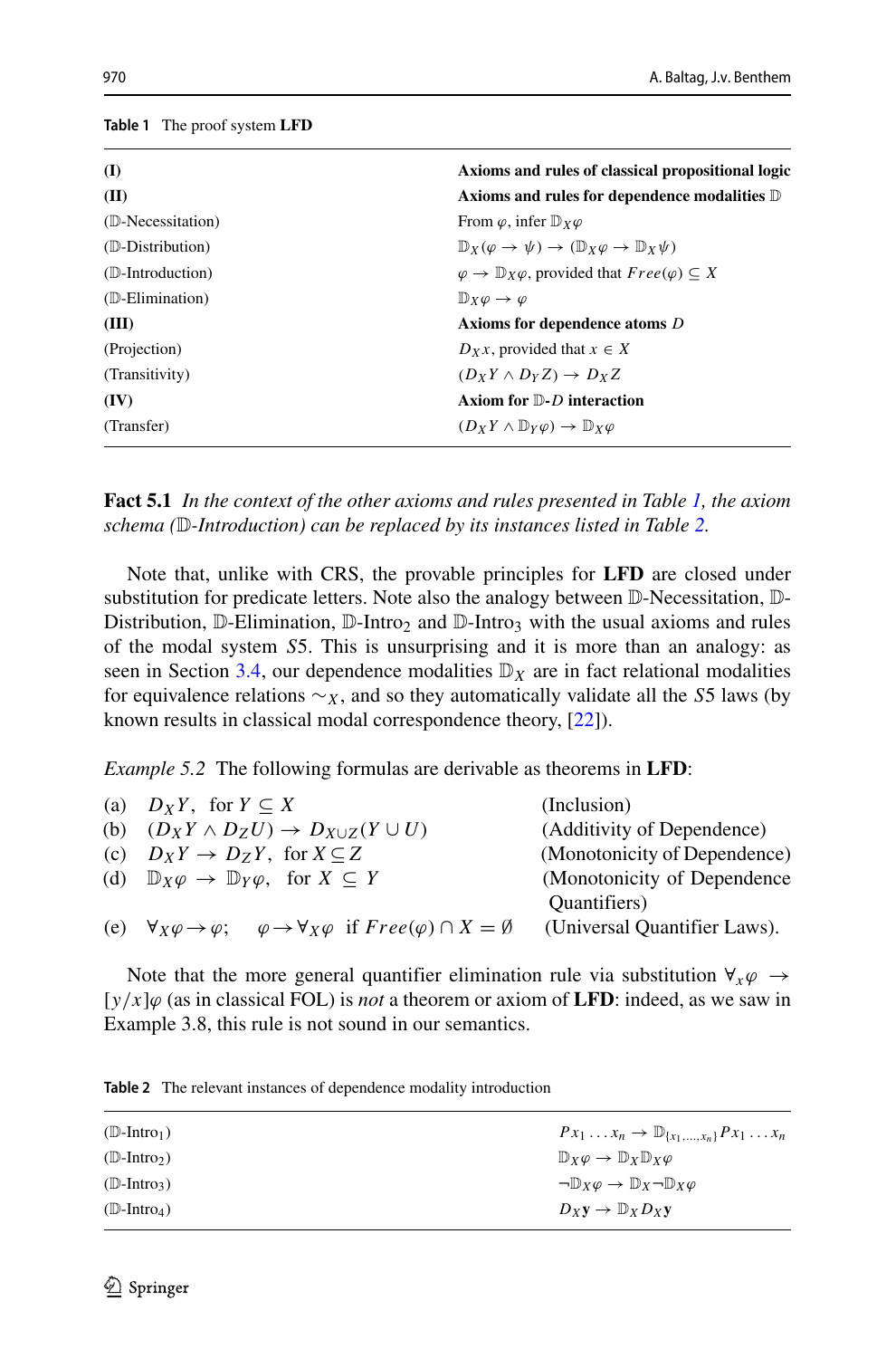**Theorem 5.3** *(Completeness) The system LFD is sound and complete for dependence models.*

*Proof* Given a consistent formula  $\varphi$ , consider the set  $\Phi = \Phi_F$  generated by  $F = {\varphi}$ as in Section [4.1.](#page-24-1) Fix some maximally consistent subset  $\Sigma^*$  of  $\Phi$  that contains  $\varphi$ , and let  $\mathfrak{M}$  be the family of all maximally consistent subsets of  $\Phi$  that are connected to  $\Sigma^*$  via a finite sequence of relations  $\sim_X$  as introduced in Definition 4.3.<sup>[38](#page-32-0)</sup>  $\Box$ 

**Fact 5.4** *The family* M *is a type model.*

*Proof* Maximally consistent subsets are Hintikka sets: they obviously satisfy the Boolean clauses, and the other closure conditions follow from their closure under deduction. To prove that  $\mathfrak{M}$  satisfies the witness condition (f) on type models, let  $\mathbb{E}_X \psi \in \Sigma \in \mathfrak{M}$ . Take  $Y := D_X^{\Sigma}$  (the dependence closure of *X* with respect to  $\Sigma$ ), and consider the set

$$
\Delta_0 := \{ \psi \} \cup \{ \theta \in \Sigma : Free(\theta) \subseteq Y \}.
$$

This set of formulas is consistent by a standard modal argument using the *S*5 axioms<sup>[39](#page-32-1)</sup> for  $D$ , the presence of the formulas  $D_Xy$  in  $\Sigma$ , and the Transfer Axiom of **LFD**. The required Hintikka set *Δ* can be taken to be any maximally consistent set in  $\mathfrak{M}$  that includes  $\Delta_0$ . Finally, condition (g) on type models is satisfied because all sets in  $\mathfrak{M}$  are connected by  $\sim_X$  transitions, which are also  $\sim_{\emptyset}$  transitions by the Monotonicity property provable in **LFD**.

This concludes the proof of Fact 5.4, and of the completeness theorem.  $\Box$ 

Theorem 5.3 states 'weak completeness' only. 'Strong completeness' says that provability from premises also matches semantic consequence from possibly infinite sets of formulas.

#### **Theorem 5.5** *The proof calculus LFD is strongly complete.*

*Proof* First, the Compactness Theorem holds for LFD. This follows from the firstorder translation in Fact 3.8, plus compactness for first-order logic. Given this, given any valid semantic consequence  $\Psi \models \varphi$ , we also have a valid consequence  $\Psi_0 \models \varphi$ from some *finite subset*  $\Psi_0 \subseteq \Psi$  of the premises – and this amounts to the validity of a single formula  $\bigwedge \Psi_0 \to \varphi$ . By the weak completeness theorem, there is a formal proof of this formula, hence  $\varphi$  is provable from  $\Psi$ .  $\perp$ 

In Appendix [A,](#page-58-0) we give another proof of strong completeness, that proceeds along more standard lines using modal logic techniques.

<sup>&</sup>lt;sup>38</sup>This corresponds to taking a 'generated submodel', a standard technique in modal logic.

<span id="page-32-1"></span><span id="page-32-0"></span><sup>&</sup>lt;sup>39</sup>These are D-Necessitation, D-Distribution, D-Elimination, D-Intro<sub>2</sub> and D-Intro<sub>3</sub>, all available in **LFD**.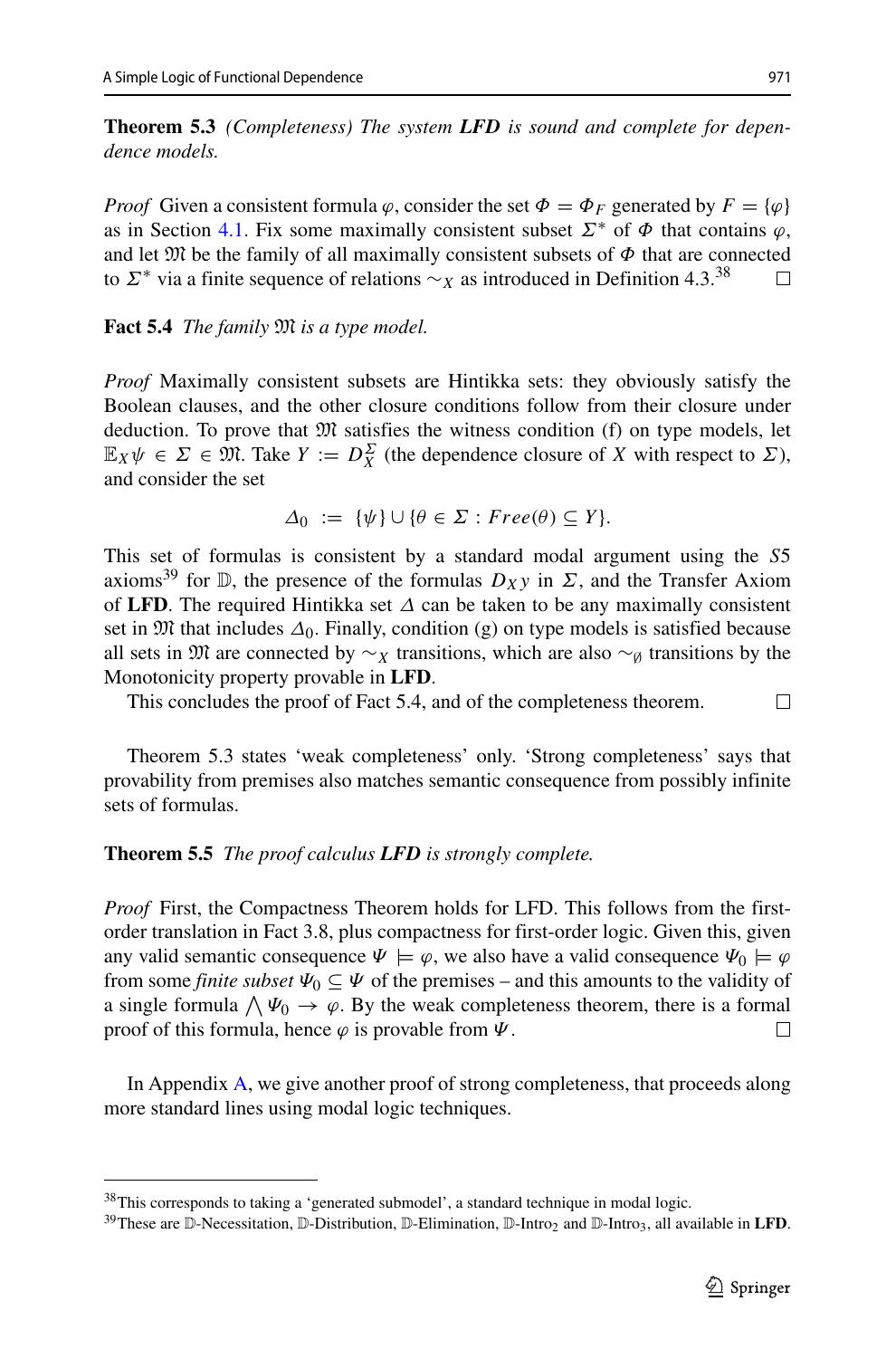#### **5.2 Sequent Calculus, Cut Elimination and Strong Interpolation**

An alternative formulation of the proof system is as a sequent calculus. To avoid the use of the rules of Contraction and Permutation, we take a Gentzen calculus using *sets* of formulas rather than sequences. In the following, *Γ* , *Δ* denote sets of formulas, *Γ,ϕ* denotes *Γ* ∪ {*ϕ*}, etc. *V ar(Γ )* is the set of all variables occurring in *Γ* , and *F ree(Γ )* is the set of free variables in *Γ* .

**Definition 5.6** The *sequent calculus* for *LFD* has the standard Gentzen axioms and rules for classical propositional logic (including structural rules of Identity, Weakening and Cut), together with the following additional axioms and rules:

(Projection) 
$$
\frac{\overline{P} \cap \overline{D_X X}}{\overline{P} \cap \overline{D_X X}}
$$
 where  $x \in X$   
\n(Transitivity)  $\frac{\Gamma \vdash \Delta, D_X Y \quad \Gamma \vdash \Delta, D_Y Z}{\Gamma \vdash \Delta, D_X Z}$   
\n $(\mathbb{D}_L) \frac{\varphi, \Gamma \vdash \Delta}{\mathbb{D}_X \varphi, \Gamma \vdash \Delta}$   
\n $(\mathbb{D}_R) \frac{\Gamma \vdash \Delta, \varphi}{\overline{D}_X Y, \Gamma \vdash \Delta, \mathbb{D}_X \varphi}$  where  $Free(\Gamma \cup \Delta) \subseteq Y$ 

Note that, compared with the classical sequent calculus for FOL, there are now extra structural rules for *D*-Projection and *D*-Transitivity. Next, the left-introduction rule  $(\mathbb{D}_L)$  is weaker than (the dual version of) the classical left-introduction rule for the universal first-order quantifier ∀, as it does not allow for variable or term substitutions. Also, the right-introduction rule  $(\mathbb{D}_R)$  is different from, and in fact stronger then, the (dual version of the) classical rule for ∀: note it involves a dependence-atom premise (incorporating the Hilbert-style Transfer axiom). But also note that  $(\mathbb{D}_R)$ implies the weaker rule

$$
\frac{\Gamma \vdash \Delta, \varphi}{\Gamma \vdash \Delta, \mathbb{D}_X \varphi} \quad \text{where } \text{Free}(\Gamma \cup \Delta) \subseteq X,
$$

which can indeed be seen as a dualization of the classical right-introduction rule for the universal quantifier of FOL.

It is easy to show that *the two proof calculi are equivalent in terms of their output*:

**Fact 5.7** *The provable sequents*  $\Gamma \vdash \Delta$  *in the above calculus match exactly the provable implications*  $\bigwedge \Gamma \to \bigvee \Delta$  *in the axiomatic system LFD.* 

Although our sequent calculus lacks standard cut elimination in its full generality, it does have it in a restricted form. Namely, Cut is eliminable in favor of 'DA Cut': this version of the Cut Rule allows cutting only *dependence atoms that involve variables actually occurring in the conclusion*. To ensure the subformula/subterm property, it is also convenient to absorb Weakening into the logical rules (cf. [\[70\]](#page-66-2), or the explanation in Appendix [B\)](#page-62-0), while simultaneously restricting Projection and Transitivity to the variables that actually occur in the sequent to be proven. A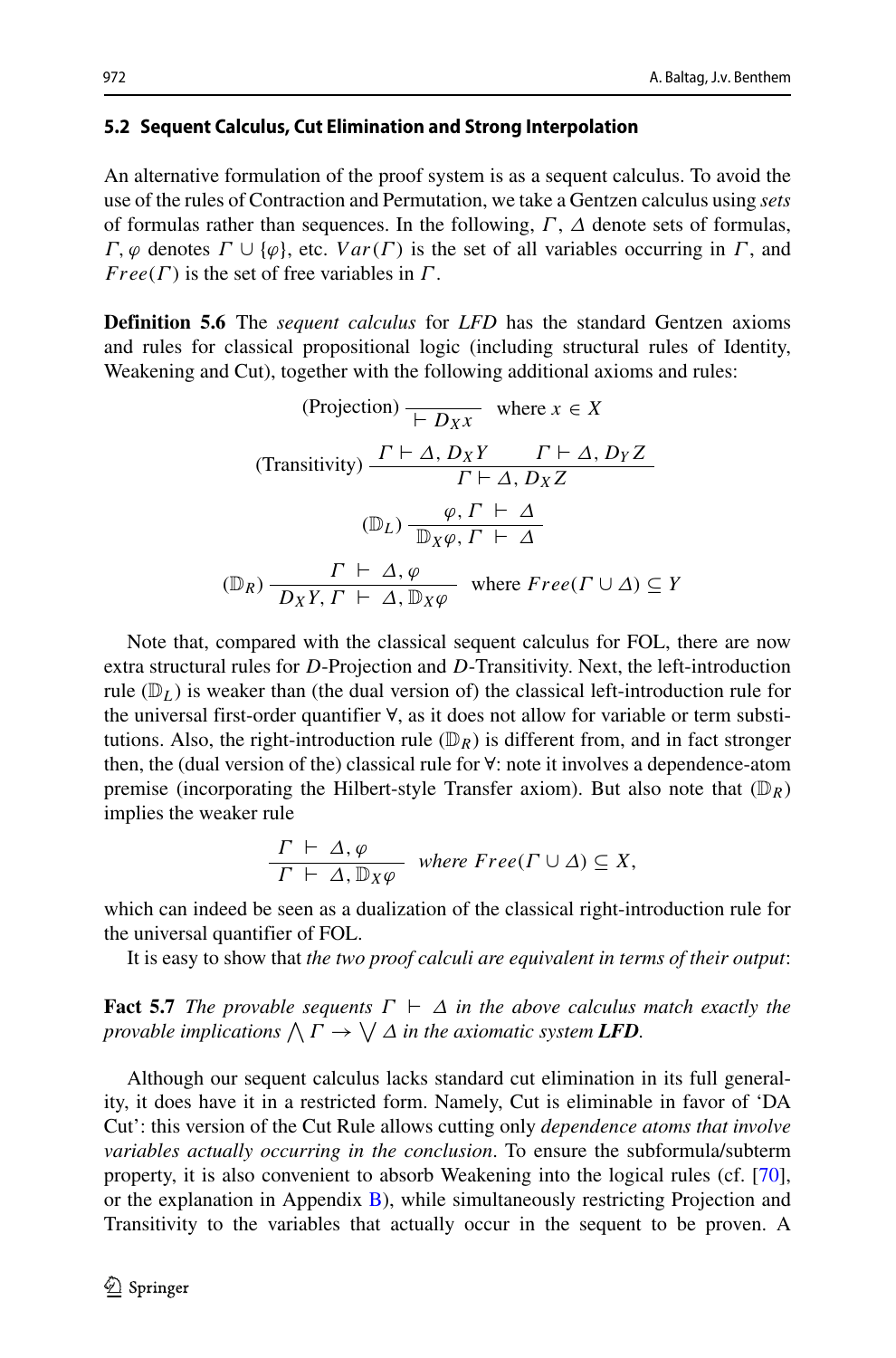*restricted-cut proof* uses only these modified rules and the DA Cut rule. We obtain a limited, but very useful, form of the Cut Elimination Theorem:

**Theorem 5.8** *(Restricted Cut Elimination) Every provable sequent*  $\Gamma \vdash \Delta$  *has a restricted-cut proof. Such a proof involves only subformulas of the sequent formulas, or dependence atoms for variables occurring in the final sequent proved.*

The details, as well as a sketch of the proof, are in Appendix [B.](#page-62-0)

*Remark 5.9* (Decidability revisited) These results yield a purely proof-theoretic proof of *decidability* for *LFD*. For a given sequent  $\Gamma \vdash \Delta$ , proof search in the above system with no other structural rule than DA Cut is finite. The search produces a tree whose nodes are sequents  $\Gamma' \vdash \Delta'$  consisting only of subformulas of the original sequent or formulas  $\mathbb{D}_x y$  with all  $x_i, y_j \in Var(\Gamma \cup \Delta)$ . There are only finitely many such formulas, and thus only finitely many such sequents  $\Gamma' \vdash \Delta'$  (since  $\Gamma'$ ,  $\Delta'$  are sets, there are no repetitions). The pruned tree will be finite, and it contains a proof of the original sequent iff such a proof exists.

Another spin-off is a strong version of Craig Interpolation for LFD. A formula *θ* is a *strong interpolant* for a sequent  $\Gamma \vdash \Delta$  if we have: (1)  $\Gamma \vdash \theta$  and  $\theta \vdash \Delta$  are valid, (2) all predicate symbols in  $\theta$  occur both in *Γ* and in  $\Delta$ , and (3) all *variables* in  $\theta$  occur in both  $\Gamma$  and in  $\Delta$ , i.e., we have  $Var(\theta) \subseteq Var(\Gamma) \cap Var(\Delta)$ .

**Theorem 5.10** *(Strong Interpolation) If*  $\Gamma \vdash \Delta$  *is valid, then there exists a strong interpolant for this sequent.*

*Proof* By Completeness and Restricted Cut Elimination, *Γ*  $\vdash$  Δ has a restricted-cut proof. So, it is enough to find strong interpolants for all sequents that are restrictedcut-provable. For this, it suffices to provide strong interpolants for the axioms, and then show how to turn strong interpolants for the premises of each of the above modified rules (including DA Cut) into a strong interpolant for the conclusion. This can be done in the usual way. The strong version of the above interpolation result arises thanks to the tighter variable management provided by DA Cut and restricted Projection and Transitivity.  $\Box$ 

As usual, interpolation implies a version of the Beth Definability Theorem. Given a sequent *Γ*, an *n*-ary relation symbol *P* and a tuple of *n* fresh variables  $\bf{x}$  =  $(x_1, \ldots, x_n)$  with  $x_i \notin Var(\Gamma)$ , say that *Γ implicitly defines P in variables* **x** if the sequent

*Γ, Γ'*  $\vdash P$ **x**  $\leftrightarrow$  *P'***x** 

is valid, where *P* is any fresh relation symbol of the same arity as *P*, and *Γ* is the sequent obtained from *Γ* by replacing every occurrence of *P* with *P* .

**Theorem 5.11** *(Strong Beth Definability) If Γ implicitly defines P, then there is a formula*  $\theta$  *with*  $Var(\theta) \subseteq Var(\Gamma) \cup \{x_1, \ldots, x_n\}$ *, such that the sequent*  $\Gamma \vdash P\mathbf{x} \leftrightarrow$ *θ is provable.*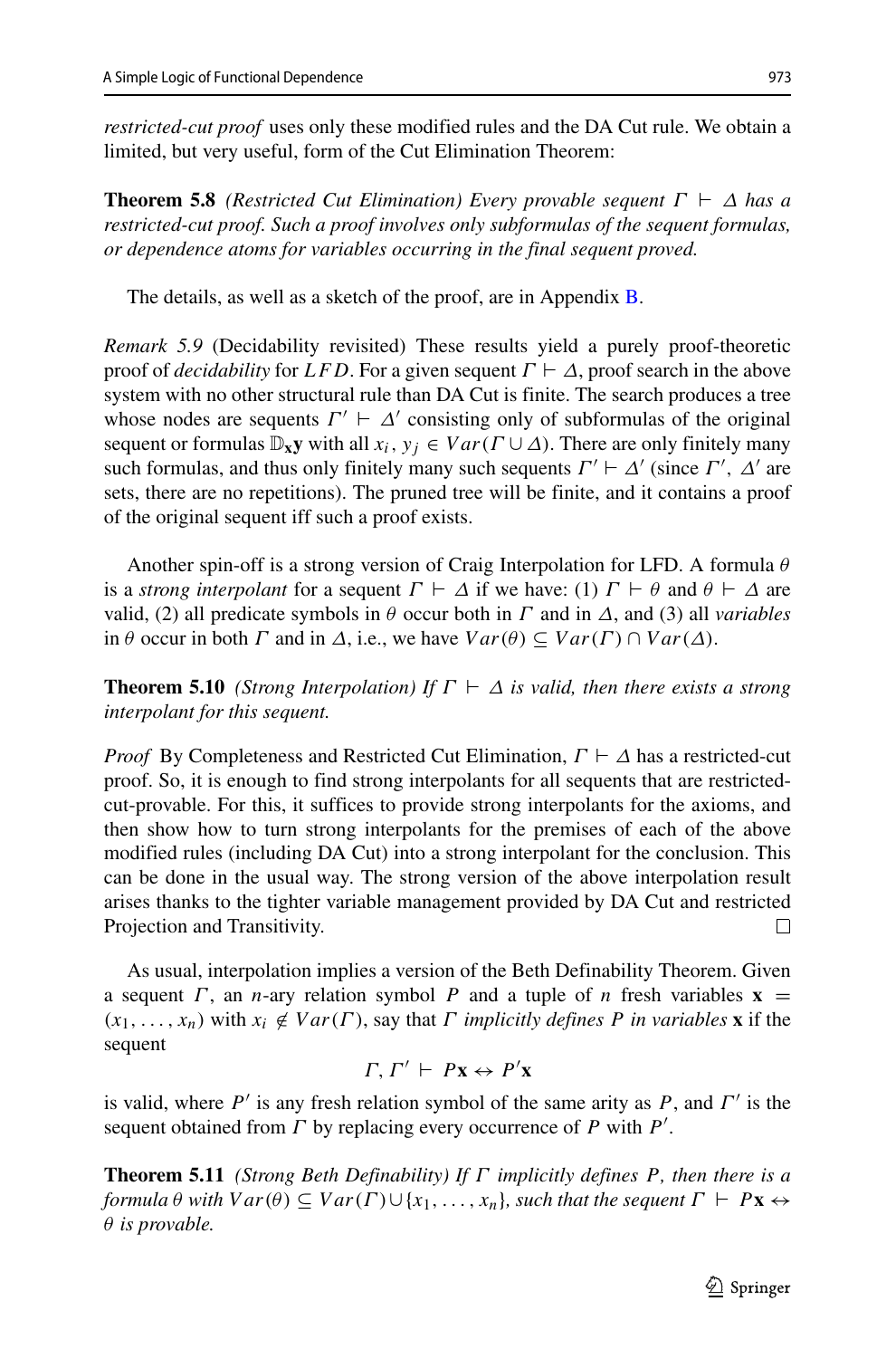# <span id="page-35-1"></span>**5.3 Adding Special Axioms**

Further axioms beyond the logic **LFD** may hold on special classes of dependence models. We give just a few illustrations here, relying heavily on known notions and results from modal logic. For convenience, we will mostly use the existential version of the dependence modality.

*Example 5.12* Consider the following operator interchange principle:

 $\mathbb{E}_X \mathbb{E}_Y \varphi \to \mathbb{E}_Y \mathbb{E}_X \varphi$  *(Commutation)* 

The following dependence model **M** is a counterexample. Take two variables *x, y* and three assignments *s*, *t*, *u* with  $s(x) = s(y) = 0$ ,  $t(x) = 0$ ,  $t(y) = 1$ ,  $u(x) = 0$  $u(y) = 1$ . Let *R* be a binary predicate holding only of the tuple of objects (1, 1). Then **M**,  $s \models \mathbb{E}_x \mathbb{E}_y Rxy$ , as one can reach *u* by first keeping the value of *x* fixed, and then that of *y*. But  $\mathbf{M}$ ,  $s \models \mathbb{E}_y \mathbb{E}_x Rxy$  is false: there is no way of getting from *s* to *u* by first keeping the value of *y* fixed, and then that of *x*.

On the other hand, it is easy to see that  $\mathbb{E}_X \mathbb{E}_Y \varphi \to \mathbb{E}_Y \mathbb{E}_X \varphi$  holds on *full* dependence models (with all functions from *V* to *O* as assignments). The crucial property here is the following:

**Fact 5.13** *The Commutation axiom*  $\mathbb{E}_X \mathbb{E}_Y \varphi \to \mathbb{E}_Y \mathbb{E}_X \varphi$  *is valid on the class of all dependence models*  $M = (M, A)$  *satisfying the following closure property for available assignments:*

*for every three assignments*  $s, t, u \in A$ *, if*  $s = x$   $t = y$  *u, then there also exists an assignment*  $v \in A$  *in* **M** *with*  $s = Y$   $v = X$  *u.* 

This technical condition is a Church-Rosser principle requiring the set of available assignments to be rich in alternative pathways. It is in fact the exact semantic content of Commutation, but formulating this precisely requires the modal notion of *frame correspondence*, [\[22\]](#page-64-12), that we will demonstrate with a different example below. The result of the above Church-Rosser restriction on dependence models is striking:

# **Fact 5.14** *The logic LFD plus the Commutation axiom is undecidable.*

*Proof* It is known that the modal CRS-type logic of generalized assignment models plus the commutation axiom ∃*x*∃*yϕ* → ∃*y*∃*xϕ* is undecidable, [\[63\]](#page-65-5). Given that this logic can be translated effectively into **LFD** plus the Commutation axiom, the latter logic is undecidable too.<sup>40</sup>  $\Box$ 

<span id="page-35-0"></span><sup>&</sup>lt;sup>40</sup>The undecidability can be understood as follows. Commutation is a modal 'Sahlqvist'-type axiom supporting a completeness theorem for its frame-corresponding property, cf. [\[22\]](#page-64-12) for details. In particular, the cited CRS-type logic is complete for dependence models satisfying the Church-Rosser constraint. Given the grid-like structure of such models, one can then express standard undecidable tiling problems on geometrical grids as satisfiability problems for the logic. Cf. [\[60\]](#page-65-14) for details of this widely used reduction technique for proving undecidability.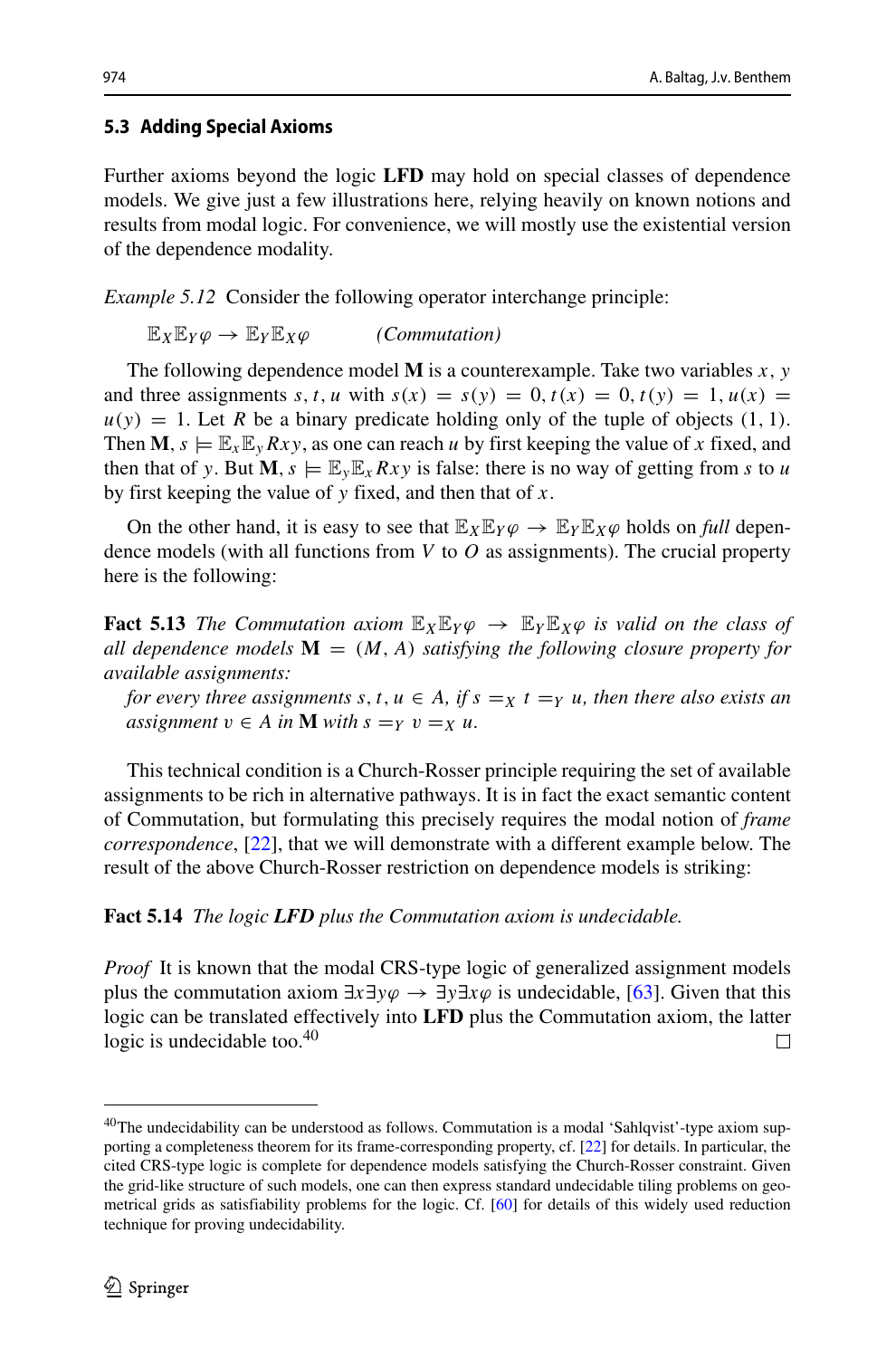To show a bit more detail of how frame correspondence analysis works, we give an illustration for a related special dependence axiom. Recall the invalid principle  $\mathbb{D}_X \mathbb{D}_Y \varphi \to \mathbb{D}_{X \cap Y} \varphi$  mentioned in Example 3.8, perhaps better understood in its existential form

 $\mathbb{E}_{X \cap Y} \varphi \to \mathbb{E}_{X} \mathbb{E}_{Y} \varphi$  ('Stepwise')

Like Commutation, Stepwise expresses an existence constraint on available assignments that holds in full dependence models, but not in all of them. We now give a semantic correspondence analysis, for convenience, in terms of only *three variables x, y,z*. Call an LFD formula *ϕ true* in a *dependence frame* (a dependence model without an added interpretation for atomic predicates) if, for every interpretation of the predicate letters on the frame (where dependence atoms always keep their fixed interpretation),  $\varphi$  is true at every assignment.

**Fact 5.15** *The Stepwise axiom is true in a dependence frame iff that frame is a full Cartesian product with all possible combinations of values for the values.*

*Proof* We show that, with three variables, frame truth of Stepwise expesses that the admissible assignments *A* include all functions from *x, y,z* to the Cartesian product  $Val(x) \times Val(y) \times Val(z)$ , where  $Val(x) := \{s(x) : s \in A\}$  and similarly for *V al(y)*, *V al(z)*.

In one direction, this is straightforward. If the frame has the stated Cartesian structure, then it is easily verified that Stepwise will hold everywhere under every interpretation of the atomic predicates. In the opposite direction, starting from the frame truth of Stepwise, the quantification over all interpretations of atomic predicates allows us to assume that for each assignment *s*, there exists some predicate *Pxyz* that holds uniquely for the values  $s(x)$ ,  $s(y)$ ,  $s(z)$ .<sup>[41](#page-36-0)</sup>

Now, suppose some value *d* occurs for *x* at some available assignment *s*. Suppose also that value *e* occurs for *y* at some assignment *t*, uniquely defined by an atomic formula  $Pxyz$ . One can reach *t* from *s* via the universal relation  $=_{\emptyset}$ , so *s* satisfies  $\mathbb{E}_{\emptyset} Pxyz$ . Now write  $\emptyset = \{x\} \cap \{y, z\}$ . Then by Stepwise, we also have  $\mathbb{E}_{\{x\}}\mathbb{E}_{\{y,z\}}Pxyz$  true at *s*. But that means one can go from *s* to some assignment *u* keeping the value of x fixed, and then from  $u$  to  $t$  keeping the values of  $y$ ,  $z$  fixed. It follows that  $u(x) = d$ ,  $u(y) = e$ . Next assume that *z* takes on value f at some assignment  $v$ . Repeating the preceding argument for  $u$  and  $v$ , now making the split  $\emptyset = \{x, y\} ∩ \{z\}$ , we find an assignment *w* with  $w(x) = d$ ,  $w(y) = e$ ,  $w(z) = f$ . □

Again, there is a consequence in terms of logics extending **LFD**.

#### **Fact 5.16** *The logic LFD plus the Stepwise axiom is undecidable.*

*Proof* The Stepwise axiom has the modal Sahlqvist form mentioned in Footnote 40, and hence, by general results, [\[22\]](#page-64-12), this logic is complete for dependence frames satisfying the corresponding condition identified above. Now, the Cartesian product

<span id="page-36-0"></span><sup>&</sup>lt;sup>41</sup> See again [\[22\]](#page-64-12) for details of this standard move in a modal frame correspondence argument.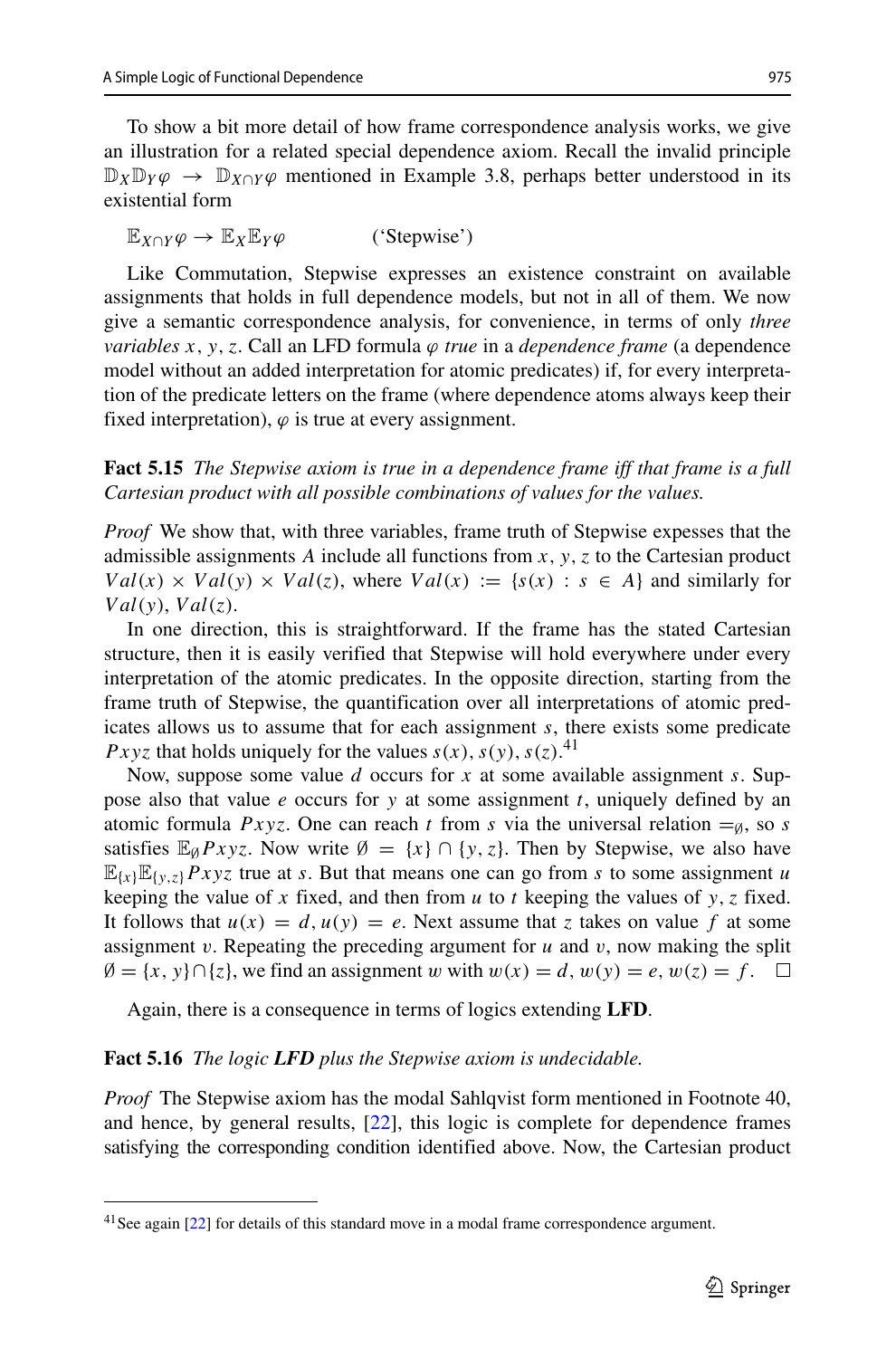structure obtained here is not a full dependence model in our sense, since each variable can have its own range of objects. But this is no obstacle to the following analysis combining two known facts.

Dependence models with the preceding structure are standard models for the *three-variable fragment of many-sorted first-order logic*, whose satisfiability problem is known to be undecidable, [\[45\]](#page-65-15). Moreover, CRS quantifiers are definable by LFD dependence modalities (cf. Section [3.1\)](#page-13-3), while CRS quantifiers just are the first-order quantifiers on standard models.

It follows that satisfiability of first-order formulas in the many-sorted threevariable fragment reduces to satisfiability of LFD formulas in the preceding Cartesian models. In particular, one just replaces first-order quantifiers ∃*u* by their obvious LFD-counterparts  $\mathbb{E}(\mu, \mu, \lambda, \mu)$ LFD-counterparts  $\mathbb{E}_{\{x,y,z\}-\{u\}}$ .

While the above examples concern semantic restrictions in the spirit of modal logic, the dependence setting also suggests new questions of axiomatization. Recall the three representation results for abstract dependence relations listed in Proposition 2.6. The pivotal second result there concerned *uniform dependence models* where all local dependence relations between variables are the same, and hence also equal the global dependence relation. Uniform dependence models validate the following principles, where  $\mathbb{D}_{\emptyset}$  is the universal modality:

 $D_Xy \to D_{\emptyset}D_Xy$ ,  $\neg D_Xy \to D_{\emptyset}D_Xy$ , for arbitrary variables *X*, *y* 

It is easy to find counter-examples to these implications in arbitrary LFD models.

**Open problem** *Axiomatize LFD over uniform dependence models.*[42](#page-37-1)

This concludes the analysis of properties of the system LFD. The remaining part of this article explores what lies beyond the base system LFD: extensions of the language, enrichments of the framework, and concrete dependence notions in a number of areas.

# <span id="page-37-0"></span>**6 Richer Dependence Languages**

The modal language of LFD can be extended to describe other natural features of dependence. This section contains a few examples, all with first-order truth conditions, thus making it possible to extend the translation of Section [3.3](#page-19-2) making all logics effectively axiomatizable. Some of these extensions are straightforward, and do not affect the decidability of the logic, others do.

## <span id="page-37-2"></span>**6.1 Function Symbols and Constants**

Recall the functional perspective of Section [2.3.](#page-12-1) It makes sense to add to LFD function terms, built from variables  $x$  using a given family of operation symbols  $f$  with

<span id="page-37-1"></span><sup>&</sup>lt;sup>42</sup>The disjoint unions of uniform dependence models in the proof for Proposition 2.6, Clause 3, do not validate the above implications. Still, since the components used disjoint sets of values, except for the common constants, these models validate modified uniformity principles. Again a question of axiomatization arises.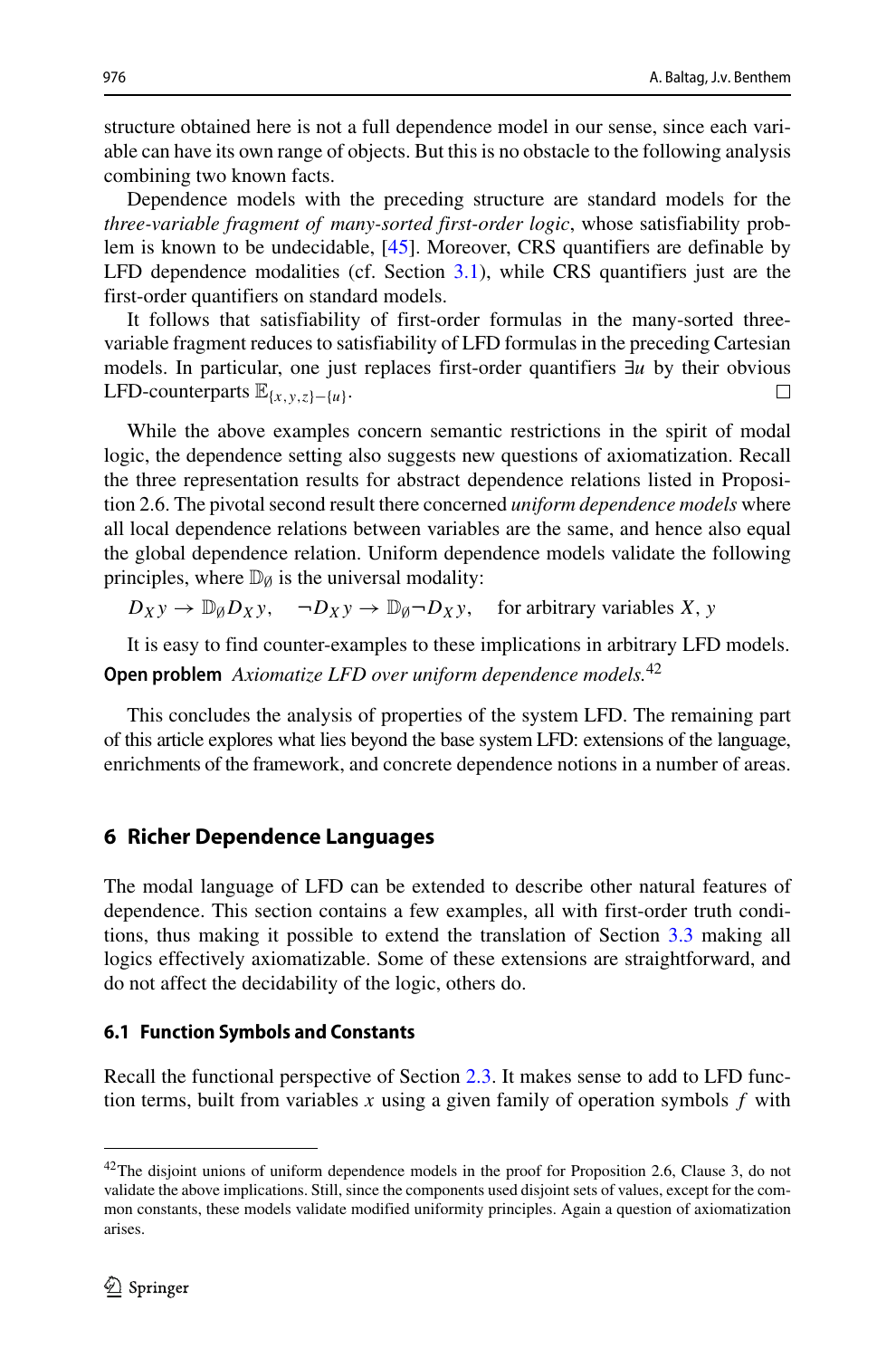arities marked. 0-ary function symbols are individual constants *c* denoting objects. Terms are constructed by the rule

 $t := x \mid f$ **t**, with **t** a tuple of terms of the arity of *f*.

In the syntax of formulas, the earlier sets of variables *X* now become sets *T* of terms, and one can correspondingly extend the LFD syntax with operators  $D_T t$ and  $\mathbb{D}_T\varphi$  for such sets of terms *T* and single terms *t*. This allows for new sorts of dependence statements, such as

| $D_{fxy}gyz$             | the value of $gyz$ depends on that of $fxy$              |
|--------------------------|----------------------------------------------------------|
| $\mathbb{D}_{fx}\varphi$ | the current value of $fx$ fixes the truth of $\varphi$ . |

Models **M** for this extended language come with an interpretation map *I* for operation symbols, where the semantic clauses for term values read

(a)  $val_s(x) = s(x)$ (b)  $val_s(f\mathbf{t}) = I(f)(val_s(\mathbf{t}))$ .

In this setting, it is straightforward to define agreement  $s = T s'$  on the values of all terms in a set *T*, and use it to give the corresponding semantic clauses for  $D_T y$ and  $\mathbb{D}_T \varphi$ .

This logic is still decidable, but to show this the following notion is needed.

**Definition 6.1** A dependence model is *distinguished* if distinct variables can only take distinct values. For every two distinct variables  $x \neq y$  and every assignment  $s \in A$ :  $s(x) \neq s(y)$ .

**Fact 6.2** *Every dependence model*  $M = (O, I, A)$  *induces a distinguished model*  $\mathbf{M}^{d}$  of the form  $(O^{d}, I^{d}, A^{d})$  with:  $O^{d} = V \times O$ ;  $I^{d}(P)((x_1, o_1), \ldots (x_n, o_n))$  iff  $I(P)(o_1, \ldots, o_n)$  *holds; and*  $A^d = \{s^d : s \in A\}$ *, where each assignment*  $s \in A$  *has an associated assignment*  $s^d : V \to O^d$ , given by  $s^d(x) = (x, s(x))$ *. Moreover, the two models are LFD-equivalent: for all assignments*  $s \in A$  *and formulas*  $\varphi$  *of LFD:* 

$$
\mathbf{M}, s \models \varphi \text{ iff } \mathbf{M}^d, s^d \models \varphi.
$$

#### **Fact 6.3** *The logic LFD extended with function terms is decidable.*

*Proof* One can translate formulas  $\varphi$  in the extended language to formulas  $\tau(\varphi)$  in the original LFD language so that  $\varphi$  is satisfiable iff  $\tau(\varphi)$  is satisfiable. First, associate to each complex term *t* occurring in  $\varphi$  some distinct new variable  $v_t$ , while keeping the old variables the same. Let *V'* be the total extended set of variables, and let  $\tau_0(\varphi)$  be the LFD formula obtained by replacing all terms *t* in  $\varphi$  by the matching variables  $v_t$ . The required functional dependencies between the variables are expressed as global dependence formulas, e.g.,  $AD_{\{v_t, v_{t'}, v_{t''}\}} v_{ftt't''}$ . Let  $\varphi_0$  be the conjunction of all these global dependence formulas, for all terms in  $\varphi$ . Then the translation  $\tau(\varphi)$  is simply given by the conjunction  $\varphi_0 \wedge \tau_0(\varphi)$ .<sup>[43](#page-38-0)</sup>

<span id="page-38-0"></span><sup>&</sup>lt;sup>43</sup> For example, the translation of the formula  $Pxf(x, g(y))$  is  $AD_yw \wedge AD_{x,w}v \wedge Pxv$ , where *w* and *v* are the fresh variables associated to terms  $g(y)$ ,  $f(x, g(y))$ , respectively.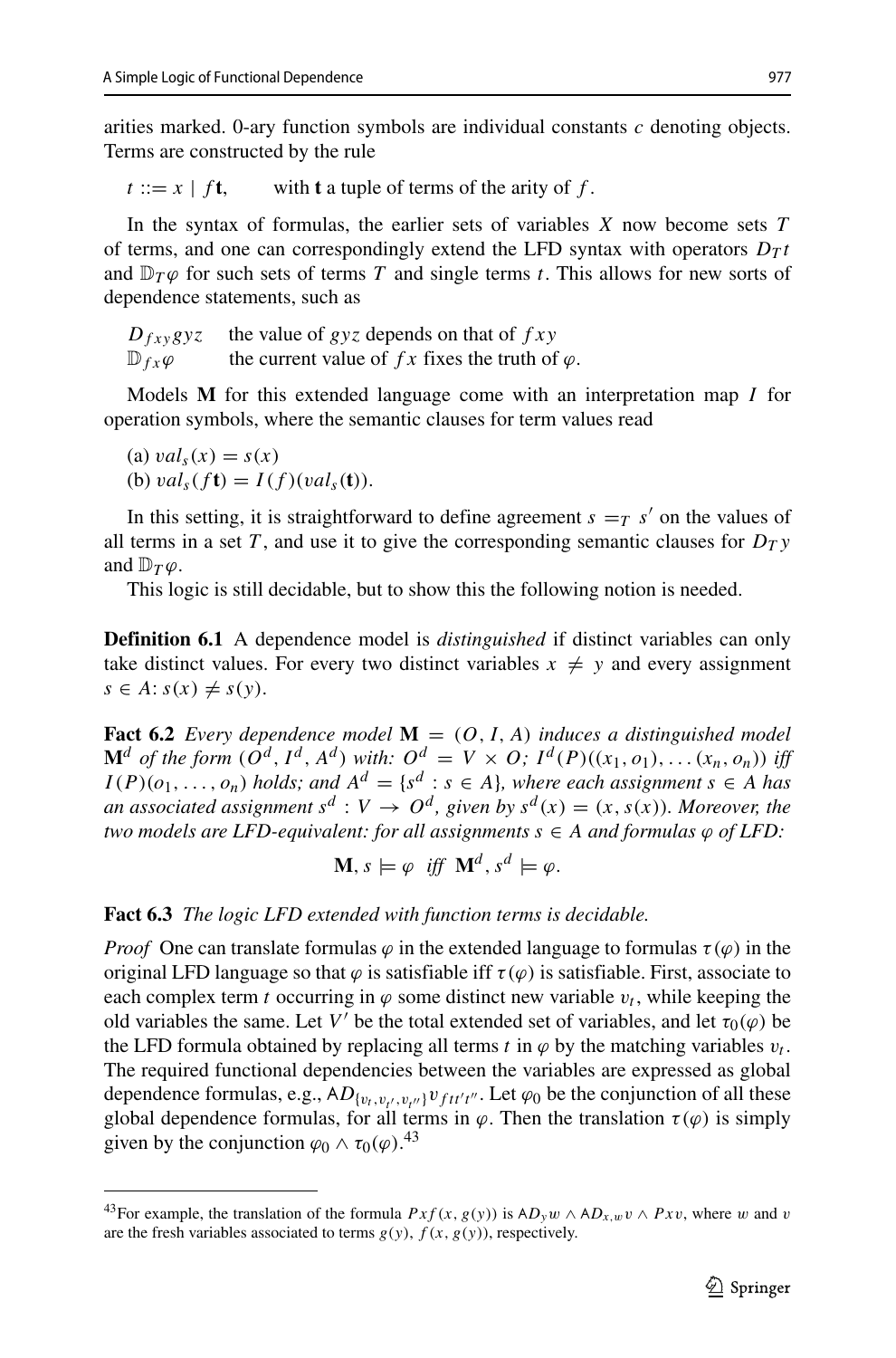To check that our translation preserves satisfiability, first assume that a formula *ϕ* in the extended language holds for some assignment  $s_0$  in a dependence model  $M =$  $(O, I, A)$ . Now construct a model M' for the extended set of variables  $V'$ , with the same objects  $O' = O$  and interpretation  $I' = I$ . For this, we take  $A' = \{s' : s \in A\}$ as our new set of assignments, where we associated to each old assignment  $s \in A$  a new *extended assignment*  $s' : V' \to O$ , defined by recursively putting:  $s'(x) = s(x)$ for  $x \in V$ , and  $s'(v_{f**t**}) = I(f)(s'(**t**))$ . It is easy to see that  $s'(v_{**t**}) = val_{s}(**t**)$  holds for all tuples **t** of terms in  $\varphi$ , and moreover that  $\tau(\varphi)$  is satisfied by the assignment  $s_0$  in the model **M** .

For the converse, let the LFD formula  $\tau(\varphi)$  hold for some assignment  $s_0$  in a dependence model  $M = (O, I, A)$ . By Fact 6.2, M may be taken to be distinguished. Now construct a model **M**' for the language extended with function terms, by enriching **M** with an interpretation  $I(f)$  for each function symbol, putting  $I(f)(s(v_t)) =$  $s(v_f)$ . Here, if any of the objects  $o_1, \ldots, o_n \in O$  is not the value of any term for an assignment in *A*, just put  $I(f)(o_1, \ldots, o_n) = o_0$  for some arbitrarily chosen object  $o_0$  ∈ *O*. These functions are well-defined because **M** is distinguished, so there is no clash. It is easy to check that  $\varphi$  is satisfied in **M**' by the same assignment s<sub>0</sub>. clash. It is easy to check that  $\varphi$  is satisfied in M' by the same assignment  $s_0$ .

#### **Fact 6.4** *LFD with function terms is axiomatized by the system LFD plus*

- *The Functionality Axiom*  $D_{x} f_x$  *for all function symbols f.*
- *The Substitution Rule "from*  $\varphi$ *, infer*  $\left[\frac{t}{x}\right]\varphi$ ".

*Proof* The proof is similar to the previous one, except that we now need a theorempreserving translation *τ (ϕ)* between the two systems. For any given formula *ϕ* in the extended language, we associate new variables  $v_t$  as in the proof of Fact 6.3 to each of its terms *t*, and we construct the formulas  $\tau_0(\varphi)$  and  $\varphi_0$  as in that proof. Then our translation  $\tau'(\varphi)$  is simply given by the implication  $\varphi_0 \to \tau_0(\varphi)$ . It is now easy to check that  $\varphi$  is a theorem in the above extended proof system iff  $\tau'(\varphi)$  is a theorem in the basic system **LFD**. The Substitution Rule, as well as the theorem ∀ *D***x***f* **x** (provable in the extended system by applying the Necessitation Rule to the Functionality Axiom) plays a key role in this verification.  $\Box$ 

Note that the additional axiom and rule can be used to establish facts about complex terms. For instance, by the Functionality axiom we have  $D_x g(x)$ , and then by applying the Substitution rule we get  $D_{f(x)}g(f(x))$ . Combining this with  $D_x f(x)$ (itself another instance of the Functionality axiom) and applying the Transitivity of dependence, we obtain that  $D_x g(f(x))$ . Applying the Necessitation Rule, we see that in fact this holds globally:  $AD_xg(f(x))$ , i.e. we have =  $(x; g(f(x)))$ .

This extended logic can Skolemize implicit dependencies, in the spirit of Section [2.3](#page-12-1) on operational views of dependence, using function symbols as witnesses:

**Proposition 6.5** *Let*  $\varphi(\mathbf{x}, \mathbf{y}, \mathbf{z})$  *be an LFD formula with free variables* **x**, **y***,* **z***. Let*  $X = \{x_1, \ldots, x_n\}$ ,  $Y = \{y_1, \ldots, y_m\}$ , and  $f_1, \ldots, f_m$  *fresh n-ary relation symbols not in ϕ. Then*

 $\vdash \varphi(\mathbf{x}, f_1\mathbf{x}, \dots, f_m\mathbf{x}, \mathbf{z}) \text{ iff } \vdash AD_XY \to \varphi(\mathbf{x}, \mathbf{y}, \mathbf{z}).$ 

 $\textcircled{2}$  Springer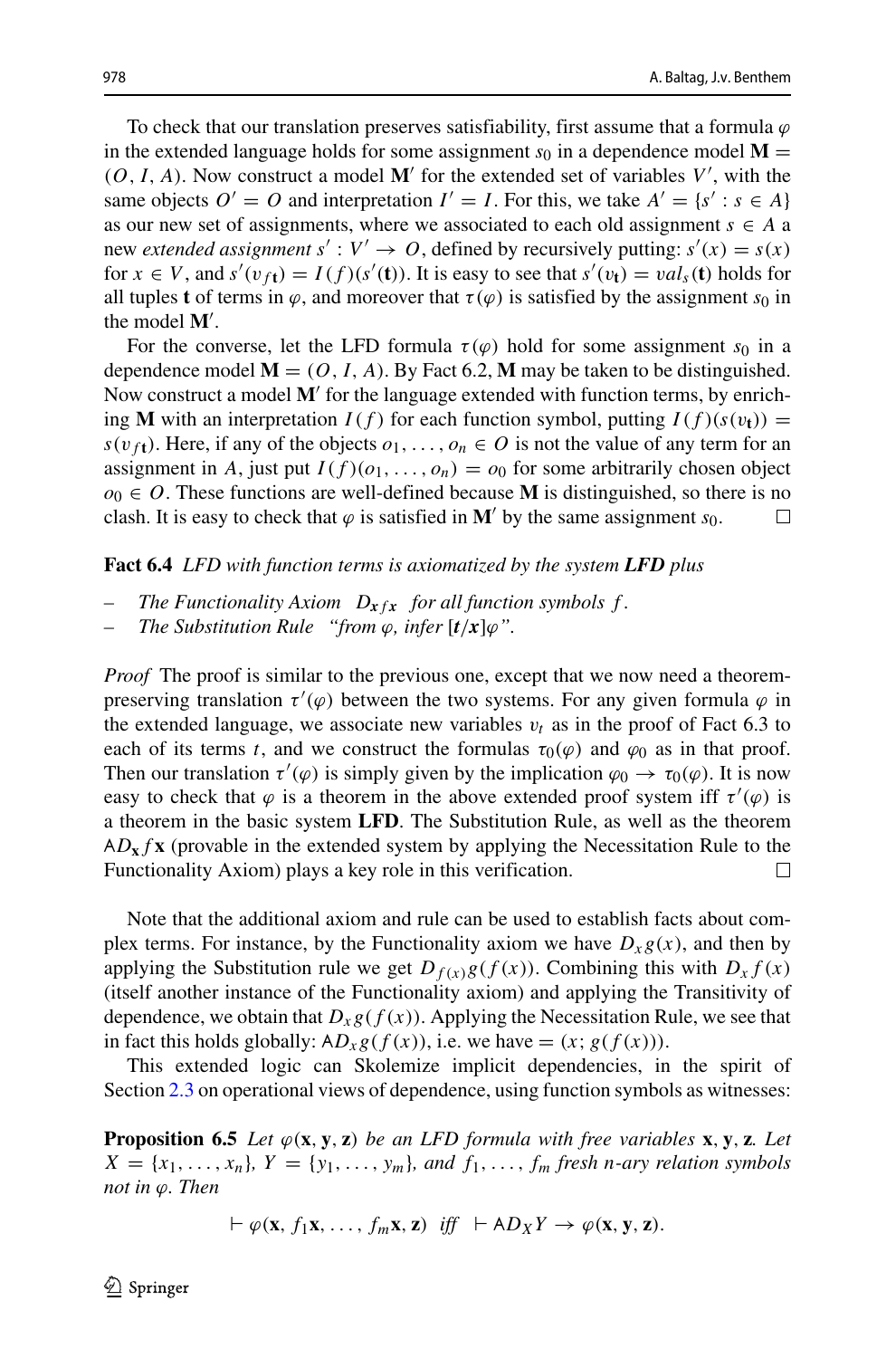*Proof* Apply the same construction as in the proof of Fact 6.4 to the formula on the left, associating fresh variables  $y'_1, \ldots, y'_m$  to each of the terms  $f_1 \mathbf{x}, \ldots, f_m \mathbf{x}$ . The same argument as in the preceding proof shows that:  $\varphi(\mathbf{x}, f_1\mathbf{x}, \dots, f_m\mathbf{x}, \mathbf{z})$  (a) iff  $\vdash AD_XY' \rightarrow \varphi(\mathbf{x}, \mathbf{y}', \mathbf{z})$  (b) (where  $Y' = \{y'_1, \ldots, y'_m\}$ ). To show that (b) implies  $H \rightarrow \varphi(\mathbf{x}, \mathbf{y}, \mathbf{z})$ , take a proof of  $H \rightarrow \varphi(\mathbf{x}, \mathbf{y}', \mathbf{z})$  and replace any occurrence of variables  $y_i$  by the corresponding variables  $y_i$ , obtaining a proof of  $\theta \vdash AD_XY \to \varphi(\mathbf{x}, \mathbf{y}, \mathbf{z})$ . The converse is proven by the inverse substitution (replacing every occurrence  $y_i$  in the proof by the corresponding  $y'_i$ .<sup>[44](#page-40-1)</sup>

However, this functional language still cannot talk about identity of term values, making it impossible to witness implicit dependencies by means of explicit statements  $A(y = f(x))$ .

#### <span id="page-40-0"></span>**6.2 Explicit Equality**

We can easily extend our set of predicate symbols with an identity relation  $=$  on objects, with the obvious semantics. It is convenient to work with a countably infinite set *C* of constants, and allow complex terms (built from variables and constants using function symbols) as in the previous section. We denote by *c, d*, etc. arbitrary constants, and by *t*, *t'* arbitrary terms. A *ground term* is one that does not contain any variables (i.e., it is constructed only from constants using function symbols). As before, it is useful to extend our dependence quantifiers and dependence atoms to terms, writing e.g.  $\mathbb{D}_T\varphi$  and  $D_Tt$ , where *t* is any arbitrary term and *T* is any finite set of terms. As before, we use **x** and **t** for finite tuples of variables and terms.

Let us call this new logic *LFD*<sup>=</sup>. Our translation to FOL can be easily extended to  $LFD^=$ , so the logic is compact and its set of validities is recursively enumerable. But the new syntax has several advantages, such as supporting a more perspicuous axiomatization of the logic.

A Hilbert-style *proof system* **LFD**= is given in Table [3,](#page-41-0) where the letters *P* shown range over all predicate symbols, including equality.

Substitution of Equals is a special case of Leibniz' Law of 'indiscernability of identicals', allowing substitution of equal variables in atomic formulas.<sup>45</sup> Essentially, the Value-Existence Rule asserts that each term always has a current value. The Dependence-Atom Axiom 'reduces' local dependence to a universal implication when the current values of the variables are explicitly given, and the Dependence-Modality Axiom does the same for dependence modalities. As a consequence of these context-dependent 'reductions', all the **LFD** principles characterizing the dependence modalities and dependence atoms (i.e. the axioms and rules II, III, IV in Table

<span id="page-40-1"></span><sup>44</sup>This syntactic variable replacement property for proofs in **LFD** matches the semantic Renaming Lemma 3.9.

<span id="page-40-2"></span><sup>45</sup>The general Leibniz Law, that allows substitution of equal variables in *arbitrary* formulas, is not valid, due to the modal character of our semantics: the equality may hold locally at a given world/assignment, while the truth of the relevant formula may depend on the values of the variable at other worlds/assignments.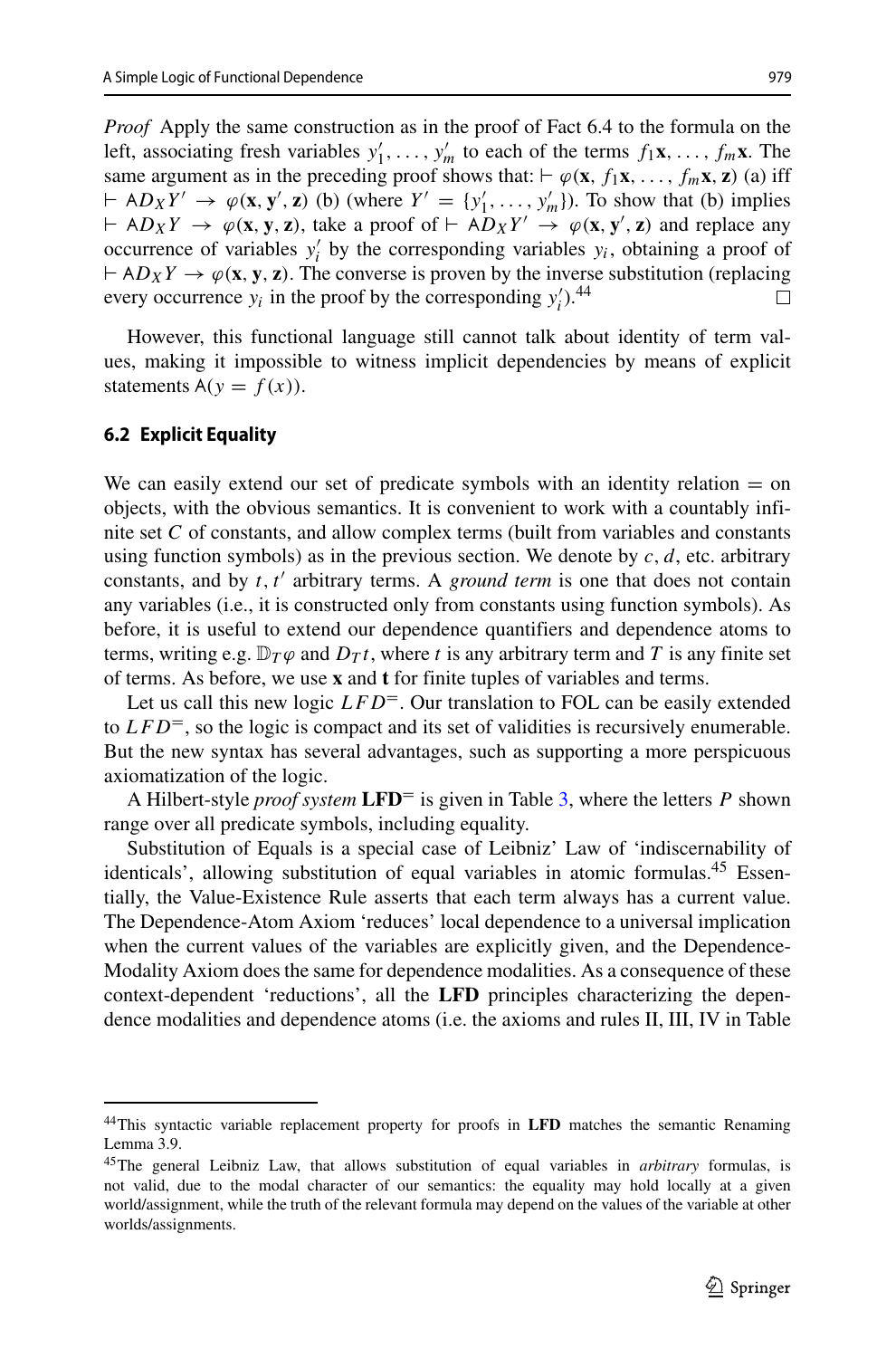<span id="page-41-0"></span>**Table 3** The proof system **LFD**=

| (I)                            | Axioms and rules of classical propositional logic                                                                         |
|--------------------------------|---------------------------------------------------------------------------------------------------------------------------|
| (II)                           | <b>Special rules</b>                                                                                                      |
| (Variable Substitution)        | From $\varphi$ , infer $\left[\mathbf{t}/\mathbf{x}\right]\varphi$ .                                                      |
| (Value Existence Rule)         | From $t = c \rightarrow \varphi$ , infer $\varphi$ , provided that c does not occur in $\varphi$ .                        |
| (III)                          | Axioms and rules for the universal modality                                                                               |
| (A-Necessitation)              | From $\varphi$ , infer A $\varphi$ .                                                                                      |
| (A-Distribution)               | $A(\varphi \to \psi) \to (A\varphi \to A\psi)$                                                                            |
| $(A\text{-}Introduction1)$     | $Pt \rightarrow APt$ , provided that t consists only of ground terms.                                                     |
| (A-Introduction <sub>2</sub> ) | $A\varphi \rightarrow AA\varphi$                                                                                          |
| $(A-Introduction3)$            | $\neg A\varphi \rightarrow A\neg A\varphi$                                                                                |
| (A-Elimination)                | $A\varphi \rightarrow \varphi$                                                                                            |
| (IV)                           | <b>Equality axioms</b>                                                                                                    |
| (Reflexivity)                  | $x = x$                                                                                                                   |
| (Symmetry)                     | $x = y \rightarrow y = x$                                                                                                 |
| (Transitivity)                 | $(x = y \land y = z) \rightarrow x = z$                                                                                   |
| (Functional Substitution)      | $\mathbf{x} = \mathbf{v} \rightarrow f\mathbf{x} = f\mathbf{v}$                                                           |
| (Substitution of Equals)       | $\mathbf{x} = \mathbf{v} \rightarrow (P\mathbf{x} \leftrightarrow P\mathbf{v})$                                           |
| (V)                            | Axioms for dependence atoms and modalities                                                                                |
| (Dependence Atom)              | $(\mathbf{x} = \mathbf{c} \wedge y = d) \rightarrow (D_X y \leftrightarrow A(\mathbf{x} = \mathbf{c} \rightarrow y = d))$ |
| (Dependence Modality)          | $x = c \rightarrow (\mathbb{D}_X \varphi \leftrightarrow A(x = c \rightarrow \varphi)).$                                  |
|                                | where in both cases, $X$ is the set of variables occurring in $x$ .                                                       |

1 for  $D$  and *D*) are missing from from the definition of the new system: indeed, they now become provable theorems in **LFD**=.

**Theorem 6.6** *(Completeness.) The calculus* **LFD**= *is sound and complete for validity in the dependence language with equality w.r.t. dependence models.*

The completeness proof follows exactly the lines of that for the logic LED in [\[6\]](#page-64-2). The proof uses a Henkin-style canonical model, with the additional twist that the maximally consistent theories are also required to be 'witnessed': for every term *t* there exists some constant  $c$  such that  $t = c$  is in the theory.

Beyond completeness, however, there is a complication. The type model proof used in Section [4](#page-24-0) to show the decidability of LFD does not seem to work in the presence of the Value-Existence Rule.

**Open problem** *Is LFD with equality decidable?*[46](#page-41-1)

<span id="page-41-1"></span><sup>&</sup>lt;sup>46</sup>In response to a preprint version of this paper, [\[68\]](#page-65-12) has given a negative answer, proved by reducing satisfiability for the undecidable Kahr-Class of first-order formulas to satisfiability for *LFD*=-formulas.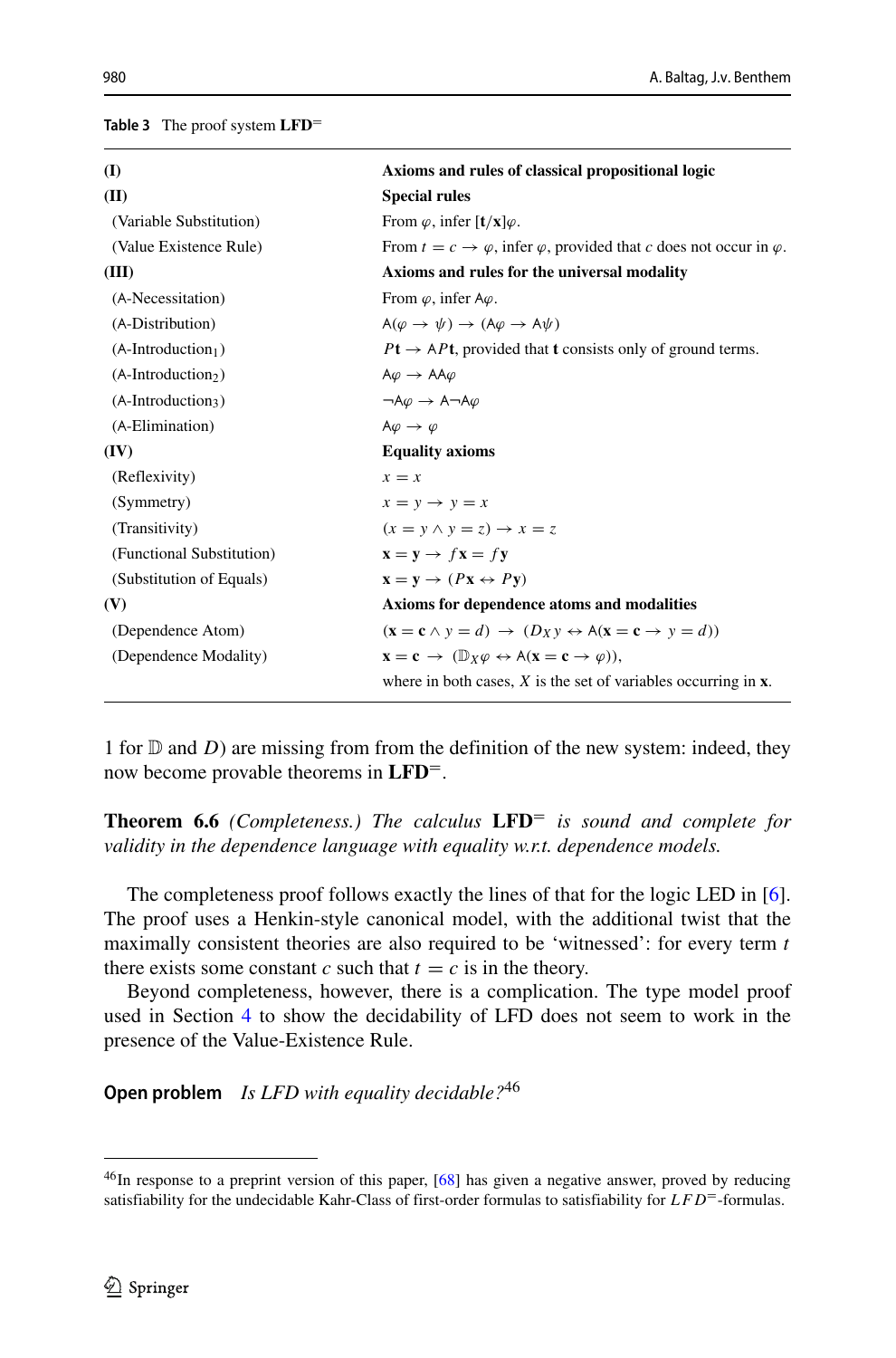#### <span id="page-42-2"></span>**6.3 Independence**

A major natural extension for LFD concerns the notion of *independence*. Intuitively, saying that *y* is independent from *x* is by no means the same as the statement  $\neg D_x y$ which just expresses that  $x$  does not fix the value of  $u$  at the current assignment, and even the universal quantification  $A \neg D_x y$  is too weak. What independence of *y* from *x* should mean in the present setting is that *the current value of x does not constrain the values that y can take*. [47](#page-42-0)

In epistemic terms, this amounts to saying that knowing the current values of  $x$ tells us nothing about the current value of *y*. To make this precise, we need the following notion.

**Definition 6.7** In any dependence model  $M = (M, A)$ , the *information carried by* X *about Y at an assignment*  $s \in A$  is given by the range of *Y*-values that are compatible with the current values of *X* (at *s*):

$$
Inf_s(X, Y) := \{t \mid Y : t \in A, t =_X s\},\
$$

where  $t \restriction Y$  is the restriction to  $Y$  of the assignment  $t : V \to O$ .

We now introduce *independence atoms*  $I_XY$ , saying that *Y* is independent from *X* at *s*.

**Definition 6.8** For any model **M**, sets of variables *X*, *Y*, and assignment  $s \in A$ , we put:

$$
\mathbf{M}, s \models I_X Y \quad \text{iff} \quad Inf_s(X, Y) = Inf_s(\emptyset, Y).
$$

One can also define more general *conditional independence* atoms  $I_X Y | Z$ , saying that given *Z*, *X* gives no further information about *Y* :

$$
\mathbf{M}, s \models I_X Y | Z \quad \text{iff} \quad Inf_s(X \cup Z, Y) = Inf_s(Z, Y).
$$

*Global independence* (both conditional and unconditional)<sup>[48](#page-42-1)</sup> can then be defined from the local versions in the obvious manner, using the universal modality available in LFD:

$$
X \perp \perp Y := A I_X Y.
$$
  

$$
(X \perp \perp Y) | Z := A (I_X Y | Z).
$$

As usual, when either *X* or *Y* are singletons, notation simplifies to  $I_Xy$ ,  $I_Xy$ , etc.

Reasoning with independence atoms has some interesting features. For instance, it is easy to see that  $I_XY$  does not imply  $I_YX$  locally (the current value of  $X$  might carry no information about *Y* , but that of *Y* might carry information about *X*). In contrast

<sup>&</sup>lt;sup>47</sup> Varieties of independence have been studied extensively in IF-logic, [\[47\]](#page-65-0), and in Dependence Logic, [\[41\]](#page-65-16). Our central concern here is how dependence and independence behave on our simple modal basis.

<span id="page-42-1"></span><span id="page-42-0"></span><sup>48</sup>Global conditional independence as defined here may be viewed as a qualitative counterpart to the notion of conditional independence found in Probability Theory.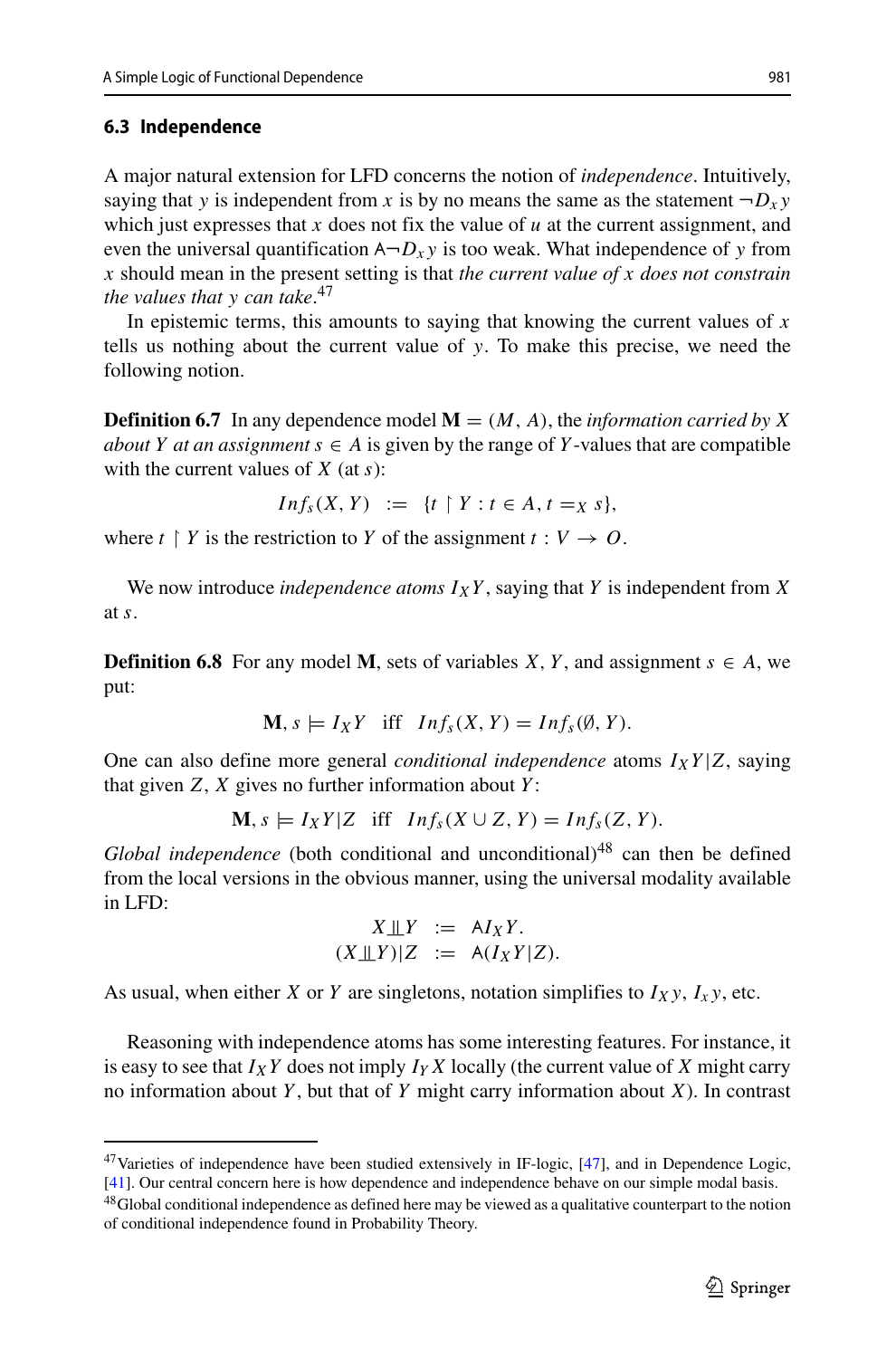with this, however, global independence  $X \perp Y$  is *commutative*, and the conditional version  $(X \perp\!\!\!\perp Y)$  *Z* is commutative in *X*, *Y*. If in a model, every value of *y* can be taken at every value of x, then the set of joint values  $(x, y)$  must be a full Cartesian product of the ranges of *x* and *y*.

There are also interesting valid principles connecting the modalities *I* and *D*. As an illustration,  $(D_x z \wedge I_x y) \rightarrow I_z y$  is valid. If the current value of x gives full information about *z* but no information about *y*, then the current value of *z* does not yield any information about *y* either.

**Fact 6.9** *The dependence atoms can be defined in terms of conditional independence, via the equivalence*  $D_X Y \leftrightarrow I_Y Y | X$ *, and the same goes for the global versions.* 

These principles are part of a new logic LFDI extending the purely structural rules for independence in [\[36\]](#page-64-15). It consists of LFD extended with the basic independence modalities *IXy*.

#### **Open problem** *Axiomatize the logic LFDI.*

Interestingly, the core logic of independence differs essentially from that of dependence: LFDI is more complex than LFD. The reason is explained in the proof to follow.

#### **Theorem 6.10** *The modal logic LFDI is undecidable.*

*Proof* The proof is reminiscent of that for Fact 5.16, and uses the undecidability of the three-variable fragment of many-sorted first-order logic. Formulas  $\varphi$  of the latter language with variables x, y, z can be translated into formulas  $\tau(\varphi)$  of LFD as indicated at several places earlier on, replacing first-order quantifiers ∃*uψ* by existential LFD modalities  $\mathbb{E}_{\{x,y,z\}-\{u\}}\tau(\psi)$ . Now, crucially, the independence modalities can be used as follows to force the values of  $x, y, z$  to be a full Cartesian product, via the formula:

 $A(I_x y \wedge I_{\{x,y\}} z)$ , where A where A is the universal modality, available in LFD.

Let us show that every model of this formula is a full Cartesian product. Suppose that *x* takes value *d* at some assignment in **M**, *y* can take *e*, and *z* can take *f* . Consider an assignment *s* with  $s(x) = d$ . Since  $I_x$  *y* holds everywhere, the value *e* for *y* occurs with this value for *x*, at some assignment *t* with  $t(x) = d$ ,  $t(y) = e$ . But since also  $I_{\{x,y\}}$ *z* holds everywhere, there must also be an assignment *u* with  $u(x) = d$ ,  $u(y) = d$  $e, u(z) = f.$ 

Now it is immediate that any three-variable first-order formula  $\varphi$  is satisfiable iff the matching LFDI formula  $\tau(\varphi) \wedge A(I_x y \wedge I_{\{x,y\}} z)$  is satisfiable.  $\Box$ 

*Remark 6.11* Moving beyond the contrast between independence and functional dependence, the more general perspective for this section is the notion of *correlated behavior*. Local independence  $I_x y$  in our sense says that the current value of x does not place any constraint on the values that *y* can take at the present location. This is at the opposite extreme from functional dependence  $D_{xy}$  which restricts the range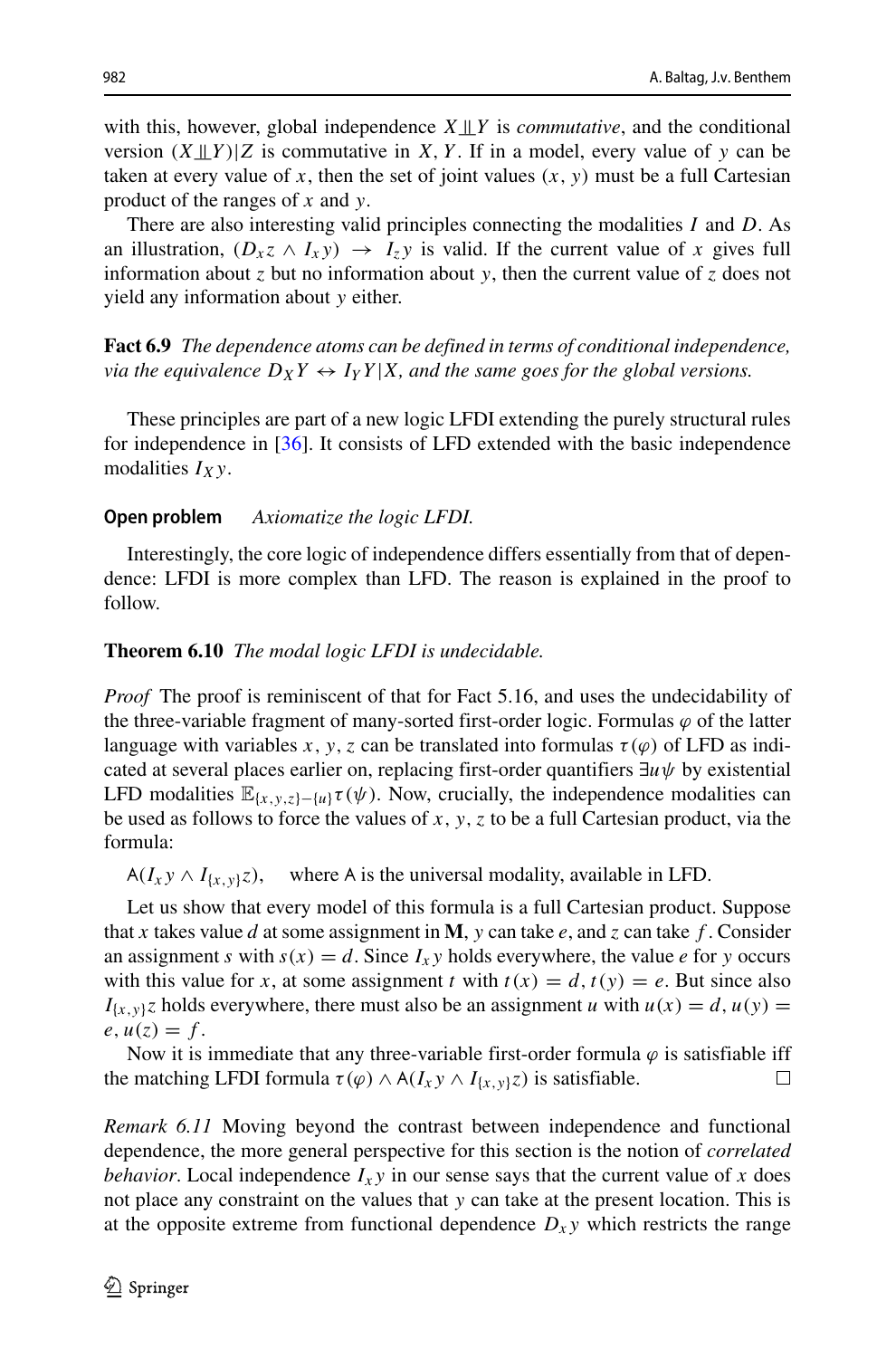of *y* to just one value. Clearly, there are other natural notions here. For instance, the mere negation of independence,  $\neg I_x$ *y*, says that the current value of *x* excludes at least one value for *y*, which can be seen as a weak form of *correlation*. This gives a very minimalistic notion of 'dependence', much weaker than our functional dependence, but one that is of interest on its own. The examples of failure of classical laws for CRS quantifiers presented in the Introduction do not necessitate functional dependence, but only weak correlations: any breach of full independence between any two variables can lead to such a failure of a classical validity. The complete logic of weak correlation and independence would be the *pure modal logic of*  $I_X$ y. Stronger notions of correlation or partial dependence between *x* and *y* arise when we put further constraints on how far the local value of *x* constrains that of *y*, with full functional dependence in the limit.

**Open problem** *Axiomatize the pure modal logic of independence. Is it decidable?.*

*Remark 6.12* The preceding analysis also suggests more general *comparative informational assertions*  $X \geq_Y Z$  (*'X* carries at least as much information about *Y* as *Z* does'):

 $s \models X \geq Y \, Z$  iff  $Inf_s(X, Y) \supseteq Inf_s(Z, Y)$ .

All the above notions of dependence and independence are definable in terms of these comparative assertions. E.g., the conditional independence statement  $I_XY|Z$ says that *Z* is at least (in fact, just) as informative about *Y* as  $X \cup Z$  is, which can be expressed formally as the equivalence  $I_XY|Z \leftrightarrow Z \geq_Y (X \cup Z)$ .

**Open problem** *Axiomatize the logic of comparative informational assertions.*

# <span id="page-44-0"></span>**6.4 Dynamics and Model Change**

Typically, epistemic events carrying new information can change a current model. One may learn the current value of some variable, or more general facts. There can also be non-informational reasons for changing a current model, say, with a shift of a current dynamical system. A few instances of the dynamics of dependence models will be discussed here, using methods from dynamic-epistemic logic, [\[7,](#page-64-16) [15,](#page-64-10) [28\]](#page-64-17).

**Learning Current Values** One can update a knowledge base after learning the true values of a set of variables *X* at (the current assignment)  $s \in A$ . This changes the model  $\mathbf{M} = (M, A)$  to the submodel  $\mathbf{M}|X = M |$  {*t*  $\in A : s = X$  *t*} that retains only the assignments that agree with *s* on all *X*-values. Now interpret the dynamic modality  $[X]\varphi$  as follows:

$$
\mathbf{M}, s \models [X]\varphi \text{ iff } \mathbf{M}|X, s \models \varphi
$$

This modality occurs in epistemic logic under the name of "public inspection of a value", [\[32\]](#page-64-3).

**Fact 6.13** *The logic LFD with the modalities* [*X*]*ϕ is completely axiomatizable and decidable.*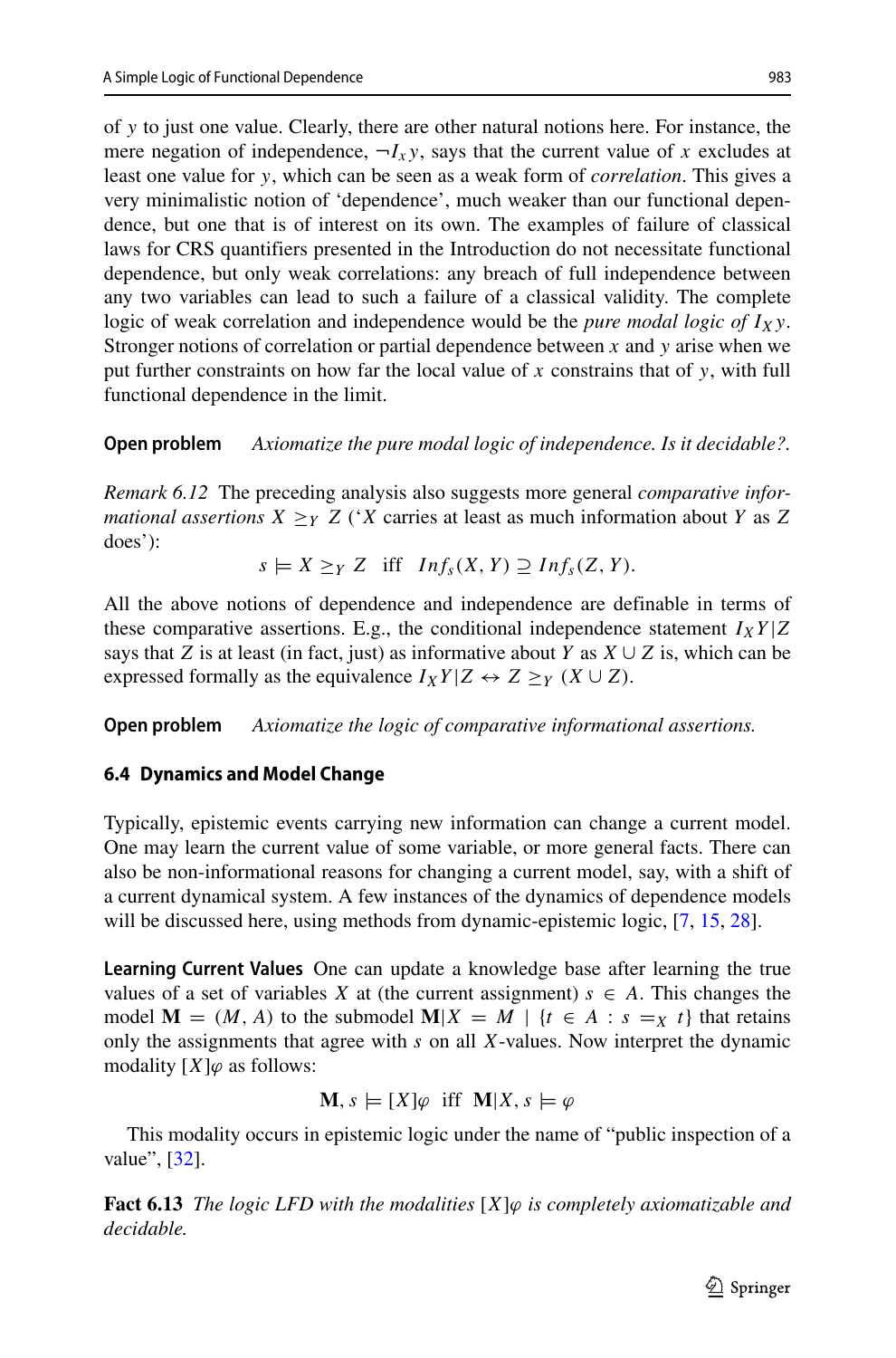*Proof* It suffices to observe that the following recursion axioms are valid:

 $(A) [X]Py \leftrightarrow Py, (b) [X] \rightarrow \psi \leftrightarrow \neg[X]\psi, (c) [X](\alpha \wedge \beta) \leftrightarrow ([X]\alpha \wedge [X]\beta),$  $(d)$   $[X]\mathbb{D}_Y\psi \leftrightarrow \mathbb{D}_{X\cup Y}[X]\psi$ ,  $(e)$   $[X]D_Yz \leftrightarrow D_{X\cup Y}z$ 

Used iteratively in a standard dynamic-epistemic style, these reduce each formula in the extended dynamic language to an equivalent base formula of LFD.  $\Box$ 

**Learning New Facts** Another form of information update happens when learning a new *true fact*  $\varphi$  about the current assignment *s*. Semantically, an update with a formula  $\varphi$  transforms the model **M** =  $(M, A)$  into the relativized submodel **M** |  $\varphi$  =  $M \mid \{s \in A : s \models \varphi\}$  retaining only the assignments satisfying  $\varphi$ . In the syntax, this is reflected by dynamic modalities  $[\varphi]\psi$ , with a semantic truth condition given by:

 $\mathbf{M}, s \models [\varphi] \psi \text{ iff } \mathbf{M}, s \models \varphi \text{ implies } \mathbf{M} \mid \varphi, s \models \psi$ 

*Remark 6.14* The logic of this type of update modality ('public announcement logic') is a well-known pilot system of information update. But updating a dependence model can mean different things. Going to a submodel with fewer assignments typically adds to the existing dependencies. In epistemic scenarios, this increase is fine, and in fact useful.[49](#page-45-0) However, if the dependence model is a state space for some known current process, changes in the dependence structure create a new process, and this needs to be motivated by other considerations.<sup>[50](#page-45-1)</sup>

A dynamic-epistemic analysis still works for the new extended setting, but there is no longer any reduction to the base language of LFD. Admittedly, the dependence modalities after an update can be reduced to the original ones in a similar way to the well-known recursion law for epistemic modalities:

$$
[\varphi]\mathbb{D}_X \psi \; \leftrightarrow \; (\varphi \to \mathbb{D}_X (\varphi \to [\varphi]\psi))
$$

But the new dependencies in the updated model  $M \mid \varphi$  can only be 'pre-encoded' in the original model **M** by means of a *conditional dependence operator*  $D_X^{\varphi}$ , with a semantics given by:

$$
s \models D_X^{\varphi} y \text{ iff } \forall t \in A \ (t \models \varphi \text{ and } s =_X t \text{ imply } s =_y t \).
$$

This is illustrated in the following recursion equivalence, whose validity is easy to check:

$$
[\varphi]D_Xy\,\leftrightarrow\,(\varphi\rightarrow D_X^{\varphi}y)
$$

Of course, conditional dependence needs a recursion law in its turn, and the following is valid:

$$
[\varphi]D^{\alpha}_{X}y \leftrightarrow (\varphi \to D^{\varphi \wedge [\varphi] \alpha}_{X}y)
$$

The logic with this update modality can be reduced to its static base logic (with conditional dependence operators) via such recursion laws.

<span id="page-45-0"></span> $49$ Suppose the truth values of  $p$  and  $q$  are unknown, whence observing one of them says nothing about the other. But after learning a new fact  $p \leftrightarrow q$  imposing a dependency, observing the truth value of one of *p, q* automatically gives the other. Thus, new dependencies speed up information flow.

<span id="page-45-1"></span><sup>&</sup>lt;sup>50</sup>A typical model change different from information update is changing the space of relevant variables. This happens, e.g., when analyzing two correlated variables by introducing a new variable on which both depend.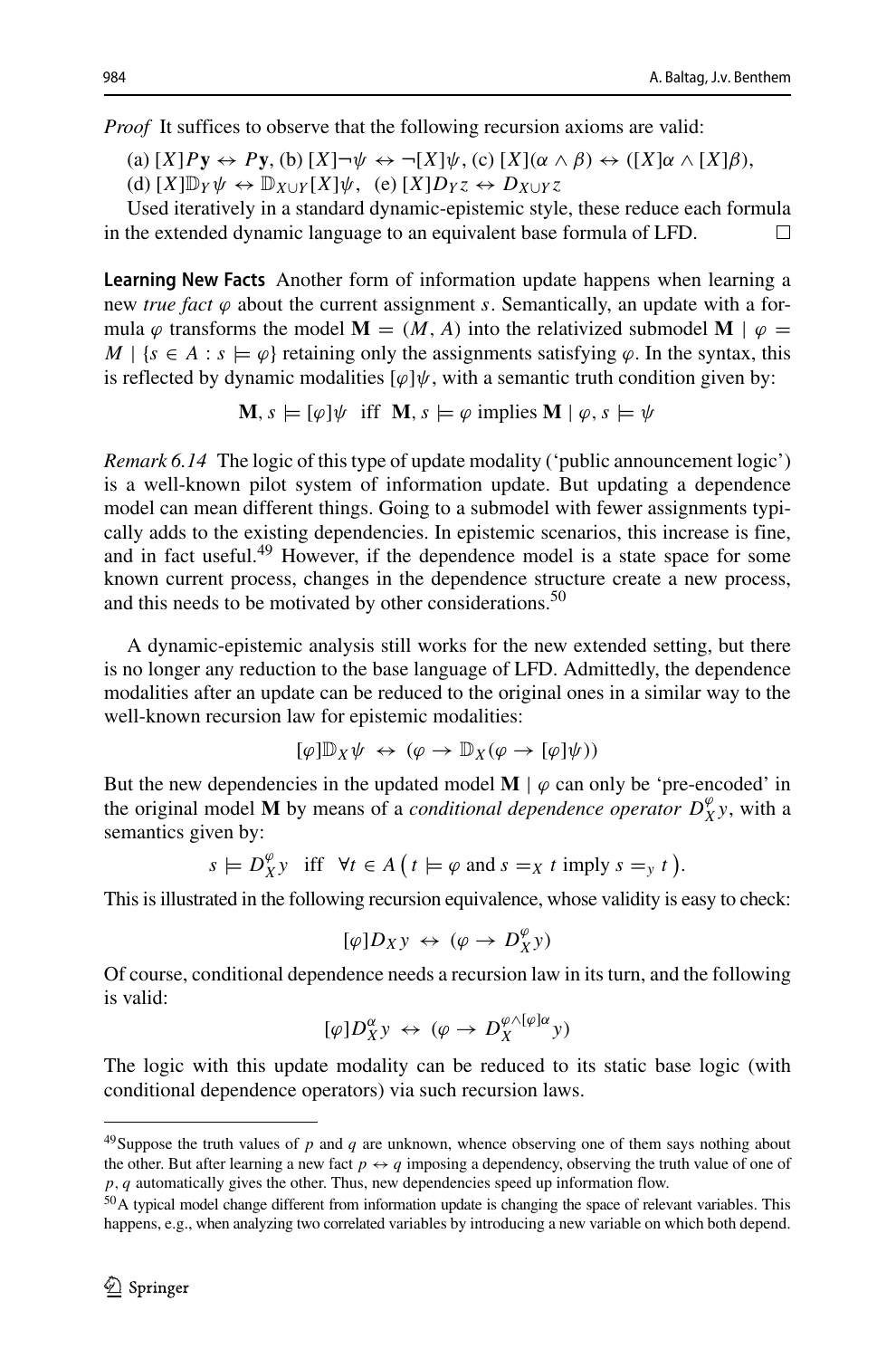But in this case, the static base logic itself is no longer a routine extension of LFD. The difficulty lies in the following result.

# **Fact 6.15** *The conditional dependence atom is not definable in LFD.*

*Proof* For simplicity, consider a language with two variables *x*, *y* and one atom *Pxy*. Take a dependence model **M** with just two admissible assignments *s*, *t* where  $s(x) =$  $s(y) = 0$ ,  $t(x) = 0$ ,  $t(y) = 1$ , while the binary predicate *P* holds only of (0, 0) in the underlying first-order model. As for non-trivial dependence atoms in this language, at both assignments, the formulas  $D_y x$ ,  $\neg D_x y$  are true. Now extend **M** to a model **M'** with a third assignment *u* such that  $u(x) = 0$ ,  $u(y) = 2$ , while *P* now also holds of (0, 2). In  $\mathbf{M}'$ ,  $D_y x$ ,  $\neg D_x y$  are true at all of *s*, *t*, *u*.

Now, it is easy to prove by induction that the map *F* sending the two assignments *s* and *u* in  $M'$  to *s* in  $M$ , and the assignment *t* in  $M'$  to *t* in  $M$  has the following property. For any LFD formula  $\varphi$  and any assignment  $v, \mathbf{M}', v \models \varphi$  iff **M***, F*(*v*)  $\models \varphi$ .<sup>[51](#page-46-0)</sup>

But, conditional dependence sees a difference here: the formula  $D_x^{Pxy}$  *y* is true at *s* in the model **M** (the restriction leaves only the assignment *s*), but not in **M** , since both *s*, *u* remain after the restriction. So  $D_x^{Pxy}$  *y* cannot be definable in terms of LFD formulas.

#### **Open problem** *Axiomatize the modal logic of conditional dependence. Is it decidable?*

*Remark 6.16* (Enlarging models) Natural updates can just as well extend current dependence models with new assignments, thereby possibly giving up dependencies that used to hold.

**Broader Dynamic Perspectives** An update perspective suggests extending the semantics of LFD from considering just single dependence models to *families* of these.

### **Definition 6.17** A *dependence universe*  $\mathfrak{U}$  is a family of dependence models.

Epistemically, each model in  $\mathfrak U$  can be seen as a candidate for the true structure of the world, and the dependence universe then represents a 'space of inquiry'. But a dependence universe might also be a family of available processes one can switch between. Either way, just as a dependence model, a dependence universe need not be a full power set of some sort: many possible structures may be missing from the space of inquiry or process repertoire.<sup>52</sup>

A natural extension of LFD describes triples *(*U*,* **M***,S)* of a dependence universe U, a dependence model **M** ∈ U, and one or more binary relations on dependence

<span id="page-46-0"></span><sup>51</sup>The general fact here is that *F* is a modal '*p*-morphism', cf. [\[22\]](#page-64-12), in a sense appropriate to dependence models.

<span id="page-46-1"></span> $52$ In an epistemic perspective, gaps encode information about how the process of inquiry may go. Related structures occur in dynamic-epistemic logic under the heading of 'protocol models', [\[15\]](#page-64-10). One can think of protocols with gaps as higher-order dependencies or correlations on how information can be acquired.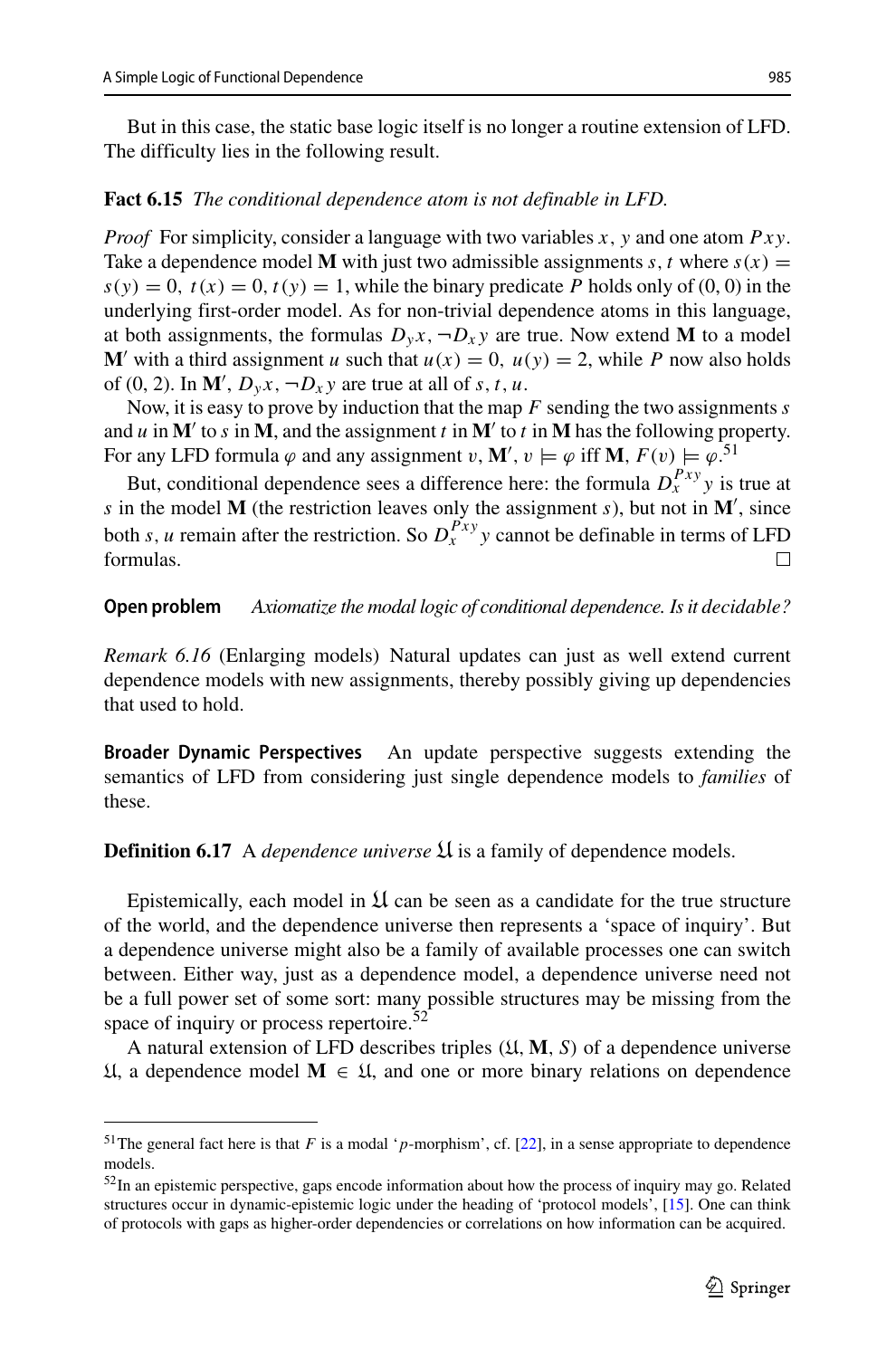models  $S \subseteq \mathfrak{U} \times \mathfrak{U}$ , expressing relevant changes of the dependence models. It contains the dependence modalities interpreted as before, but also modalities accessing alternative models via the relations *S*.

*Example 6.18* Truth conditions for a bimodal epistemic dependence language:

 $U, M, S, s \models \mathbb{D}_X \varphi \text{ iff } U, M, S, s' \models \varphi \text{ holds for all } s' \in A \text{ with } s = x s'$  $\mathfrak{U}, \mathbf{M}, S, s \models \langle S \rangle \varphi$  *iff*  $\mathfrak{U}, \mathbf{M}', S, s \models \varphi$  holds for some  $\mathbf{M}' \in \mathfrak{U}$  with  $S \mathbf{M} \mathbf{M}'$  and  $s \in A'$ 

A natural relation *S* for exploring dependence universes is that of *submodel*. Call its downward-looking modality [↓]*ϕ*. Now part of the semantics of LFD can be internalized in this richer logic.

*Example 6.19* The following two principles are valid in dependence universes:

(a)  $D_X y \to [\downarrow] D_X y$ , (b)  $\mathbb{D}_X[\downarrow] \varphi \to [\downarrow] \mathbb{D}_X \varphi$ .

**Open problem** *What is the complete logic of LFD plus the downward and upward submodel modalities on dependence universes?*

This concludes our exploration of logical operators that extend the basic language of LFD.

# <span id="page-47-0"></span>**7 Dependence in Concrete Settings**

The dependence semantics and logic of this paper are simple, and many notions of dependence in actual use add further features. This section presents a few cases, mainly to show that they fit with the basic LFD perspective, while also highlighting their interesting more specialized structures that call for further logical investigation.

## **7.1 Databases**

This paper started with a simple database example, which nevertheless does not do justice to the more sophisticated structures studied in database theory, [\[1\]](#page-63-1). Much of this theory is in terms of first-order logic and its low-complexity fragments, and in this light, LFD can be seen as an attempt at capturing some high-level features of databases in a modal style. Indeed, various kinds of dependence and independence in databases can be represented in LFD-style languages, especially with the extensions introduced in Section [6.](#page-37-0)

As a further point, databases consist of 'facts' and 'rules'. Rules are hard-wired regularities, telling us how to close the database under inferences. For semantic dependencies in a model, this suggests a natural distinction: some are 'accidental', others are 'essential'. This distinction cannot be seen inside dependence models, it requires an additional external decision which regularities are important and which ones are not. A semantic setting for getting at the distinction are the dependence universes of Section [6.](#page-37-0) Accidental dependencies  $D_X y$  just hold in the current model,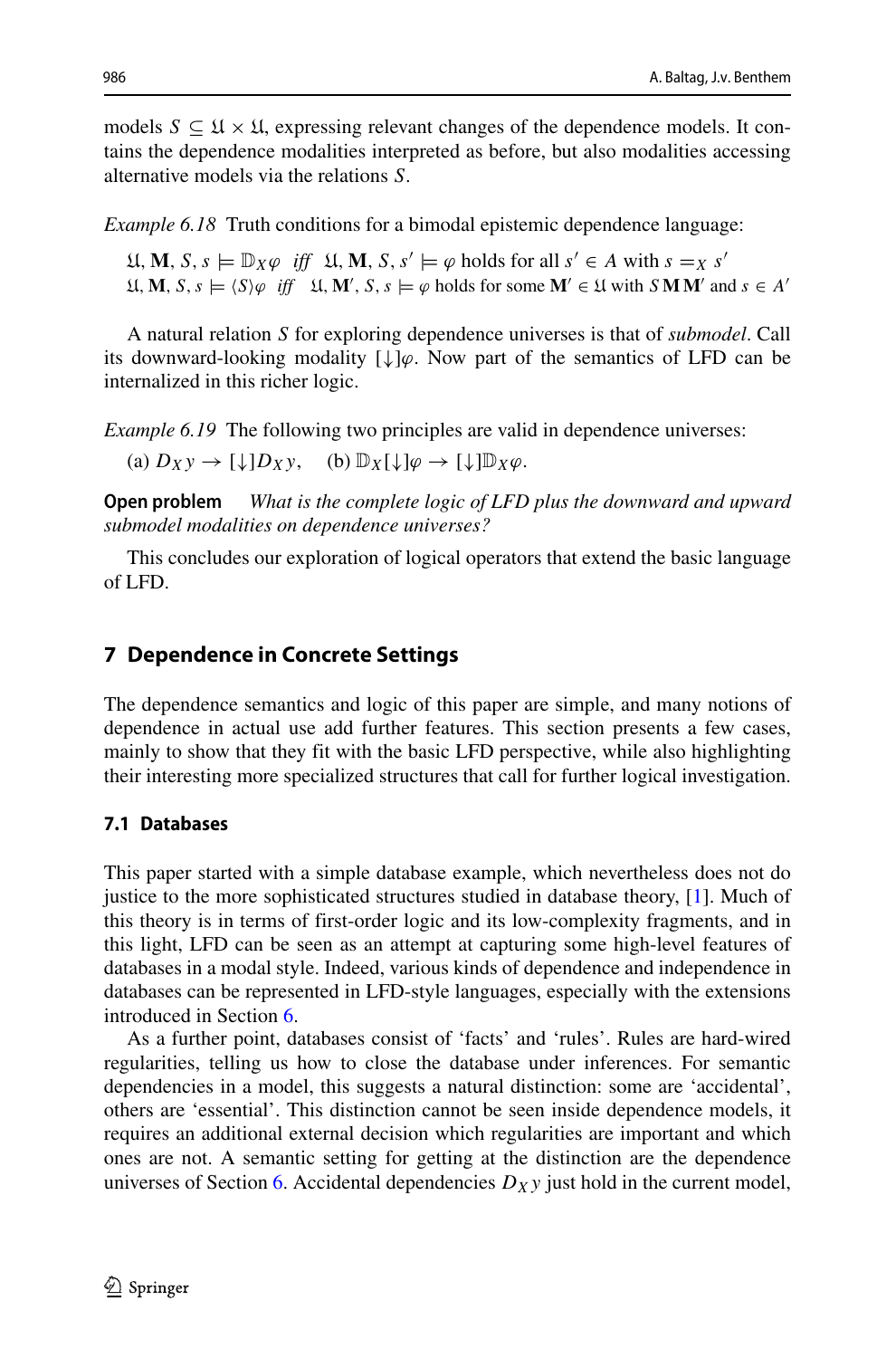while essential ones continue to hold even under relevant updates of that model, which can be expressed using modalities such as  $[\downarrow] \varphi$  and  $[\uparrow] \varphi$ .

# <span id="page-48-0"></span>**7.2 Vector Spaces**

The next example comes from linear algebra where dependence is the fundamental notion behind a wide range of applications to computation, defining geometrical dimension, and much more. A vector *y* depends on a set of vectors **x** if *y* can be written as a linear combination of the  $z \in \mathbf{x}$ . This notion is not primarily semantic, but it rather ties in with the equivalent functional definability perspective on dependence of Section [2.3.](#page-12-1) However, given the special operations used in linear algebra, there are interesting valid properties beyond those provided by LFD.

*Example 7.1* The Steinitz Exchange Principle, [\[55\]](#page-65-1), reads as follows in the LFD language:

$$
D_{(X\cup\{y\})}\mathbf{Z}\to(D_X\mathbf{Z}\vee D_{(X\cup\{z\})}\mathbf{y})
$$

The reason for its validity in linear algebra is that, if *z* is a linear combination of *X, y*, then either the coefficient for *y* is 0, and the first disjunct holds, or that coefficient is not 0, and then one can divide by it, obtaining a formula expressing *y* as a linear combination of *X, z*.

The Steinitz principle is not valid in LFD: a counter-example on dependence models occurs in Example 2.7, where we have  $D_{\{z,x\}}y$ ,  $\neg D_zy$  and  $\neg D_{\{z,y\}}x$ . However, in the spirit of Section [5.3,](#page-35-1) one can ask for a modal *correspondence* result: which constraint on assignments in dependence models ensures the validity of the Steinitz principle? What comes to mind is a principle about existence of inverses for implicit functions that truly depend on their arguments, but a precise solution remains to be found. In addition, there is a natural question of axiomatization.

**Open problem** Axiomatize the complete theory of LFD-style assertions about dependence between vectors. Is it just the basic proof system **LFD** plus Steinitz Exchange?

*Remark 7.2* Matroid Theory studies abstract linear dependence and independence. Matroids are finite families of sets of vectors satisfying conditions implying the uniqueness of finite dimension. Matroids can be represented as dependence frames for LFD, [\[37\]](#page-65-17), but there is an issue of the best logical framework. In the matroid setting, *sets* of variables are the central notion, and LFD does not describe such sets in an abstract algebraic way, except by brute enumeration. It would be of interest to develop a modal perspective on Matroid Theory.

## **7.3 Topologizing LFD: the Logic of Continuous Dependence**

In empirical contexts, the exact values of most variables are never accessible. Then, the existence of a functional dependence in the sense of LFD is a moot point, of only theoretical importance. What matters is whether there is a *knowable* dependence: given what can be known in principle, by measurements of any precision, about the value of *x*, can the value of *y* be found with any desired degree of precision?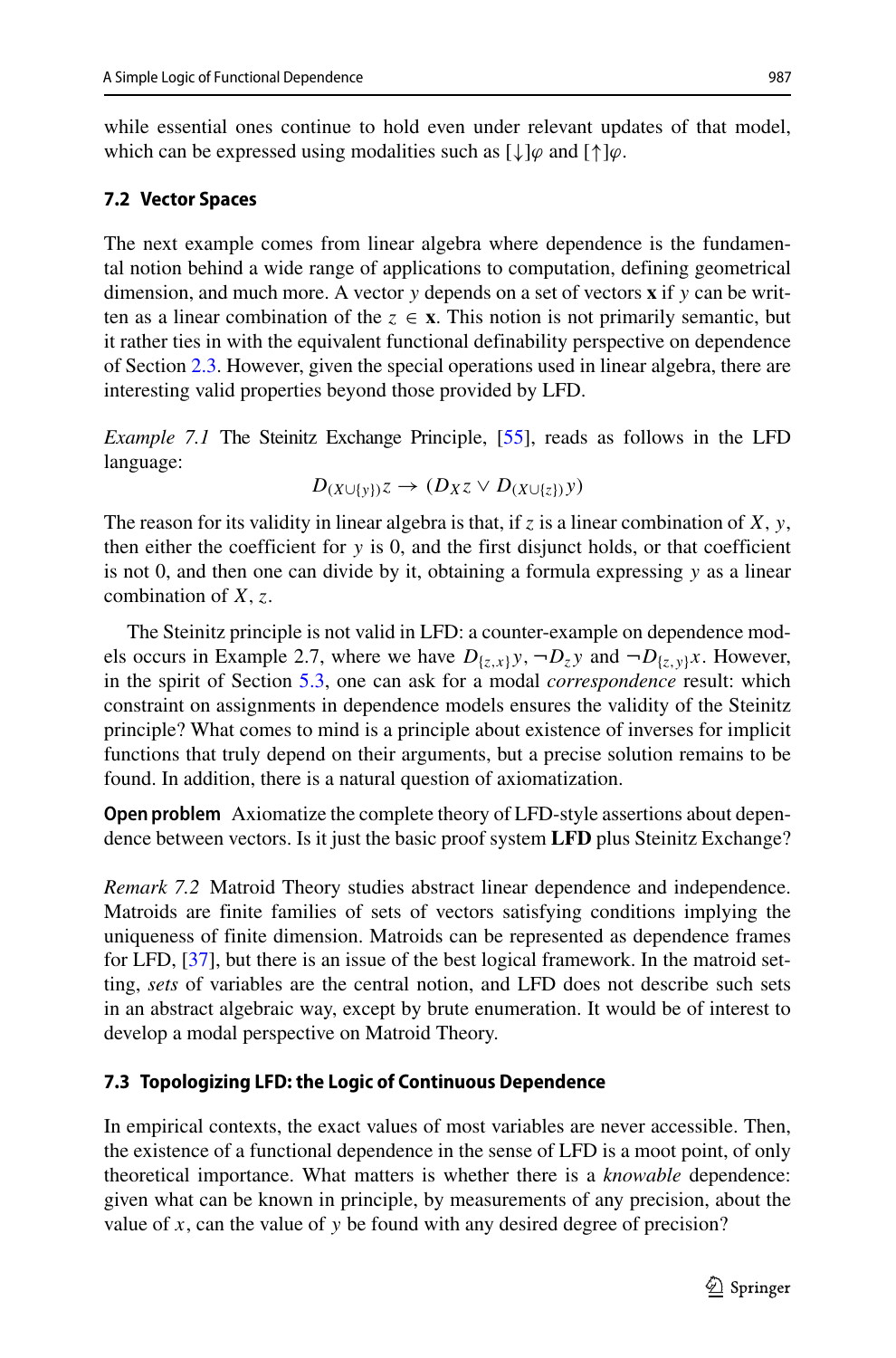Making sense of this intuition calls for a *topological* setting, with its intuitions of approximation and continuity. This section outlines such a *logic of continuous dependence* LCD, though a full presentation and development is postponed to our forthcoming paper [\[8\]](#page-64-18).

A variable *y depends continuously on x* at an assignment *s* if the value of *y* at *s* is determined to any desired degree of approximation by some (possibly better) degree of approximation of the value of *x* at *s*. Epistemically, this means that one can know the value of *y* with any desired accuracy, if given a sufficiently accurate estimate of the value of  $x$ <sup>[53](#page-49-0)</sup>

This suggests having a topology  $\tau$  on the set of objects  $O$ , to capture approximations of values  $s(x)$  as open neighborhoods  $U \in \tau$  with  $s(x) \in U$ . Global dependence  $D_x^{\mathbf{M}}$  *y* in such a *topo-dependence model*  $\mathbf{M} = (M, A, \tau)$  requires existence of a continuous map from *x*-values to *y*-values, while local dependence  $D_x^s y$  is given by:

$$
s \models D_x y \text{ iff } \forall V \in \tau(s(y)) \exists U \in \tau(s(x)) \forall t \in A \ (t(x) \in U \rightarrow t(y) \in V),
$$

where  $\tau(o) = \{U \in \tau : o \in U\}$  is the family of open neighborhoods of an object  $o \in O$ . This can be generalized to dependence  $D_X y$  on a *set X* of variables, by using the *product topology* on  $O^{|X|}$ . Intuitively,  $D_X y$  holds at an assignment *s* if all assignments that assign to *X* values that are close enough to their current ones also assign to *y* a close enough value to its current one.

The natural analogue semantic clause for simple dependence modalities is:

 $s \models \mathbb{D}_x \varphi$  iff  $\exists U \in \tau(s(x)) \forall t \in A \ (t(x) \in U \rightarrow t \models \varphi).$ 

The definition can be generalized to set-based dependence modalities  $\mathbb{D}_X\varphi$  using a product topology, but we skip details here. Intuitively,  $\mathbb{D}_{x} \varphi$  holds at an assignment *s* if  $\varphi$  holds at all admissible assignments that assign to *x* values that are 'close enough' to their current value  $s(x)$ . This connects to the well-known topological-interior semantics for the modal logic *S*4: an assignment *s* satisfies  $D_x\varphi$  iff the current *x*-value *s*(*x*) is in the *interior* of the set  $\{t(x): t \models \varphi\}$  of all *x*-values of  $\varphi$ -assignments. Philosophically, the interior semantics points to an *evidential conception of knowledge*:  $\varphi$  is knowable from *X* if there exist some potential pieces of evidence about *X* that entails *ϕ*.

As for defined notions,  $A\varphi := \mathbb{D}_{\emptyset}\varphi$  is still the universal modality over all assignments in *A*. Global dependence, defined as before by  $AD<sub>x</sub>y$ , now expresses the existence of a *continuous* map  $f: O \to O$  with  $s(y) = f(s(x))$  for all  $s \in A$ . Other defined operators acquire a different meaning. The formula  $D_{\emptyset}$ *y* used to mean in LFD that *y* is constant, taking only one value. But in a topological setting it expresses a more complex condition on the 'specialization pre-order', which only reduces to constancy in the presence of the separation axiom *T*1.

More details, including decidability and a complete axiomatization, as well as further extensions to include uniform continuity and links with Domain Theory, will be presented in [\[8\]](#page-64-18). For now, we note that the proof calculus for LCD involves modal

<span id="page-49-0"></span><sup>53</sup>A stronger notion, perhaps closer to the stated epistemic intuition about approximation, would be continuous dependence at some open neighborhood of the current point. This can be defined in the language to follow.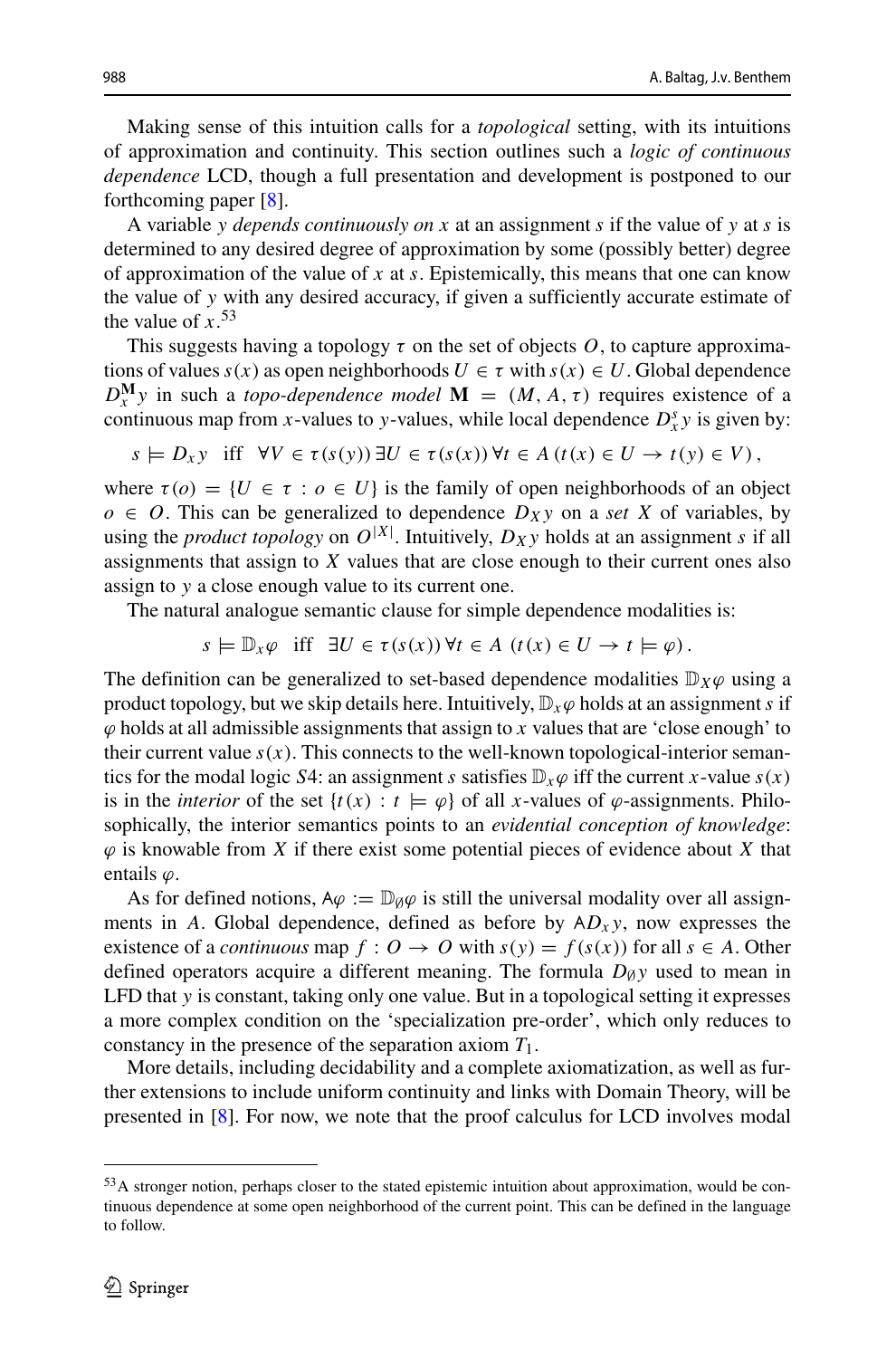logic S4 rather than S5 for its dependence modalities. Moreover, even LFD principles that remain valid as they stand now express something subtly different in a topological setting. In particular, the Transfer Axiom  $(D_X Y \wedge \mathbb{D}_Y \varphi) \rightarrow \mathbb{D}_X \varphi$  turns out to capture the *continuity* of dependence.[54](#page-50-0)

*Remark 7.3* (Point-free alternatives) Dependence in the logic LCD strengthens the notion of dependence in LFD: the functions made explicit in Section [2.3](#page-12-1) are now to be *continuous*. But the intuitions behind the topological view seem independent from the existence of point-to-point functions. They rather talk about *correlating evidence*, i.e., open sets, whether or not there is some underlying set of sharp limit points and functions between these. The better framework, then, might be a *point-free* topology, with the notion of dependence suitably adapted to direct correlations between open sets that induce continuous functions under some appropriate mathematical construction of points.

#### **7.4 Dynamical Systems**

Many real-life dependencies have a temporal aspect. Even the simple propositional example of Remark 6.8 suggests a network dynamics where propositions can become true or false, and dependencies involve a time delay. <sup>[55](#page-50-1)</sup> This suggests a temporal universe of assignments occurring over time, with dependencies such as

$$
s_{t+1}(y) = s_t(x).
$$

Now one might reduce this to a static setting by adding temporal variables, using function terms as in Section [6.1.](#page-37-2) But it seems more natural to turn dependence models into *dynamical systems* where assignments are global states that can occur and repeat over the permissible evolutions of the system. A logic for this should combine LFD with a temporal language.

Consider a dependence model  $M = (M, A)$  with an assignment-changing nextstate map  $g : A \rightarrow A$ . The *dynamical system defined by*  $(M, g)$  is the family of functions  $\{g^n\}_{n \in \mathbb{N}}$ , with  $g^n$  the *n*-fold composition of *g* with itself. A simple language of dynamic dependence adds three items to the syntax of LFD: a *next* operator  $\bigcirc \varphi$ , an *n*-th step dependence operator  $D_X^{(n)}$  *y* for each  $n \in N$ , and a *henceforth* operator ∗*ϕ*. Their semantics has these clauses:

$$
s \models \bigcirc \varphi \text{ iff } g(s) \models \varphi
$$

 $s \models D_X^{(n)}$  *y* iff  $s =_X t$  implies  $g^n(s) =_Y g^n(t)$  for all  $t \in A$  $s \models * \varphi$  iff  $s \models \bigcirc^n \varphi$  for all  $n \in N$  (with  $\bigcirc^n \varphi$  the *n*-th iteration of  $\bigcirc$ )

<span id="page-50-0"></span><sup>54</sup>In the topological reading, the Transfer Axiom literally tells us that, if there is a continuous function *F* mapping *X*-values into the corresponding *Y*-values, then  $s(Y) \in Int\{t(Y) : t \models \varphi\}$  implies  $F^{-1}(s(Y)) =$ *s*(*X*) ∈ *Int*{*t*(*X*) : *t*  $\models \varphi$ } = *Int*(*F*<sup>-1</sup>{*t*(*Y*) : *t*  $\models \varphi$ }) for all  $\varphi$ . This is the syntactic counterpart of the topological definition of continuity: inverse images of open sets by continuous maps are open.

<span id="page-50-1"></span><sup>&</sup>lt;sup>55</sup>The same is true for situation-theoretic scenarios of information flow, [\[11,](#page-64-9) [19\]](#page-64-8), and for ubiquitous strategies in iterated strategic games, such as Tit-for-Tat or Copy-Cat: what you do now is what I will do next, [\[64\]](#page-65-18).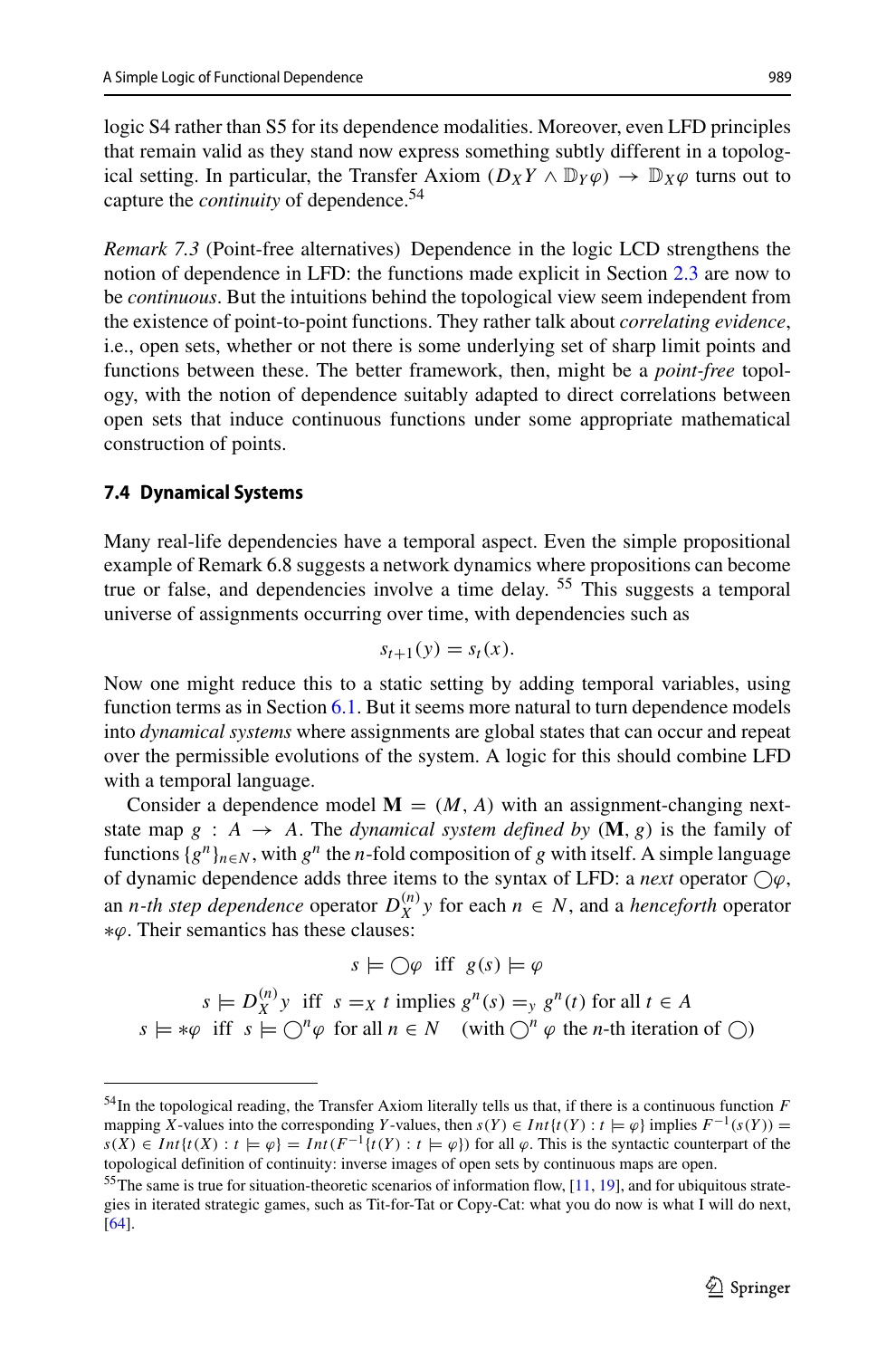In particular,  $D_X^{(1)}$  *y* says that the current values of the variables in *X* uniquely determine the next-step value of *y*. This is just what is needed to formalize Tit-for-Tat or Copy-Cat.<sup>[56](#page-51-0)</sup>

As for valid reasoning, dynamic analogues of Reflexivity, Monotonicity and Transitivity are easy to formulate. There is also a valid dynamic analogue of the Transfer Axiom:

$$
\left(D_X^{(n)}\,Y\wedge\bigcirc^n\mathbb{D}_Y\varphi\right)\to\mathbb{D}_X\bigcirc^n\varphi
$$

**Open problem** *Axiomatize dynamic dependence logic completely. Is this logic decidable?*[57](#page-51-1)

*Remark 7.4* (Topology once more) Dynamical systems usually have a state space endowed with a topology. This richer setting gives rise to 'dynamical topodependence models'  $(M, A, \tau)$  with a next-step map  $g : A \rightarrow A$  that is continuous. Then, for instance, extending the system LCD with temporal operators, for a finite total set of variables *V*, the commutation axiom  $\bigcirc \mathbb{D}_V \varphi \to \mathbb{D}_V \bigcirc \varphi$  expresses the continuity of the next-step function *g*.

# <span id="page-51-3"></span>**7.5 Games**

Dependence also occurs in game theory, [\[64\]](#page-65-18), though with an additional flavor. While LFD speaks about dependence of *values*, game theory talks about dependence of *actions*. The notions are related, but games pose some interesting new features for logical dependence analysis, [\[16,](#page-64-19) [18\]](#page-64-20).

*Example 7.5* [Choice and dependence] Consider an extensive game of perfect information with two players *A*, *E* that have two moves 'left' and 'right' at each turn. *A* moves first, then it is E's turn. The four histories in the game tree can be viewed as assignments to two variables *x, y*, with *x* the action chosen by *A*, and *y* by *E*. The available actions for each player are independent from those of the other: both  $I_x$ *y* and  $I_y x$  hold in the sense of Section [6.3.](#page-42-2)

Now let *E* choose a strategy, i.e., in this simple game: a move at each of her two possible decision nodes. This restricted play introduces a functional dependence: the LFD statement  $D_x y$ , which was false before, will now come to hold. Thus, committing to a choice, or a strategy in general, changes the current dependence model for the game to one where appropriate dependence statements come to hold.<sup>58</sup>

<span id="page-51-0"></span><sup>56</sup>The syntax chosen here for purposes of illustration is a bit cumbersome. Direct functional notations, such as  $Ox$  for the value of  $x$  at the next state, will be more perspicuous in practice.

<span id="page-51-1"></span><sup>&</sup>lt;sup>57</sup>In response to an earlier version of this paper, completeness and decidability results for the temporal dependence logic of dynamical systems have been claimed in [\[56\]](#page-65-19).

<span id="page-51-2"></span><sup>58</sup>It is often said that committing to a strategy makes one's actions independent from those by the other player, since the strategy was chosen beforehand. However, this seems a confusion between pre-game deliberation and in-game play: as the game is played, a strategy does follow the particular moves chosen by the other players.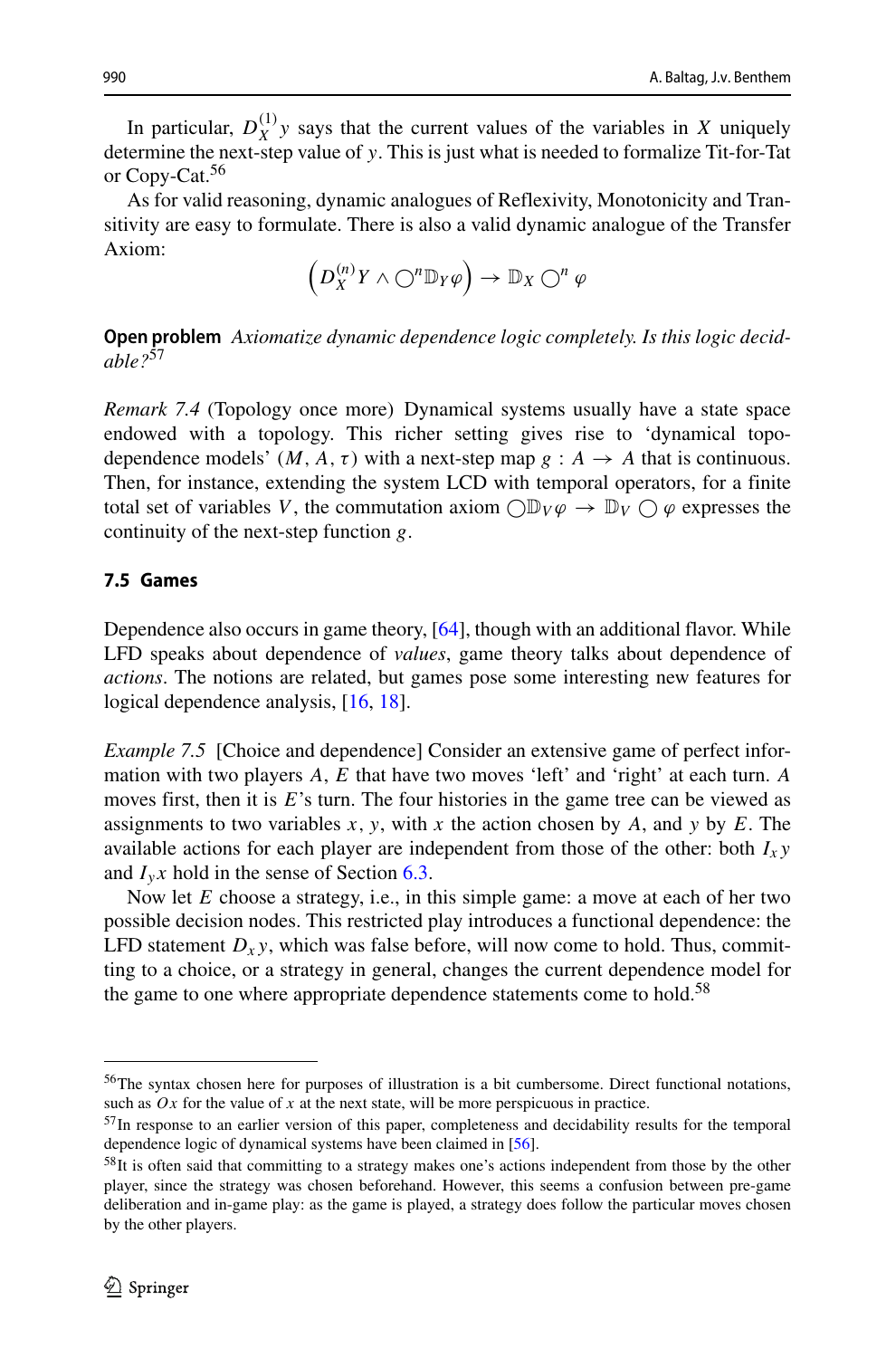Extensive game trees can be associated with dependence models whose vari-ables stand for successive actions by the players.<sup>[59](#page-52-0)</sup> Moreover, the action perspective introduces the dependence dynamics of Section [6.4.](#page-44-0) Making a choice *makes a dependence statement*  $D_X$ *y true* by removing some assignments from a given model M, to obtain a submodel **N** satisfying (a) the statement  $D_X$ y, but also (b) the following '*X*-richness' constraint, for the given set  $X \subseteq V$  of variables:

$$
\mathbf{M} \upharpoonright X = \mathbf{N} \upharpoonright X
$$

(where  $M \upharpoonright X$  is the restriction of all assignments in  $M$  to the domain *X*). The '*X*-rich submodels' **N** satisfying this constraint can be viewed in both first-order and modal terms. An interesting question is which syntactic types of statement are preserved when moving from **M** to **N**.

**Open problem** Develop the dynamic dependence logic of strategic choice.

Next consider extensive games with *imperfect information*. Here is a simple illustration.

*Example 7.6* (Imperfect information games) In Example 7.5, now assume that *E* cannot observe *A*'s move. Then *E*'s epistemic uncertainty relation holds between the two mid-points of the game tree. This game has been discussed widely for its combination of action and knowledge, a typical feature of games with imperfect information and their links with modal logics, [\[16\]](#page-64-19).

In game theory, a strategy must be *uniform*, assigning the same move at points that *E* cannot distinguish epistemically. In the above example, this leaves only strategies 'always left' and 'always right'.<sup>[60](#page-52-1)</sup> The intuition behind uniform strategies is that they can only appeal to things that players *know*. This knowledge is encoded by the current equivalence class of their epistemic equivalence relation. This is LFD dependence combined with the epistemic representation in Section [3.4.](#page-21-1) The choice of move by a strategy depends on the variable for the agent's knowledge state. In general, this perspective will work with distinct variables for agents and moves, corresponding to the knowledge and the action modalities whose interplay is crucial to reasoning about games with imperfect information.

But, if games are very regular, say, just choosing values for stage variables *x, y,* ... from some fixed set, epistemic uncertainty relations match up directly with dependence relations for sets of variables. Assume, as is common in epistemic-temporal logic, [\[65\]](#page-65-8), that players can observe some events that have taken place, but not others. Then their equivalence relation on histories will be equality for the values of their *observable variables* only. In games, strategies for a player now have to choose actions that depend in the LFD sense on the values of the observed variables for that

<sup>&</sup>lt;sup>59</sup>To make this work, some issues have to be solved, since strategies produce forests rather than sub-trees,

<span id="page-52-0"></span>[<sup>\[16\]</sup>](#page-64-19). Also, in extensive games, variables should depend on 'earlier' variables, not on those for later stages.

<span id="page-52-1"></span><sup>60</sup>In contrast, in IF Logic these strategies are said to act *independently* from what player *A* does, [\[47\]](#page-65-0).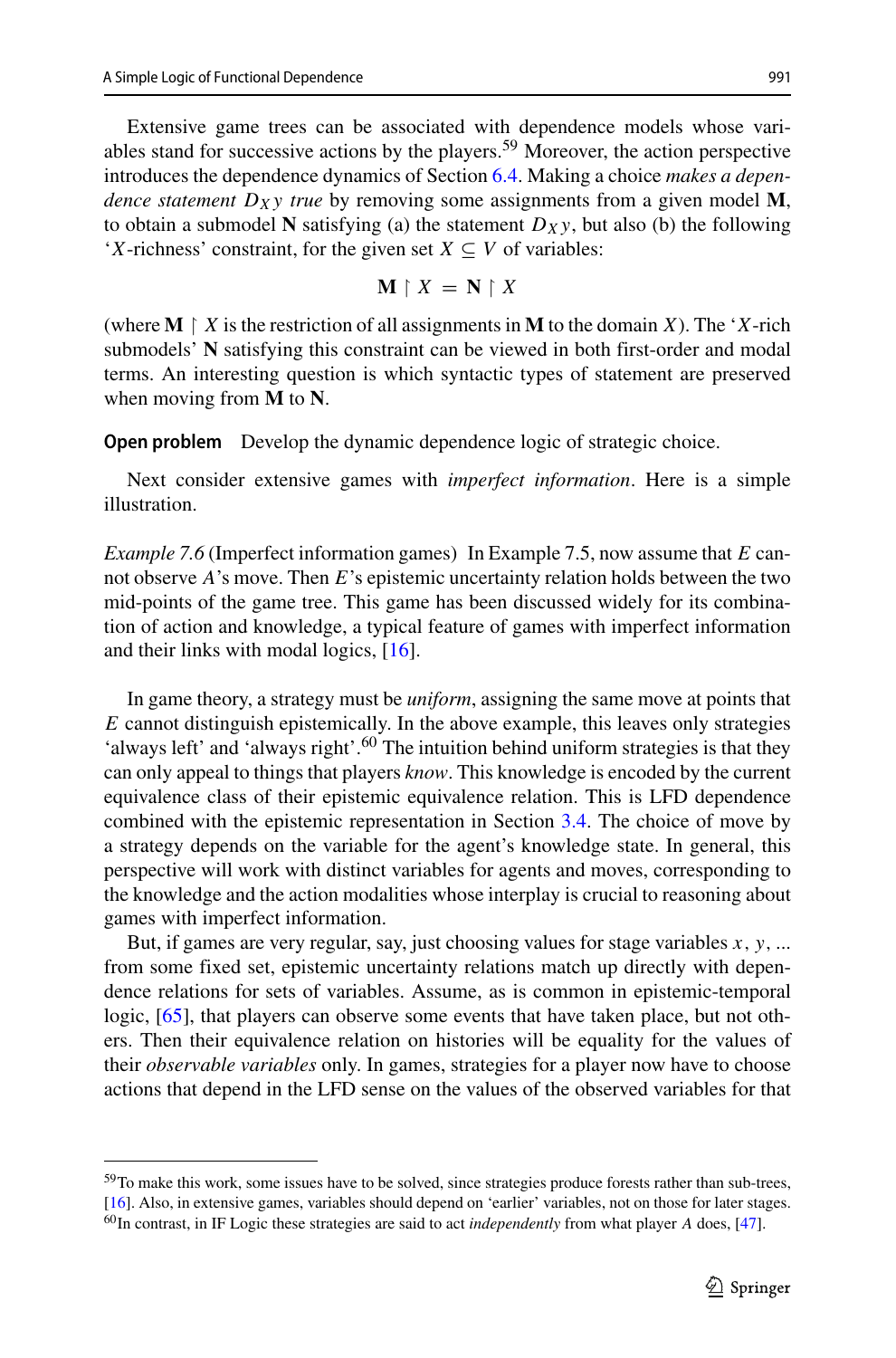player. In general, in this sort of two-player game with imperfect observation, players *A* and *E* partition all the variables.<sup>61</sup>

This discussion by no means exhausts the topic of games with either perfect or imperfect information from a dependence-logical perspective, and in general, as stated before, we will need combinations of epistemic logic for players's knowledge and LFD for their actions.

#### **7.6 Causality**

A final important arena for dependence is causality. *Causal graphs*, [\[43,](#page-65-20) [66\]](#page-65-21), impose correlations between variables, restricting the simultaneous assignments of values that represent possible states of world. This is reminiscent of the dependence graphs in Section [2,](#page-6-0) and indeed, one common notion of 'causal influence' of a variable *x* on an endogenous variable *y* found in [\[66\]](#page-65-21) can be simply represented in LFD as  $D_{V-\{y\}}y \wedge \neg D_{V-\{y,x\}}y$ , with *V* the set of all variables. But the match is not oneto-one. Not all relational facts in dependence graphs represent causal connections: singling out the truly causal ones requires a separate decision. Vice versa, causal graphs do not have a unique associated dependence model: they are schemata for many models. Even so, the representation in Section [2](#page-6-0) may extend to causality, now also analyzing various types of dependencies that can occur in dependence models.

Conversely, several themes in the theory of causal graphs resonate in the present framework. For instance, LFD with function terms may be considered a modal companion to the logic for causality in [\[43\]](#page-65-20), that manipulates explicit equations between variables in causal graphs. Also, the crucial notion of 'interventions' in causal graphs has an obvious counterpart in updates of dependence models that fix values, as in Section [6.4.](#page-44-0) Even so, there may be an essential surplus to the notion of causal dependence that transcends the resources of the LFD framework. In this sense, see [\[9,](#page-64-21) [10\]](#page-64-22) for a formalism that combines features of Dependence Logic with an interventionist approach to causality, and see [\[76\]](#page-66-3) for a similar combination of epistemic logic and causal models.

Many further concrete notions of (in-)dependence occur in the literature. There is essential dependence and independence in natural language, [\[47\]](#page-65-0), metaphysics, [\[34,](#page-64-23) [50\]](#page-65-3), proof theory, [\[70\]](#page-66-2), ceteris paribus reasoning, [\[17\]](#page-64-24), social choice theory, logics of agency, and many other fields. A complete list is beyond the scope of this paper, but a confrontation with LFD seems worthwhile in many of these cases.

# <span id="page-53-0"></span>**8 Related Work**

In this section, some of many other approaches to dependence are listed in historical order, with comments on connections to the LFD framework.

<span id="page-53-1"></span><sup>61</sup>There are also several richer logical languages at the interface of imperfect information games and combined epistemic-dependence models: see [\[16\]](#page-64-19), Ch. 21, and [\[18\]](#page-64-20).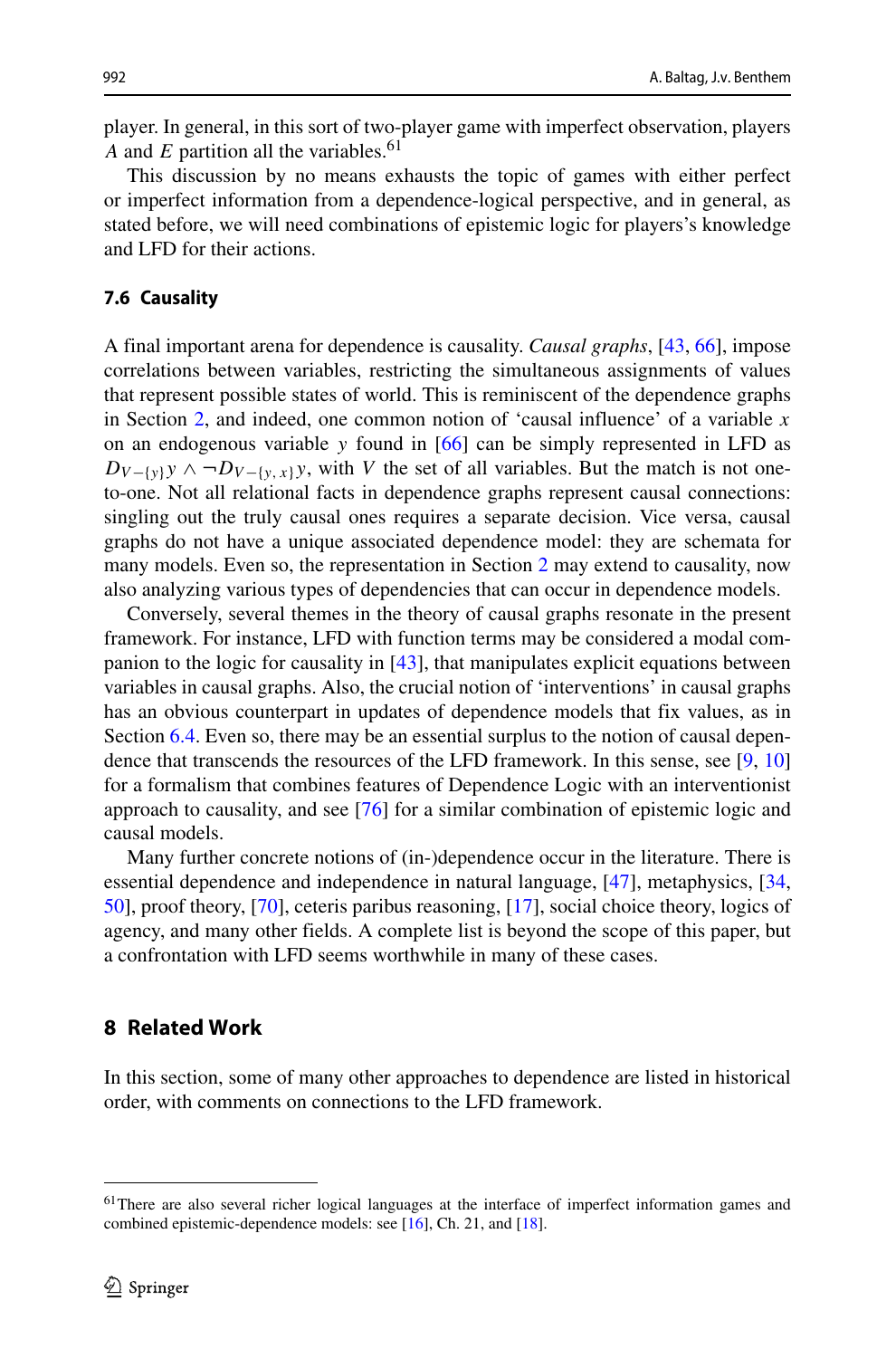**Armstrong Axioms** The basic structural properties of functional dependence used in this paper were identified by Armstrong [\[5\]](#page-64-0), in the form of the postulates of Inclusion (cf. Definition 1, Example 5.2a), Transitivity (cf. Definition 1) and Additivity (cf. Example 5.2b). By Fact 2.4, the first two together are equivalent with the conjunction of our Projection and Transitivity properties (as well as with the conjunction of Reflexivity, Monotonicity and Transitivity), while Armstrong's Additivity is absorbed into our definition of  $D_X Y$  as an abbreviation for  $\bigwedge_{y \in Y} D_{X} y$ . Armstrong gave a representation theorem showing that these axioms are complete for (global) database dependence. Section [2](#page-6-0) of this paper presents a different proof, yielding a stronger representation theorem (Proposition 2.6), for both global and local dependence. Similar abstract structural axioms for independence, given in [\[36\]](#page-64-15), underlie the modal independence logic in Section [6.3.](#page-42-2)

**CRS Logic** As explained in our Introduction, LFD is a direct continuation of generalized assignment semantics CRS for first-order logic, for which we have given several references. The origins of CRS lie in relational and cylindric algebra, [\[63\]](#page-65-5). The decidability of CRS can be shown by first-order translation into the 'Guarded Fragment' GF, [\[3\]](#page-63-0), while the first-order translation for LFD in Section [3.2](#page-17-0) does not map into GF. As we have noted, it is an open problem whether one can prove decidability for LFD via a known decidable fragment of FOL.

**Independence-Friendly Logic** Dependence pervades game-theoretic semantics for logical systems. Strategies in evaluation games for FOL correspond with Skolem functions that express dependence in the sense of Section [2.3.](#page-12-1) A further innovation was 'Independence-Friendly Logic' (IF-logic, for short), [\[47\]](#page-65-0), where the player for the existential quantifier may have imperfect information about the objects chosen by the player for the universal quantifier, cf. Section [7.5.](#page-51-3) A compositional semantics for IF-logic uses evaluation on sets of assignments, [\[48\]](#page-65-22), allowing for choices of values independently from the values for specified other variables. <sup>[62](#page-54-0)</sup> These sets are like LFD dependence models, but without designated single assignments and local dependence. Moreover, in contrast with LFD, IF-logic is second-order and non-axiomatizable. For a complete mathematical development of IF-logic, see [\[58\]](#page-65-23).

A comparison between LFD and IF-logic poses a challenge, already noted for CRS vs. IF-logic in [\[13\]](#page-64-1). IF-logic sees first-order logic as tied to linear *dependencies* between quantifiers, and incorporates 'branching quantifiers', thereby moving up to second-order complexity. In contrast, CRS sees FOL as too much tied to *independence*, and weakens it to a decidable logic that allows for both dependence and independence of variables. One obvious difference is that IF-logic takes standard FOL as is, and adds syntax for independence. We made some remarks on the connection of LFD with FOL in Section [3.2,](#page-17-0) and we have more precise results – but a deeper treatment is a topic for a separate paper. But perhaps more importantly here, in the terminology of Section [7.5,](#page-51-3) while LFD analyzes what might be called *value*

<span id="page-54-0"></span><sup>&</sup>lt;sup>62</sup>As it happens, sets of assignments were used even earlier in dynamic semantics of natural language, in order to model the meaning and anaphoric behavior of plural expressions, [\[21\]](#page-64-25).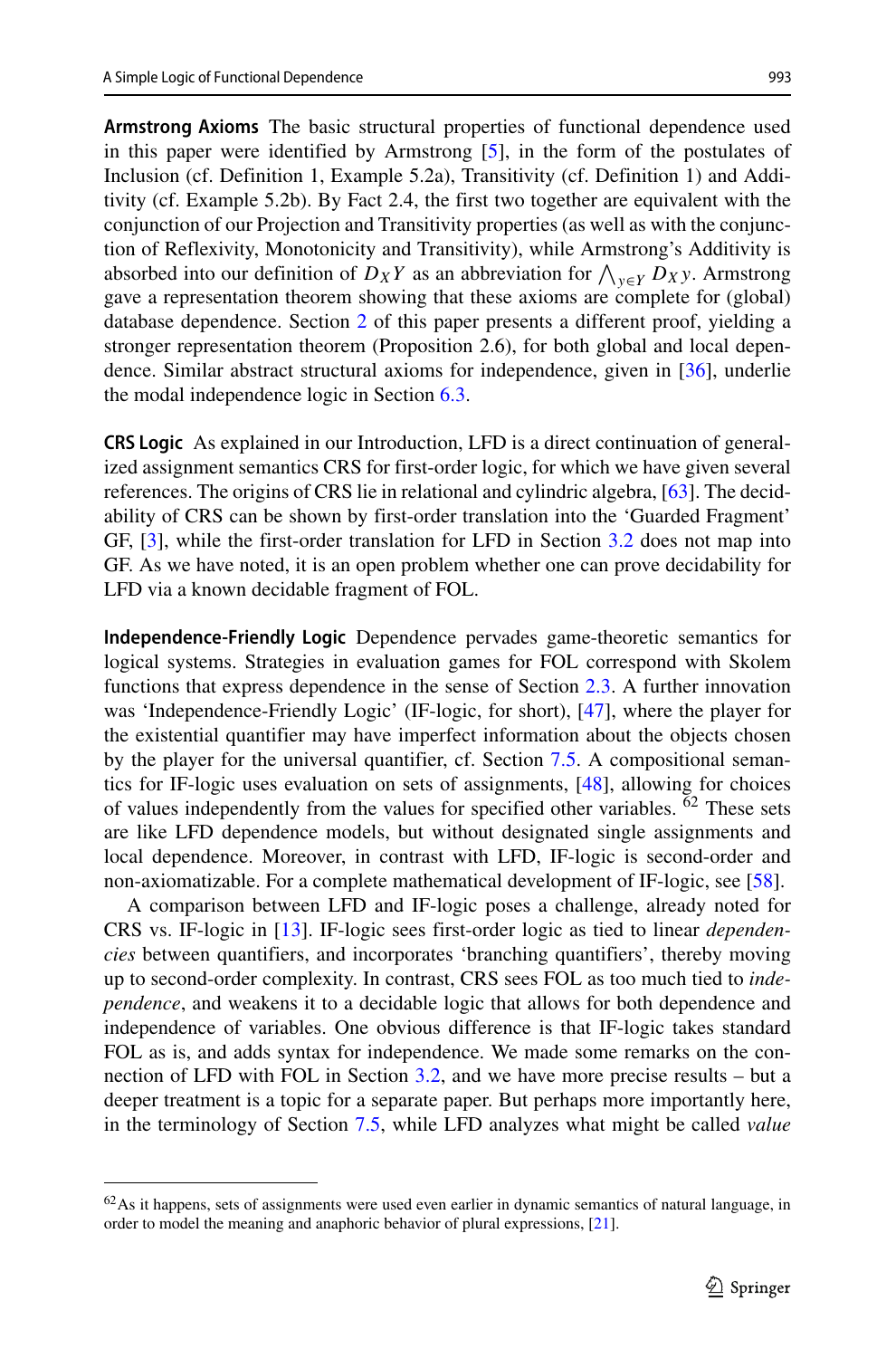*dependencies* between variables, IF-logic describes what might be called *choice dependencies* between quantifiers. It is easy to see formally that LFD cannot express choice dependencies, and our brief discussion of games showed that we would need additional modalities over dependence universes. Even so, LFD and IF-logic also share some traits, and cross-overs between the two are worth exploring.

For instance, one can *enrich* LFD with natural forms of branching quantification on dependence models. For instance, the natural reading of the simplest Henkin formula

$$
\begin{bmatrix} \forall x_1 \ \exists y_1 \\ \forall x_2 \ \exists y_2 \end{bmatrix} P x_1 x_2 y_1 y_2
$$

in a dependence model  $M = (O, I, A)$  is the assertion that

$$
\exists F: O^{(x_1)} \to O \exists G: O^{(x_2)} \to O \ \forall (o_1, o_2) \in O^{(x_1, x_2)} \ (o_1, o_2, F(o_1), G(o_2)) \in I(P) \cap O^{(x_1, x_2, y_1, y_2)}.
$$

In other words: the witnessing functions have domains restricted to the corresponding admissible values and return a tuple combination that not only satisfies *P*, but is actually realized by some admissible assignment of values to  $(x_1, x_2, y_1, y_2)$ . This seems to be the natural generalization to branching quantifiers of the semantic reading of the LFD formula  $\forall$ <sub>x</sub>  $\exists$ <sub>y</sub> $Pxy$  explained in Section [3.2.](#page-17-0) Similarly, one can define LFD versions of the slash quantifiers from IF-logic. As happened in the case of CRS versus FOL as well as with other logical systems, [\[4\]](#page-63-3), this strategy of generalizing to models with admissible tuples of values might well lower the complexity of IF-logic. But again, we leave details to a further publication.

**Independence and Randomness** An innovative abstract first-order logic for probabilistic independence is presented in [\[55\]](#page-65-1), emerging from the study of randomness. The calculus contains several axioms at the abstraction level of LFD, but also more specialized principles such as the Steinitz Axiom for linear dependence discussed in Section [7.2.](#page-48-0) For another broad approach to elementary qualitative principles for dependence and independence, see the measurement-theoretical analysis of probabilistic reasoning in [\[62\]](#page-65-2).

**Dependence Logic** Väänänen's dependence logic DL [[71\]](#page-66-0) was the first to introduce explicit dependence atoms (for global dependence), a crucial device that we have adopted in LFD. The language of DL is an extension of the language of firstorder logic, but interpreted over *sets* of assignments (called 'teams'), instead of single assignments (as in FOL), or combinations of a current assignment and a surrounding team (as in LFD). This 'set lifting' semantics was first suggested in this context in [\[48\]](#page-65-22).[63](#page-55-0) Interpreting on sets of assignments *lifts* the meanings of standard propositional connectives, resulting in a richer vocabulary with a non-classical logic. Moreover, the DL interpretation of the first-order quantifiers ranges over sets

<span id="page-55-0"></span><sup>&</sup>lt;sup>63</sup>Set lifting as a general device has a long history in logical semantics, resulting in the theory of 'complex algebras' which distinguish, amongst other things, different 'inner' and 'outer' variants of Boolean operations, [\[24\]](#page-64-26). E.g., the disjunction of DL is the inner version of Boolean union.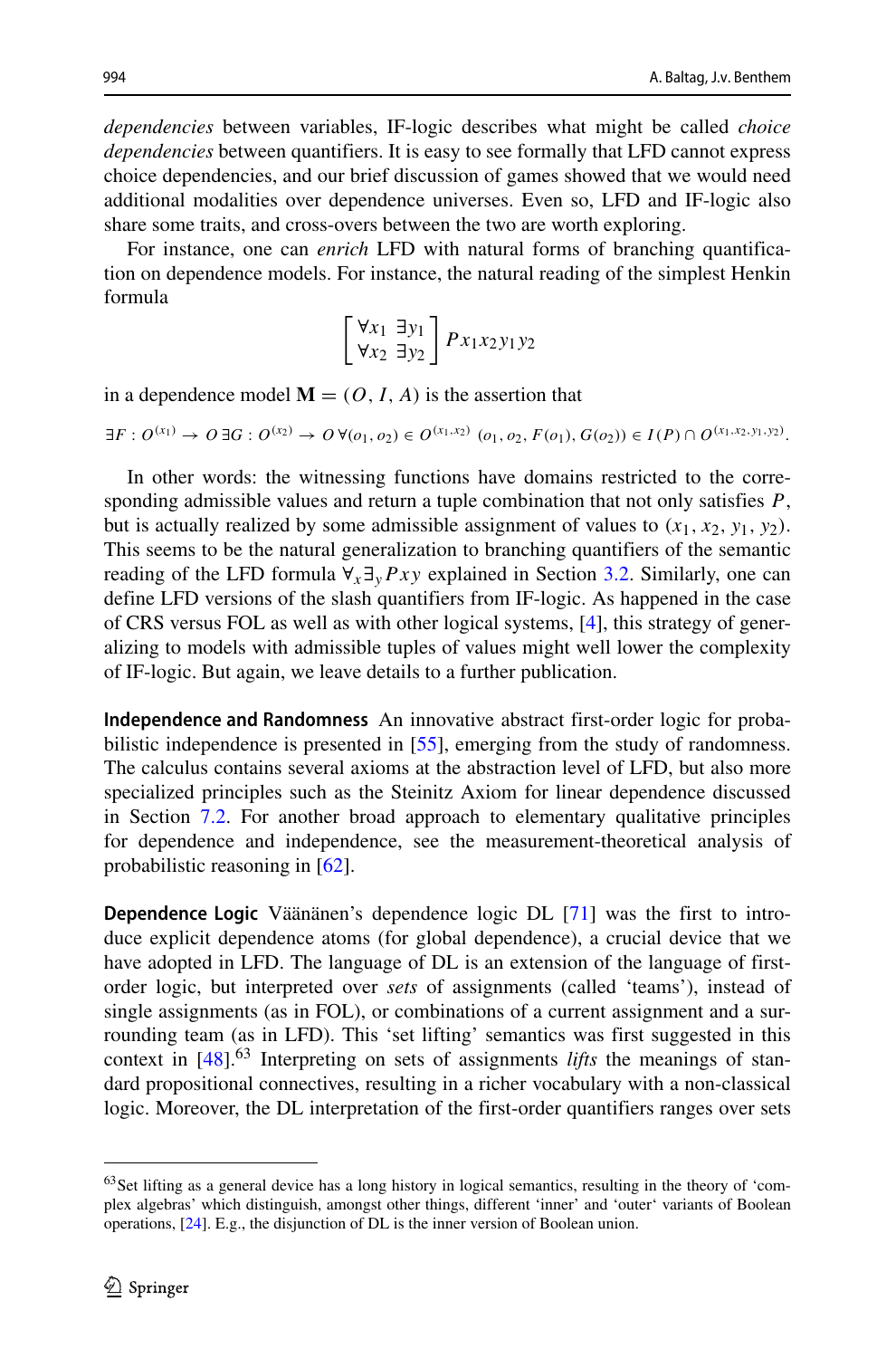of assignments, yielding a form of second-order quantification. By now, there is an extensive body of theory on variations, extensions, and fragments of the DL framework, which we cannot survey here. The reader is referred to the original source [\[71\]](#page-66-0) and to the extensive survey article [\[35\]](#page-64-27) in the Stanford Electronic Encyclopedia of Philosophy.

Comparing LFD with DL, one striking difference is between the 'team semantics' for DL on sets of assignments with global functional dependencies, and the local semantics of LFD with single assignments inside teams, giving the central place to local dependence. This difference may seem slight, but as observed earlier, the set lifting brings with it some pressure towards non-classical logics.<sup>[64](#page-56-0)</sup> Another major difference is the view of quantifiers, as briefly discussed above in connection with IF-logic, and from a more classical angle, in Section [3.2.](#page-17-0) LFD quantifiers range over values available inside one dependence model, thus respecting all current dependence constraints. In contrast, DL quantifiers can evaluate in *new* teams (i.e., *other* dependence models), thus 'freeing' the quantified variables from the constraints of the old team. From the minimal standpoint of LFD, such 'freeing quantifiers' are naturally viewed as composites of *two* different notions of logical interest: a dynamic modality for relevant kinds of model change in a dependence universe, followed by a model-internal LFD quantifier.<sup>65</sup>

Both views have their attractions. The LFD quantifiers fit well with an *epistemic* interpretation (in which the current team comprises all the possibilities compatible with one's background knowledge), as well as with applications to *complete databases* (where the current team stands for a complete state space, listing all the states that can be generated by some dynamic process). Other dependence models then only come in via informational update, or via process change. But in many other settings, e.g., applications to more general *partial* databases, dynamical updating, open systems, etc., the stronger DL quantifiers will be just what is needed, capturing interesting properties that go beyond the resources of LFD.<sup>[66](#page-56-2)</sup>

Finally, in terms of technical comparisons, there are various questions that can be asked. One is the point, already mentioned in the Introduction, that the lower complexity of LFD (inevitably) comes at a price of lower expressive power. Thus, it would be of interest to match LFD (minus local dependence atoms) and its extensions with some low-complexity fragments of DL, and in particular fragments with restricted forms of quantification. Given the modal nature of our formalism, it might seem at first sight that the appropriate comparison is with the system of 'Modal Dependence

 $64$  For a system preserving classical semantics in a set-lifted setting, cf. the possibility semantics of  $[49]$ .

<span id="page-56-1"></span><span id="page-56-0"></span><sup>&</sup>lt;sup>65</sup> Valid laws for 'freeing quantifiers' depend on the model change relation chosen plus the choice of dependence universes. E.g., quantifiers become second-order when the dependence universe contains all possible variants of the current dependence model, i.e., all sets of assignments. But as remarked in Section [6.4,](#page-44-0) one might also allow gaps in dependence universes, creating higher-level dependencies, and lowering complexity of the logic.

<span id="page-56-2"></span><sup>66</sup>Many further themes in this paper have counterparts in the literature on more expressive DL formalisms. For instance, dependence plus independence in a sense close to that of Section [6.3](#page-42-2) is studied in [\[41\]](#page-65-16) and its follow-up literature, cf. [\[35\]](#page-64-27). In addition, studies of dependence with a classical logic base are found in [\[38,](#page-65-25) [51\]](#page-65-26).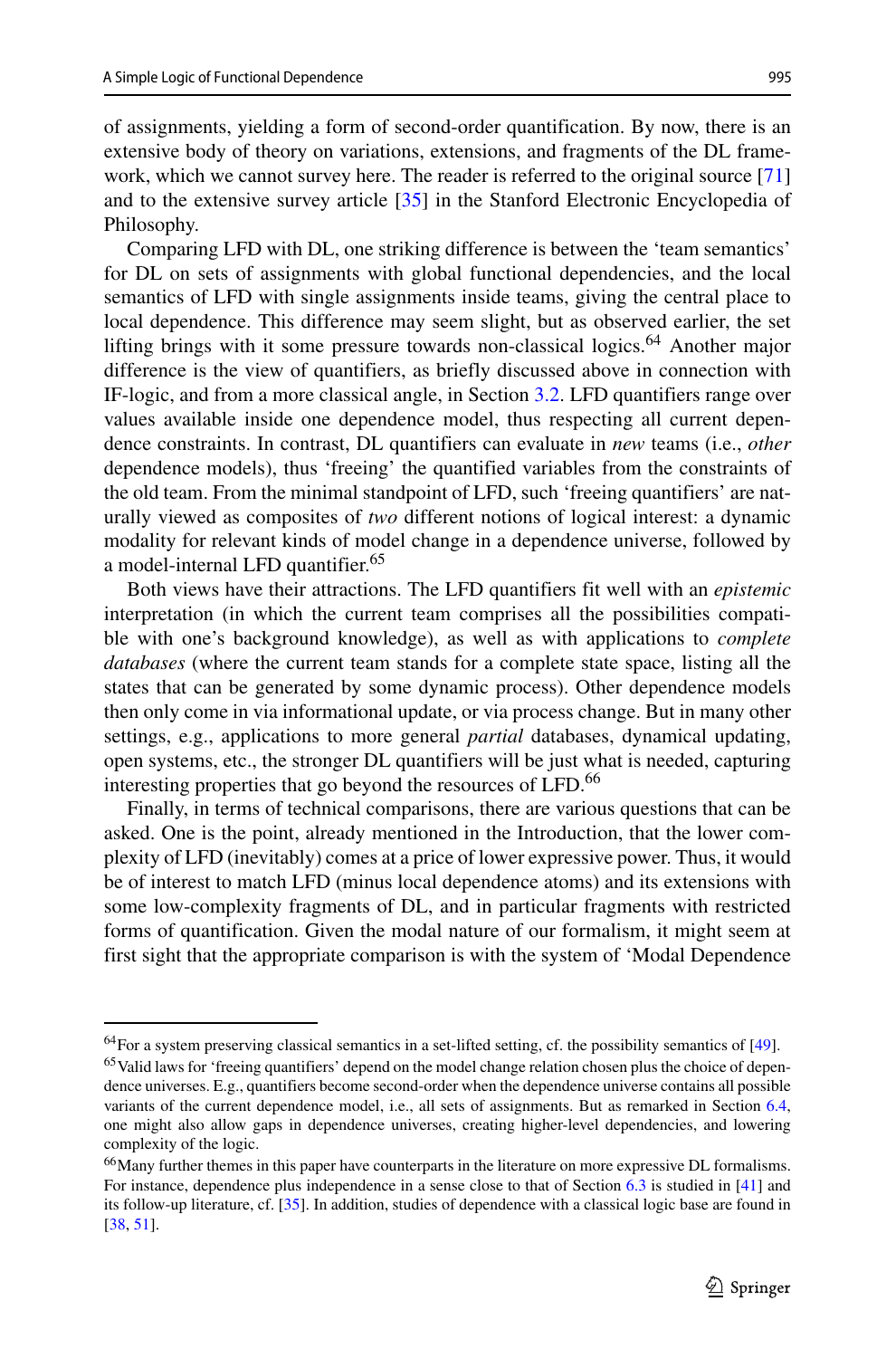Logic' in [\[72\]](#page-66-4), or other propositional logics of dependence [\[73\]](#page-66-5). However, both of these are purely propositional languages, with no variables over objects and no quantification over them, however restricted. In fact, since CRS is known to have tight connections with the Guarded Fragment of FOL, it would be more natural to expect its extension LFD with dependence atoms to have interesting connections with some corresponding fragment of DL. As a particular instance, how is LFD related to the recent Guarded Fragment versions of DL introduced in [\[40\]](#page-65-27)? Another interesting line to pursue might be the earlier-mentioned 'deconstruction' of DL quantifiers into dynamic modalities plus LFD modalities, which could lead to a richer intermediate theory with various modalities over dependence universes. Indeed, it seems worthwhile to look for formalisms in between LFD and DL. The dependence universes in Section [6.4](#page-44-0) are an instance, since they represent a Henkin move of not considering all sets of assignments, but just certain subfamilies, creating what might be called higher-order dependencies when moving between dependence models. We suspect that this will make the logic first-order, since one can describe this setting in a *threesorted first-order language* with variables over objects, assignments, and dependence models.<sup>[67](#page-57-0)</sup>

**Logics of Questions** We have noted at various places that LFD has informational interpretations in terms of implications between questions, as discussed in a general dynamic-epistemic setting in [\[6\]](#page-64-2). The logic of questions has a long history with classical sources such as  $[12]$  and  $[46]$ . The handbook article  $[44]$  surveys many themes on the logic side, and [\[42\]](#page-65-10) surveys themes focusing on natural language semantics. For a modern perspective on dependence in terms of inquisitive logic of questions, cf. [\[25\]](#page-64-6). For a comprehensive treatment of inquisitive logic, we refer to the modern source  $[26]$ .

**Extended Epistemic Logic** Connections between LFD and epistemic logics were explained in Section [4.](#page-24-0) We cannot survey all points of contact, but general background can be found in [\[27\]](#page-64-29). As a special case, [\[57\]](#page-65-30) is an early study of epistemic models with our equality-based accessibility relations. Many of our dependence themes are reflected in analogies between LFD and recent work on 'extended epistemic predicate logics' where agents can know not just propositions, but also objects, [\[6,](#page-64-2) [67,](#page-65-31) [75\]](#page-66-6). These logics add 'knowing wh'-constructions to propositional 'knowing that', and can be seen as well-chosen often decidable fragments of epistemic predicate logic. Specific analogies include our theme of functional definability in Section [2.3](#page-12-1) and 'knowledge of functions', studied in [\[30\]](#page-64-30), the conditional knowledge of objects and facts by epistemic agents in Section [6.4](#page-44-0) and [\[6,](#page-64-2) [75\]](#page-66-6), and on logics for public 'inspection' of values, [\[32\]](#page-64-3).

<span id="page-57-0"></span> $67$ This is just one option. See [\[53\]](#page-65-32) for an alternative way of reducing the complexity of DL.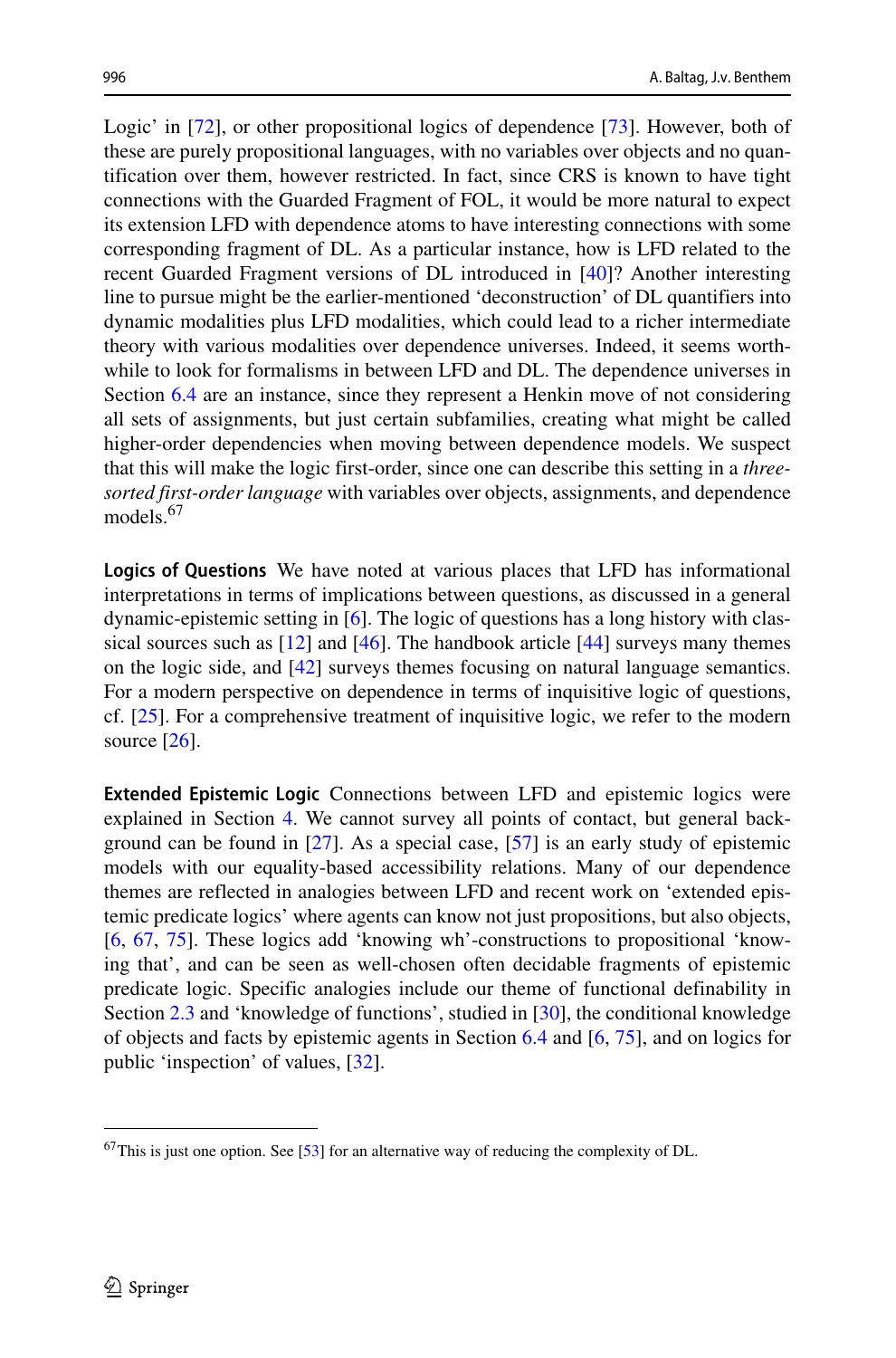# <span id="page-58-1"></span>**9 Conclusion**

Dependence has a ubiquitous semantic sense of determination of values for some variables by those of others. We have presented a decidable classical logic LFD for reasoning about functional dependence, together with complete axiomatizations. The proofs come in both first-order and modal style. Conceptually, these two complementary perspectives connect to the two manifestations of dependence highlighted throughout this paper: 'ontic' in the world or in some dynamical system, and 'informational' connecting to knowledge and questions. Further language extensions, as well as richer semantical settings, have been discussed in some detail.

Many open problems have been identified in this extension process, reflecting mainly its semantic and model-theoretic spirit. But we have also shown that there is room for a purely proof-theoretic analysis of LFD and its extensions, and perhaps as a compromise between the model theory and proof theory: an analysis in *universal algebra* would be illuminating.

Going beyond these standard logical perspectives, one can think of dependence *information-theoretically*, in terms of values of dependent variables adding no Kolmogorov complexity to the given ones. But perhaps the greatest challenge left unaddressed here is tying the qualitative logical LFD analysis to *probabilistic* notions of correlation and dependence.<sup>[68](#page-58-2)</sup>

A point of entry may be the analogy of dependence with consequence relations noted in Section [2.](#page-6-0) LFD-style dependence goes by universal quantification over all assignments. But as we observed, one can soften this, as in non-monotonic default logics, by going to models where the semantic dependence holds only in the most plausible cases, or only with high probability in some qualitative sense, [\[31\]](#page-64-31). In that case, the agenda for LFD becomes wide open again.

# <span id="page-58-0"></span>**Appendix A: Modal proofs of LFD decidability and completeness**

To study LFD as a modal logic, we need to generalize the 'standard' relational models introduced in Section [3.4](#page-21-1) to a wider class of relational models. Viewing LFD as a modal language in the usual sense, with modalities  $\mathbb{D}_X\varphi$  and atomic formulas  $P$ **x** and  $D_X$ y, our general relational models will be just ordinary Kripke models for this language. This move allows us to apply to them well-known notions and methods in modal logic, such as *p*-morphisms, unraveling, and filtration. In the following we

<span id="page-58-2"></span><sup>68</sup>There might even seem to be an essential mismatch, as *independence* is complexity-increasing in LFD, while it is complexity-decreasing in probabilistic computation. Compare the undecidability of modal logics that have commutation axioms, with the beneficial use of commutation results like Fubini's Theorem in probabilistic reasoning. This mismatch dissolves, however, by making a distinction. Regular mathematical structures simplify computation, but their logical *theory* is more complex than that of arbitrary structures.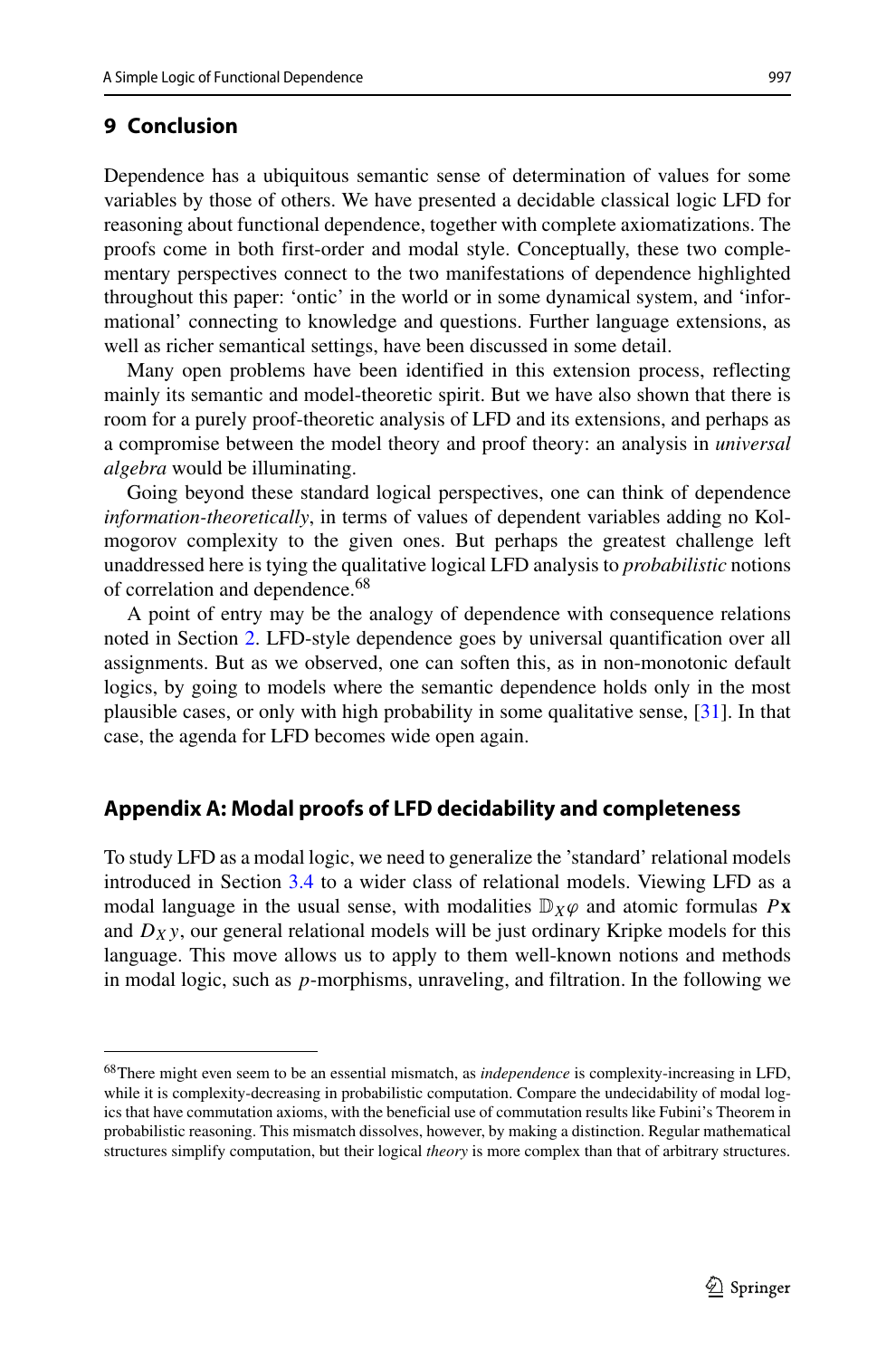will assume familiarity with these standard modal techniques. See [\[22\]](#page-64-12) for definitions and explanations.

So there are two main differences between general relational models and the standard models introduced earlier: (a) each relation  $=_X$  for sets  $X \subseteq V$  is taken as primitive, without being reduced to an intersection of basic relations  $=$ <sub>x</sub>, and (b) *D<sub>X</sub>y* is treated as just another atom, whose semantics is given by a valuation (although one subject to restrictions).

# **A1. Relational Semantics**

**Definition A.1** A *relational model* is a structure  $\mathbf{M} = (A, =_X, D_X, P_X)$ , where: A is a set of possible worlds ("abstract assignments");  $=_X \subseteq A \times A$  are binary relations on worlds, one for each set  $X \subseteq V$  of variables;  $D_X^s y \subseteq \mathcal{P}(V) \times V$  are relations between sets of variables *X* and variables *y*, one for each world  $s \in A$ ; and  $P^s$  are *n*-ary relations on variables, one for each *n*-ary predicate *P* and each world *s*. These ingredients are required to satisfy four conditions:

- (1) all relations  $=x$  are equivalence relations on *A*;<br>(2) all relations  $D<sup>s</sup>$  satisfy Projection and Transitivi
- all relations  $D<sup>s</sup>$  satisfy Projection and Transitivity;
- (3) if  $s = Y$  *t* and  $D_X^s y$  for all  $y \in Y$ , then  $s = Y$  *t* and  $D_X^t y$  for all  $y \in Y$ ;
- (4) if  $s = X$  *t* and  $P^s$ **y** for some  $\{y_1, \ldots, y_m\} \subseteq X$ , then  $P^t$ **y**;
- (5)  $=$ <sub> $\emptyset$ </sub> is the global relation on *A* (relating every two worlds)

The semantics of LFD on relational models is just as on dependence models, except that the abstract relations  $s = X$  *t*,  $D_X^s y$  and  $P^s x$  are used instead of their concrete counterparts.

**Fact A.2** *Standard relational models in the sense of* Section [3.4](#page-21-1) *are exactly those relational models satisfying the following two additional conditions:*

(5) if  $s = x$  *t* and  $s = y$  *t, then*  $s = x \cup y$  *t.* (6) if  $s = x$  *t implies*  $s = y$  *t holds* for all *(6) if*  $s =_X t$  *implies*  $s =_Y t$  *holds for all*  $t \in A$ *, then*  $D_X^s y$ *.* 

## **A2. Equivalence Between Relational Models and Dependence Models**

We now show that *the logic of relational models is the same as the logic of dependence models*.

To go from dependence models to relational models: we can just use the equivalence between dependence models and standard relational models (cf. Fact 3.15 and Fact 3.17).

But to go the other way, from relational models to dependence models, we need a representation of relational models in terms of standard ones:

<span id="page-59-0"></span>**Proposition A.3** *Every relational model is a p-morphic image of some standard relational model (in the sense of* Section [3.4](#page-21-1)*).*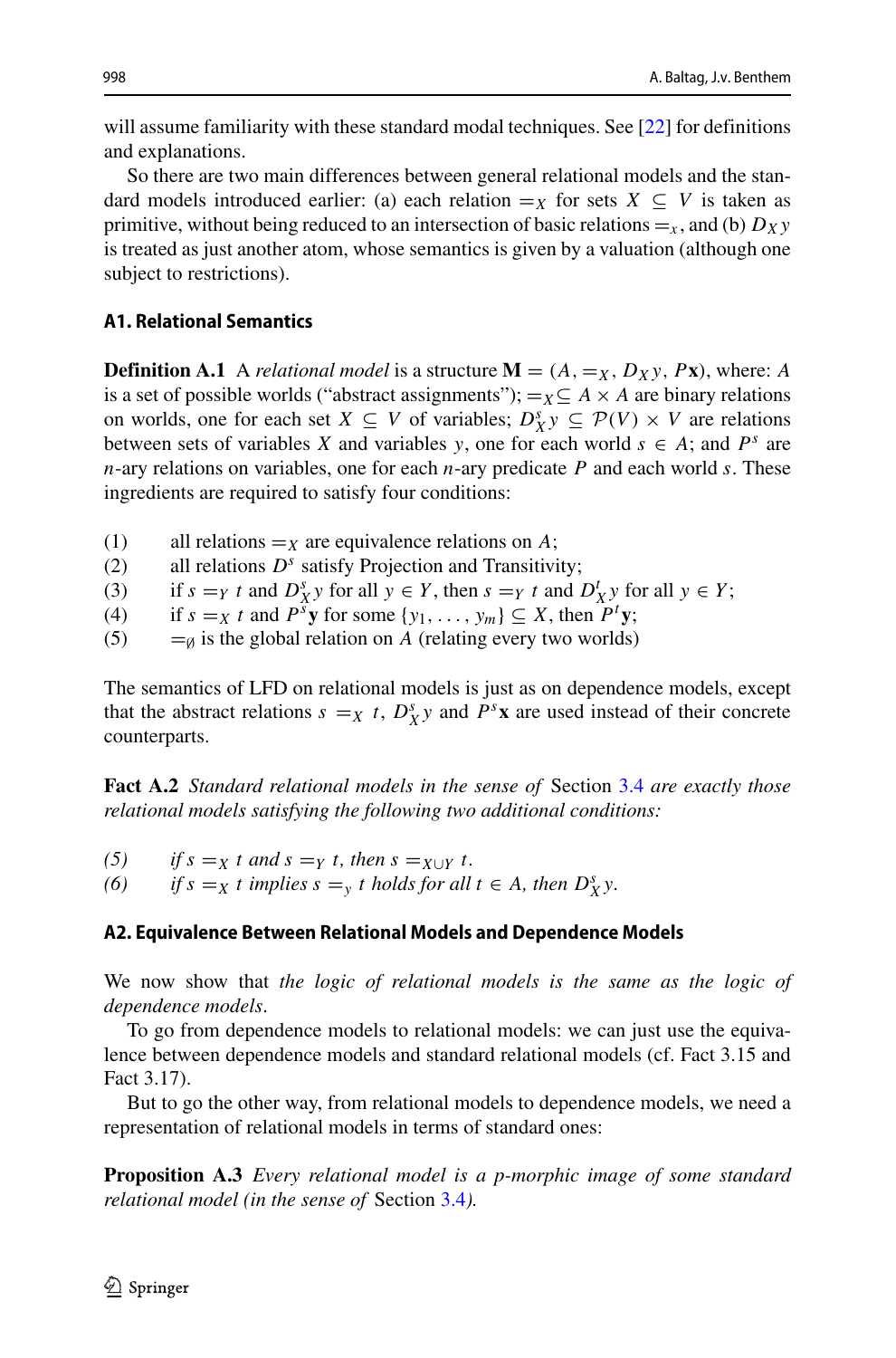*Proof* The proof is essentially a variation of modal *unravelling*, making infinitely many copies of each world.<sup>69</sup>

Let  $M = (A, =_X, D, P)$  be a relational model, and let  $s_0 \in A$  be any designated world. To construct a standard relational model  $\mathbf{M}^{st}$ , take as *worlds* the set  $A^{st}$  of all 'histories', i.e. all finite sequences  $h = (s_0, X^1, s_1, \ldots, X^n, s_n)$ , with  $n \ge 0$  and *s*<sub>0</sub>,..., *s<sub>n</sub>* ∈ *A* satisfying  $s_{k-1} = x_k$  *s<sub>k</sub>* for all  $k = 1, n$ . We denote by *last* (*h*) := *s<sub>n</sub>* the last state in history *h*, and by  $\rightarrow_X$  the natural *one-step relation* on histories, given by  $h \to_X h'$  iff  $h' = (h, X, s')$  (with  $last(h) =_X s' = last(h')$ ). The onestep relations structure  $A^{st}$  can be viewed as a *tree* with root  $(s_0)$  (where  $s_0$  is the designated world), in which any two nodes  $h, h'$  are connected by a unique nonredundant path.

To structure this as a relational model, we define a *new one-step relation*  $\frac{1}{x}$ , incorporating all the one-step relations labelled by sets that locally determine *X*:

 $h \stackrel{=}{\rightarrow} X h'$  iff  $h \rightarrow Y h'$  for some *Y* with  $last(h) \models D_Y X$ .

Then the *required equivalence relations*  $=$ *x* on worlds/histories in  $A^{st}$  can be taken to be *the reflexive-transitive-symmetric closure of the relations*  $\Rightarrow X$ . To check the claims below, it may be useful to note that  $h = X$  *h'* holds iff the unique nonredundant path from *h* to *h'* consists only of steps of the form  $h_n \stackrel{=}{\rightarrow} Y^n$   $h_{n+1}$ , or  $h_n \stackrel{=}{\leftarrow} Y^n \; h_{n+1}$ , with  $last(h_n) \models D_Y X$ .

Finally, the *valuation* on atoms is given by truth at the last world in the history (in the original model):

$$
D_X^h y
$$
 iff  $last(h) \models D_X y$ ,  $P^h x$  iff  $last(h) \models Px$ .

The fact that this definition yields a standard relational model  $\mathbf{M}^{st}$  is an easy verification.

To finish the proof, we define a map  $f : A^{st} \to A$ , by putting  $f(h) := last(h)$ for all  $h \in A^{st}$ . It is easy to check that f is a surjective p-morphism f from  $M^{st}$ to **M**. (Surjectivity follows from the fact that every world  $s \in A$  satisfies  $s_0 = \emptyset$  *s*, by condition 5 on relational models, hence  $h = (s_0, \emptyset, s)$  is a history with  $f(h) = last(h) = s$ .  $last(h) = s$ .)

Combining Fact 3.15, Propositions 3.17 and [A.3,](#page-59-0) plus the preservation of modal formulas under surjective p-morphisms (and so under surjective homomorphisms), yields the following:

**Corollary A.4** *(Modal equivalence of relational and dependence models) The same LFD formulas are valid on dependence models, relational models and standard relational models.*

<span id="page-60-0"></span><sup>69</sup>Note the similarity of the unraveled model in this proof and the tree construction in the proof of Theorem 4.8. Indeed, the two decidability proofs are based on similar ideas, but there are also notable differences. The proof in Section [4](#page-24-0) is based on a syntactic construction ("type models") and is very elaborate; the proof of the key Truth Lemma is a very syntactic complex induction on formulas. In contrast, the proof in this section is purely semantic, and it offers a shortcut, by relying on known results and techniques in Modal Logic.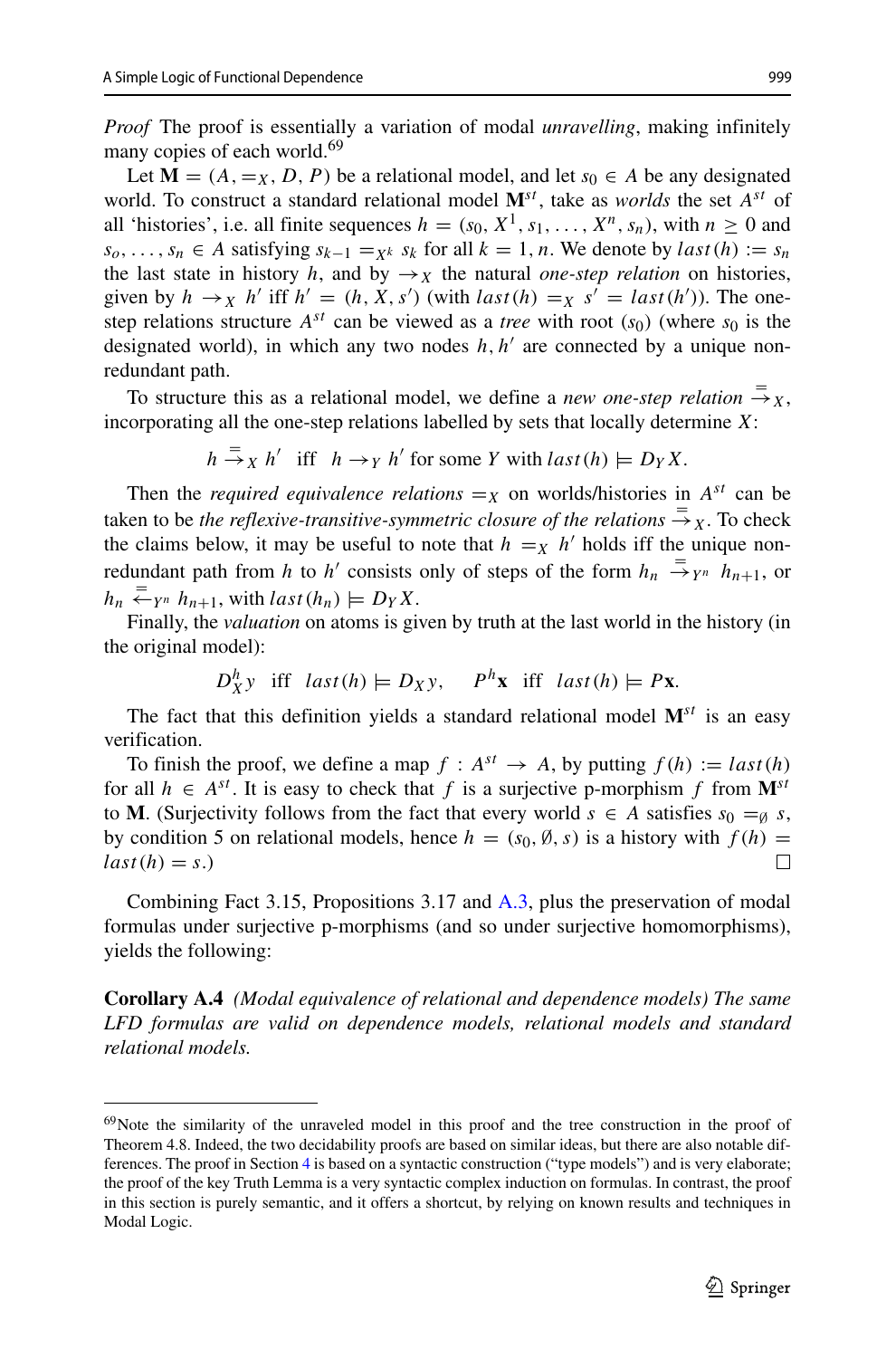# **A3. Decidability via Relational Models**

The preceding detour into abstract relational models and the above Corollary A.4 on modal equivalence can be used to give a second, more general proof of decidability using the Modal Logic concept of *filtration* [\[22\]](#page-64-12).

**Proposition A.5** *The language LFD has the Strong Finite Relational Model Property: if ϕ is satisfied in some relational model* **M***, then it is satisfied in a finite relational model, whose size is bounded by a computable function of ϕ. As a consequence, the logic LFD is decidable.*

*Proof* Start with the singleton  $F = \{\varphi\}$ , and construct the finite set of formulas  $\Phi = \Phi_F$  as in Section [4.1](#page-24-1) (whose size was bounded by a computable function of  $\varphi$ ).

The *filtrated model*  $M<sup>f</sup>$  has as *worlds* the equivalence classes [s] of original worlds *s* ∈ *A* modulo  $\Phi$ -equivalence  $\equiv_{\Phi}$  (with respect to all formulas in  $\Phi$ ). Note that there are only finitely many such classes (their number is bounded by a computable function  $F(\varphi)$ ).

To define the *relations*  $=$ *x* in the filtrated model, we take the following 'dependent filtration':

 $[s] = X[t]$  iff  $(s \models \theta \text{ iff } s \models \theta)$  for all  $\theta \in \Phi$  with  $Free(\theta) \subseteq \{y \in V : s \models D_Xy\}.$ 

This is well defined (independent from the choice of representatives), and the definition implies that  $\{y \in V : s \models D_Xy\} = \{y \in V : t \models D_Xy\}$  whenever  $[s] = x[t].$ 

As for the *valuation*: the truth values at [*s*] for atoms  $D_Xy$ ,  $Px \in \Phi$  are inherited from the original truth values at *s* in **M**. The resulting finite relational model  $M<sup>f</sup>$  is a filtration of **M** in the usual sense. By the standard Filtration Lemma, [*s*] will satisfy  $\varphi$  in  $M^f$ .

As usual, the Strong Finite Relational Model Property provides an obvious algorithm for deciding satisfiability on relational models (and thus by Corollary A.4 also on dependence models). Given formula  $\varphi$  generate all the relational models (up to isomorphism) of size  $\leq F(\varphi)$ ; check whether  $\varphi$  is satisfied in any of these models. If so,  $\varphi$  is satisfiable; else, it is not. so,  $\varphi$  is satisfiable; else, it is not.

It should be noted that in general the filtrated model is typically a *non-standard* relational model, not a dependence model.

# **A4. Completeness via Relational Models**

Completeness of LFD with respect to dependence models follows from Corollary A.4 together with the following result:

**Lemma A.6** *The calculus LFD is sound and strongly complete wrt general relational models.*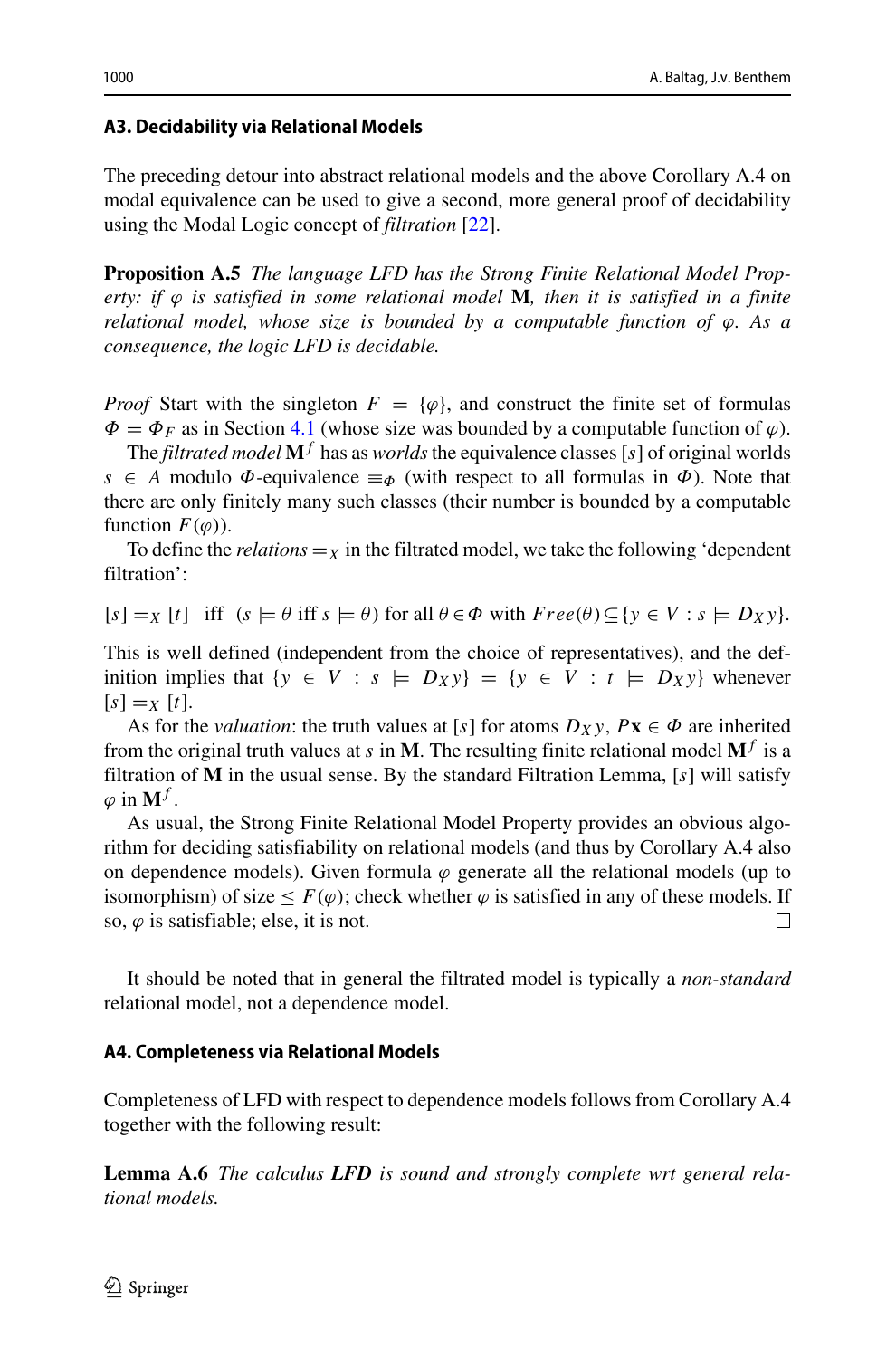*Proof* Soundness is immediate: the conditions on relational models were chosen to validate the matching axioms. For completeness, take the usual Henkin-style 'canonical model' for LFD, considered as a basic modal logic. This canonical model is a relational model, and the calculus is strongly complete for this model. П

# <span id="page-62-0"></span>**Appendix B: Restricted Cut Elimination and Subformula Property**

As announced, it is convenient to absorb Weakening into the logical rules (cf. [\[70\]](#page-66-2) for this technique), while simultaneously restricting Projection and Transitivity to variables that actually occur in the conclusion, and also restricting Cut to dependence atoms between actually occurring variables. This can be done by first modifying the axioms to

(a) 
$$
\Gamma
$$
,  $\varphi \vdash \varphi$ ,  $\Delta$  (b)  $\Gamma \vdash D_X x$ ,  $\Delta$  where  $x \in X \subseteq Var(\Gamma \cup \Delta)$ ,

while introduction rules are made 'cumulative', by repeating principal formulas in the premises.

For instance, the left-introduction rule  $(\mathbb{D}_L)$  becomes

$$
\frac{\mathbb{D}_X \varphi, \varphi, \Gamma \vdash \Delta}{\mathbb{D}_X \varphi, \Gamma \vdash \Delta}
$$

Transitivity needs special treatment: in addition to being made cumulative, it has to be restricted to relevant formulas, becoming the rule of 'Restricted Transitivity':

$$
\frac{\Gamma \vdash \Delta, D_X Y, D_X Z \qquad \Gamma \vdash \Delta, D_Y Z, D_X Z}{\Gamma \vdash \Delta, D_X Z} \quad \text{where } Y \subseteq Var(\Gamma \cup \Delta) \cup X \cup Z
$$

Likewise, the right-introduction rule  $(\mathbb{D}_R)$  needs to be modified to:

$$
\frac{\Gamma \vdash \Delta, \varphi, \mathbb{D}_X \varphi}{D_X Y, \Gamma, \Gamma' \vdash \Delta, \Delta', \mathbb{D}_X \varphi} \quad \text{where } Free(\Gamma \cup \Delta) \subseteq Y
$$

Finally, we replace Cut by a restricted version (in which we also absorbed Weakening):

$$
(DA Cut)\frac{\Gamma \vdash \Delta, D_X y \quad D_X y, \Gamma \vdash \Delta}{\Gamma \vdash \Delta} \quad \text{where } X \cup \{y\} \subseteq Var(\Gamma \cup \Delta)
$$

A *restricted-cut proof* is a proof that uses only these modified rules. The following observation shows how LFD allows for a tighter management of variables than FOL:

#### **Lemma B.7** *(Elimination of irrelevant variables)*

- $\iint \Gamma \vdash D_XY$ ,  $\Delta$  *has a restricted-cut proof, and*  $Z = X \cap (Var(\Gamma) \cup Y \cup Var(\Delta))$ *, then*  $\Gamma \vdash D_ZY$ ,  $\Delta$  *has a restricted-cut proof.*
- *If*  $\Gamma \vdash \mathbb{D}_X \varphi$ ,  $\Delta$  *has a restricted-cut proof, and*  $Z = X \cap (Var(\Gamma) \cup Var(\varphi) \cup$ *Var*( $\Delta$ ))*, then*  $\Gamma \vdash \mathbb{D}_Z \varphi$ *,*  $\Delta$  *has a restricted-cut proof.*

Using this lemma and a cursory inspection of the above modified rules, we obtain: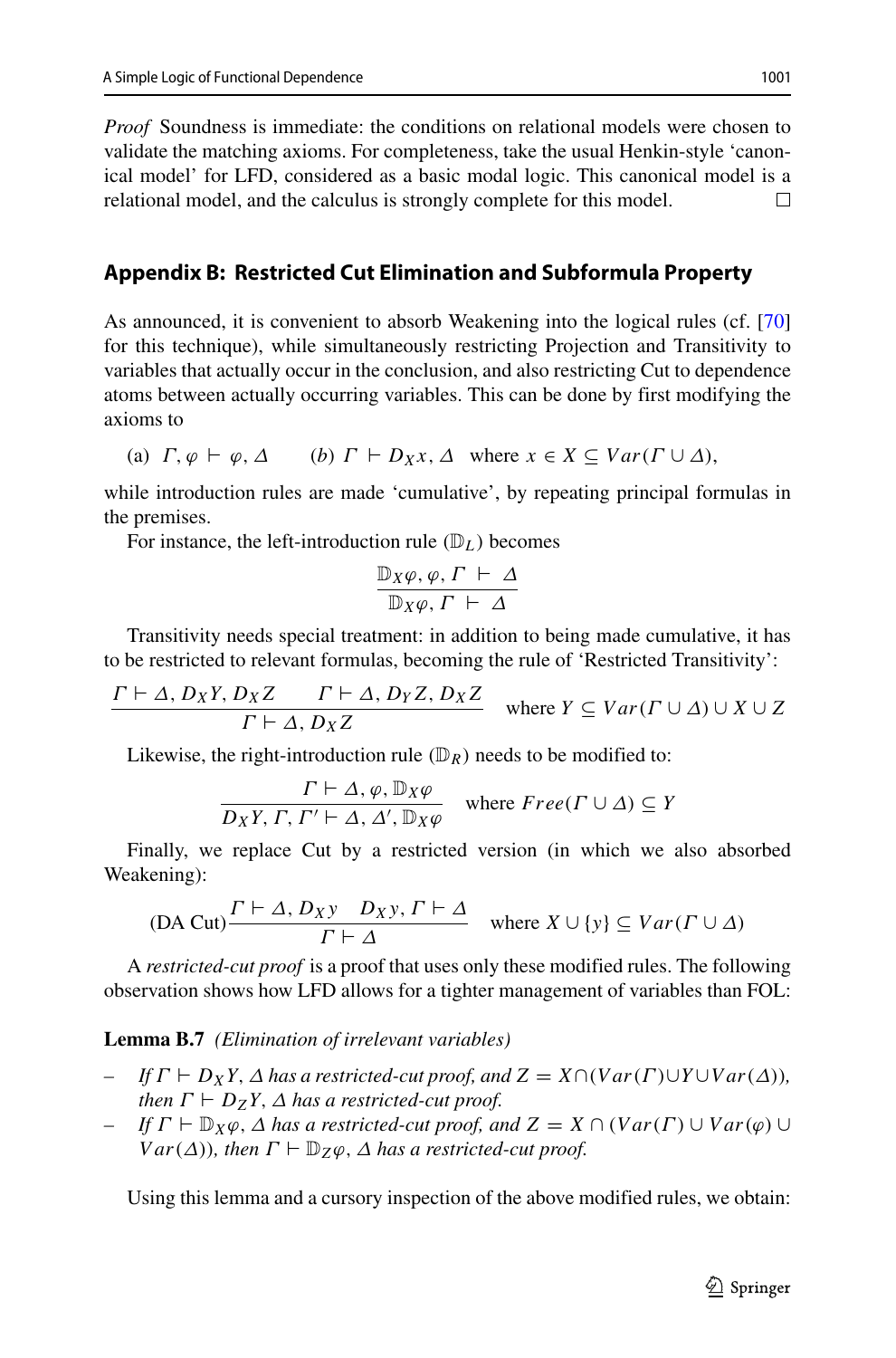**Lemma B.8** *(Subformula/Subterm Property) Let* P *be a restricted-cut proof of the sequent*  $Γ$   $\vdash$   $Δ$ *. Each formula*  $θ$  *in*  $P$  *is either of the form*  $D_XY$  *with*  $X ∪ Y ⊆$ *V ar(Γ* ∪ *Δ), or it is a subformula of some formula in Γ* ∪ *Δ. In particular, only variables*  $x \in Var(\Gamma \cup \Delta)$  *occur in*  $\mathcal{P}$ *.* 

Finally, we can prove our Restricted Cut Elimination theorem:

*Every provable sequent has a restricted-cut proof (which thus involves only subformulas of the sequent formulas, or dependence atoms for variables in the sequent)*

*Proof* To show this, first gradually eliminate Transitivity and Projection in favor of their modified versions, using the above lemma when necessary. Similarly replace all other rules except Cut by their cumulative versions. Finally, eliminate unrestricted cuts in the usual way, by successively removing topmost maximal-rank cuts from a given proof of a sequent  $\Gamma \cup \Delta$ . Here, since DA Cut is permitted, one need not worry about cut-formulas of the form  $D_XY$ , with all variables occurring in the original sequent  $\Gamma \cup \Delta$ . As a result, the additional axioms and rules for dependency are innocuous: the cut-formula to be removed was never introduced by such rules. The only case that presents any novelty is that of a dual-quantifier cut-formula  $\mathbb{D}_X\varphi$  that is principal in both antecedent and succedent: having been freshly introduced on both sides.  $\Box$ 

**Acknowledgements** We thank various audiences in Amsterdam, Bayreuth, Beijing, Leiden, Moscow, Nice, Rennes, Pittsburgh, Stanford and Tbilisi for their feedback on this work, and in particular, Fausto Barbero, Adam Bjorndahl, Denis Bonnay, Jan van Eijck, Malvin Gattinger, David Gonzalez, Helle Hansen, Andreas Herzig, Kevin Kelly, Raoul Koudijs, Dazhu Li, Graham Priest, Phil Pützstück, Valentin Shehtman, Gabriel Sandu, Chenwei Shi, Sonja Smets, Yde Venema, Jouko Väänänen, Yanjing Wang, and Dag Westerståhl.

**Open Access** This article is licensed under a Creative Commons Attribution 4.0 International License, which permits use, sharing, adaptation, distribution and reproduction in any medium or format, as long as you give appropriate credit to the original author(s) and the source, provide a link to the Creative Commons licence, and indicate if changes were made. The images or other third party material in this article are included in the article's Creative Commons licence, unless indicated otherwise in a credit line to the material. If material is not included in the article's Creative Commons licence and your intended use is not permitted by statutory regulation or exceeds the permitted use, you will need to obtain permission directly from the copyright holder. To view a copy of this licence, visit [http://creativecommonshorg/licenses/by/4.](http://creativecommonshorg/licenses/by/4.0/)  $\Omega$ 

## **References**

- <span id="page-63-1"></span>1. Abiteboul, S., Hull, R., Vianu, V. (1994). *Foundations of databases*. London: Pearson.
- <span id="page-63-2"></span>2. Abramsky, S., & Väänänen, J. (2009). From IF to BI: a tale of dependence and separation. Synthese, *167:2*, 207–230.
- <span id="page-63-0"></span>3. Andréka, H., van Benthem, J., Németi, I. (1998). Modal languages and bounded fragments of predicate logic. *Journal of Philosophical Logic*, *27:3*, 217–274.
- <span id="page-63-3"></span>4. Andréka, H., van Benthem, J., Bezhanishvili, N., Németi, I. (2014). Changing a semantics: opportunism or courage?. In Manzano, M., Sain, I., Alonso, E. (Eds.) *The life and work of Leon Henkin* (pp. 307–337): Birkhaueser.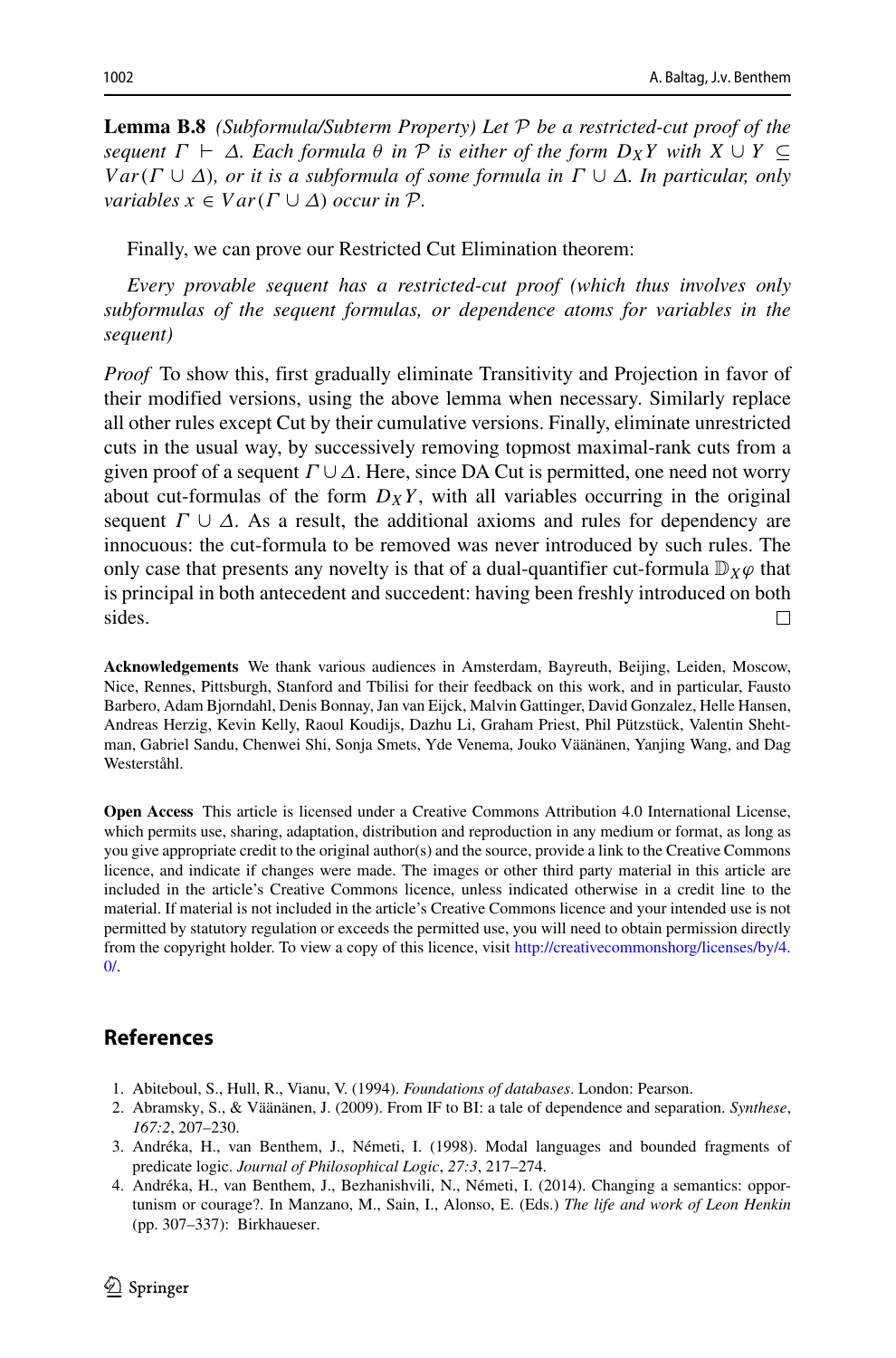- <span id="page-64-0"></span>5. Armstrong, W. (1974). Dependency structures of database relationships. *Proceedings IFIP conference*, 580–583.
- <span id="page-64-2"></span>6. Baltag, A. (2016). To know is to know the value of a variable. *Adv. in Modal Logic 2016*, 135–155.
- <span id="page-64-16"></span>7. Baltag, A., Moss, L., Solecki, S. (1998). The logic of public announcements, common knowledge, and private suspicions. *Proceedings TARK 98*, 43–56.
- <span id="page-64-18"></span>8. Baltag, A., & van Benthem, J. (2020). The logic of continuous dependence and knowability. Manuscript, ILLC, University of Amsterdam.
- <span id="page-64-21"></span>9. Barbero, F., & Sandu, G. (2019). Interventionist counterfactuals on causal teams. Proceedings 3rd workshop on formal reasoning about causation, responsibility, and explanations in science and technology. *Electronic Proceedings in Theoretical Computer Science*, *286*, 16–30.
- <span id="page-64-22"></span>10. Barbero, F., & Sandu, G. (2020). Team semantics for interventionist counterfactuals: observations vs. interventions. To appear in the *Journal of Philosophical Logic*.
- <span id="page-64-9"></span>11. Barwise, J., & Seligman, J. (1995). *Information flow the logic of distributed systems*. Cambridge: Cambridge University Press.
- <span id="page-64-28"></span>12. Belnap, N., & Steele. (1976). *The logic of questions and answers*. New Haven: Yale University Press.
- <span id="page-64-1"></span>13. van Benthem, J. (1996). *Exploring logical dynamics*. CSLI Publications, Stanford University.
- <span id="page-64-13"></span>14. van Benthem, J. (2005). Guards, bounds, and generalized semantics. *Journal of Logic, Language and Information*, *14:3*, 263–279.
- <span id="page-64-10"></span>15. van Benthem, J. (2011). *Logical dynamics of information and interaction*. Cambridge: Cambridge University Press.
- <span id="page-64-19"></span>16. van Benthem, J. (2014). *Logic in games*. Cambridge: The MIT Press.
- <span id="page-64-24"></span>17. van Benthem, J., Girard, P., Roy, O. (2009). Everything else being equal: a modal logic for ceteris paribus preferences. *Journal of Philosophical Logic*, *38:1*, 83–125.
- <span id="page-64-20"></span>18. van Benthem, J., & Klein, D. (2019). Logics for analyzing games. *Stanford on-line encyclopedia of philosophy*.
- <span id="page-64-8"></span>19. van Benthem, J., & Martinez, M.-C. (2008). The stories of logic and information. *Handbook of the philosophy of information*, Elsevier, Amsterdam, 2017–2080.
- <span id="page-64-5"></span>20. van Benthem, J., & Minica, S. (2012). Toward a dynamic logic of questions. *Journal of Philosophical Logic*, *41:4*, 633–669.
- <span id="page-64-25"></span>21. van den Berg, M. (1996). *The internal structure of discourse*, dissertation 96-03. ILLC, University of Amsterdam.
- <span id="page-64-12"></span>22. Blackburn, P., de Rijke, M., Venema, Y. (2000). *Modal logic*. Cambridge: Cambridge University Press.
- <span id="page-64-11"></span>23. Brewka, G. (1991). *Nonmonotonic reasoning: Logical foundations of commonsense*. Cambridge: Cambridge University Press.
- <span id="page-64-26"></span>24. Brink, Ch. (1993). Power structures. *Algebra Universalis*, *30*, 177–216.
- <span id="page-64-6"></span>25. Ciardelli, I. (2016). Dependency as question entailment. In *Dependence Logic: Theory and applications* (pp. 129–182). Springer.
- <span id="page-64-7"></span>26. Ciardelli, I., Groenendijk, J., Roelofsen, F. (2019). *Inquisitive semantics*. Oxford: Oxford University Press.
- <span id="page-64-29"></span>27. van Ditmarsch, H., Halpern, J., van der Hoek, W., Kooi, B. (2015). *Handbook of epistemic logic*. London: College Publications.
- <span id="page-64-17"></span>28. van Ditmarsch, H., van der Hoek, W., Kooi, B. (2007). *Dynamic epistemic logic*. Dordrecht: Springer Science Publishers.
- <span id="page-64-14"></span>29. van Ditmarsch, H., van der Hoek, W., Kooi, B. (2009). Knowing more - from global to local correspondence. *Proc. of IJCAI-09*, 955–960.
- <span id="page-64-30"></span>30. Ding, Y. (2016). Epistemic logic with functional dependency operator. *Studies in logic*, *9:4*, 55–84.
- <span id="page-64-31"></span>31. Ding, Y., Holliday, W., Icard, T.h. (2020). Logics of imprecise comparative probability, to appear in *Journal of Approximate Reasoning*.
- <span id="page-64-3"></span>32. van Eijck, J., Gattinger, M., Wang, Y. (2017). Knowing values and public inspection. *Proceedings 7th Indian Conference on Logic and its Applications*, Kanpur.
- <span id="page-64-4"></span>33. Fagin, R., Halpern, J., Moses, Y., Vardi, M. (1995). *Reasoning about knowledge*. Cambridge: The MIT Press.
- <span id="page-64-23"></span>34. Fine, K., & Tennant, N. (1983). A defense of arbitrary objects. *Aristotelean Society Supplementary Volume*, *57:1*, 55–90.
- <span id="page-64-27"></span>35. Galliani, P. (2018). Dependence logic. *Stanford Encyclopedia of Philosophy*, Stanford University.
- <span id="page-64-15"></span>36. Geiger, D., Paz, A., Pearl, J. (1991). Axioms and algorithms for inferences involving probabilistic independence. *Information and Computation*, *91:1*, 128–141.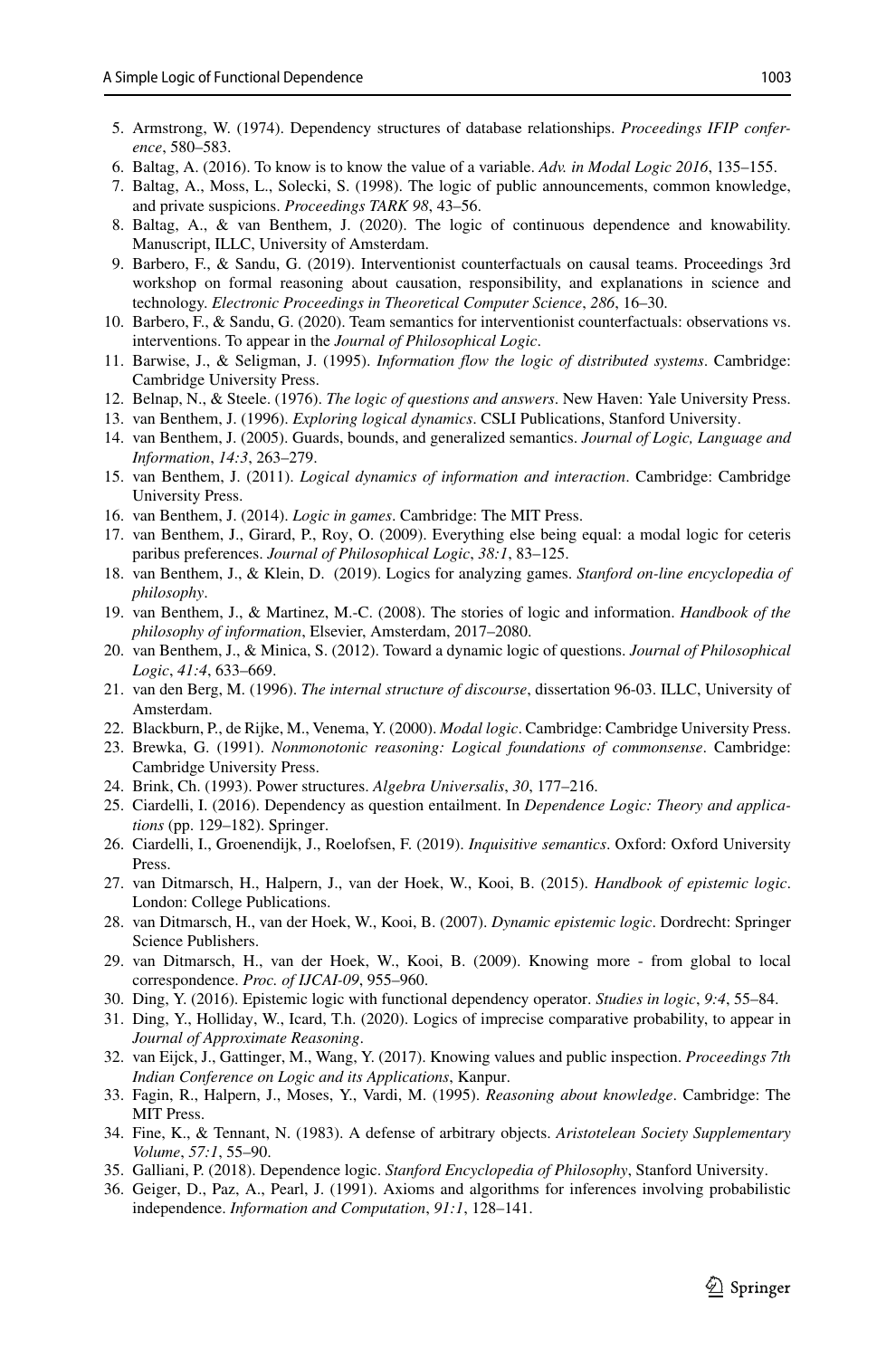- <span id="page-65-17"></span>37. Gonzalez, D. (2019). An exploration of matroids and modal logic. Department of Philosophy, Stanford University.
- <span id="page-65-25"></span>38. Goranko, V., & Kuusisto, A. (2018). Logics for propositional determinacy and independence. *The Review of Symbolic Logic*, *11:3*, 470–506.
- <span id="page-65-13"></span>39. Graedel, E. (1999). On the restraining power of guards. *Journal of Symbolic Logic*, *64*, 1719–1742.
- <span id="page-65-27"></span>40. Graedel, E., & Otto, M. (2020). Guarded teams: the horizontally guarded case. In *Proceedings 28th Annual conference on computer science logic, Leibniz Center for Informatics, Schloss Dagstuhl* (pp. 22:1–22:1–17).
- <span id="page-65-16"></span>41. Graedel, E., & Väänänen, J. (2013). Dependence and independence. *Studia Logica*, 101:2, 399-410.
- <span id="page-65-10"></span>42. Groenendijk, J., & Stokhof, M. (1997). *Questions, Handbook of logic and language*, (pp. 1009–1053). Amsterdam: Elsevier.
- <span id="page-65-20"></span>43. Halpern, J. (2016). *Actual causality*. Cambridge: The MIT Press.
- <span id="page-65-29"></span>44. Harrah, D. (2002). *The logic of questions, Handbook of philosophical logic*, (pp. 61–145). Dordrecht: Springer.
- <span id="page-65-15"></span>45. Henkin, L., Monk, D., Tarski, A. (1971). *Cylindric algebra Part I*. Amsterdam: North-Holland.
- <span id="page-65-28"></span>46. Hintikka, J. (1976). *The semantics of questions and the questions of semantics*. Amsterdam: North-Holland.
- <span id="page-65-0"></span>47. Hintikka, J., & Sandu, G. (1997). *Game-theoretical semantics, Handbook of logic and language*, (pp. 361–410). Amsterdam: Elsevier.
- <span id="page-65-22"></span>48. Hodges, W. (1997). Compositional semantics for a language of imperfect information. *Logic Journal of the IGPL*, *5:4*, 539–563.
- <span id="page-65-24"></span>49. Holliday, W. (2020). Possibility semantics. In *New directions in logic*. London: College Publications.
- <span id="page-65-3"></span>50. Humberstone, L. (2019). Explicating logical independence. *Journal of Philosophical Logic*, *49*(2020), 135–218.
- <span id="page-65-26"></span>51. Humberstone, L. (2019). Supervenience, dependence, disjunction. *Logic and Logical Philosophy*, *28:1*, 3–135.
- <span id="page-65-4"></span>52. de Jongh, D., & Chagrova, L. (1995). The decidability of dependency in intuitionistic propositional logic. *Journal of Symbolic Logic*, *60:2*, 498–504.
- <span id="page-65-32"></span>53. Kontinen, J., & Yang, F. (2019). Logics for first-order team properties. *Proceedings 26th WOLLIC LNCS*, *11541*, 392–413.
- <span id="page-65-11"></span>54. Koudijs, R. (2020). Characterization Theorems for LFD, working paper, Institute for Logic, Language and Computation, University of Amsterdam.
- <span id="page-65-1"></span>55. van Lambalgen, M. (1992). Independence, randomness, and the axiom of choice. *Journal of Symbolic Logic*, *57:4*, 1274–1304.
- <span id="page-65-19"></span>56. Li, D. (2020). LFD for dynamical systems, working paper, Institute for Logic, Language and Computation, University of Amsterdam.
- <span id="page-65-30"></span>57. Lomuscio, A., & Ryan, M. (1998). Ideal agents sharing (Some!) Knowledge. In *Proceedings ECAI 2008* (pp. 557–561). Hoboken: Wiley.
- <span id="page-65-23"></span>58. Mann, A., Sandu, G., Sevenster, M. (2011). *Independence-friendly logic*. Cambridge: Cambridge University Press.
- <span id="page-65-6"></span>59. Marx, M. (2001). Tolerance logic. *Journal of Logic, Language and Information*, *10:3*, 353–373.
- <span id="page-65-14"></span>60. Marx, M. (2006). Complexity of modal logic. In *Handbook of modal logic* (pp. 139–179). Amsterdam: Elsevier Science.
- <span id="page-65-7"></span>61. Marx, M., & Venema, Y. (1997). *Multi-dimensional modal logic*. Dordrecht: Springer.
- <span id="page-65-2"></span>62. Narens, L. (2007). *Theories of probability: an examination of logical and qualitative foundations*. Singapore: World Scientific.
- <span id="page-65-5"></span>63. Nemeti, I. (1985). The equational theory of cylindric relativized set algebras is decidable, preprint ´ 63/85, Mathematical Institute. Hungarian Academy of Sciences, Budapest.
- <span id="page-65-18"></span>64. Osborne, M., & Rubinstein, A. (1994). *A course in game theory*. Cambridge: MIT Press.
- <span id="page-65-8"></span>65. Parikh, R., & Ramanujam, R. (2003). A knowledge-based semantics of messages. *Journal of Logic, Language and Information*, *12*, 453–467.
- <span id="page-65-21"></span>66. Pearl, J. (2009). *Causality: models, reasoning and inference*. Cambridge: Cambridge University Press.
- <span id="page-65-31"></span>67. Plaza, J. (2007). Logics of public communications. *Synthese*, *158:2*, 165–179.
- <span id="page-65-12"></span>68. Pützstück, Ph. (2020). Decidability and Bisimulation for Logics of Functional Dependence Bachelor Thesis. Department of Informatics, RWTH Aachen.
- <span id="page-65-9"></span>69. Scott, D. (1971). On engendering an illusion of understanding. *Journal of Philosophy*, *68:21*, 787– 807.